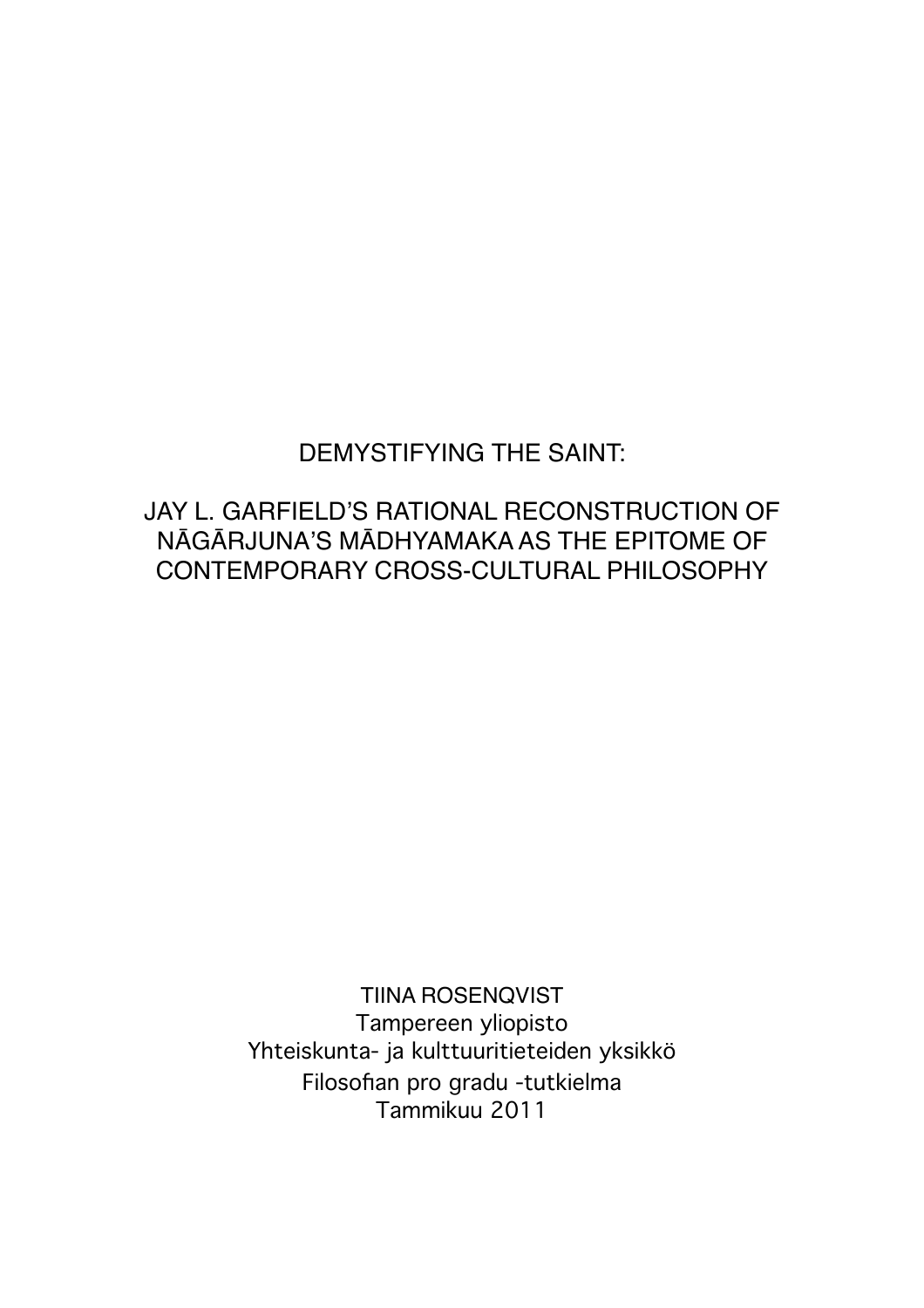# **ABSTRACT**

Cross-cultural philosophy approaches philosophical problems by setting into dialogue systems and perspectives from across cultures. I use the term more specifically to refer to the current stage in the history of comparative philosophy marked by the ethos of scholarly self-reflection and the production of rational reconstructions of foreign philosophies. These reconstructions lend a new kind of relevance to cross-cultural perspectives in mainstream philosophical discourses. I view Jay L. Garfield's work as an example of this.

I examine Garfield's approach in the context of Nāgārjuna scholarship and cross-cultural hermeneutics. By situating it historically and discussing its background and implications, I wish to highlight its distinctive features. Even though Garfield has worked with Buddhist philosophy, I believe he has a lot to offer to the meta-level discussion of cross-cultural philosophy in general.

I argue that the clarity of Garfield's vision of the nature and function of cross-cultural philosophy can help alleviate the identity crisis that has plagued the enterprise: Garfield brings it closer to (mainstream) philosophy and helps it stand apart from Indology, Buddhology, area studies philosophy (etc). I side with Garfield in arguing that crosscultural philosophy not only brings us better understanding of other philosophical traditions, but may enhance our self-understanding as well. I furthermore hold that his employment of Western conceptual frameworks (post-Wittgensteinian language philosophy, skepticism) and theoretical tools (paraconsistent logic, Wittgensteinian epistemology) together with the influence of Buddhist interpretative lineages creates a coherent, cogent, holistic and analytically precise reading of Nāgārjuna's Mādhyamaka philosophy.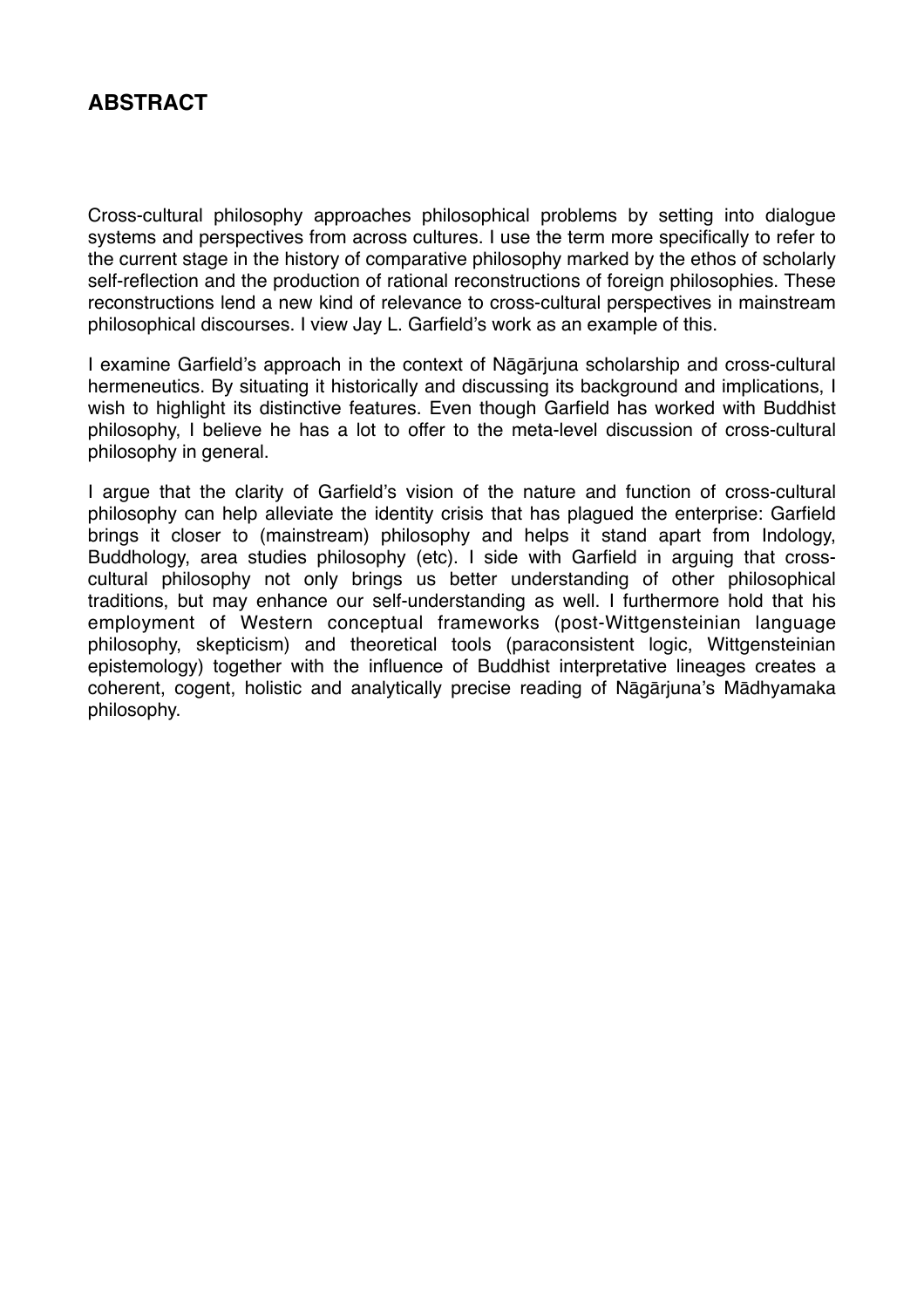# **CONTENTS**

| 2.3.1 THE MĀDHYAMAKA SPLIT: PRĀSANGIKA AND SVĀTANTRIKA 30        |  |
|------------------------------------------------------------------|--|
|                                                                  |  |
| PART 3: AN OVERVIEW OF NĀGĀRJUNA'S PHILOSOPHY34                  |  |
|                                                                  |  |
|                                                                  |  |
|                                                                  |  |
|                                                                  |  |
| 3.2.3 THE EMPTINESS OF EMPTINESS AND THE THEORY OF TWO TRUTHS 41 |  |
| <b>PART 4: TRENDS AND SHIFTS IN NAGARJUNA SCHOLARSHIP46</b>      |  |
|                                                                  |  |
|                                                                  |  |
| 4.3 ANALYTIC PHILOSOPHERS: NĀGĀRJUNA THE DIALECTICIAN51          |  |
| 4.4 POST-WITTGENSTEINIAN PERSPECTIVE: NĀGĀRJUNA THE THERAPIST 55 |  |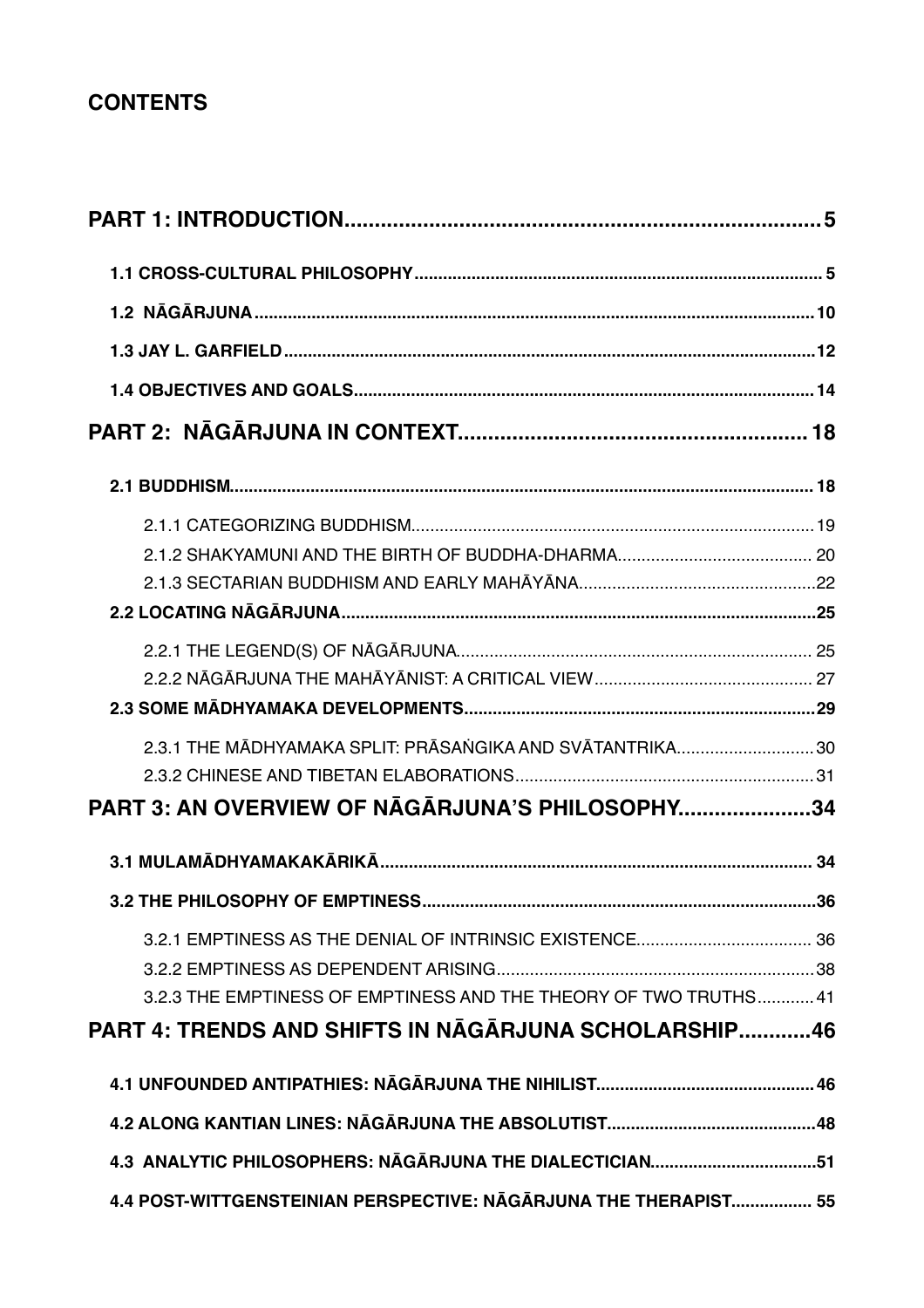| PART 5: GARFIELD'S INTERPRETATION OF NAGARJUNA60                    |  |
|---------------------------------------------------------------------|--|
|                                                                     |  |
|                                                                     |  |
|                                                                     |  |
|                                                                     |  |
|                                                                     |  |
|                                                                     |  |
|                                                                     |  |
|                                                                     |  |
|                                                                     |  |
|                                                                     |  |
|                                                                     |  |
|                                                                     |  |
|                                                                     |  |
|                                                                     |  |
|                                                                     |  |
| 5.4 THE LAUNDRY: NĀGĀRJUNA, GARFIELD AND PHILOSOPHICAL DISCOURSE 97 |  |
|                                                                     |  |
|                                                                     |  |
|                                                                     |  |
|                                                                     |  |
|                                                                     |  |
|                                                                     |  |
|                                                                     |  |
|                                                                     |  |
|                                                                     |  |
|                                                                     |  |
| 7.1 NĀGĀRJUNA SCHOLARSHIP AND CROSS-CULTURAL INTERPRETATION132      |  |
|                                                                     |  |
|                                                                     |  |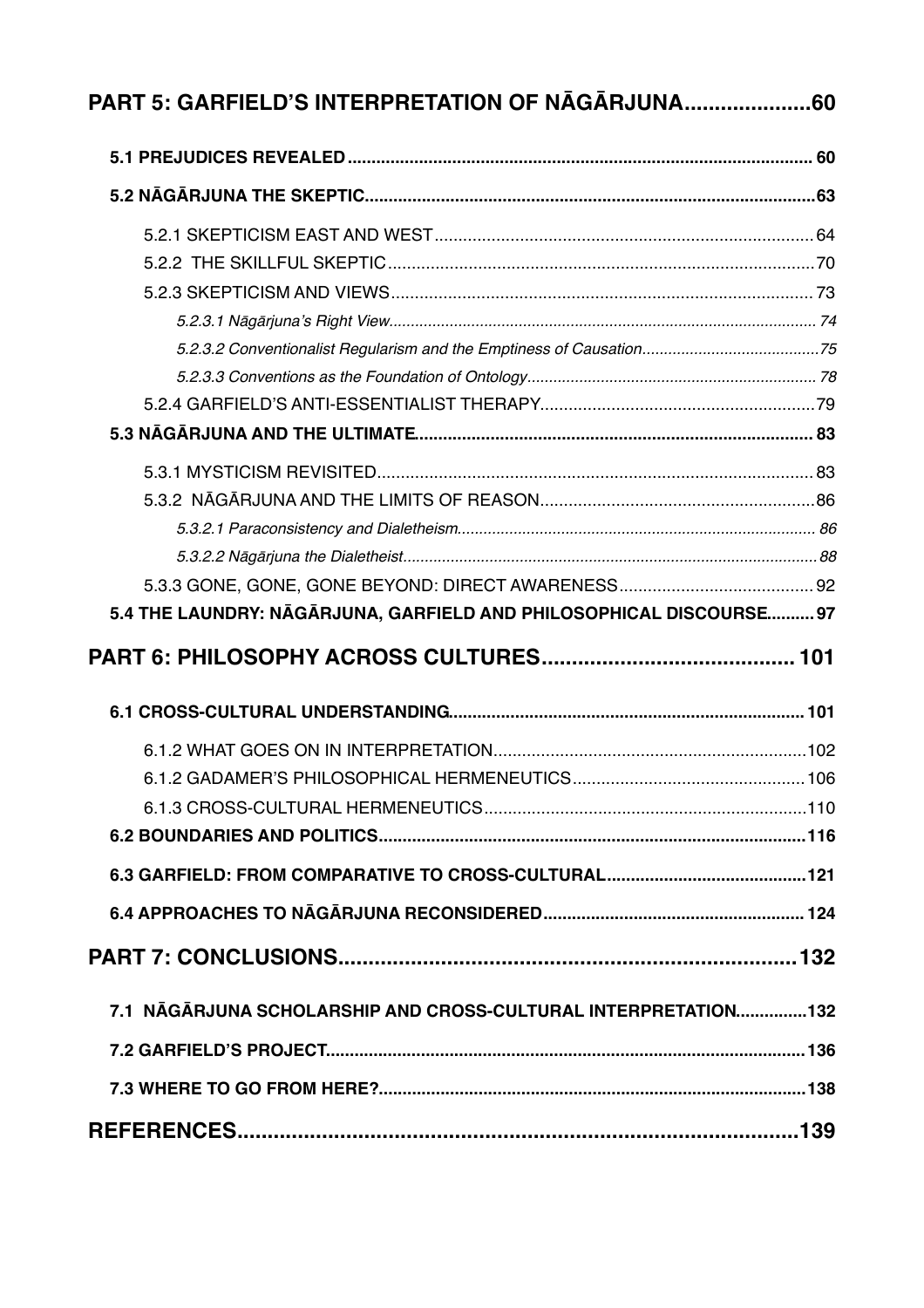# <span id="page-4-0"></span>**PART 1: INTRODUCTION**

This thesis operates on two levels. For one, it attempts to provide a general overview of the task of approaching, interpreting, and working with culturally distant philosophical systems. This involves asking questions concerning hermeneutics, metaphilosophy, methodology and the philosophy of (cross-cultural) scholarship. The second level, which is more specific, examines the recent trend of self-conscious scholarship in cross-cultural philosophy, as represented and personified by Jay L. Garfield, whose philosophical projects have bridged the gap between cross-cultural philosophy and the act of philosophizing, i.e., *doing* philosophy by creating *new* perspectives. I believe that Garfield's holistic take on the issue, together with his lucid arguments for the necessity of crosscultural philosophy, epitomizes the current maturation process of the enterprise and can provide the much-needed momentum for bringing cross-cultural perspectives from the margins of philosophy to the center stage.

## <span id="page-4-1"></span>*1.1 CROSS-CULTURAL PHILOSOPHY*

The terms 'comparative philosophy' and 'cross-cultural philosophy' are sometimes used interchangeably to denote a subfield of philosophy in which philosophical problems are approached by "intentionally setting into dialogue sources from across cultural, linguistic, and philosophical streams."[1](#page-4-2) The stereotypical cross-cultural dialogue takes place across the East/West -axis: the "West" refers to the Euro-American cultural sphere usually represented by a Western scholar trained in Western philosophy and the "East" is represented by ancient Indian, Tibetan, Chinese, or Japanese (etc.) texts. It should be noted, however, that comparative/cross-cultural philosophy encompasses a multitude of streams, dispositions, procedures and objectives.

The term 'comparative' in 'comparative philosophy' suggests that we have two or more philosophical systems, traditions or streams that we compare, contrast or sometimes allow to

<span id="page-4-2"></span><sup>1</sup>See Littejohn's (2005) entry "Comparative philosophy" at Internet Encyclopedia of Philosophy (IEP), available at <http://www.iep.utm.edu/comparat/>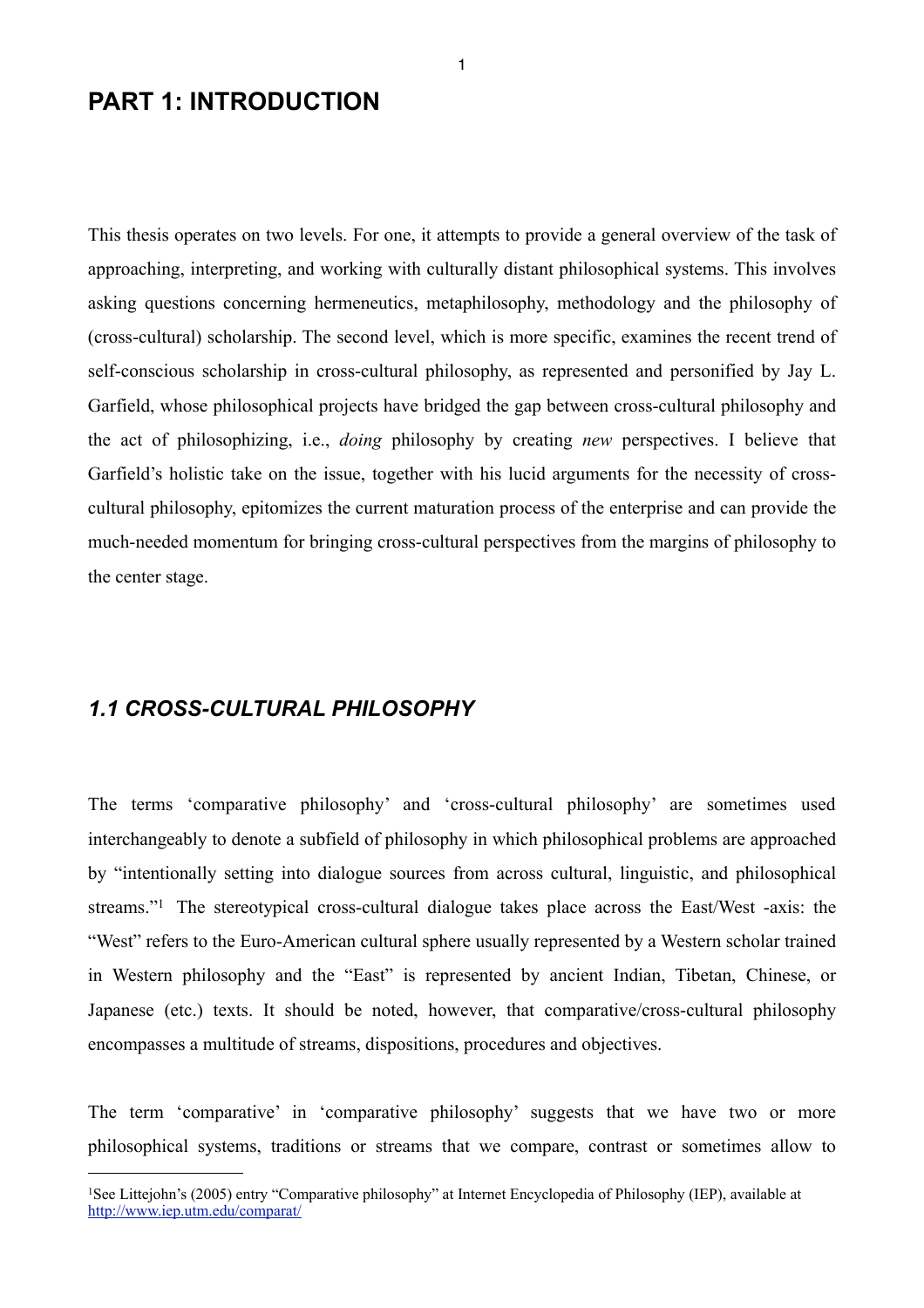interact productively. While much of philosophical activity involves such comparisons, comparative philosophy tends to look for streams that are *very* different from one another. This is why comparative philosophers are often led to discuss the possibility of the traditions in question being incommensurable, i.e., lacking a common ground, basis, or factor that would make genuine interactions or comparisons possible or meaningful[2](#page-5-0). Many scholars have concluded that the reconciliation and accommodation of outwardly disparate systems is, in some cases at least, possible and appropriate. However, the lack of reflection on the nature and task of the comparative philosophical enterprise has also produced a great variety of naive assimilations and other examples of academic excess. Crossing cultures is therefore not a simple matter.

Contemporary scholars seem to have better awareness of the threats present in comparative projects than their predecessors. Displays of chauvinism in particular are frowned upon and earlier comparative works are studied and deconstructed to reveal cultural bias and ethnocentrism. But recreating a culturally distant philosophical system in the image of one's own or evaluating it by one's own (tradition-dependent) standards is not the only vice that a comparative philosopher might commit. At the other extreme, we find groundless deference and reluctance to criticize a tradition perceived as profounder than - and therefore superior to - one's own. Another common fault has to do with the inability to realize that traditions evolve and are seldom univocal or monolithic. This "perennialist" tendency fossilizes philosophical streams and turns them into things-of-the-past, even if the systems in question still have living proponents.

A growing awareness of the many dangers involved, and a related insistence on scholarly selfreflection, mark the current chapter in comparative philosophy. Today, many academics working in this field prefer to call themselves *cross-cultural* philosophers. This might be due to a desire to stand apart from the previous (sometimes misguided) comparative efforts, to draw attention to the fact that *crossing* boundaries of *culture* invokes a very unique set of questions (especially when it comes to hermeneutics), and/or to combat the fallacious understanding of comparative philosophy as consisting of mere comparisons of already-existing viewpoints. Garfield in particular has emphasized the creative aspect of the enterprise that produces new cross-cultural viewpoints, streams and critiques. In many ways, therefore, the use of the term 'cross-cultural' marks the

<span id="page-5-0"></span><sup>&</sup>lt;sup>2</sup> Those Western scholars who believe that eg. Asian thought is radically and fundamentally different from Western philosophy (i.e., that the two are incommensurable), might still engage in "area studies philosophy" (eg. 'Indian Philosophy' or 'Chinese Philosophy'), in which the comparative/cross-cultural aspect is downplayed.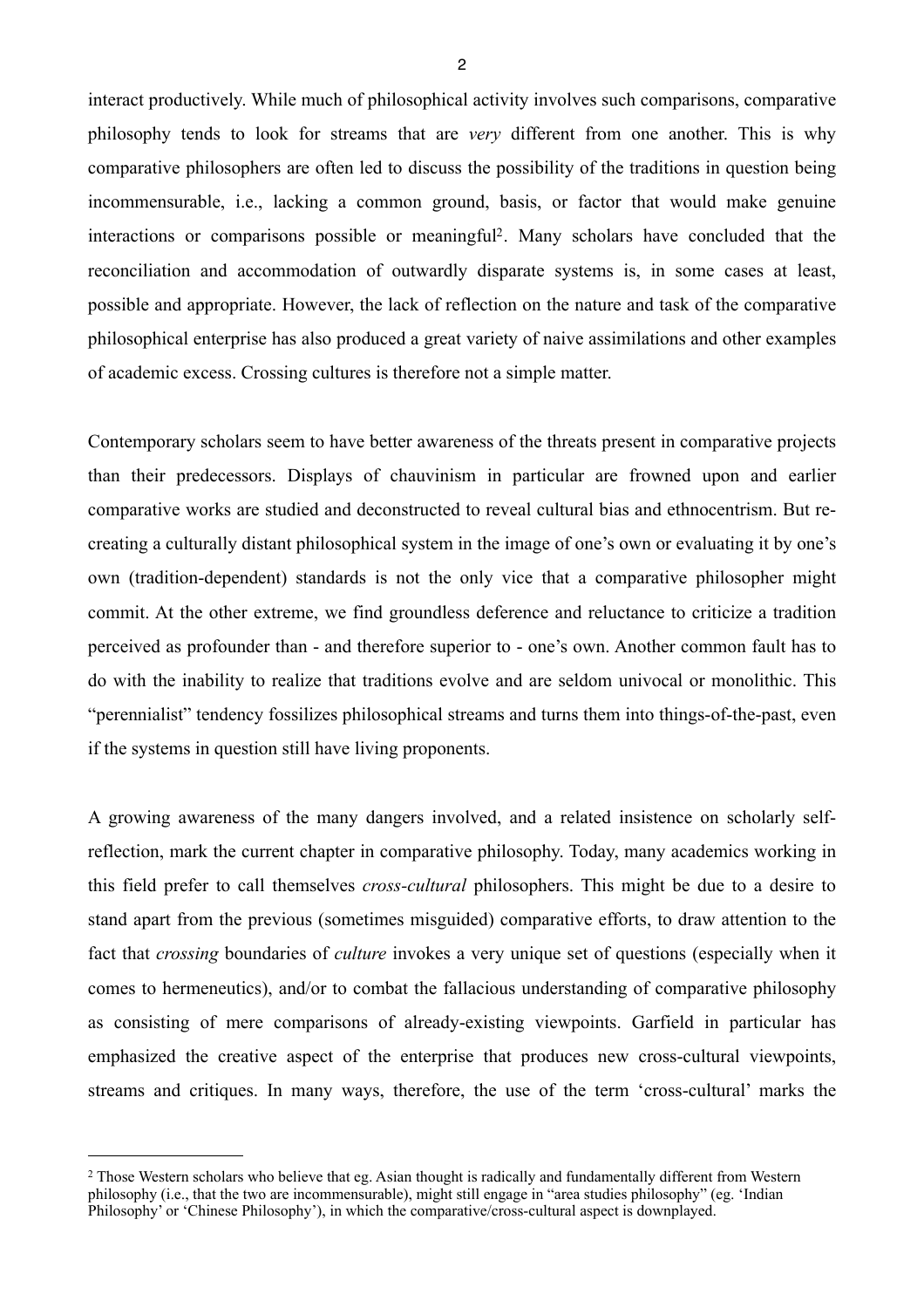transition (or the desire to shift) from definitional ambiguity, unreflected methodology and scholarly naivete into self-conscious, creative and critical enterprise.

In the name of reflection, I wish to explicate shortly what it is that I find appealing in cross-cultural philosophy. First and foremost, it is simply an extension of what has been my personal project, i.e., exposing myself to different ways of thinking and ways of life and letting them mix and fuse in my own thinking. I believe I have benefited from such exposure: not only have my mental flexibility and imaginative powers been enhanced, but I also feel I now have a richer reserve of perspectives at my disposal. I cannot think of any definite reasons for why such benefits could not take place in philosophy as well. The analogy may seem futile, but the fact is that more and more interaction is taking place between traditions that used to be relatively insulated. We have already seen inter-faith dialogue that has succeeded in creating mutual understanding and constructive co-operation, as well as various cross-cultural undertakings in psychology, psychiatry, sociology, political science (and so on) that have cleared off some of the Western ethnocentrism in human/social sciences.

The perceived ethnocentrism of Western philosophy has encouraged some scholars to actively pursue cross-cultural studies. However, the majority of Western philosophers has shown very little concern for the proposed cultural bias and its possible confounding/limiting effects. To this day, cross-cultural, comparative and area studies philosophy remain strongly marginalized: their perspectives rarely enter mainstream journals, seminars or discourses and non-Western philosophers (and cross-cultural philosophy itself) are seldom mentioned in philosophy encyclopedias<sup>3</sup> or university lectures. This marginalization and segregation connects to my second motive for becoming a student of both alien philosophical systems and of cross-cultural philosophy itself: I believe that the reluctancy of mainstream Western philosophers to acknowledge Asian (etc.) systems of thought as "real" philosophy reflects not only their culturally biased definition of philosophy, but also their stereotypical and naive (mis)understanding of the concerns and contents of these systems.

<span id="page-6-0"></span><sup>&</sup>lt;sup>3</sup> The Internet Encyclopedia of Philosophy (IEP) provides a general entry for 'Comparative Philosophy' ( [http://](http://www.iep.utm.edu/comparat/) [www.iep.utm.edu/comparat/](http://www.iep.utm.edu/comparat/) ), the Stanford Encyclopedia of Philosophy (SEP) does not (although there is a slightly more specialized entry by David Wong for Comparative philosophy of Chinese and Western sources: [http://](http://plato.stanford.edu/entries/comparphil-chiwes/) [plato.stanford.edu/entries/comparphil-chiwes/](http://plato.stanford.edu/entries/comparphil-chiwes/) ). Wikipedia currently has no entry for either cross-cultural or comparative philosophy, but the cross-cultural and comparative efforts of some philosophers have been mentioned in the entries dedicated to them.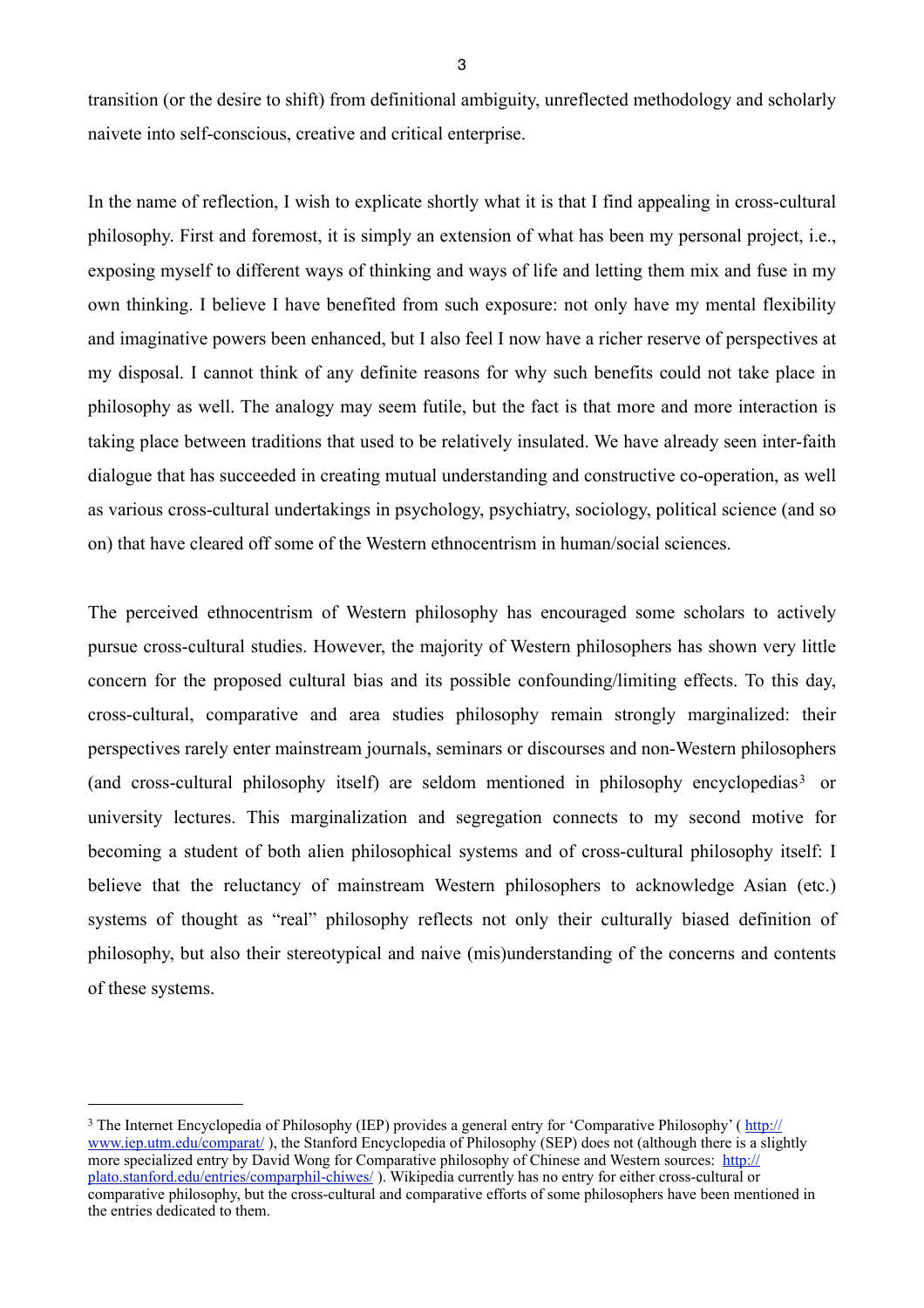It should be noted that the term 'cross-cultural' in itself is somewhat neutral<sup>4</sup> and that cross-cultural philosophers can also discredit foreign philosophical systems by making their inconsistencies, errors and faults visible. However, many believe that the real task of a cross-cultural philosopher is to find the kind of framework in which the system begins to *make sense*. This means that one's own theoretical and conceptual "baggage" is allowed to undergo change as well. By importing and exporting ideas, methods, and theoretical tools, scholars are also creating common ground for future cross-cultural projects.

The transportation of meaning (etc) from one context into another is a difficult mission: we are crossing a boundary that exists (or is perceived to exist) between cultures. But what does this crossing entail? Over-emphasizing the boundary sometimes tempts us to (mis)perceive philosophical traditions as monolithic, static, univocal, or even incommensurable, but we cannot deny its existence either (not from the start at least). One task of the cross-cultural philosopher is therefore to problematize the boundaries and the act of crossing them. This is why hermeneutics plays an important part in the meta-level discussions of the discipline. It would be naive to assume that cross-cultural interpretation did not differ from interpretation within a culture.

It is one thing to acknowledge that distinct cultures and traditions have a level of uniqueness to them and another to claim that this uniqueness constitutes an absolute boundary. An important step is to acknowledge the diversity of philosophical systems within a single tradition. The talk of "Western" or "Eastern" philosophy is a gross oversimplification and highly misleading, for there is a multitude of philosoph*ies* to be found within both traditions. Some of them are probably genuinely different and irreconcible, but sometimes the goals, methods and arguments are sufficiently close relatives to allow for fruitful interaction. It might be clearer not to invoke the East/ West -distinction at all, but I argue that the terms can also be used in a self-conscious way that recognizes the diversity and variation. Instead of Western philosophy, we have western philosophies; instead of Eastern thought, we have eastern thinkers. I believe this is how the words are used by many contemporary cross-cultural philosophers and I intend to do the same. My use of the terms does not involve essentialist dichotomizing, but should be understood as drawing attention to the *cross*-cultural aspect of the enterprise, to the fact that cross-cultural philosophers

<span id="page-7-0"></span><sup>4</sup> in the sense of not being ideologically charged like, for example, the concepts of 'multiculturalism' or

<sup>&#</sup>x27;transculturation'. Cross-culturalism connects to cultural interactivity, i.e., exchange across cultural boundaries, but is not essentially linked to the requirement to portray other cultures favorably etc.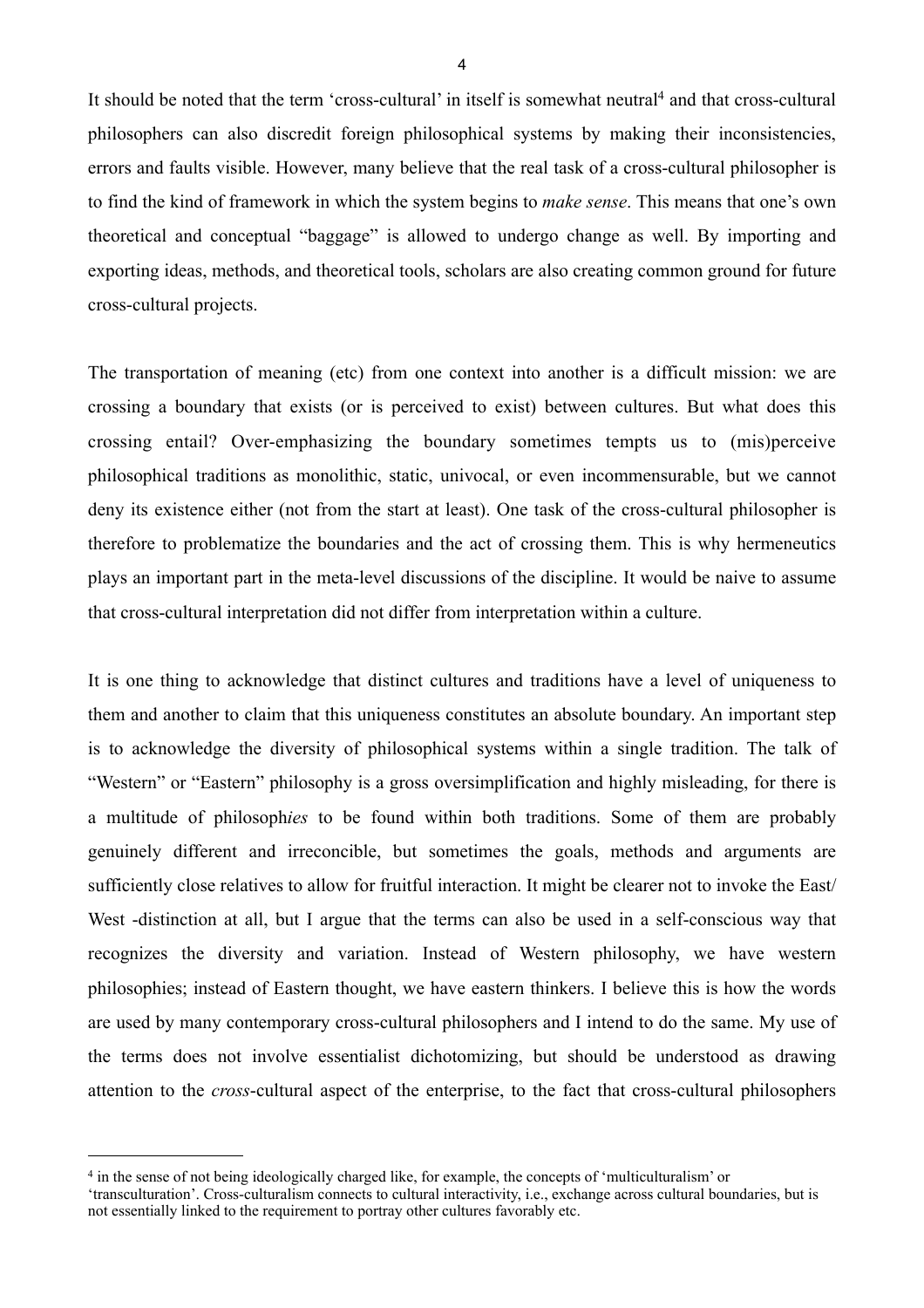leave the comfort of their home tradition and venture into the unknown and unfamiliar. In this context, "West" is the name given to the familiar and "East" to the unfamiliar (or *vice versa*).

I have chosen to discuss the cross-cultural philosophical enterprise with reference to the philosophy of Nāgārjuna and his followers (Mādhyamikas<sup>5</sup>). This should not be taken to imply that I am attempting to advance a thesis of what Nāgārjuna's philosophy is about. It is not in my interests to enter exegetical debate. Not only do I currently lack the lingual competence to study Nāgārjuna's texts in their original Sanskrit (or as Tibetan or Chinese translations) which would arguably be crucial to the task, but my knowledge of Asian philosophy *per se* is still quite rudimentary. This results in an inability to satisfactorily contextualize Nāgārjuna's thought making my hypothetical interpretative efforts vulnerable to all kinds of biases. I therefore (thus far) lack the cultural proximity needed to make sense of ancient Indian texts, but since I am now mainly concerned with the meta-theory, theory and praxis of cross-cultural philosophy, I believe my above-mentioned shortcomings may be excused.

The broad context of Nāgārjuna's philosophy is Buddhism. The concept of 'Buddhism' itself is European in origin: it was invented approximately three centuries ago to identify what we now understand to be a Pan-Asian tradition dating back to some 2500 years. Although the concept has gradually received global acceptance, there is still no consensus about its definition. On a very general level the term groups together the thoughts, practices, institutions, and values that relate to the historical Buddha and possess some unifying character. As such it reaches over a multitude of different "buddhisms" that come with distinct emphases, practices and philosophical viewpoints. Emphasizing the diverse and cumulative nature of Buddhism has led to it being divided up into more manageable segments.<sup>[6](#page-8-1)</sup>

Mādhyamaka is one such segmet. This philosophical school built on Nāgārjuna's thought continues to attract following among Tibetans and other Himalayan peoples, certain East-Asian Mahayana communities and more recently also the Western Buddhist practitioners. It has a long history and an extensive *corpus* of independent philosophical treatises and commentarial texts (together with devotional texts and hymns etc.). *Mulamādhyamakakārikā* (hereafter: the MMK), Nāgārjuna's *magnum opus*, is widely regarded as the most important Mādhyamaka text ever written. The works

<span id="page-8-0"></span><sup>5</sup> Mādhyamaka is the name of the philosophical school, the Mādhyamikas are its proponents.

<span id="page-8-1"></span><sup>6</sup> eg. Reynolds & Hallisey 1987: 335-336.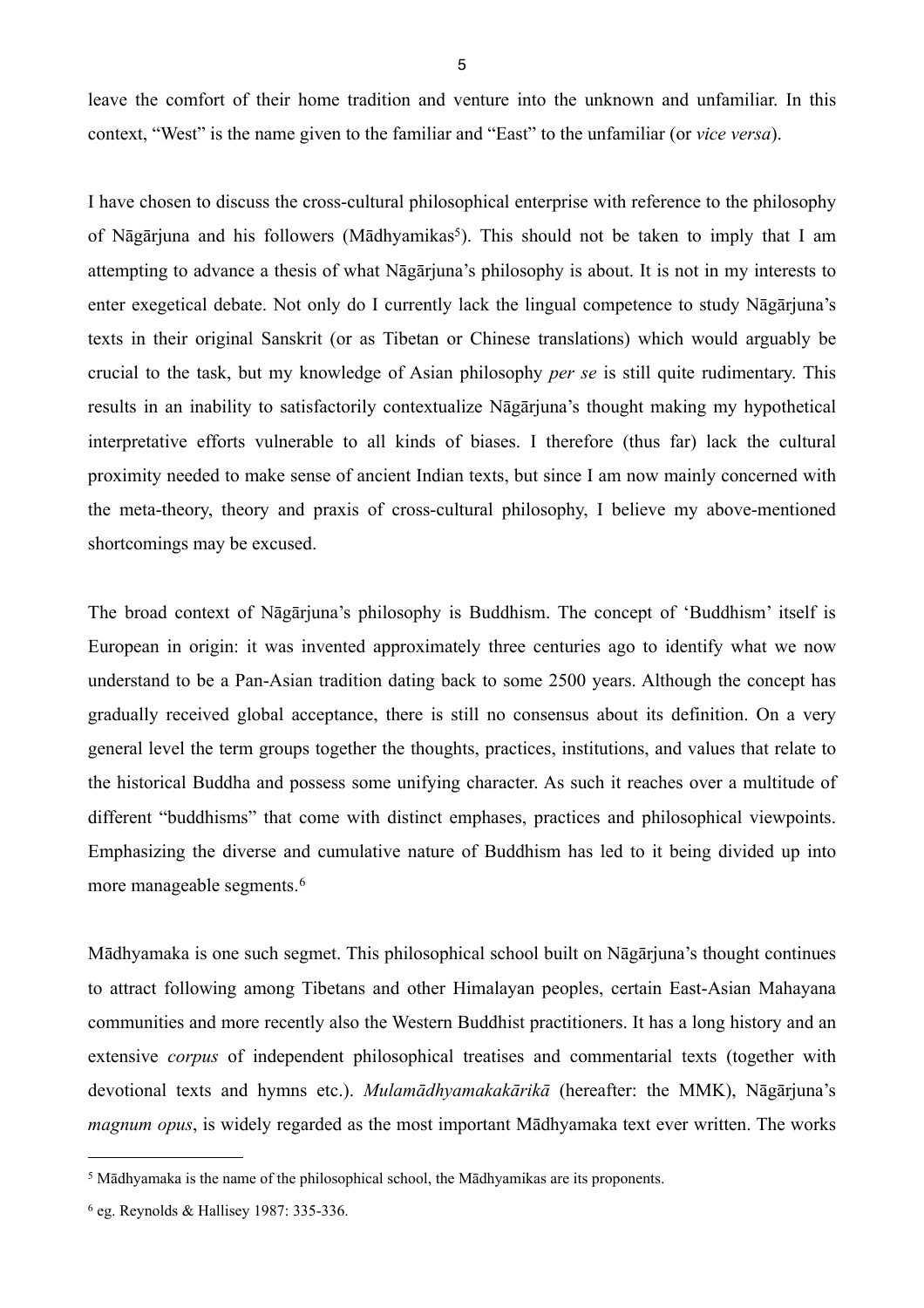of subsequent Mādhyamikas, especially those of (Indian) Candrakīrti and (Tibetan) rJe Tsong khapa, have also been widely studied.

## <span id="page-9-0"></span>*1.2 NĀGĀRJUNA*

Interpreting Nāgārjuna's philosophy has been - and continues to be - a source of great controversy for Asian Buddhists. The diversity in Western readings is perhaps even greater, however. The serious academic study of Nāgārjuna and Mādhyamaka philosophy was initiated in the 20th century by the Belgian Indologist Louis de La Vallée Poussin[7](#page-9-1) and his Russian confrère Fyodor Stcherbatsky<sup>[8](#page-9-2)</sup>. Stcherbatsky's work came to be of particular importance, not only to the scholarly study of Mādhyamaka thought, but to the study of Buddhist philosophy in general. After a period of relative neglect, it was in his footsteps that the famous Indian scholar T.R.V. Murti continued. Murti's Kantian approach was further joined by Frederick Streng's religious phenomenology, Kenneth K. Inada's Zen perspective, Richard Robinson's analytically oriented studies and David Kalupahana's Theravadin/pragmatist interpretation of Nāgārjuna (and so on). More recent contributions have come mainly from North American academics such as the Tibetologist Jeffrey Hopkins and the philosophers C.W. Huntington, Jan Westerhoff, Nancy McCagney and Jay L. Garfield.

Nāgārjuna's significance in the development of Buddhist philosophy (especially Mahāyāna thought) is remarkable. While it has been claimed that Western scholarship tends to exaggerate his influence, the importance cannot be altogether denied. Not much is known of the initial reactions to Nāgārjuna's philosophizing, but today he is recognized as a patriarch by many Mahāyāna schools. In Joseph Walser's (2001: 1) words: "To find someone of comparable stature in other religions, one would have to look to Augustine of Hippo or, perhaps, to Moses Maimonides." In his philosophy of emptiness, Nāgārjuna systematically attacks the notion of *svabhāva* ('own-being' or 'intrinsic existence') and claims that nothing exists in its own right. This sets the background for discussions

<span id="page-9-1"></span><sup>7</sup> of the "Franco-Belgian school" of Buddhist studies.

<span id="page-9-2"></span><sup>8</sup> of the "Leningrad school".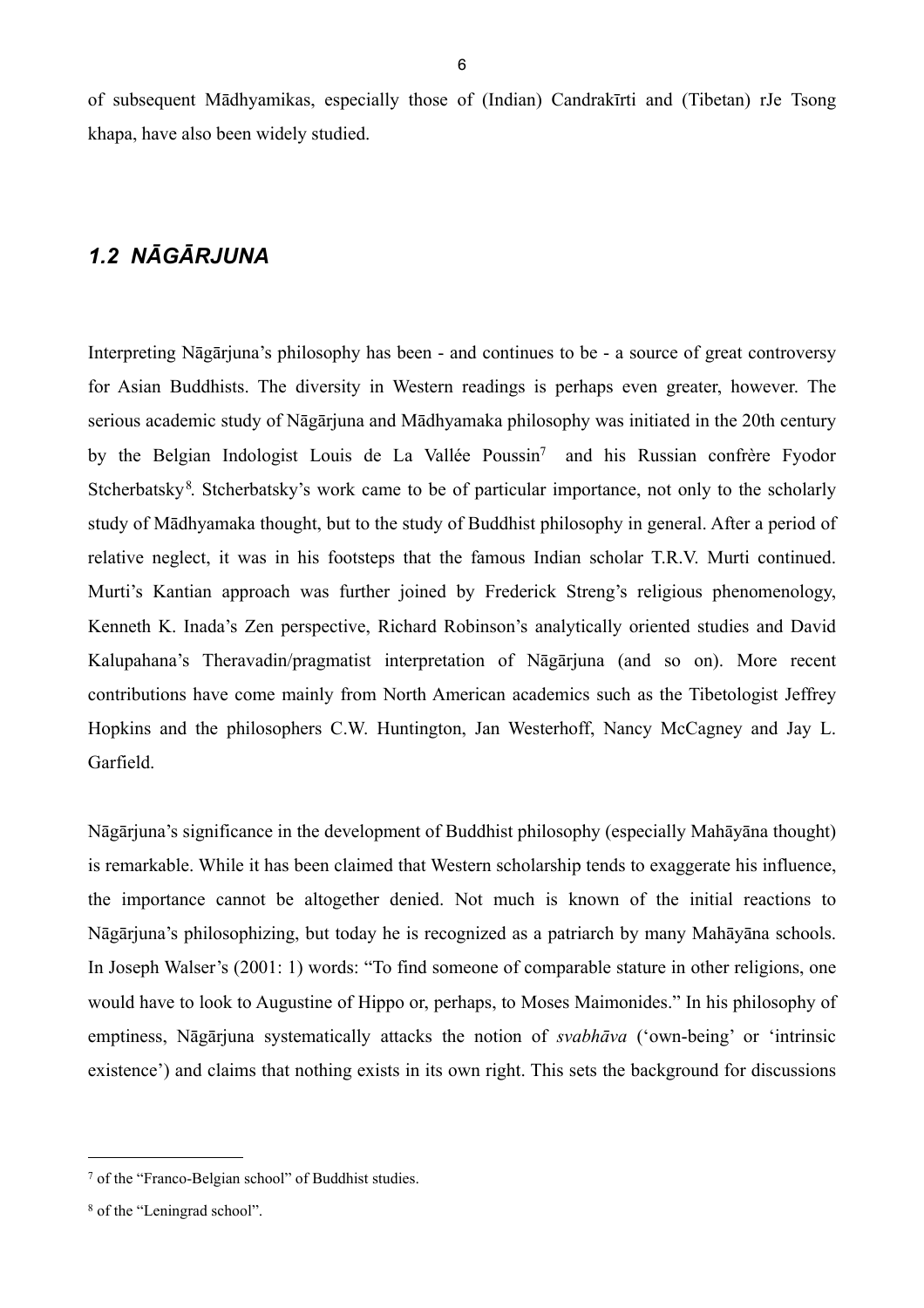of causation, time and movement as well as philosophical analyses of Buddhist soteriological goals and processes.

The fact that Nāgārjuna has captured the attention of so many Western (and Western-minded Asian) scholars can be partly explained by the above-mentioned historical effect he had on the developing Mahāyāna Buddhist tradition<sup>9</sup>. In all simplicity, Nāgārjuna's influence was too great to be ignored by Buddhologists and comparative philosophers. Another reason for the noticeable popularity might be found in the structure and style of Nāgārjuna's argumentation. Despite the seeming opacity, Nāgārjuna has a way of presenting his thought (in his more philosophically oriented texts at least) in a systematic and rigorous manner that might appeal to the academic Western mindset. The complex relationship between religion and philosophy in the West (a culture-specific phenomenon, one might add) may condition some philosophers to view the work of religious thinkers in a generally negative light or at least as inferior to secular philosophies. Nāgārjuna's rational arguments may therefore serve as a justification for taking his thought seriously as philosophy proper and help bridge the gap between philosophy and religion*.*

Today it seems that almost anything can be, and has been, said about Nāgārjuna. Some scholars are sympathetic, others are not. Some attempt to evaluate, others strive to understand. Some treat Mādhyamaka as a philosophical relic while others try to bring its insights into the 21st century. Some find similarities between Nāgārjuna's thought and that of Western philosophers, others compare his writings to those of other Asian thinkers and the rest remain skeptical about such comparative endeavors altogether. There are those who hold that Nāgārjuna's philosophy is merely a re-statement of the fundamental teachings of the historical Buddha and there are others who see it as representing a radical and innovative turn in the history of Buddhist thought. Nāgārjuna has been called a dialectician, a mystic, a skeptic, a monist, a pluralist, a relativist, a nihilist and an absolutist, while some have suggested that none of these Western categories applies to him. All in all, the scholarly disagreement surrounding Nāgārjuna and his philosophy is astonishingly diverse and intriguing.

Nāgārjuna is therefore a chameleon of a sort, capable of taking many forms. Often he seems to be mimicking his interpreter: he is asking the same questions, sometimes even offering the same

<span id="page-10-0"></span><sup>9</sup> nowadays a pan-Asian religion stretching from the Indian, Nepalese, Bhutanese and Tibetan Himalayas to mainland China, Japan, Korea, Mongolia and Russia.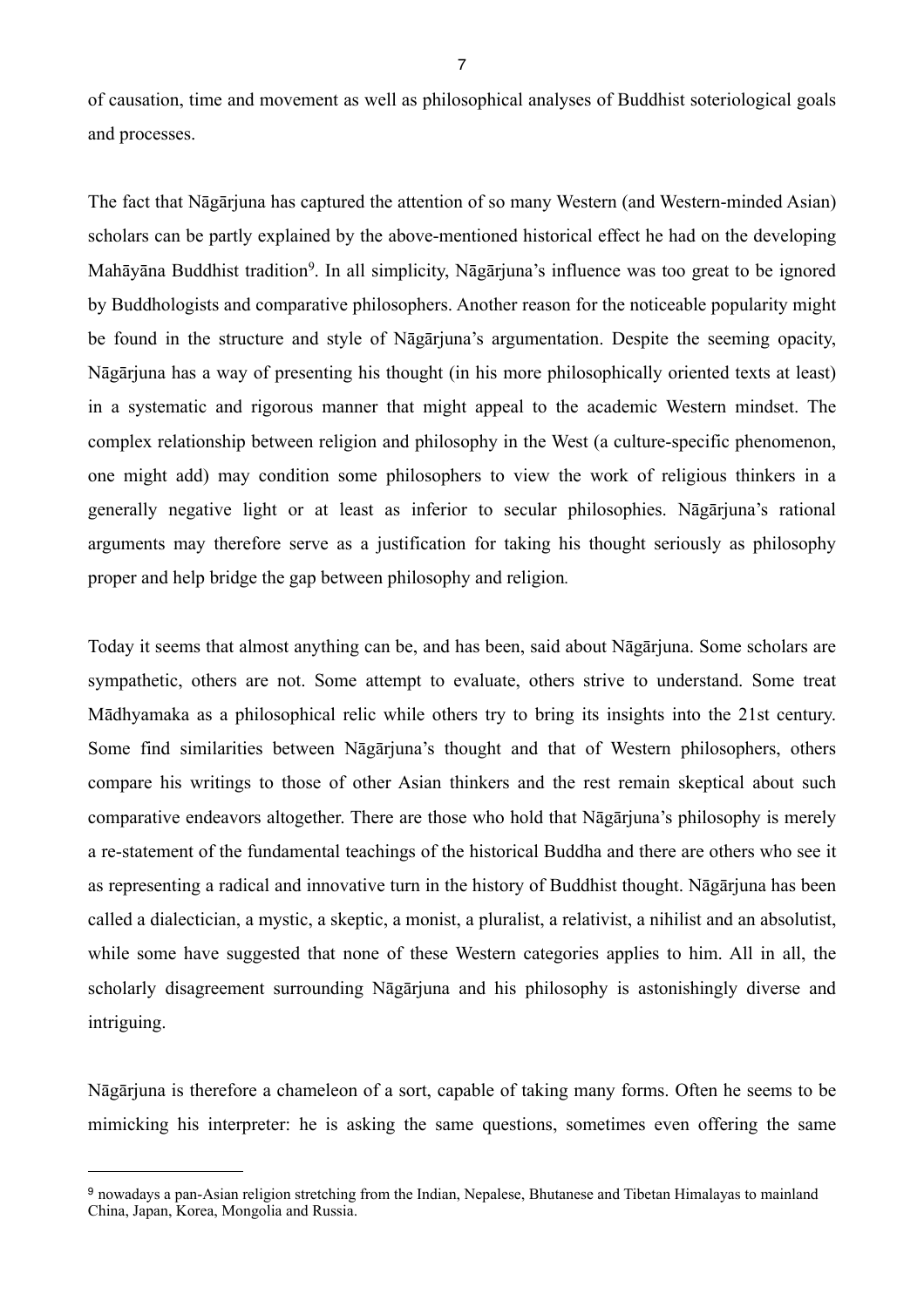answers. This is why Nāgārjuna *scholarship* itself is such a fascinating subject that can illuminate the many aspects of (cross-cultural) interpretation. The fact that Nāgārjuna has attracted the attention of such a great number of scholars with different intellectual backgrounds and hermeneutical methods, has turned his philosophy into a mirror that over the decades has reflected both the trends of Western philosophy and the trends of cross-cultural interpretation.

Against this background, it is perhaps easier to see why I have decided to limit my discussion of cross-cultural philosophy to studies of Nāgārjuna and Mādhyamaka. The writings of this semimythical ancient thinker are much revered in many Buddhist traditions, and while most of his Western interpreters would agree that he is one of the most (if not *the* most) difficult philosophers to interpret, they are still willing to devote their time, mind and heart to the task. Taken as a whole, Nāgārjuna scholarship offers a rather nice panoramic view of the field, especially when used as a background for Garfield's dealings with Mādhyamaka.

## <span id="page-11-0"></span>*1.3 JAY L. GARFIELD*

This thesis has been inspired by the recent developments in cross-cultural philosophy. The growing awareness of the subtle (and sometimes gross) aspects of the enterprise has encouraged scholars to spend more time studying themselves and their actions. The ethos of objectivity and scientific detachment has been largely replaced by the ethos of self-consciousness. There are few scholars that would personify this ethos better than Jay L. Garfield who has dedicated a couple of decades to the study of Buddhist thought and of the hermeneutical, political/ethical and methodological issues involved in cross-cultural interpretation and philosophizing.

I will include a brief exposition of the history of Western Nāgārjuna scholarship. This is provided to serve as a demonstration of the way our theoretical commitments and intellectual backgrounds affect our interpretation as well as to highlight the distinct features of Garfield's approach to, and reading of, Nāgārjuna's thought. I often agree with Garfield's conclusions and findings but what matters more is that I find his style of doing (and writing about) cross-cultural philosophy refreshing and thought-provoking. He has provided clearly articulated (sometimes polemical) views on the nature and goals of the enterprise and his approach is holistic and critical.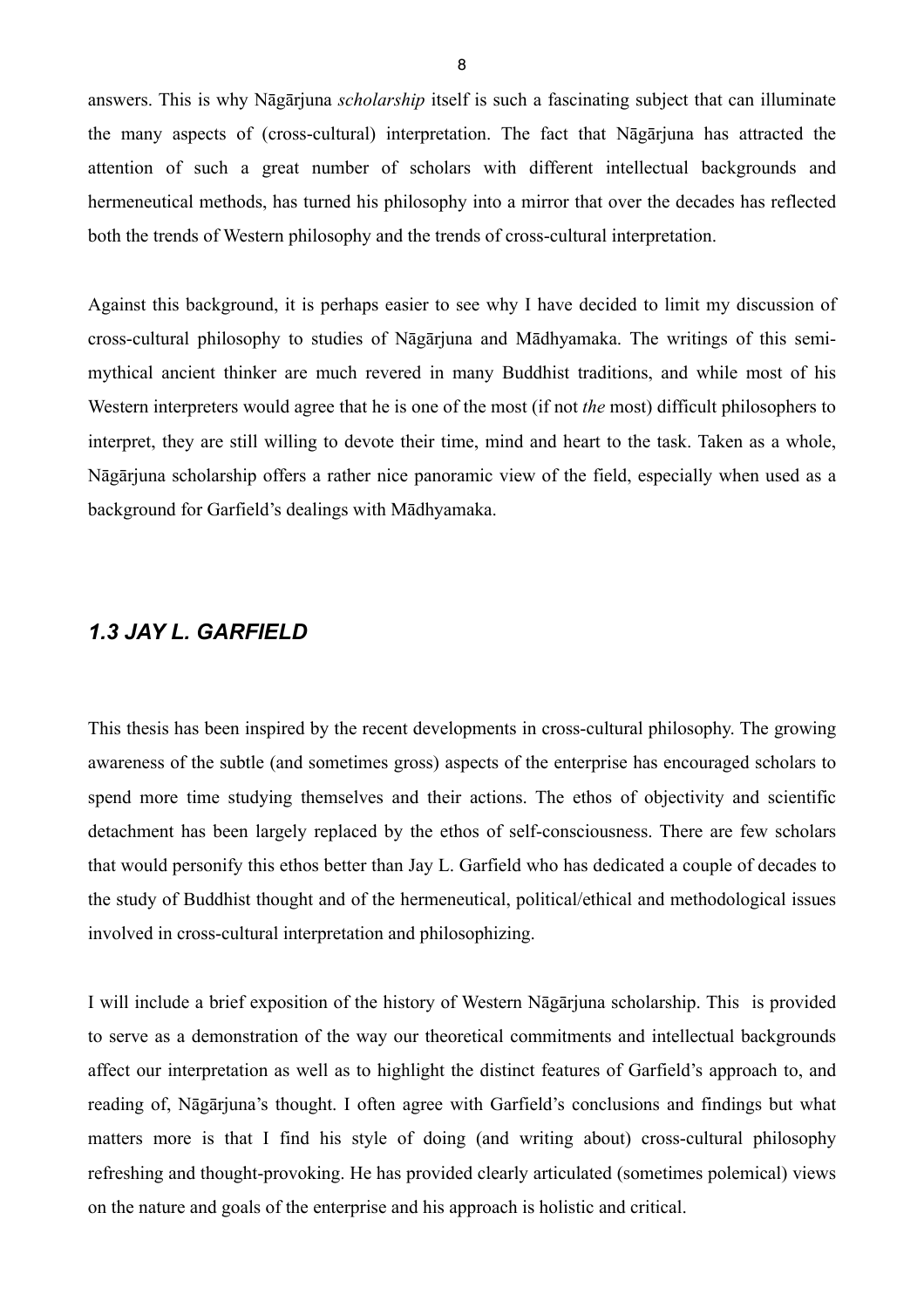Garfield engages in what he himself calls "tentative and open-ended query of (his) own philosophical activity (2005: 230)". At this point, one might (rightfully) ask why not choose a crosscultural philosopher with less polished views about her activities (for surely there would be more to reveal). If it was my goal to merely uncover and deconstruct, such a choice might be in order, but I believe it is also important to discuss the positive accomplishments of scholars as well as to consider where their work might be leading us. I argue that Garfield's approach might be taking the enterprise into a very fruitful direction by showing how it can have contemporary relevance for mainstream philosophy. That said, the fact that Garfield seems to value openness and transparency does not in any way indicate that there is nothing to criticize in his approach. Surely his work, like that of any other cross-cultural philosopher, deserves the kind of critical scrutiny his predecessors have been subjected to.

At this point, a bit of background information is in order. To begin with, Garfield is first and foremost a *philosopher*, not a Tibetologist, a Buddhologist, or an Orientalist in the old-fashioned sense, even though he has mastered Tibetan language and is familiar with the Tibetan (monastic/ scholastic) culture. Second, his approach to philosophy in general is cross-cultural. In addition to his professorship in a number of Western institutions, he is an Adjunct professor in the Central Institute of Higher Tibetan Studies (in India) and the director of the Five College Tibetan Studies in India Program (at Smith College). He has lived in India studying, teaching, and sharing ideas and he sees all these activities as important aspects of cross-cultural projects<sup>[10](#page-12-0)</sup>.

Garfield's approach to the interpretation of Nāgārjuna is likewise cross-cultural. He reads Nāgārjuna from the point of view of the Indo-Tibetan Mādhyamaka-Prāsaṅgika tradition, but as a Western philosopher presenting a philosophical text to his colleagues. As a firm believer in the possibility and necessity of cultural exchange in philosophy, he vigorously defends opening up to alien traditions. In his essay titled 'Philosophy, Religion, and the Hermeneutic Imperative' (2002), he writes:

<span id="page-12-0"></span><sup>10</sup> Garfield 2002: 248-250.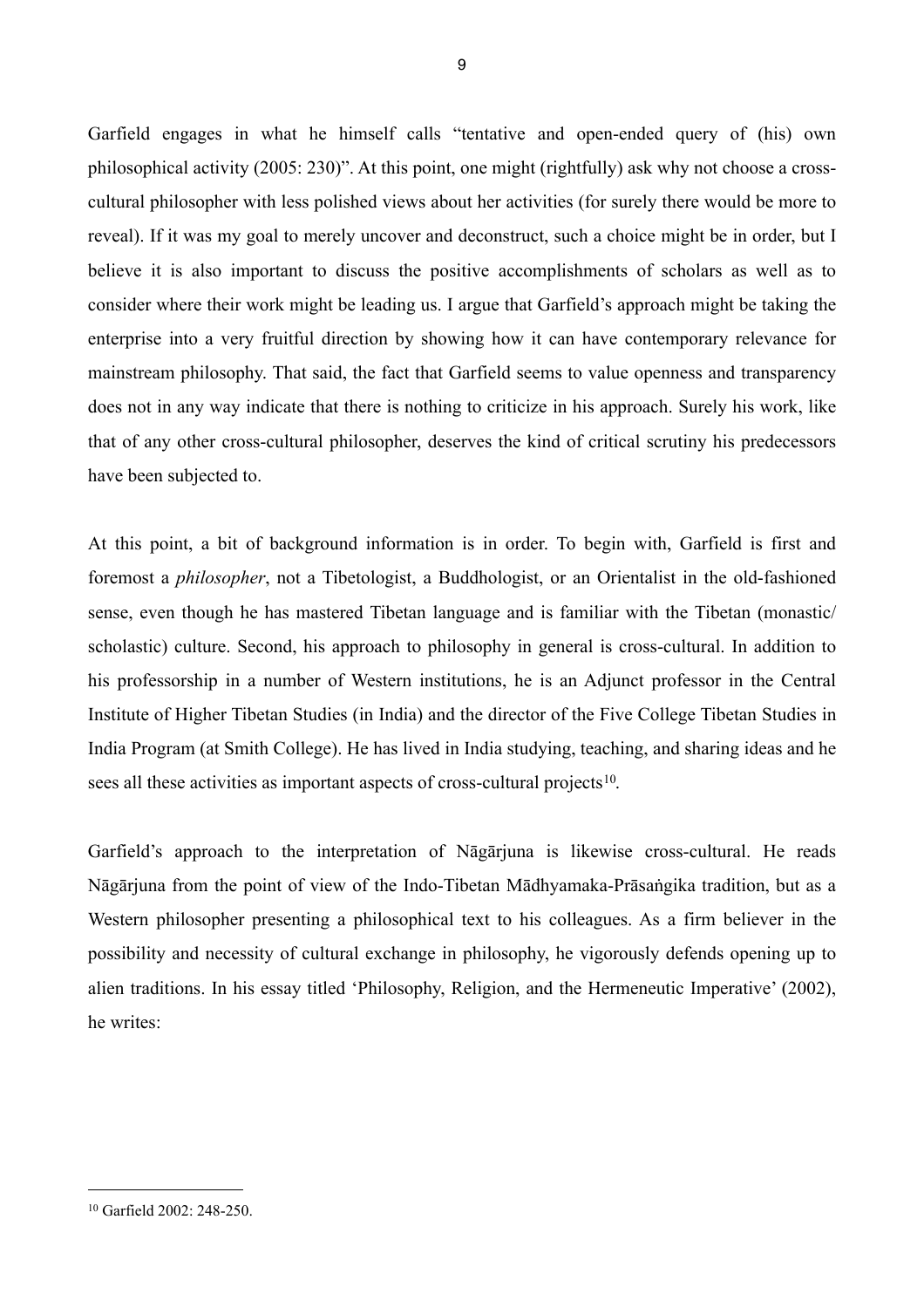Ignoring the philosophical traditions of other cultures in fact, whether we like it or not, continues the colonial project of subordinating those cultures to our own. The project was "justified" by the white man's burden of bringing civilization to the benighted heathen, a burden of which we can only make sense if we deny their manifestly existent intellectual traditions the epistemic status we grant ours. Giving the Western philosophical tradition pride of place as "philosophy" while marginalizing in our departments or in our individual life all other traditions, if the arguments I have offered are cogent, hence implicates us directly in institutional racism. (Garfield 2002: 260.)

It should be noted that Garfield's work with Buddhism (and Buddhists) is not limited to Mādhyamaka philosophy. He has also studied and worked on Yogacāra (the idealist Mahayana school) as well as Buddhist ethics etc. While expounding on this work would certainly be interesting, I have decided to exclude it from my current investigation. I believe that an exposition of Garfield's work with Mādhyamaka philosophy and cross-cultural hermeneutics is enough to paint a picture of what he is doing and for what purposes $11$ .

## <span id="page-13-0"></span>*1.4 OBJECTIVES AND GOALS*

Garfield places a lot of emphasis on contemporary philosophizing and so do I. This manifests in many ways. For one, I wish to show that culturally distant (and cross-cultural) perspectives themselves can be of contemporary relevance to Western philosophers. Second, I believe that in order to portray this contemporary relevance, we need lucid program declarations, thoughtprovoking views, and demarcations to first enhance *bona fide* discussion among cross-cultural philosophers about the nature and goals of the enterprise. Since I find Garfield to be a textbook example of such action, I have chosen him as my protagonist. I am well aware that the way I tell the tale of cross-cultural philosophy is just one way of telling it and as such it is neither right nor wrong.

I will employ an analogy of (post-modern) narrative therapy which is based on the conception that our ability to function as happy, self-contained individuals is deeply connected to the way we

<span id="page-13-1"></span><sup>11</sup> If I were to defend Garfield's exegesis of Nāgārjuna's thought, it would become crucial to outline his reading of Yogacāra. This is because Garfield argues that understanding the similarities and differences between the two schools is important for understanding either of them individually. Yogacāra thought therefore forms a part of the framework in which Garfield interprets Nāgārjuna (and other Mādhyamikas).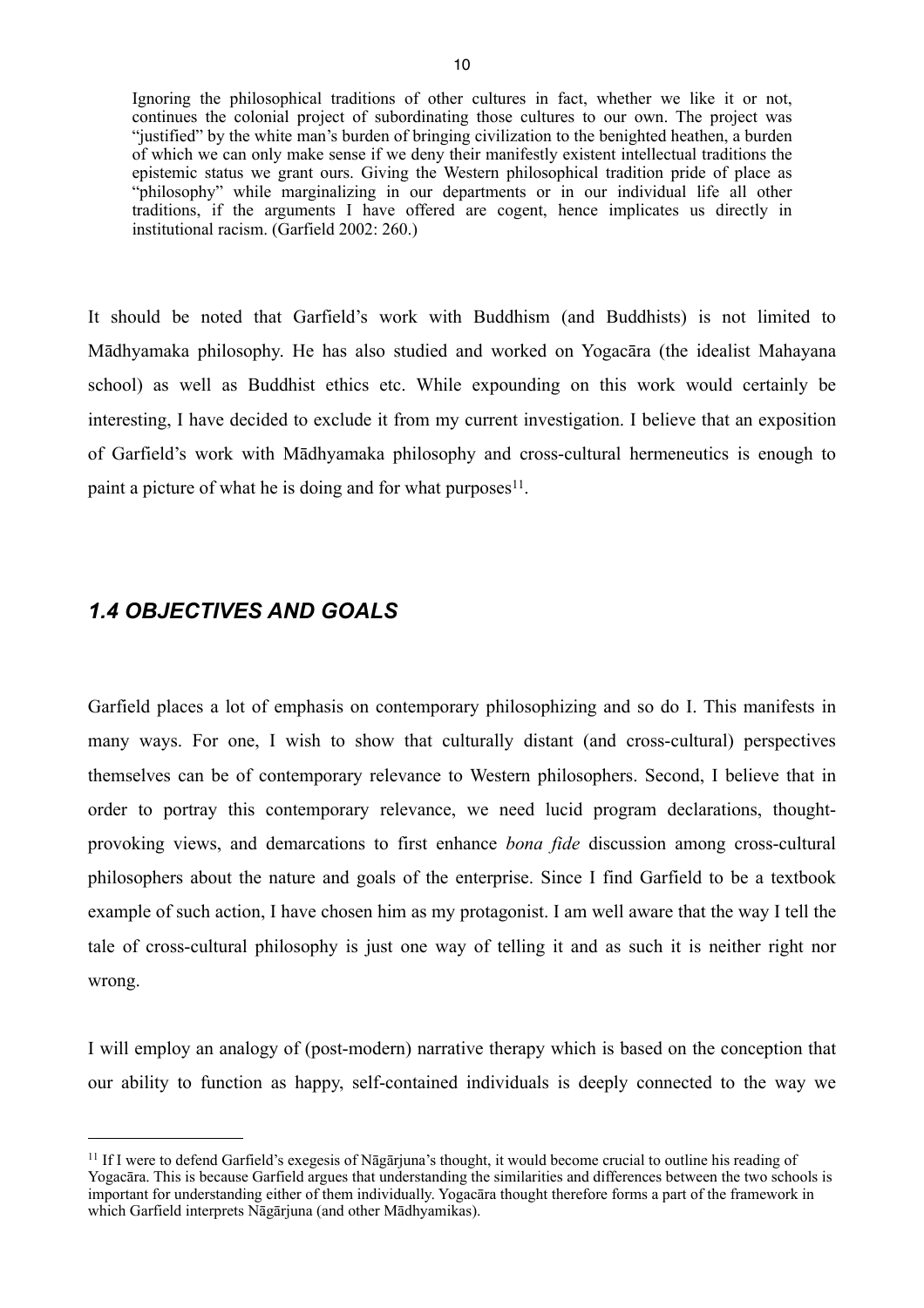narrate (or do not narrate) our lives. A coherent and clear narrative provides the tools needed for navigating and making sense of our everyday life, perceiving possibilities and solving problems. In a similar vein, cross-cultural philosophy might benefit from such "therapy". The existence of many alternative narratives is not a problem (even our individual identities are arguably many-storied), but the total non-existence of coherent, clarifying, auxiliary ones is. I believe the time has come to organize, structure, argue and criticize.

Garfield is interested in creating cross-cultural philosophical positions and fusing ideas from different traditions. Such fusion cannot take place before we have some understanding of the alien tradition(s) we are dealing with. This brings us to questions concerning interpretation and hermeneutics. What happens when we interpret? What makes interpretation possible and what could hinder it? What does it entail that we are crossing cultures and traditions?

If the somewhat chaotic history of cross-cultural philosophy had already been narrated in some clear way, it would be easier to write about Garfield in the context it provides. But, because crosscultural philosophy (which is a social construct and as such contingent) continues to be marginalized and to suffer from identity crisis, I am faced with many partial (sometimes conflicting) narratives. There is a lot of confusion and discontinuation to be found in them and numerous gaps to be filled. Therefore, in these current circumstances, I feel the need to take many sidesteps. I hope they will demonstrate how much *choosing* takes place in cross-cultural philosophical work: there are different conceptual frameworks and tools, contexts, methods, translations (etc.) available. The choices might not always be conscious, but they take place nonetheless.

To help keep track of things, I will now provide an overview of what will follow. Parts **2** and **3** deal with Nāgārjuna. The proper context of his thought is a matter of hot debate and, in order to shed light on this controversy, a short historical account of Buddhism and a biographical account of Nāgārjuna is helpful. Part **2** therefore explains what it means that Garfield follows the Mādhyamaka-Prāsaṅgika interpretation as expounded in the Tibetan monastic universities. Part **3** consists of a general overview of Nāgārjuna's philosophy as presented in the *Mulamādhyamakakārikā*.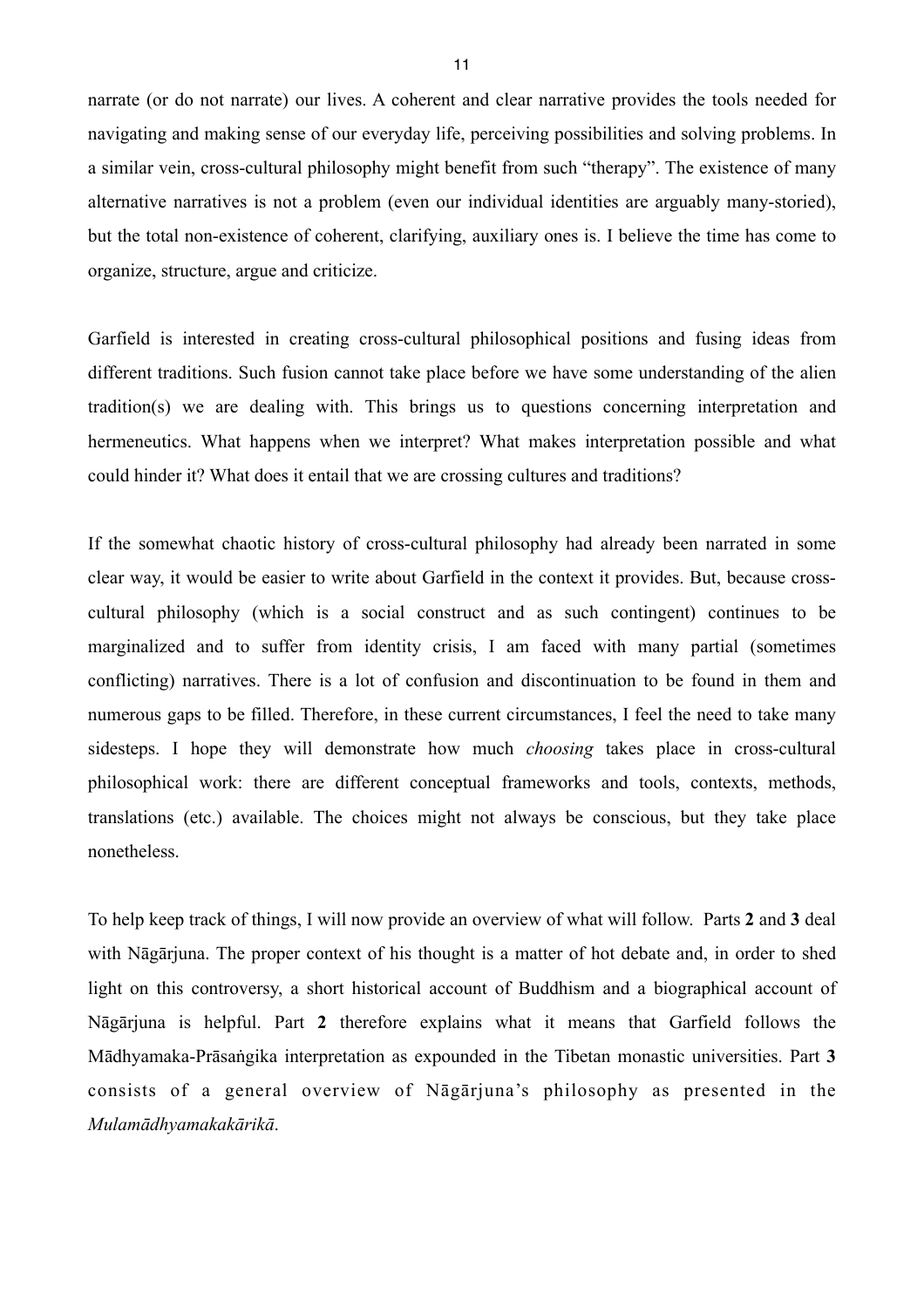When it comes to part **4**, I am much indebted to Andrew P. Tuck's work in cross-cultural hermeneutics as presented in *Comparative Philosophy and the Philosophy of Scholarship: On the Western Interpretation of Nāgārjuna* (1990). At the core of Tuck's exposition is the vision that we should constantly work to reinterpret earlier scholarly readings and reveal their interpretative biases. As he himself explains:

Rather than contributing one more theoretical discussion of hermeneutics, or offering one more attempt at textual exegesis, this study examines the degree to which specific interpretations of a specific text have been determined by factors often apparent only from the standpoint of another interpretative era or perspective. Furthermore, this study demonstrates the often stated principle that, rather than an ahistorical search for a preferred method or philosophy of interpretation, the enterprise of interpretation is inherently historical. (Tuck 1990: vi.)

I will rely on Tuck's characterization and expound it shortly with a few additions on my part.

Part **5** is an exposition of Garfield's Nāgārjuna: Nāgārjuna the skeptic, the philosopher of philosophies, the "positionless" conventionalist. This requires defining skepticism, discussing Garfield's interpretation of various aspects of Nāgārjuna's philosophy and showing how Garfield employs Nāgārjuna's (reconstructed) arguments as philosophical 'medicine' or 'therapy'. Part **6**, on the other hand, deals with cross-cultural interpretation and fusion of traditions, and conceptualizes further the difference between comparative and cross-cultural philosophy. Part **7** then brings all this together and envisions the future.

When it comes to Garfield, I will make use of his translation of and commentary to (the Tibetan version) of Nāgārjuna's *Mulamadhymakakārikā* as presented in *The Fundamental Wisdom of the Middle Way* (1995); an essay titled 'Nāgārjuna's *Mulamādhyamakakārikā (Fundamental Verses of the Middle Way)*: Chapter 24: Examination of the Four Noble Truths' published in *Buddhist Philosophy: Essential Readings* (2009), a translation (with Geshe Ngawang Samten) of the 15th century Tibetan Buddhist scholar rJe Tsong khapa's philosophical commentary on the MMK published as *Ocean of Reasoning* (2006); and a collection of essays published as *Empty Words: Buddhist Philosophy and Cross-Cultural Interpretation* (2002). These texts cover a time period of roughly 15 years (many of the essays *of Empty Words* had been previously published in academic journals such as *Philosophy East and West* and *The Journal of Indian Philosophy and Religion*).

I write this thesis as a student of philosophies (Eastern, Western and cross-cultural) for philosophers with similar backgrounds as my own. The language and concepts I use, reflect this choice. I also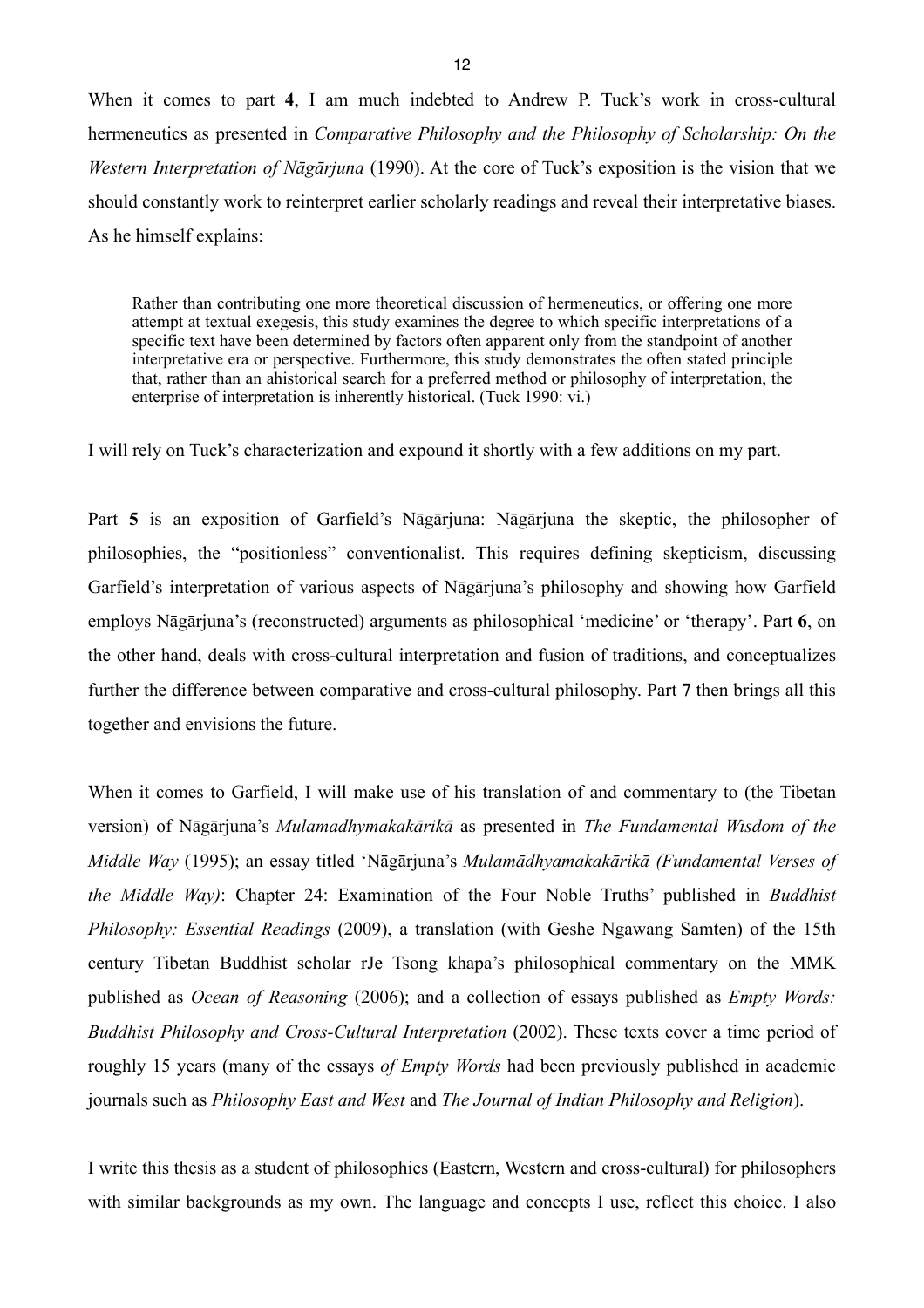write as a proponent of the inclusion and incorporation of cross-cultural perspectives into mainstream philosophy in the West. I believe such a scenario would profit everyone interested in the serious investigation of philosophical problems and perhaps also rectify the unjust power differential between Western and non-Western philosophical systems. I furthermore write as a Buddhist practitioner interested in approaching my spiritual tradition "from the outside" and making sense of it in a different framework. I wish to point out, however, that my interest in non-Western philosophical systems is by no means limited to Buddhism and that my being a Buddhist does not entail adherence to any particular philosophical school.

All in all, my thesis is that Garfield's rational reconstructions steer clear from orientalism and perennialism and represent true fusion (not mere comparison) of culturally distant philosophies. They are thoroughly cross-cultural and thoroughly philosophical and therefore stand apart from history of philosophy, Religious studies, Buddhology, Indology, Tibetology, area studies philosophy and so on. As such, they help identify and define cross-cultural philosophy as a separate discipline and bring it closer to mainstream philosophy, which is arguably where it belongs.

Cross-cultural philosophy may therefore come to represent, not only a minor subfield of philosophy, but a general approach to philosophizing - an approach which recognizes the continuity of philosophical activity across cultures. The similarities (in philosophical concerns, methods and solutions) provide the common ground for cross-cultural projects and the differences constitute a reason for undertaking them: such projects may help make philosophy (everywhere) richer, more self-reflective and less ethnocentric.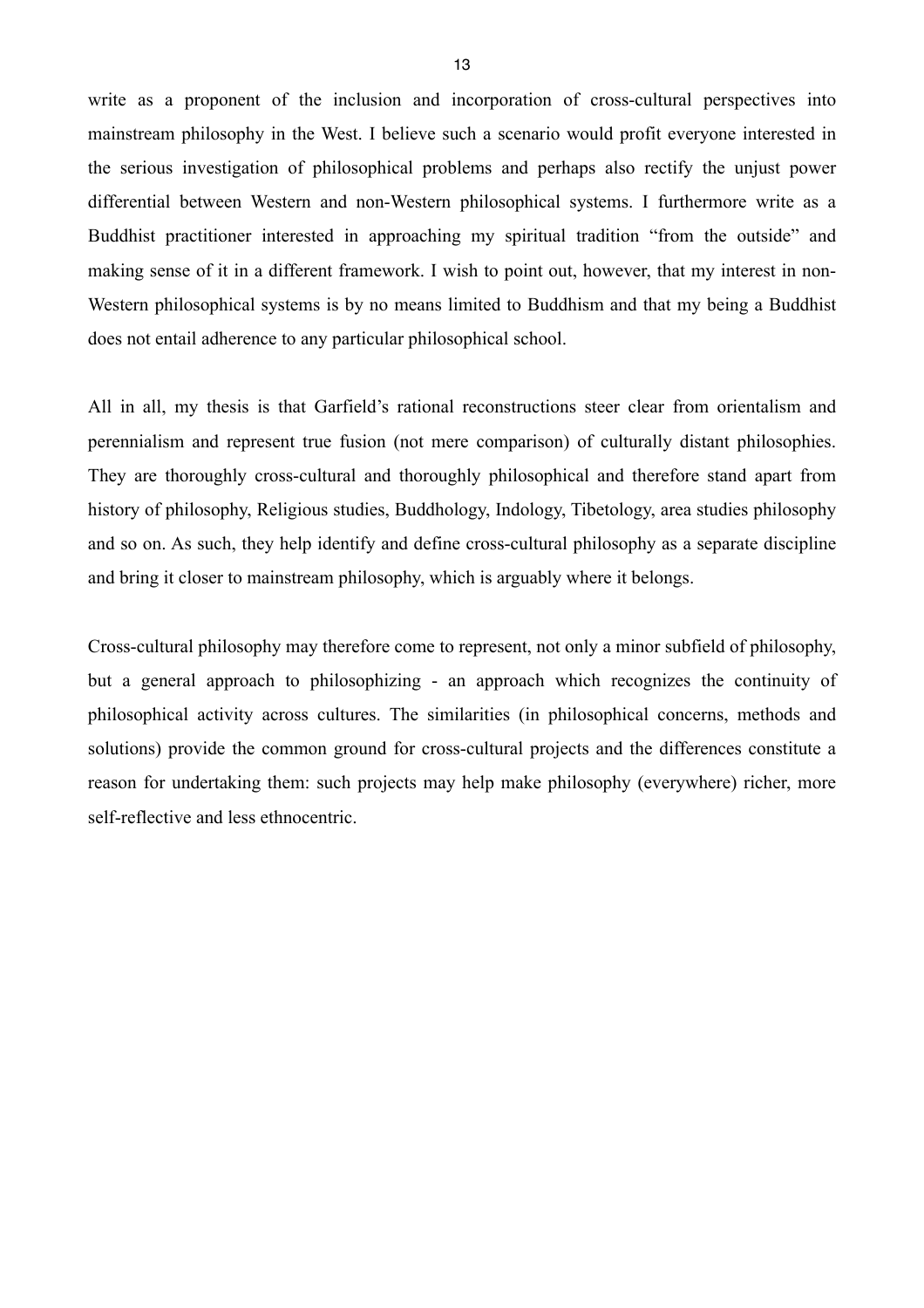# <span id="page-17-0"></span>**PART 2: NĀGĀRJUNA IN CONTEXT**

This chapter is not meant as an exhaustive discussion of the (archaeological and textual) evidence concerning the actual life events of a historical person; it is merely an attempt to locate Nāgārjuna in the long line of Buddhist thinkers, in the context of Indian Sectarian Buddhism and the developing Mahāyāna movement. Much of our understanding of the (probably) 2nd century Indian thinker is tentative and speculative since, instead of reliable historial accounts, we have myths, legends and conflicting/impartial biographical information to work with. The fact remains, however, that Nāgārjuna's texts in themselves are difficult to make sense of and we need to somehow contextualize him in order to decipher the meaning(s) of his terse and abstract assertions. We cannot get inside Nāgārjuna's head, but understanding the socio-cultural and intellectual environment of his time may nonetheless provide illuminating insights.

#### <span id="page-17-1"></span>*2.1 BUDDHISM*

Since Nāgārjuna was first and foremost a *Buddhist* philosopher, it is in place to discuss shortly the history of Buddhist thought before and after Nāgārjuna's time. The failure to locate Nāgārjuna within the Buddhist tradition has, according to some, resulted in serious misinterpretations of his thought. As human thought necessarily develops out of a historical context, it is justified to assume that Nāgārjuna expected his audience to be familiar with the Buddha's teaching as well as some of the content of the philosophical debate of his time (including Abhidharma discussions). It is generally agreed upon that Nāgārjuna is (quite fiercely) attacking *something* with his philosophy, but it is the content of that 'something' which divides scholars into separate camps. Whether it was the Abhidharma philosophy as a whole, the views of a particular philosophical school, or perhaps speculative metaphysics in general, we can look to historical evidence for some clarification.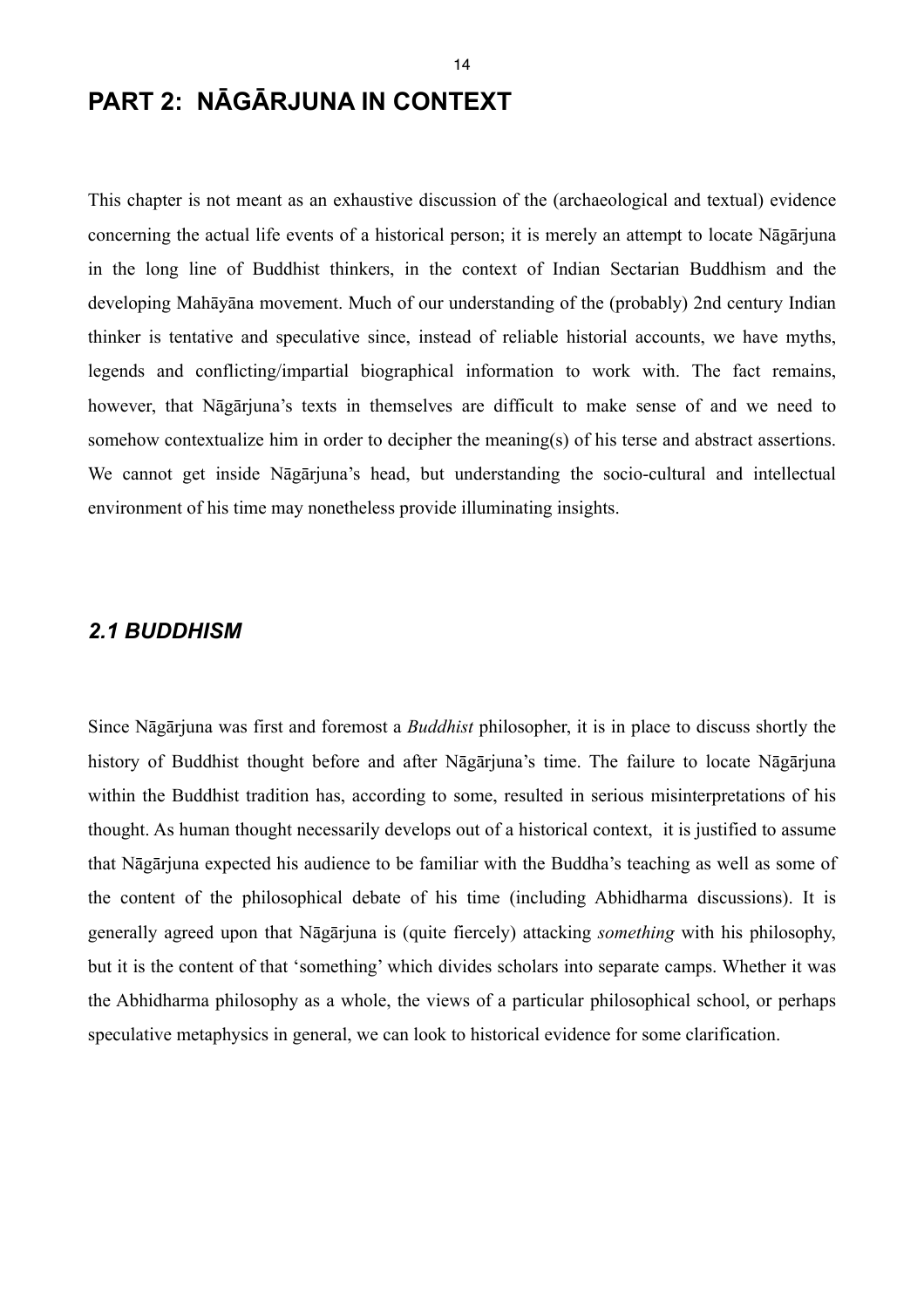#### <span id="page-18-0"></span>**2.1.1 Categorizing Buddhism**

There are many ways to portray the history of Buddhist thought and to break it down into smaller pieces. Following the Buddhist historians Bu-Ston and Tāranātha, we can divide it into three periods along philosophical lines. The first period, as represented by the early Theravāda and Sarvāstivāda, emphasizes the 'no-self' (*anātman*) doctrine and the reality of universal constituents (*dharmas*). The second phase is characterized by Mādhyamaka philosophy and the introduction of the idea of 'ultimate emptiness' (*śūnyatā*) of all phenomena. The third phase, respectively, is the period of philosophical idealism as represented by the Vijñānavāda (Consciousness-Only) school. The obvious weakness of this kind of portrayal is that it blindly focuses on a few aspects of Buddhist thought and does not acknowledge any significant developments after the 5th century CE[.12](#page-18-1) It could perhaps be added for the sake of clarity that these philosophical 'phases' are not so much distinct periods as they are different 'modes' that in part co-existed and continue to do so.

A somewhat well-known schema is based on the polemical divisions within the Buddhist community into three "vehicles" (*yānas*) that are characterized by different understanding of the process and the goal of salvation. Hīnayāna (a pejorative term coined by the early Mahāyānists which translates as "lesser vehicle") elaborates a gradual process of individual salvation and distinguishes between three different types of spiritual attainments. Mahāyāna ("greater vehicle") also views the path to salvation as gradual, but recognizes only the attainment of fully enlightened Buddhahood as its soteriological goal. Vajrayāna ("diamond vehicle"), the esoteric/tantric form of Buddhism, accepts the basic outline of the Mahāyānist approach, but argues that emancipation can be attained fast. Needless to say, this kind of division attracts the criticism of being extravagantly simplistic in its overemphasis on certain traits as extreme differences and in its exclusion of the developments after the 1st millennium CE. The gap between Mahāyāna and Hīnayāna has sometimes been exaggerated in the West where it has become customary to view Mahāyāna as a revolutionary movement through which the aspirations of a restless laity managed to overcome an oppressive, conservative monastic establishment. Research suggests, however, that the opposition between the laity and the monastic establishment was not as sharp as has been proposed.[13](#page-18-2) The

<span id="page-18-1"></span><sup>12</sup> eg. Reynolds & Hallisey 1987: 335-336.

<span id="page-18-2"></span><sup>13</sup> eg. Reynolds & Hallisey 1987: 336.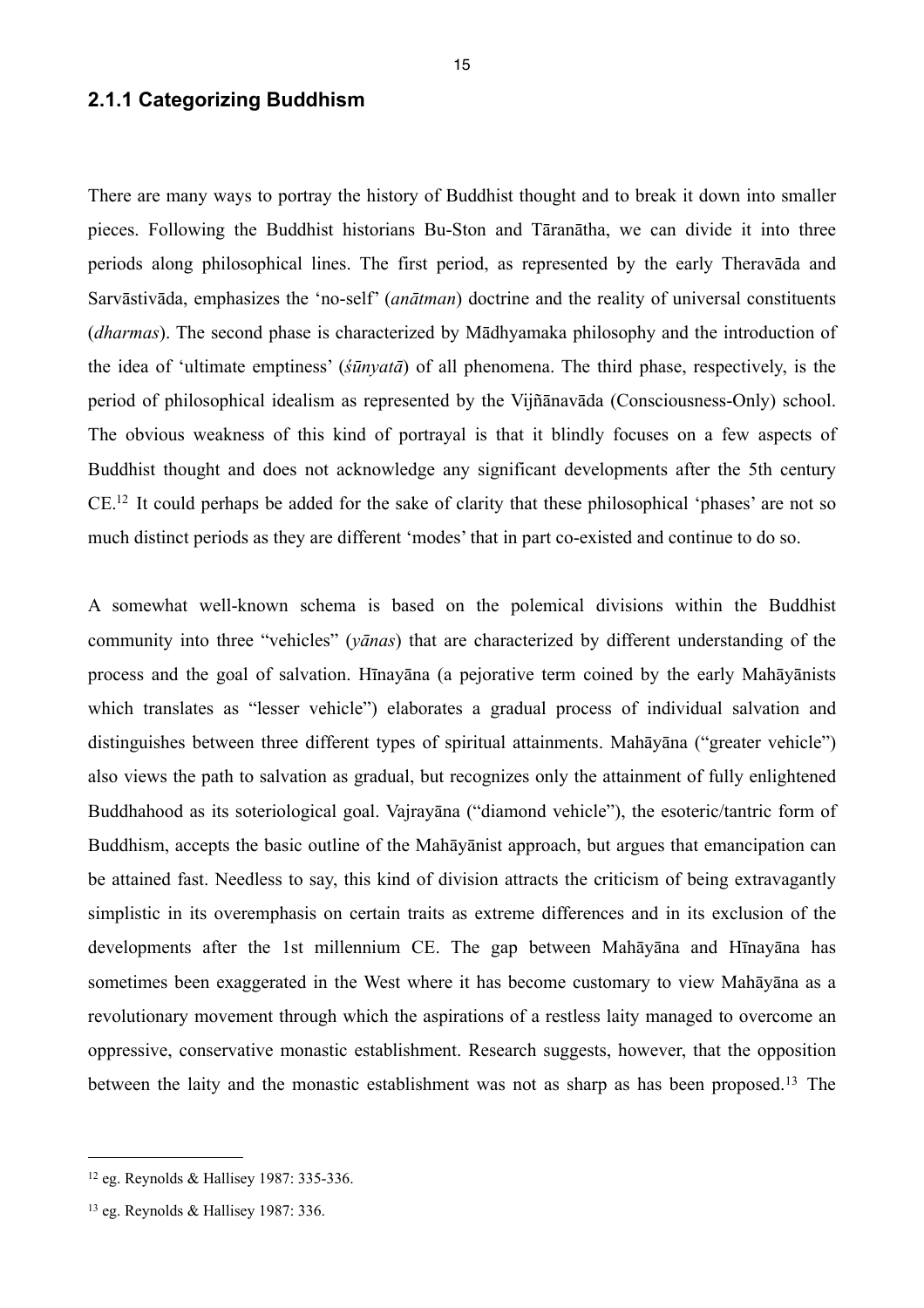philosophical differences between Hīnayāna and (early) Mahāyāna too were probably somewhat milder than has been suggested.

It may be in part due to this schema that Nāgārjuna, who is generally held responsible for explicating the general outline of Mahāyāna philosophy, has been read as a great innovator introducing radical reforms into Buddhist thought. There are some scholars (such as David Kalupahana) who have even rejected the commonly held view that Nāgārjuna was a Mahāyānist (especially in the sense of later Mahāyāna), claiming that such a portrayal results in grave misinterpretations of his philosophy<sup>14</sup>. Others (such as Garfield) continue to read his work in the light of subsequent Indian and Tibetan Mahāyāna developments.

Buddhism can also be categorized into cultural forms (Indian, Sri Lankan, Chinese, Japanese, Tibetan etc.) and this kind of division has been successfully applied to the more recent phases of Buddhist history. As Buddhism spread beyond India, different aspects of it came to be emphasized in each new locale resulting in a variety of interpretations and practices. Dividing Buddhism among cultural lines naturally conceals, to an extent at least, the capability of the Buddhist tradition to transcend the boundaries of culture, politics and nationality[.15](#page-19-2) In the case of temporally distant Indian philosophers, such as Nāgārjuna, much of contemporary scholarship remains indebted to Tibetan, Chinese and Japanese translations, interpretations and commentaries. The blurring of cultural boundaries is clearly visible in the work of Garfield, who, in addition to relying on the wellestablished Tibetan commentarial tradition, has also collaborated with contemporary Tibetan scholars.

#### <span id="page-19-0"></span>**2.1.2 Shakyamuni and the Birth of Buddha-Dharma**

Nāgārjuna has sometimes been read as offering a legitimate interpretation of the original teaching of the historical Buddha. Many of the basic concepts, themes and logical tools he employs already exist in early Buddhist discourses and, therefore, his 'philosophy of emptiness' *can* be understood

<span id="page-19-1"></span><sup>14</sup> See Kalupahana 2006 (first published in 1986).

<span id="page-19-2"></span><sup>15</sup> Reynolds & Hallisey 1987: 336 and Akira 1993 (1990): 1.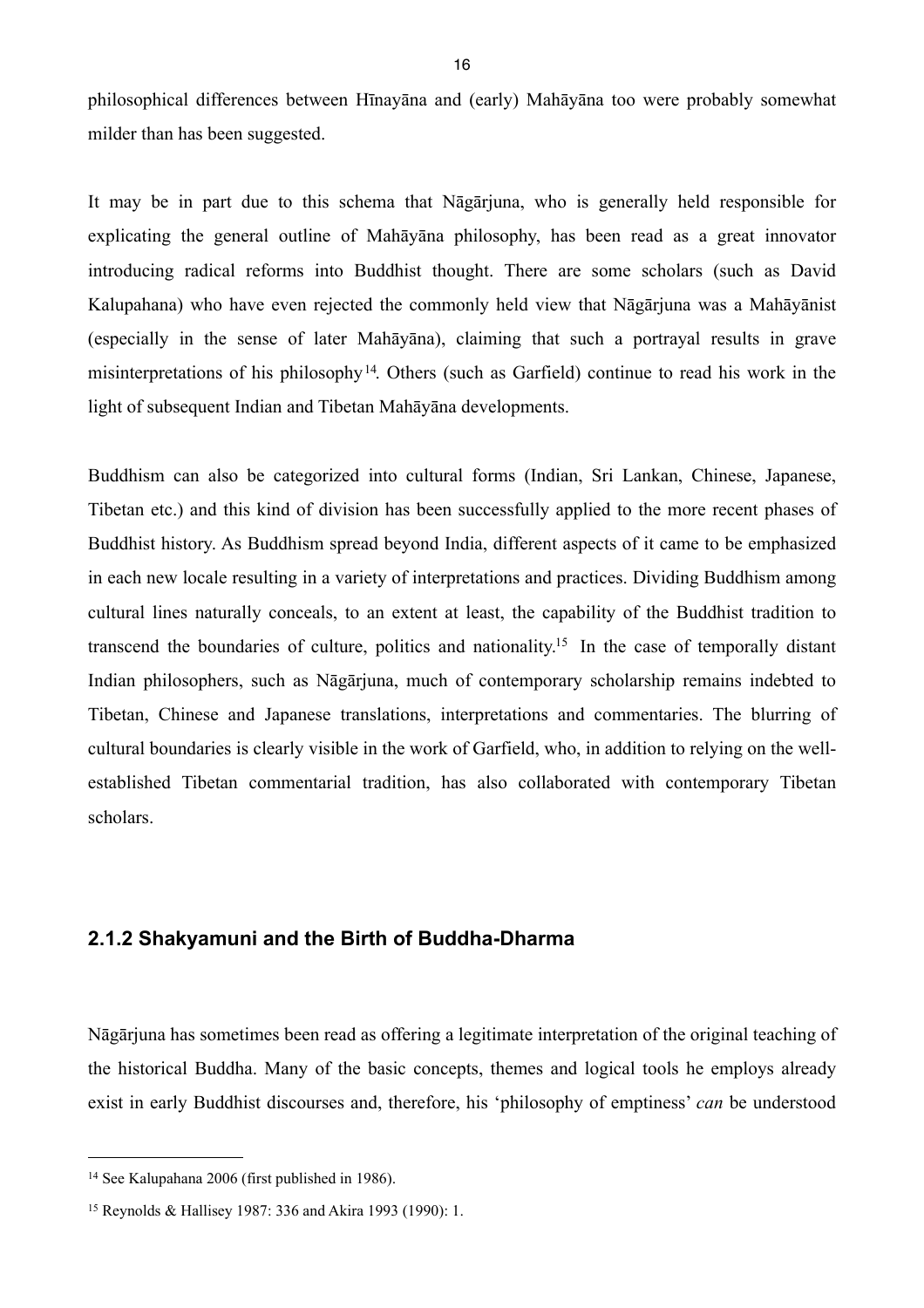as a continuation of the Buddha's pronounced dislike of theories and metaphysical speculation and as a re-interpretation of the concept of *pratītya-samutpāda* as universal relativity[.16](#page-20-0) Regardless of whether Nāgārjuna is read as an innovator or as a restorer, it seems safe to assume that the "Buddha-word" provided a natural supporting (and restricting) structure for his philosophical activities.

The roots of Buddhism can be found in the *śramaṇic* movement of the 6th century BCE at a time when important social and religious changes were taking place in India. The religious goals of the *śramaṇas* (who were forest-dwelling ascetics) provided a challenging alternative to the (Indo-Aryan) Brahmanic religion and social order. The *śramaṇas* were mainly interested in questions concerning the existence and functioning of karmic cause and effect and the most influential and widespread "heterodox" systems that arose from the movement are Buddhism and Jainism.<sup>[17](#page-20-1)</sup>

The founder of Buddhism is called Shakyamuni Buddha (Siddharta Gautama). Western scholars agree on the historicity of Shakyamuni and many accept the years 563 to 483 BCE as the *least problematic* dating for his life. Assuming some reliability to the legend of his life, the history of Buddhism would begin in about 528 BCE, when Shakyamuni was 35 years old and delivered his first sermon, which (most likely) dealt with the avoidance of the extremes of ascetism and luxurious living; the Four Noble Truths<sup>18</sup>; and the doctrine of *an* $\bar{a}$ *tman* with its accompanying *skandha* theory  $19.20$  $19.20$  $19.20$ 

Individual Buddhists have interpreted Shakyamuni's message differently, making it difficult to know which of the doctrines attributed to him are veritably his. It is likewise problematic to determine the extent to which early Buddhism had an accompanying metaphysics. Early literature would suggest that renunciation and abstention from conflict were considered primary, but there are

<span id="page-20-0"></span><sup>16</sup> See eg. Della Santina 1986(a): 1-6.

<span id="page-20-1"></span><sup>17</sup> See eg. Gómez 1987: 351-352 and Akira 1993: 16-18.

<span id="page-20-2"></span><sup>18</sup> The four truths are: (1) suffering as an inescapable fact of life, (2) "thirst" (*trsnā*) as the cause of suffering, (3) the extinction of suffering as the eradication of that thirst and as emancipation and (4) the "Eighfold Noble Path" (also known as the "Middle Path") as the way that leads to the cessation of suffering. (eg. Akira 1993: 41-42.)

<span id="page-20-3"></span><sup>&</sup>lt;sup>19</sup> The theory according to which the body and mind can be analyzed into five groups or aggregates to demonstrate the teaching of no-self (*anātman*). According to this theory, a person is composed of these constantly changing aggregates which entails that a person's self is impermanent. The clinging to the idea of permanent self leads to suffering. (Akira 1993: 43-44.)

<span id="page-20-4"></span><sup>20</sup> See eg. Gómez 1987: 354-355 and Akira 1993: 31.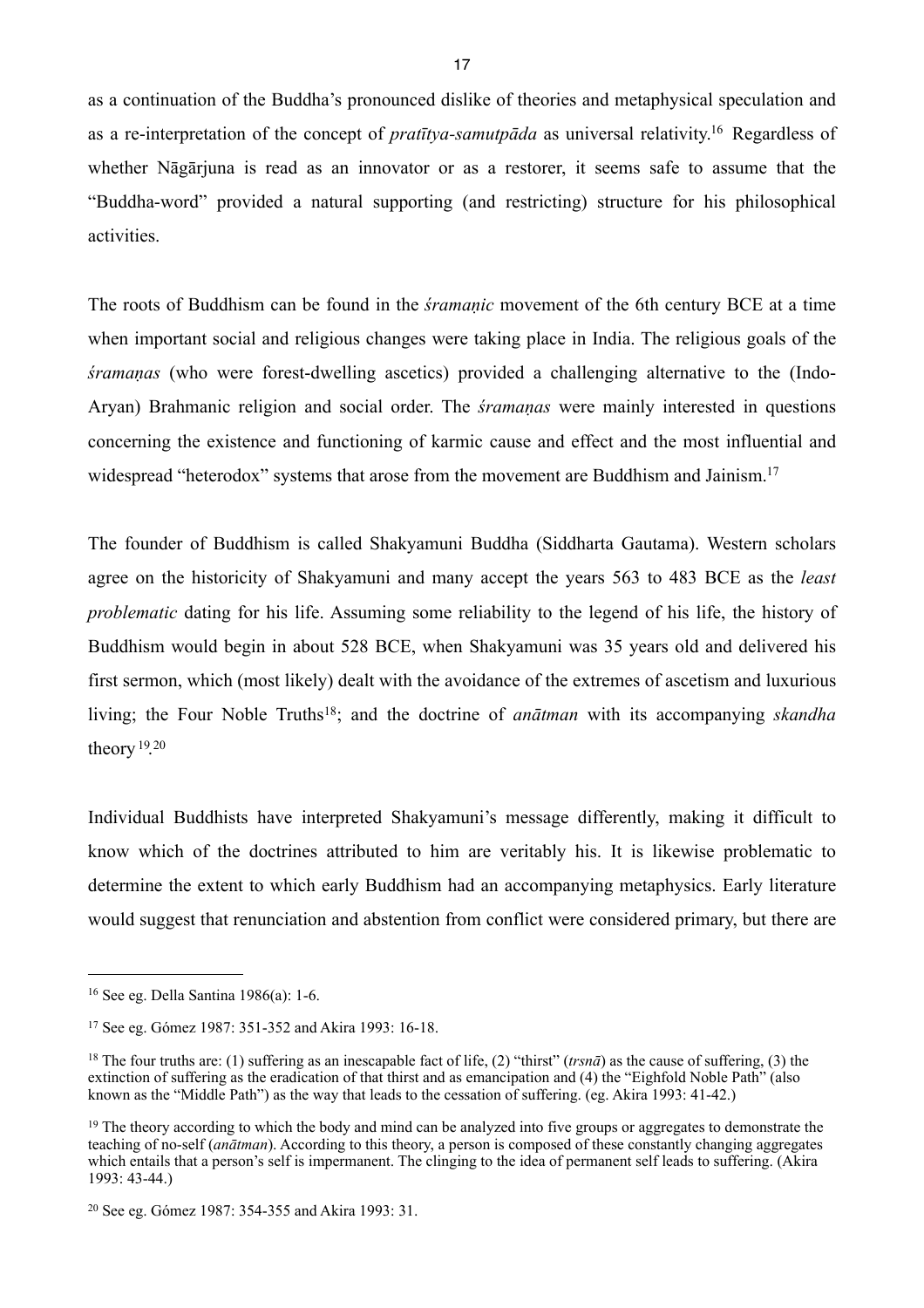theoretical and metaphysical underpinnings to be found in the teaching of the Four Noble Truths and the "Three Marks" *(trilaksana)* view of existence<sup>21</sup>. Shakyamuni's general approach was probably more *empirical* than metaphysical and various references to his unsympathetic attitude towards speculative thought can be found in Buddhist texts. His central teachings would suggest that he saw the world as morally ordered, and in addition viewed it in procedural terms emphasizing change and interconnectedness.[22](#page-21-2)

The birth of Buddhism as an institutionalized religion saw the beginning of the process of classification and explanation of the doctrines. The monk-scholars became concerned with deciding upon the set of "original teachings" and formalizing the practice of exegesis. The first big schism in the community resulted in a split into two schools<sup>23</sup> and subsequent subdivisions totalled in approximately thirty schools and subschools<sup>24</sup> in the *abhidharma* period.<sup>[25](#page-21-5)</sup>

#### <span id="page-21-0"></span>**2.1.3 Sectarian Buddhism and Early Mahāyāna**

The scholastic *abhidharma* period was characterized by the construction of complex systems of soteriology involving descriptions of ethical and contemplative practice as well as philosophical argumentation. The doctrinal differences between the schools circled around a relatively small number of issues raised by the *sūtra* tradition, the most important being the relationship between (conditioned) *samsāra* and (unconditioned) *nirvāna* and the functioning of *karma* as the means of transportation between the two. The most influential school of this period was probably Sarvāstivāda, whose doctrines are generally viewed as a major point of departure for the emerging Mahāyāna.[26](#page-21-6)

<span id="page-21-1"></span><sup>21</sup> i.e., that existence is characterized by impermanence (pali *anicca*), suffering/unsatisfactoriness (pali *dukkha*) and noself (pali *anattā*).

<span id="page-21-2"></span><sup>22</sup> Gómez 1987: 355; Akira 1993: 42-43; and Gowans 2003: 29, 34-35.

<span id="page-21-3"></span><sup>23</sup> i.e., Sthaviravāda and Mahāsāṃghika.

<span id="page-21-4"></span><sup>24</sup> Buddhist tradition recognizes eighteen (Gómez 1987: 361).

<span id="page-21-5"></span> $25$  Gómez 1987: 361

<span id="page-21-6"></span><sup>26</sup> See Gómez 1987: 364; King 1999: 86-87; and Walser 2005: 193.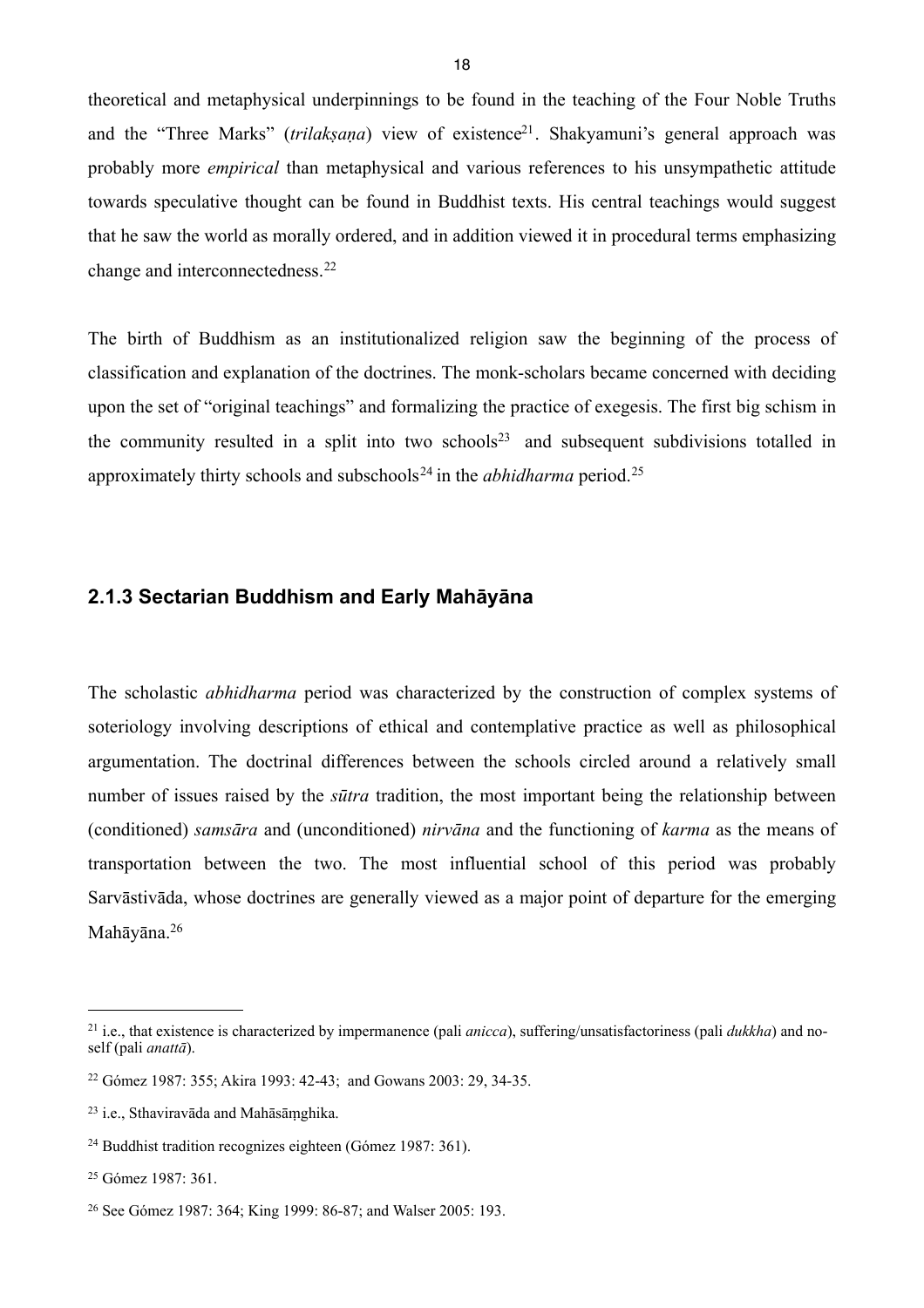While the concept of *karma* was arguably central to *abhidharma* discussions, the notion of *dharma* occupied an important place as well. In early Buddhism, *dharmas* were seen as fundamental existents, the "building blocks" of various phenomena. The number of *dharmas* was not fixed, however, nor were they seen as substantial, eternally existing entities (only *nirvāna* was thought to have the qualities of eternality and truth). *Abhidharma* scholars then defined *dharma* as something having its own identifying mark, which makes it clearly recognizable and distinguishable from others. In their eagerness to classify, the schools produced different lists of *dharmas*: the Sarvāstivādins, for example, explained existence by dividing it into seventy-five *dharmas*. [27](#page-22-0) Walser (2005: 210) holds that the Sarvāstivādins understood *dharmas* as possessing unchanging essence (*svabhāva*) thus adding a criterion for what constitutes as "real". Burton (2001: x-xi), however, argues that they did not claim that the *dharmas* are not themselves dependently originated, but claimed only that they have an existence independent of the constructing activities of the mind.

It has been suggested that the rigidity of the *abhidharma* systems set the stage for a reaction that would lead to the creation of new forms of Buddhism.<sup>28</sup> When it comes to the actual emergence of Mahāyāna, however, very little is known. It is frequently suggested that in its beginning stages Mahāyāna was probably an underground movement considered heretical and a collection of distinct groups rather than a single unitary community.[29](#page-22-2)

Based on Chinese sources, it can be argued Mahāyāna communities existed at least as early as the 1st and 2nd centuries CE, but due to the virtual invisibility of Mahāyāna in the archaeological record, there is reason to believe that they existed as a movement within established Buddhist sects or perhaps (to an extent) outside of Buddhist institutions altogether. In his tentative exposition of the rise of Mahāyāna, Walser (2005) draws attention to local (monastic) politics. He speculates that it may have been in the best interests of Mahāyānists to keep a "low profile" and not develop a "brand name" until they formed a majority within the local monastic community.[30](#page-22-3)

<span id="page-22-0"></span><sup>27</sup> Akira 1993 (1990): 47-49, 147, 179.

<span id="page-22-1"></span><sup>28</sup> See eg. Gómez 1987: 364.

<span id="page-22-2"></span><sup>29</sup> Akira 1993: 243 and Walser 2005: 22-24. Akira (1993: 270-271) finds that there are three sources that appear to have made significant contributions to its rise. To start with, Mahāyāna probably developed out of one (or several) of the existing sects (Mahāsāṃghika being the prime candidate). Secondly, the biographical literature that stressed the importance of faith in the Buddha might have played a part. And finally, the various stupa worship cults (that were primarily a lay phenomenon) seem to have been of some importance.

<span id="page-22-3"></span><sup>30</sup> Walser 2005: 22-24, 30, 54-55, 57-58.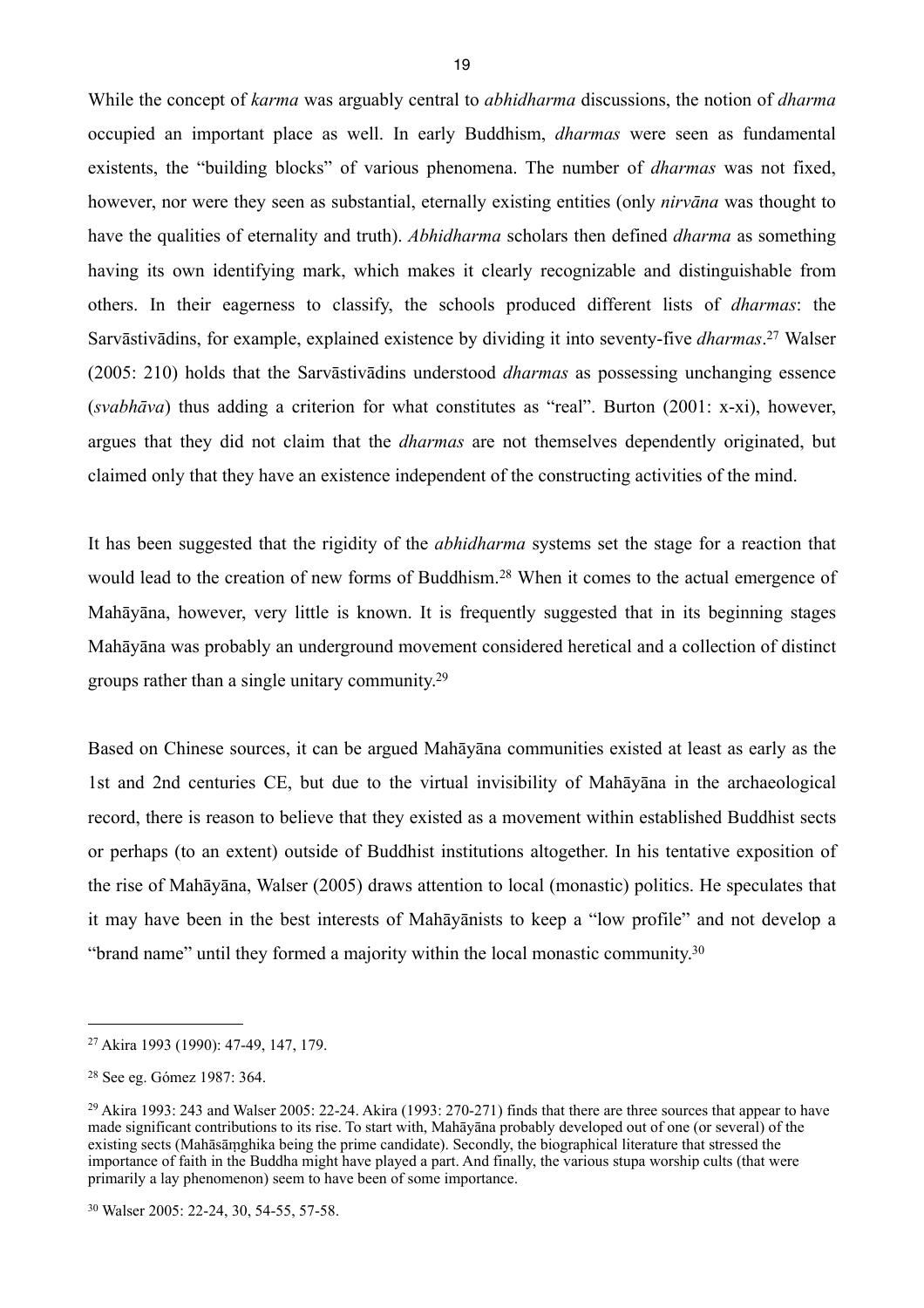Nāgārjuna is claimed by the Mahāyānists as one of their own and he is often portrayed as the father of Mahāyāna philosophy (and as one of the first Mahāyāna teachers)<sup>[31](#page-23-0)</sup>. Some Mahāyāna scriptures were composed before Nāgārjuna's time and traditionally Nāgārjuna's MMK is treated as a sort of a philosophical commentary on the *Prajñāpāramitā Sūtras* (most Mahāyāna sūtras in themselves do not advocate clearly articulated philosophical views). It should be noted, however, that there is no unequivocal support for this claim. All in all, early Mahāyānists stressed the teaching of nonsubstantiality and developed it well beyond anything found in earlier forms of Buddhism<sup>32</sup> and the new *sūtras* (probably composed by the early Mahāyānists, although claimed the highest antiquity) began to move away from the general direction of the older scholastic traditions and canonical redactors[33.](#page-23-2) Although Mahāyāna is often viewed as radically different from the *abhidharma* (Hīnayāna) Buddhism, the actual differences might be less pronounced.

It seems safe to assume that Mahāyāna was probably not well established, either institutionally or financially, in India until the 5th century C[E34](#page-23-3) and at the time of Nāgārjuna (2nd century), it was still a minor movement. The most important element in the institutionalization of Mahāyāna was perhaps the establishment of Buddhist universities in which the elaboration of Buddhist doctrine became the most important goal of Buddhist monastic life. The (later) scholastic tradition of the Mahāyāna may be divided into three schools: Mādhyamaka, Yogācāra (Vijñānavāda) and the school of Sāramati. The first two dominated the intellectual life of Mahāyāna in India.[35](#page-23-4)

<span id="page-23-0"></span><sup>31</sup> eg. Gómez 1987: 372.

<span id="page-23-1"></span><sup>32</sup> Akira 1993: 4-8

<span id="page-23-2"></span><sup>33</sup> Gómez 1987: 366.

<span id="page-23-3"></span><sup>34</sup> eg. Walser 2005: 89.

<span id="page-23-4"></span><sup>35</sup> Gómez 1987: 372.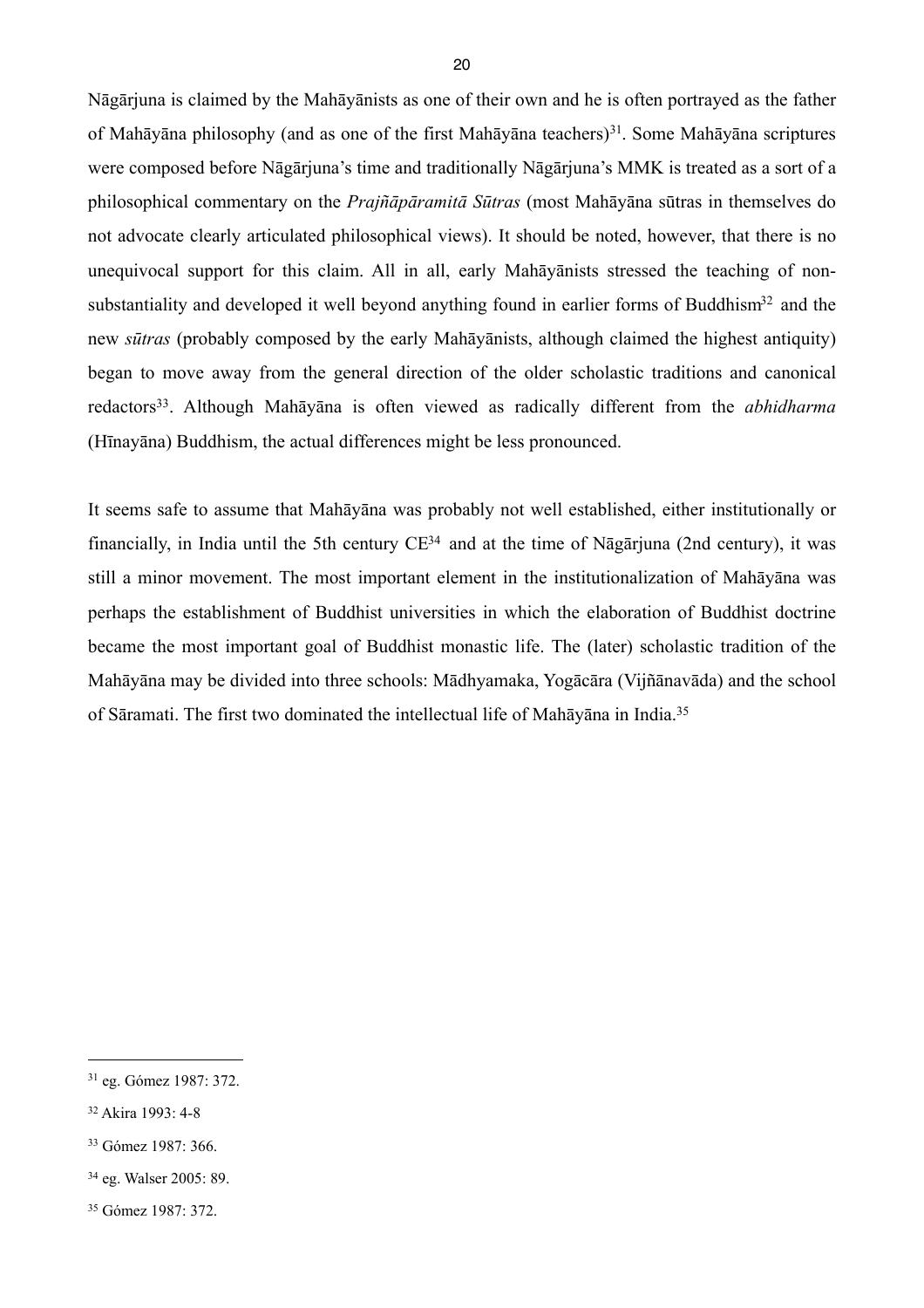# <span id="page-24-0"></span>*2.2 LOCATING NĀGĀRJUNA*

Nāgārjuna may or may not have been a Mahāyānist, but he is now generally considered to be the first major philosopher of the movement and an influence to all its schools<sup>36</sup>. Eventually some of his writings were placed in the Chinese canon and in the *Bstan-'gyur* (commentarial teaching) section of the Tibetan canon. The extent to which Nāgārjuna made an immediate impact on contemporary Indian thought is not known.**[37](#page-24-3)** In fact, it is not even conclusively known when he lived, where he lived and how many different "Nāgārjunas" might be grouped under a single name. Locating Nāgārjuna is therefore a complex task.

#### <span id="page-24-1"></span>**2.2.1 The Legend(s) of Nāgārjuna**

At the heart of the problem lies the fact that there are no firsthand historical accounts of Nāgārjuna's life. In the various Mahāyāna texts, dates ascribed to his life and work cover a range of five hundred years and he is often credited with extraordinary feats suggesting an intention to edify rather than to record actual events. Many contemporary scholars hold that there are at least two, and perhaps several, Nāgārjunas whose careers formed the basis of the Nāgārjuna legend.**[38](#page-24-4)** The literary sources being mythical and contrasting (legends of Nāgārjuna were compiled for over a thousand years in Sanskrit, Chinese, and Tibetan) and the fact that the MMK focuses exclusively on doctrinal and logical issues without any cultural references that would help to date it, scholars are always working with partial information and fallibilist proof therefore being able to produce only tentative solutions.**[39](#page-24-5)** While some scholars claim that Nāgārjuna could have lived as early as 50 CE or as late as 280 CE, most place his life between 150 and 250.[40](#page-24-6)

<span id="page-24-2"></span><sup>36</sup> eg. Gómez 1987: 372.

<span id="page-24-3"></span><sup>37</sup> Streng 1987(a): 291.

<span id="page-24-4"></span><sup>38</sup> Streng 1987(a): 291 and Warder 2000: 357-358.

<span id="page-24-5"></span><sup>39</sup> Walser 2005: 60, 66.

<span id="page-24-6"></span><sup>40</sup> See eg. Streng 1987(a): 291.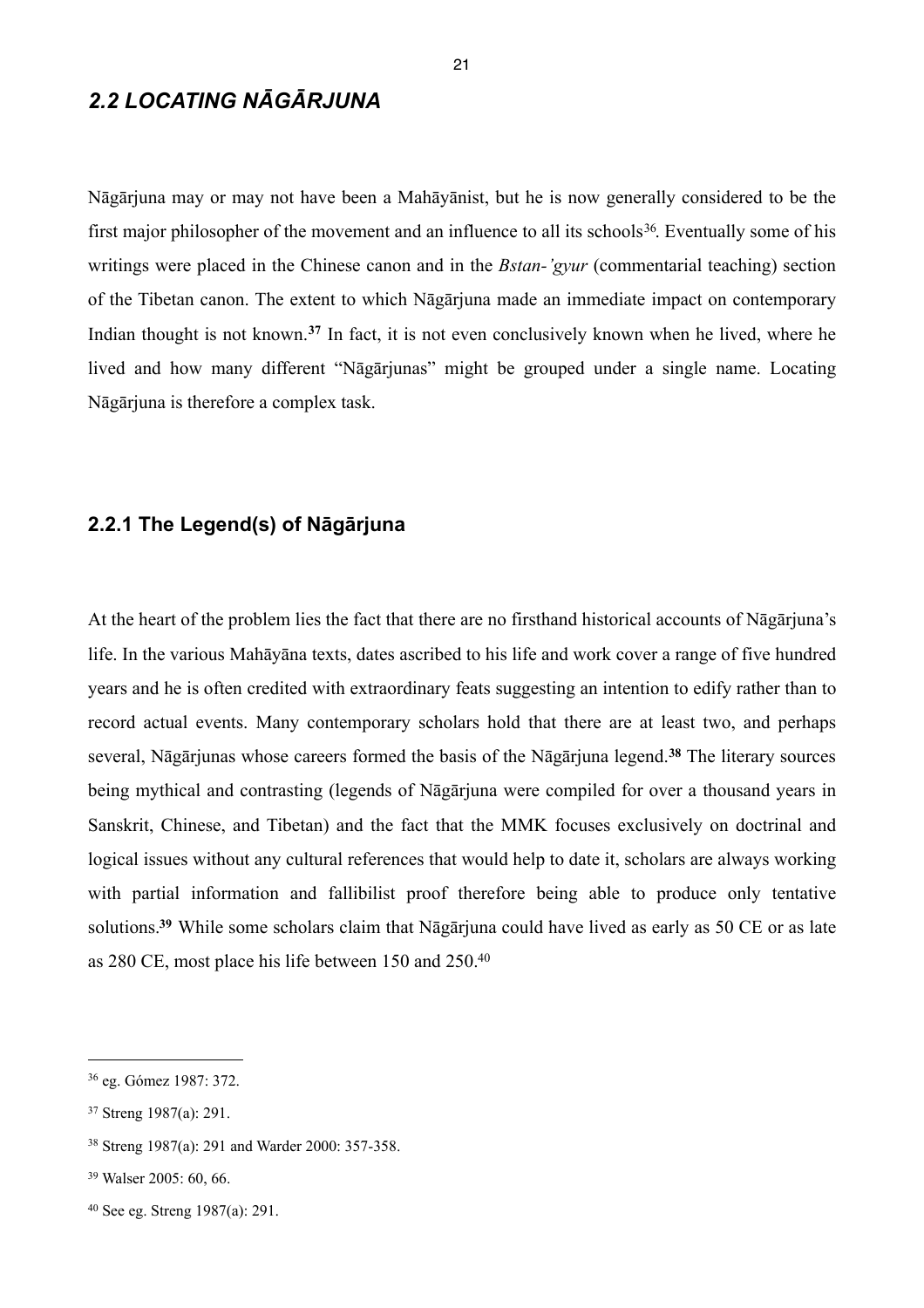The earliest available description of Nāgārjuna's life is by the Chinese translator Kumārajīva. In his account, the young Nāgārjuna uses the art of making himself and his friends invisible to visit the women's quarters of the royal palace. His friends are then killed by the palace guards while he alone is able to escape. Moved by this experience, Nāgārjuna becomes a mendicant. According to another legend, Nāgārjuna was able to master the Pali canon in just 90 days, but was not satisfied with the results. A mythical serpent (Naga) king, impressed by his pursuit of deeper knowledge, then presented him with the *Prajñāpāramitā Sūtras*. Nāgārjuna again mastered the *sūtras* quickly and propounded the teaching skillfully, defeating many opponents in debates. While the traditional accounts are highly mythical in content, some elements seem to be supported by archeological and textual evidence. For example Nāgārjuna was said to have been born into a brahmin family and in his texts one finds a critique of Brahmanic thought and a sophisticated level of scholastic debate. <sup>[41](#page-25-0)</sup>

Due to the possibility of multiple Nāgārjunas (as well as other confounding factors), it cannot be stated with conviction which of the texts ascribed to Nāgārjuna were actually written by the same philosopher who wrote the MMK. The list of works that were *probably* written by the same person is *usually* seen as including the following philosophical treatises: *Vigrahavyavartani* (Reply to Objections)*, Śūnyasaptati* (Seventy Verses on Emptiness)*, Yuktisastika* (Sixty Verses on Reasoning)*,*  and *Vaidalyasūtra* (Devastating Discourse)*.* In addition to these Nāgārjuna perhaps wrote *Suhrlekha*  (To a Good Friend) together with some other devotional hymns and possibly *Ratnavali* (Precious Garland).[42](#page-25-1) Two of Nāgārjuna's philosophical treatises (the MMK and *Vigrahavyavartani*) are extant in Sanskrit. Many others exist as Tibetan and Chinese translations.<sup>43</sup>

Scholars have tended to view the MMK as a response to the Sarvāstivādin *abhidharma* and/or as relating to the Mahāyānist *Prajñāpāramitā* teachings. It seems fairly certain that the *abhidharma* played some part in Nāgārjuna's philosophical activities. As Frederick Streng (1987) argues:

While there is no historical evidence that Nāgārjuna practiced the Abhidharma mode of contemplation at any time of his life, his detailed criticism of the basic notions, causal explanations, and logical structure common to this analysis indicate his deep familiarity with the psychological and philosophical aspects of the Abhidharma approach to religious knowledge.  $(1987(a): 292.)$ 

<span id="page-25-0"></span><sup>41</sup> ref. Streng 1987(a): 291.

<span id="page-25-1"></span><sup>42</sup> eg. Warder 2000: 357.

<span id="page-25-2"></span><sup>43</sup> eg. Streng 1987(a): 291.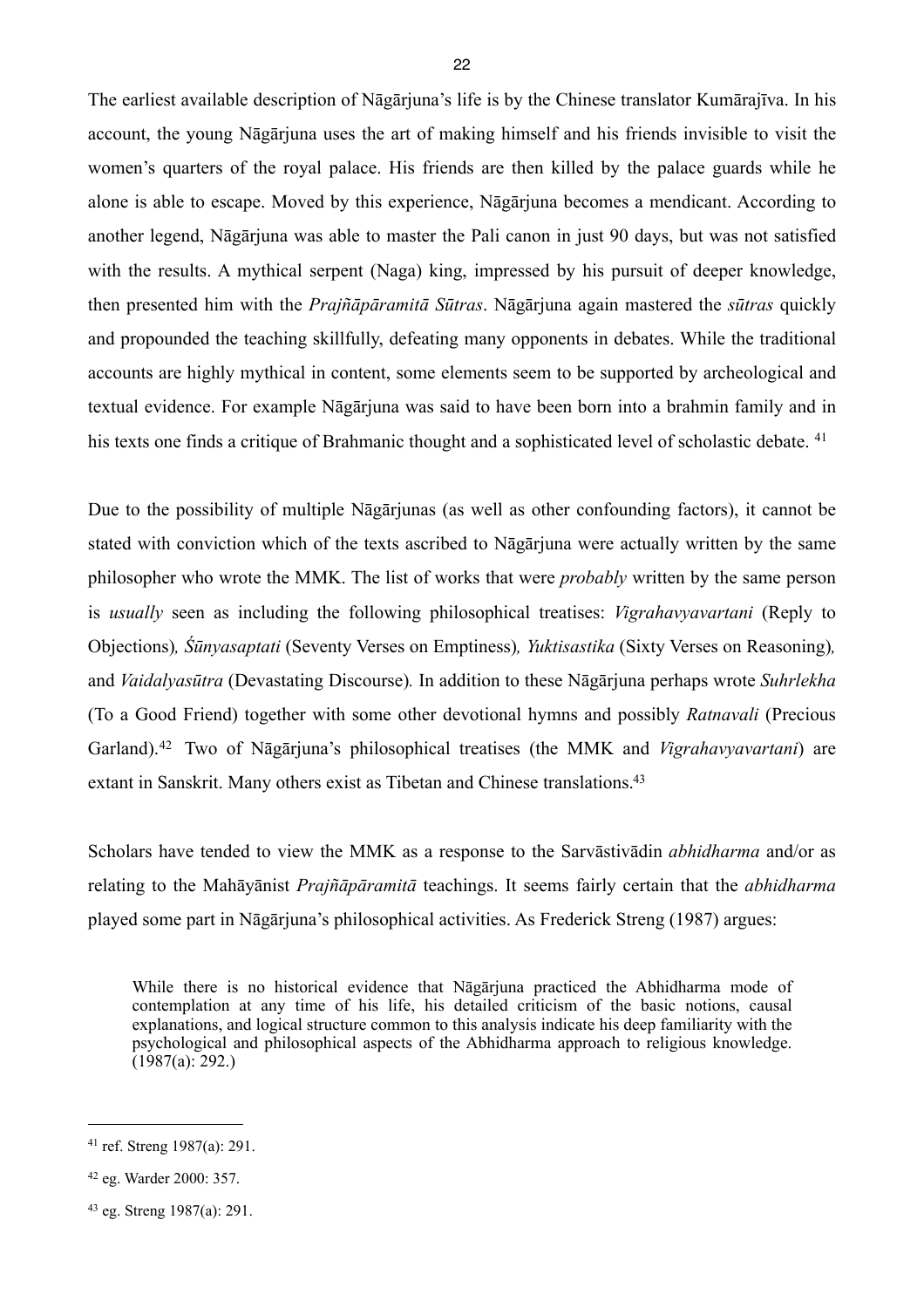However, there is a lot of scholarly debate on the questions of whether or not Nāgārjuna was a Mahāyānist, whether he was the critic of the whole of *abhidharma* philosophy or just one of its schools and whether his main aspiration was to reinstate or to renovate.

#### <span id="page-26-0"></span>**2.2.2 Nāgārjuna the Mahāyānist: A Critical View**

The roots of Mahāyāna Buddhism are often suggested to be in the doctrines and practices of the Mahāsāmghika school<sup>44</sup>. Walser claims that it is likely that Nāgārjuna, too, spend at least a portion of his career in a Mahāsāṃghika monastery. Walser argues that a full understanding of Nāgārjuna's philosophy requires an understanding of the theories with which he was working. He therefore defies the trend in Buddhist scholarship to view Mahāyāna as having as its prime objective to refute the *Abhidharmists* and notes that if early Mahāyānists really did exist as minority groups within *Abhidharmika* monasteries, their (scholarly) activities would be subject to certain sanctions. As a result, they would have to employ creative strategies to make their doctrines more acceptable. If we adopt Walser's depiction of Nāgārjuna's life, we accept that Nāgārjuna was working under very different restraints than the later Mādhyamikas (and other Mahāyānists) and that his relationship to *Abhidharma* was probably far more complex. Walser himself adheres to a view that Nāgārjuna only refuted *some abhidharmika* standpoints while generally approving others.<sup>[45](#page-26-2)</sup>

Walser therefore discusses Mahāsāṃghika doctrine as a (possible) framework for Nāgārjuna's philosophy and claims that Mahāsāṃghikas were, in fact, quite comfortable with discussions about emptiness (although their version of emptiness was slightly different from Nāgārjuna's) and that they were also willing to blur the distinction between conditioned and unconditioned reality in a manner similar to Nāgārjuna's[.46](#page-26-3) To claim that Mahāsāṃghikas might have been relatively

<span id="page-26-1"></span><sup>44</sup> Unfortunately no surviving collection of *Abhidharma* materials can be identified as a Mahāsāṃghika *Abhidharma Pitaka* and as a result not enough is known about this school.

<span id="page-26-2"></span><sup>45</sup> See Walser 2005: 212-215, 224-225, 233. As he (2005: 226) himself writes: "Mahāyāna's survival depended far more on making friends than on conquering enemies. For this reason, Nāgārjuna's arguments should be examined in terms of the alliances they that they forge instead of merely whom they attack. For example, Nāgārjuna at times argues against the Sarvāstivādins, but he is doing so in the presence of an invisible onlooker - his home monastery. Furthermore, although Nāgārjuna does refute the "views" of some schools, a close reading of his texts will show that he carefully avoids attacking others. The abhidharma arguments that he upholds provide a better picture of the doctrinal atmosphere of the monastery in which he lived and how he sought to get into their good graces."

<span id="page-26-3"></span><sup>46</sup> Walser 2005: 232.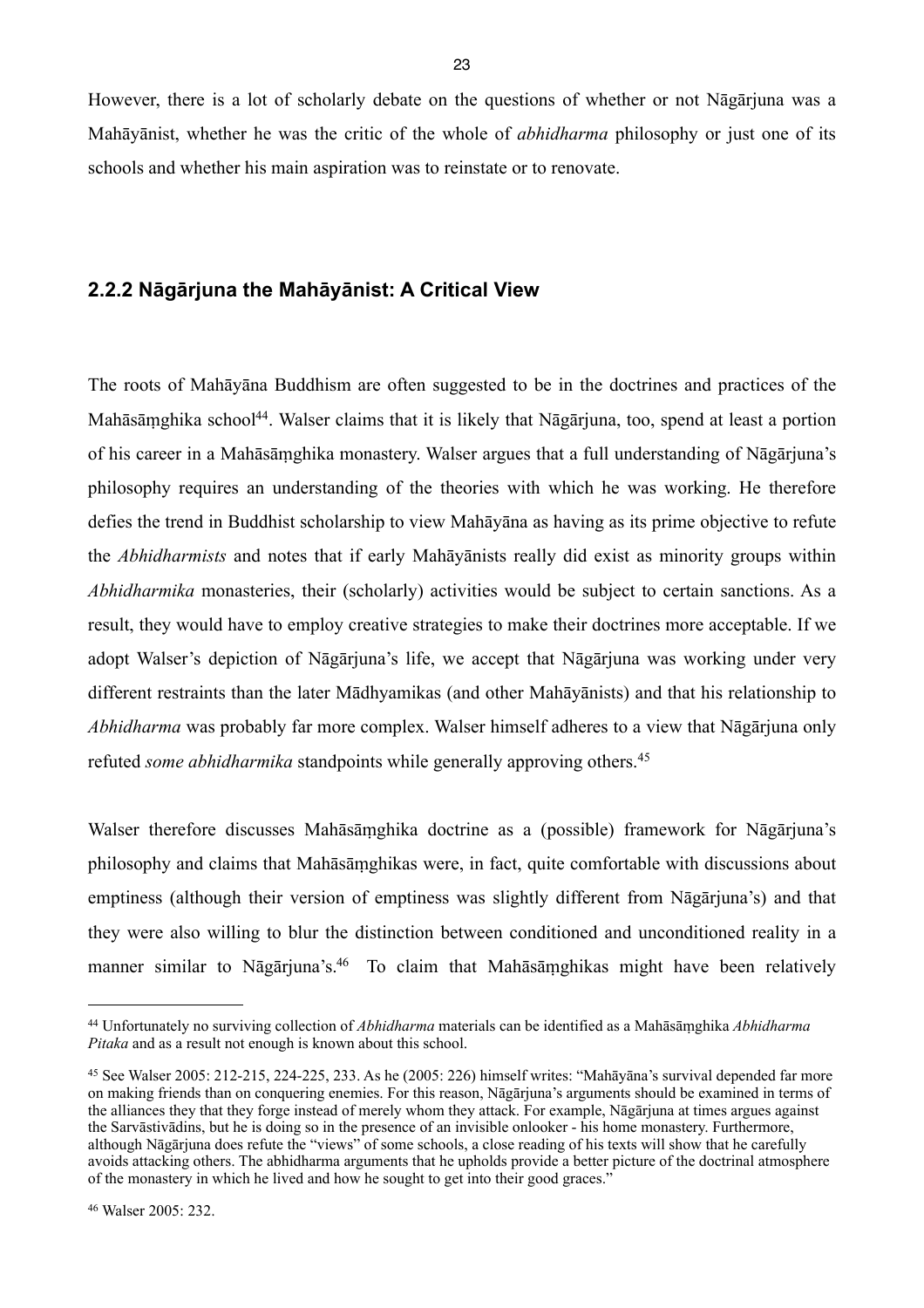comfortable with Nāgārjuna's main philosophical notions, is naturally not to deny there being any restraints on Nāgārjuna's activities. For example, the lack of explicit mention of Mahāyāna notions can be seen as a strategy to make the philosophical teaching less controversial in the eyes of those in power. Nāgārjuna can be seen as making characteristically Mahāyānist propositions and arguments, but couching these arguments in clandestine allusions to doctrines, texts, and laws that were already part of the established canon. Walser speaks of the "parasitic strategies" of Mahāyāna and suggests that if the Mahāyānists would succeed in passing their texts off as "word of the Buddha", the host monastery would be obliged to preserve and reproduce them.<sup>[47](#page-27-0)</sup>

Walser's approach is refreshing. He attempts to *supplement* philosophical studies of Nāgārjuna and takes into consideration the demands of the (social and institutional) context in which Nāgārjuna wrote, emphasizing that authors tend to write to imagined audiences anticipating their criticisms. Walser is furthermore opposed to taking Nāgārjuna's identity as a Mahāyānist philosopher as a preexisting given and attempts instead to see it as an identity that Nāgārjuna is actively weaving out of the threads available<sup>48</sup>. He writes:

The statement "Nāgārjuna was a Mahāyānist" is a modern academic myth, not because it is false, but because it is too easy. Explanatory power is lost in exchange for ease of categorization. (Walser 2005: 265.)

Nevertheless, in Walser's exposition, Nāgārjuna *is* a Mahāyānist (even if his Mahāyānist identity is not fixed, but dynamic and changing) seeking out ways to ensure the monastic reproduction of his texts and of his Mahāyānist notions cleverly disguised as legitimate elaborations on the "Buddhaword" (Walser himself seems to suggest that they were not). However, there are those who believe that the lack of reference to Mahāyāna sūtras in Nāgārjuna's works actually speaks for the possibility that he was *not* a Mahāyānist. A.K. Warder (2000 (1970)), for one, holds that Nāgārjuna's real position might have been not to take sides in a provocative controversy between the Abhidharmists and the early Mahāyānists. Above all, Warder sees Nāgārjuna opposed to the general tendency of the Abhidharma discussions to hypostatize certain philosophical concepts and to superimpose on the real universe metaphysical constructions.[49](#page-27-2)

<span id="page-27-0"></span><sup>47</sup> See Walser 2005: 13, 89, 153.

<span id="page-27-1"></span><sup>48</sup> Walser 2006: 265.

<span id="page-27-2"></span><sup>49</sup> Warder 2000: 358-359.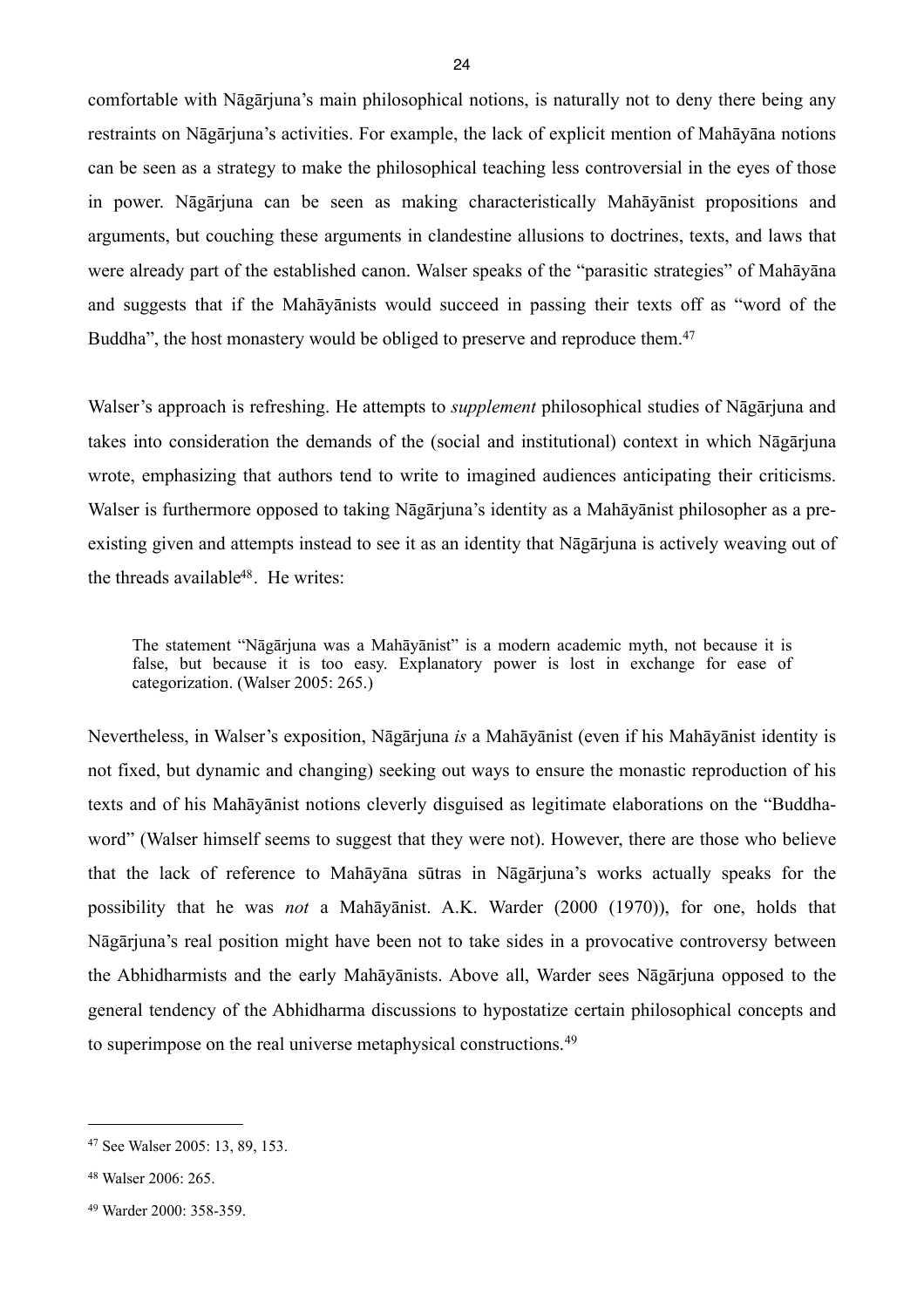While Warder was among the first academics to openly contest the generally held view that Nāgārjuna was a Mahāyānist, he is not the only one to do so. David Kalupahana (2006: xvii-ix, 5-8), one of the Buddhist scholars to have translated the MMK into English, views Nāgārjuna as a protector of early, orthodox Buddhism and not as a Mahāyānist renovator. He claims that Nāgārjuna and (his highly influential Mahāyānist commentator) Candrakīrti are upholding two different philosophical standpoints: Nāgārjuna remains faithful to the Buddha, but Candrakīrti moves more towards a Vedāntin interpretation. Kalupahana's Nāgārjuna is therefore a grand commentator on the "Buddha-word" (the MMK being a commentary on the *Kaccayanagotta-sutta*) and his philosophy is, above all, a restatement of the empiricist and pragmatic philosophy of Shakyamuni.

A very influential Mahāyānist philosophical school was born out of Nāgārjuna's writings. Mādhyamaka - the School of the Middle - continues to attract following and is seen by some as the most perfect interpretation of the Buddhist teaching. Mādhyamaka is not a univocal tradition, however. Some of the subsequent developments and schisms are outlined in what follows in order to contextualize Garfield's approach.

## <span id="page-28-0"></span>*2.3 SOME MĀDHYAMAKA DEVELOPMENTS*

Indian Mādhyamaka may be historically divided into three stages: early, middle and late. The early period includes Nāgārjuna's founding philosophical activities as well as those of Aryadeva (Nāgārjuna's direct disciple) and Rahulabhadra. The middle period saw the composing of commentaries works on Nāgārjuna's treatises and is characterized by the split of Mādhyamaka into two subschools: Prāsangika and Svātantrika. The names of the schools are not attested in any Sanskrit texts and were probably coined by later Tibetan doxographers based on the first adopting *prasanga* (reductio ad absurdum) and the second *svatantra-anumana* (independent syllogism) as a means of establishing the truth of the Mādhyamaka philosophy. The philosophers of the last period were influenced by the Buddhist logician Dharmakirti, belonged mainly to the Svātantrika school and had an appreciation for the Yogācāra philosophy.[50](#page-28-1)

<span id="page-28-1"></span><sup>50</sup> See Yüichi 1987: 71-74; Della Santina 1986(a): 21; and Warder 2000: 368.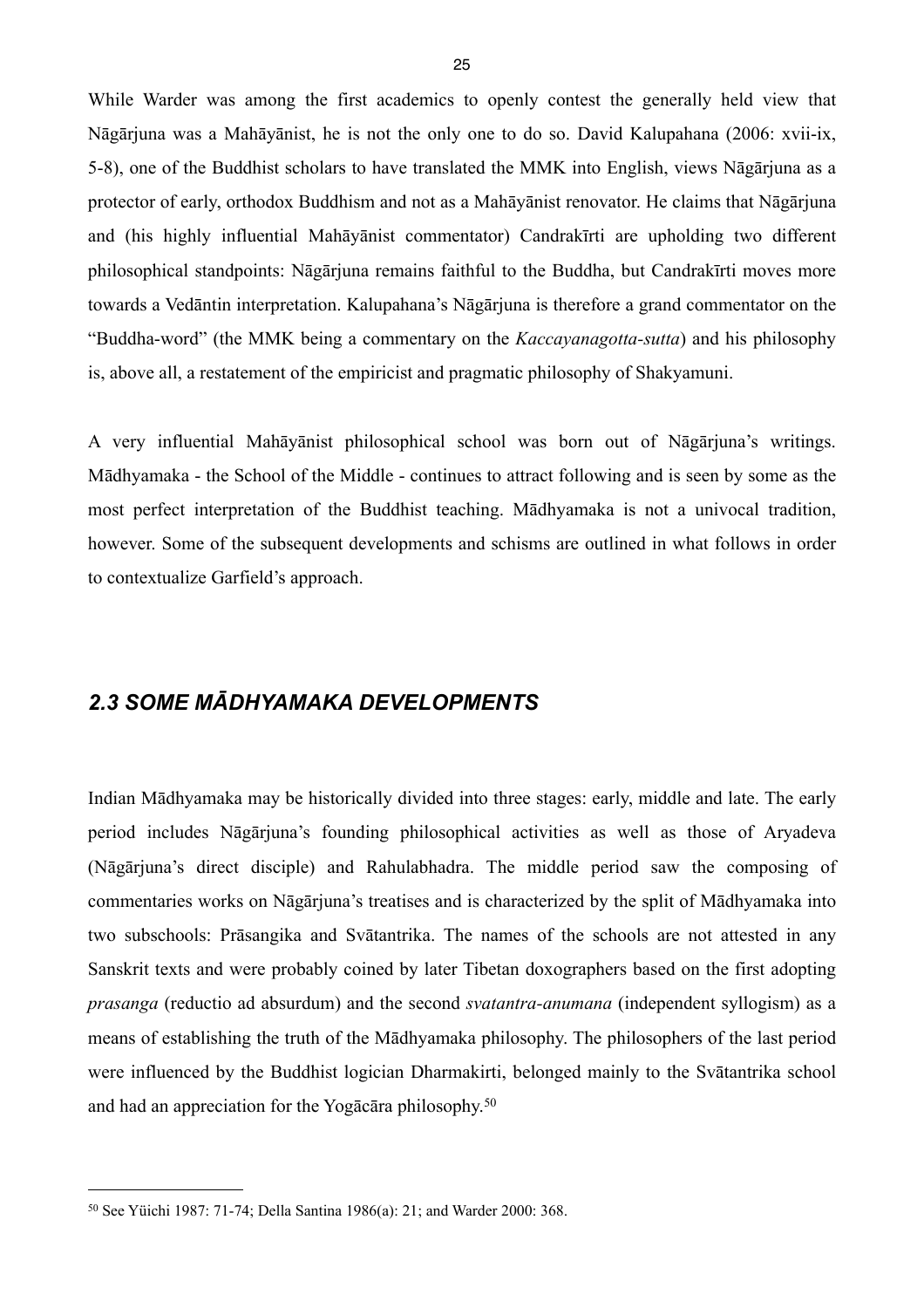## <span id="page-29-0"></span>**2.3.1 The Mādhyamaka Split: Prāsaṅgika and Svātantrika**

Nāgārjuna often used dilemmas and tetralemmas in his argumentation and Buddhapalita (c. 500 CE), one of his classical commentators, saw *reductio ad absurdum* (*prasanga*) as the main method of Mādhyamaka argumentation. The Prāsaṅgika (Consequence) school of Mādhyamaka was therefore "founded" by him (although the name 'Prāsaṅgika' was probably never used in India, as mentioned above). According to the proponents of this school, philosophers have to confine themselves to the critique of opposing views (establishing internal inconsistencies in them and thus undermining their position from within) instead of putting forward independent arguments. Candrakīrti (c. 550-600 CE) wrote numerous treatises expounding this interpretation of the Mādhyamaka philosophy and Śāntideva - another famous Indian Buddhist - also tended toward the Prāsaṅgika. [51](#page-29-1)

The well-known exponent of the Svātantrika (Autonomy) interpretation was Bhāvaviveka (c. 500-550 CE). He was Buddhapalita's great critic and was later, in turn, criticized by Candrakīrti. Bhāvaviveka was influenced by Dignāga (the reformer of Buddhist logic and epistemology) and argued that Mādhyamikas had to employ *categorical syllogisms* to prove the truth of their philosophy.[52](#page-29-2) The Svātantrika stance thus allowed the Mādhyamaka to maintain its involvement in the wider scholastic context and disciplinary framework of Indian philosophical debate.<sup>[53](#page-29-3)</sup>

It is not easy to determine what were the actual reasons behind the Mādhyamaka split. The original texts of the Svātantrika schools with only two exceptions have been lost in Sanskrit and Svātantrika philosophy is now virtually extinct even among Tibetans. The controversy that started in India was actively pursued in Tibet over the course of several centuries, but eventually Mādhyamaka-Prāsaṅgika became the orthodox philosophy of the four major sects.<sup>[54](#page-29-4)</sup>

The Tibetan scholar bSod-nams Sen-ge maintained that the principal issue in the split was epistemological/pedagogical: Prāsaṅgikas and Svātantrikas differed over the question of the

<span id="page-29-1"></span><sup>51</sup> See eg. Yüichi 1987: 72-74 and Gómez 1987: 373.

<span id="page-29-2"></span><sup>52</sup> eg. Yüichi 1987: 73-74.

<span id="page-29-3"></span><sup>53</sup> King 1999: 139.

<span id="page-29-4"></span><sup>54</sup> Della Santina 1986(a): xv-xvi.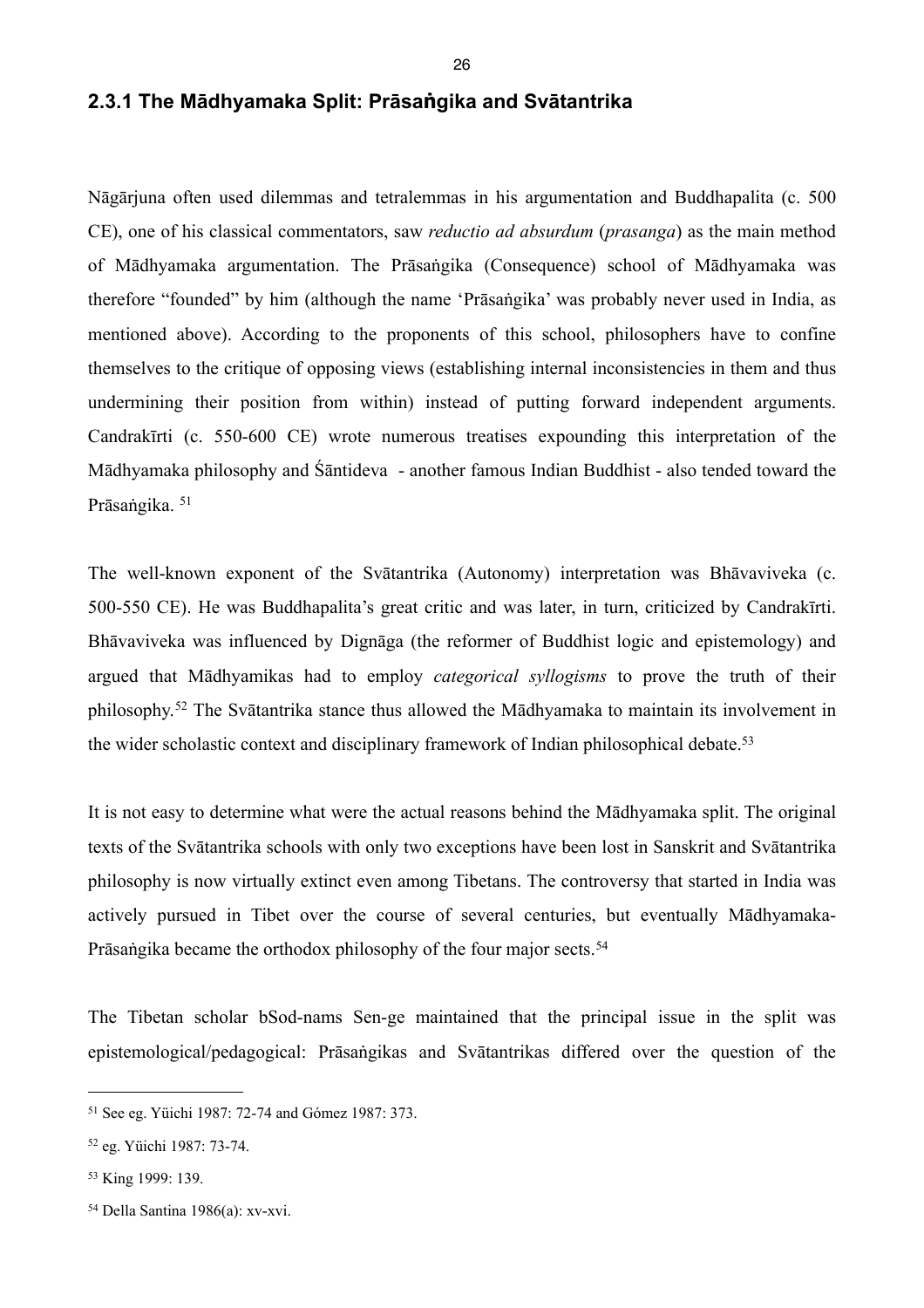character of the arguments which were to be employed by the Mādhyamaka in order to bring about an understanding of the Mādhyamaka doctrine in its opponents. According to this view, there would be no great ontological or philosophical differences between the schools. rJe Tsong khapa, on the other hand, held that there *is* a philosophical difference and that it has to do with the acceptance of a particular kind of real existence of entities (i.e., by virtue of their characteristic marks) on the part of Svātantrikas[.55](#page-30-1)

#### <span id="page-30-0"></span>**2.3.2 Chinese and Tibetan Elaborations**

The monastic communities of San-Lun, T'ien-t'ai (Tendai), Hua-Yen (Kegon) and Ch'an (Zen) in China and Japan as well as all the Tibetan sects have included aspects of the Mādhyamaka teaching as part of their understanding of the Buddha's teaching<sup>56</sup>. In China it was Kumārajīva (350-409) who first introduced Nāgārjuna's philosophy. Chi-tsang (549-623) saw the thought of Nāgārjuna and Aryadeva as the core of the Buddhist doctrine and founded the *San-lun* ("three treatises") school. The tradition flourished during the early T'ang period, but later gave way to Yogācāra. A Korean monk by the name of Ekan introduced *San-lun* to Japan where it became recognized as one of the six schools of the 7th century Nara period. In China and Japan, however, the prosperity of Mādhyamaka was short-lived and was overtaken by popular Buddhism as propagated by traditions such as Pure Land and *Ch'an/ Zen*. [57](#page-30-3)

The first Tibetan Mādhyamika scholar was Ye-´ses-sde who wrote in his *Lta-ba'i khyad-par* (*Differences in Doctrines*) about the history of Indian Mādhyamaka and its division into Yogācāra-Mādhyamakas and Sautrāntika-Mādhyamakas. During the 9th and 10th centuries, Buddhism (as interpreted by Jnānagarbha, Santiraksita and Kamalasila) flourished in India, but later suffered persecution by King Glan-dar-ma. In the 11th century, Buddhism was re-established by Atisa, an Indian scholar who emphasized Candrakīrti's and Śāntideva's understanding. Ni-ma-grags (1055-?) further translated Candrakīrti's works and was probably the first to use the names Prāsaṅgika and

<span id="page-30-1"></span><sup>55</sup> Della Santina 1986(a): xvii-xviii.

<span id="page-30-2"></span><sup>56</sup> eg. Streng 1987(a): 293.

<span id="page-30-3"></span><sup>57</sup> Yüichi 1987: 76-77.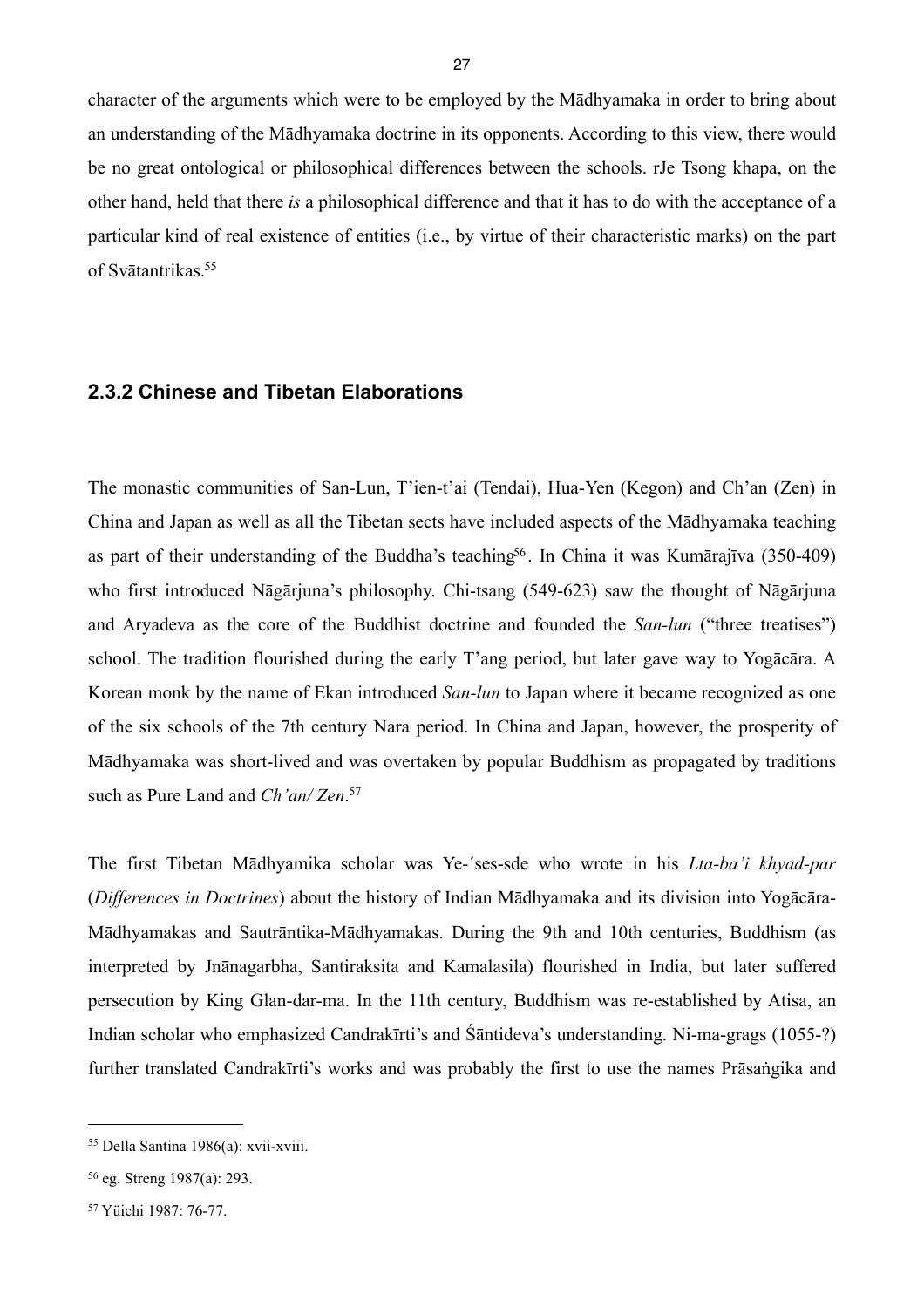Svātantrika. rJe Tsong khapa (1375-1419) synthesized the Mādhyamaka with the *tantras* and was arguably the most influential Mādhyamaka scholar in Tibet.[58](#page-31-0) It is told that Tsong khapa, in his early thirties, became dissatisfied with his own understanding of the deeper points of the Mādhyamaka and set out to study the literature of the *tantras* more widely, even though his scholastic teachers discouraged him in this interest. Following a vision of Nāgārjuna and Buddhapalita, he reached enlightenment and became very outspoken about his views.<sup>[59](#page-31-1)</sup>

Today Mādhyamaka philosophy is mainly alive in Tibetan communities. The study of Mādhyamaka texts is a relatively common practice in the monastic universities of Tibetan Buddhism (both inside Tibet and in exile) and interpretative controversies are still being debated upon. In Garfield's approach, Nāgārjuna is therefore treated as a 'Mādhyamika' (even though Nāgārjuna himself never used the term and, as far as we know, did not see himself as a founder of a philosophical school) and read in the light of the tradition that was born our of his philosophical activity. This kind of choice might be contested by stating that after Nāgārjuna's death, the Mādhyamaka tradition necessarily saw a number of modifications and perhaps came to incorporate into itself certain philosophical ideas that were not part of Nāgārjuna's original vision (Kalupahana has suggested that these modifications were, in fact, quite radical<sup>60</sup>). However, as Garfield appears to see it, in order to arrive at an understanding of what an alien tradition (philosophical or otherwise) is about, one of the best methods is to interact with the living representatives of that tradition or perhaps even *become* a representative of that tradition.

In interpreting Nāgārjuna, there are actually many different Nāgārjunas to choose from: Nāgārjuna the renovator, Nāgārjuna the protector of the original teaching, Nāgārjuna the Buddhist practitioner, Nāgārjuna the rigorous philosopher, Nāgārjuna the Mahāyānist, Nāgārjuna the founder of Mādhyamaka, Nāgārjuna the enlightened teacher (employing skillful means of directing people towards liberation) and so on. While these different Nāgārjunas sometimes overlap, pretending that there is only one is likely to lead to a very narrow understanding of the field and perhaps, more importantly, to a false hope of achieving the objectivist goal of one 'correct' interpretation of his system.

<span id="page-31-0"></span><sup>58</sup> Yüichi 1987: 76.

<span id="page-31-1"></span><sup>59</sup> Thurman 1987: 73.

<span id="page-31-2"></span><sup>60</sup> See Kalupahana 2006.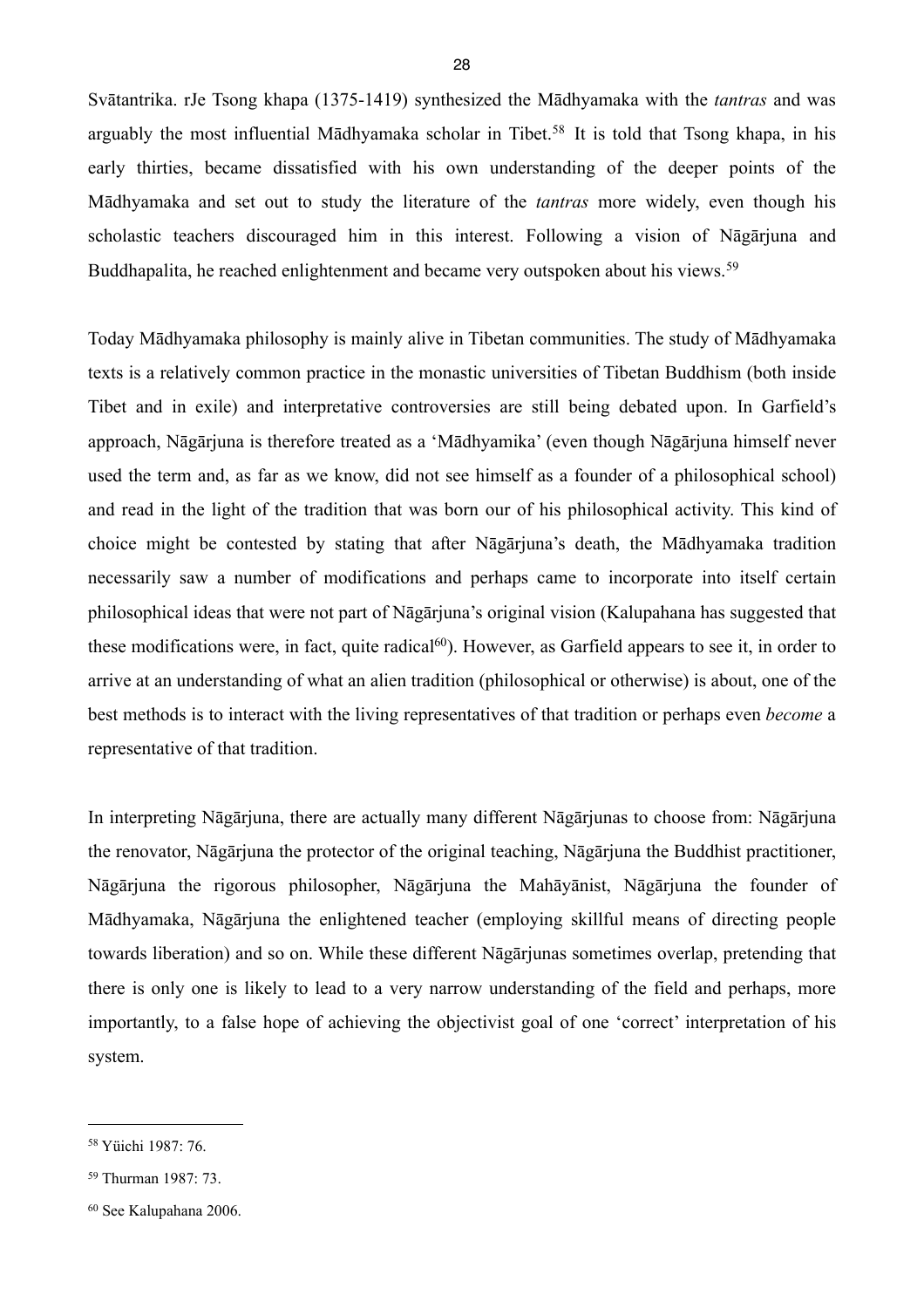To realize that Nāgārjuna scholarship is always pre-structured and prejudiced (and that this is not unambiguously a 'bad' thing) is important for both the interpreters and their critics. In the (earlier) works of Western scholars, a discerning reader sometimes finds a tendency to portray one's conclusions as the final word on the matter (perhaps a symptom of scholarly arrogance) and one's methodological choices as the only correct approach. That the diversity of different readings might actually be a positive thing, is a relatively recent view.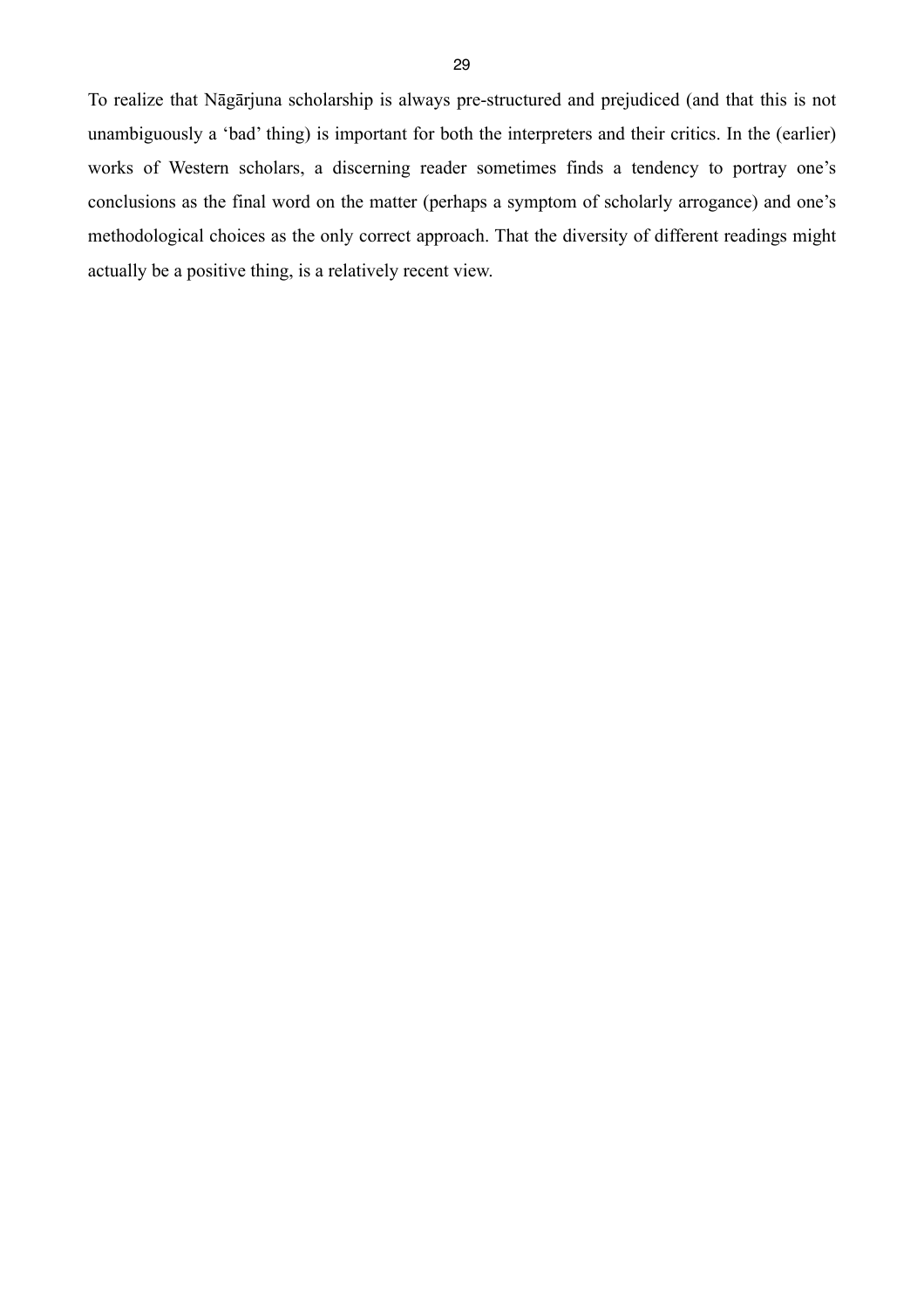# <span id="page-33-0"></span>**PART 3: AN OVERVIEW OF NĀGĀRJUNA'S PHILOSOPHY**

The purpose of including the discussion above has been to demonstrate why it would be naive to assume that Nāgārjuna's philosophy can be adequately presented *as it is*. The argumentation in the MMK is concise (and somewhat laconic) leaving numerous gaps to be filled by the reader. Without a sufficient framework, an attempt the decipher the meaning behind Nāgārjuna's words is likely to fail. The multitude of different frameworks available accounts for the multitude of different interpretations. However, before discussing how Nāgārjuna has been read and labeled by Western scholars, it is necessary to outline some of the basic concepts of Nāgārjuna's philosophy. By no means is this an attempt to exhaustively examine all aspects of Nāgārjuna's thought – I will focus on the ones that have been emphasized in the West, because some familiarity with them is required to make sense of what will be discussed in part **4**. Some (more or less controversial) issues are discussed in subsequent chapters and many are excluded altogether.

## <span id="page-33-1"></span>*3.1 MULAMĀDHYAMAKAKĀRIKĀ*

*Mulamādhyamakakārikā* is generally seen as Nāgārjuna's major philosophical work. It is also the only work that is unequivocally known (*by definition*, one might add) to be written by him. The treatise deals with the concept of emptiness and employs *reductio* arguments to present it. It consists of 27 chapters and its name can be roughly translated as "Fundamental Verses on the Middle Way". While the MMK is the text that Nāgārjuna scholars primarily work with, frequent references are being made to other texts (eg. *Vigrahavyavartani* and *Śūnyasaptati)* as well. In this relatively short exposition of Nāgārjuna's philosophy, I will focus exclusively on the MMK (although, since I am dominantly making use of the English translations and interpretations of Western scholars, there is no way of knowing the extent to which these translations and interpretations have been shaped by the content of other works).

I believe that concentrating on the MMK is a justified choice, since it is Nāgārjuna's *magnum opus*, it forms a coherent whole and it deals with the core issues of Mādhyamaka. Furthermore, it would be time-consuming to include all (or even few) of the treatises (possibly) written by Nāgārjuna.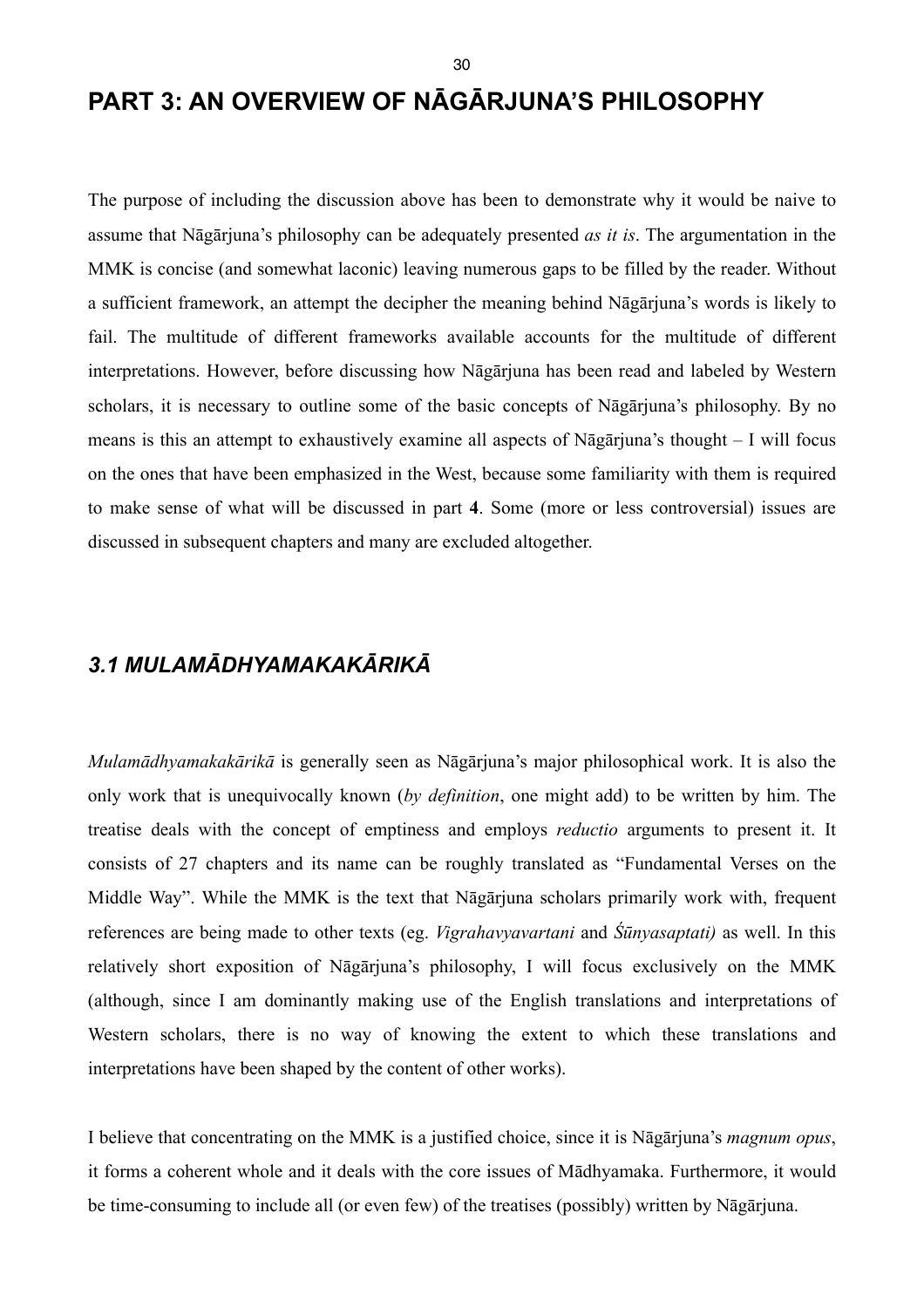I have worked with three very different English translations of the text by Garfield (1995), Kalupahana (first published in 1986) and Inada<sup>61</sup> (first published in 1970). Academic translations have also been put forth by Streng (1967), Sprung (1979) and McCagney (1997). In addition to these six, two non-academic translations have been written by Batchelor (2000) and Luetchford (2002). The fact that the MMK has been translated eight times, is probably an indication of both its popularity and the controversiality surrounding its interpretation.

The text has a somewhat clear structure. According to Garfield (1995: 92), it roughly falls into four sections: the first focuses on fundamental theoretical constructs in Buddhist ontology (ch. 1-7), the second deals with the nature of the self and subjective experience (ch. 8-13), the third is concerned with the external world and the relation of the self to objects (ch. 14-21), and the fourth addresses issues associated with the ultimate truth (22-27). David Kalupahana (2006: 27-31) also divides the MMK into four major sections, but in a slightly different manner: in his analysis, the first section consists of the first two chapters and deals with causation and change, the second (ch. 3-15) and the third (ch. 16-26) attempt to establish the non-substantiality of phenomena and the non-substantiality of an individual respectively, whereas the fourth (ch. 27) is an explanation of the highest form of freedom, which is freedom from ideological constraints.

Despite the structured analysis, Nāgārjuna's argumentation is not always easy to follow: the theme is deep and subtle and the author is following the conventions of his time and place which, to us, sometimes appear strange. The situation is not hopeless, however. Garfield finds that the "uniformity of the philosophical methodology" and the "clarity of the central philosophical vision" provide enough fulcrum for exegesis.[62](#page-34-1) Many scholars would agree with this, even if their understanding of the central philosophical vision itself might be very different.

<span id="page-34-0"></span><sup>&</sup>lt;sup>61</sup> Inada interprets Nāgārjuna as a mystic and is not as philosophically oriented in his rendition as are Garfield and Kalupahana. For this reason, I have concentrated on Kalupahana's and Garfield's readings. I wish to point out, however, that while I see Inada's rendition as offering very little to the present discussion (in the context of cross-cultural philosophy), I do not deny its value in other discussions and contexts.

<span id="page-34-1"></span><sup>62</sup> Garfield 1995: 87-88.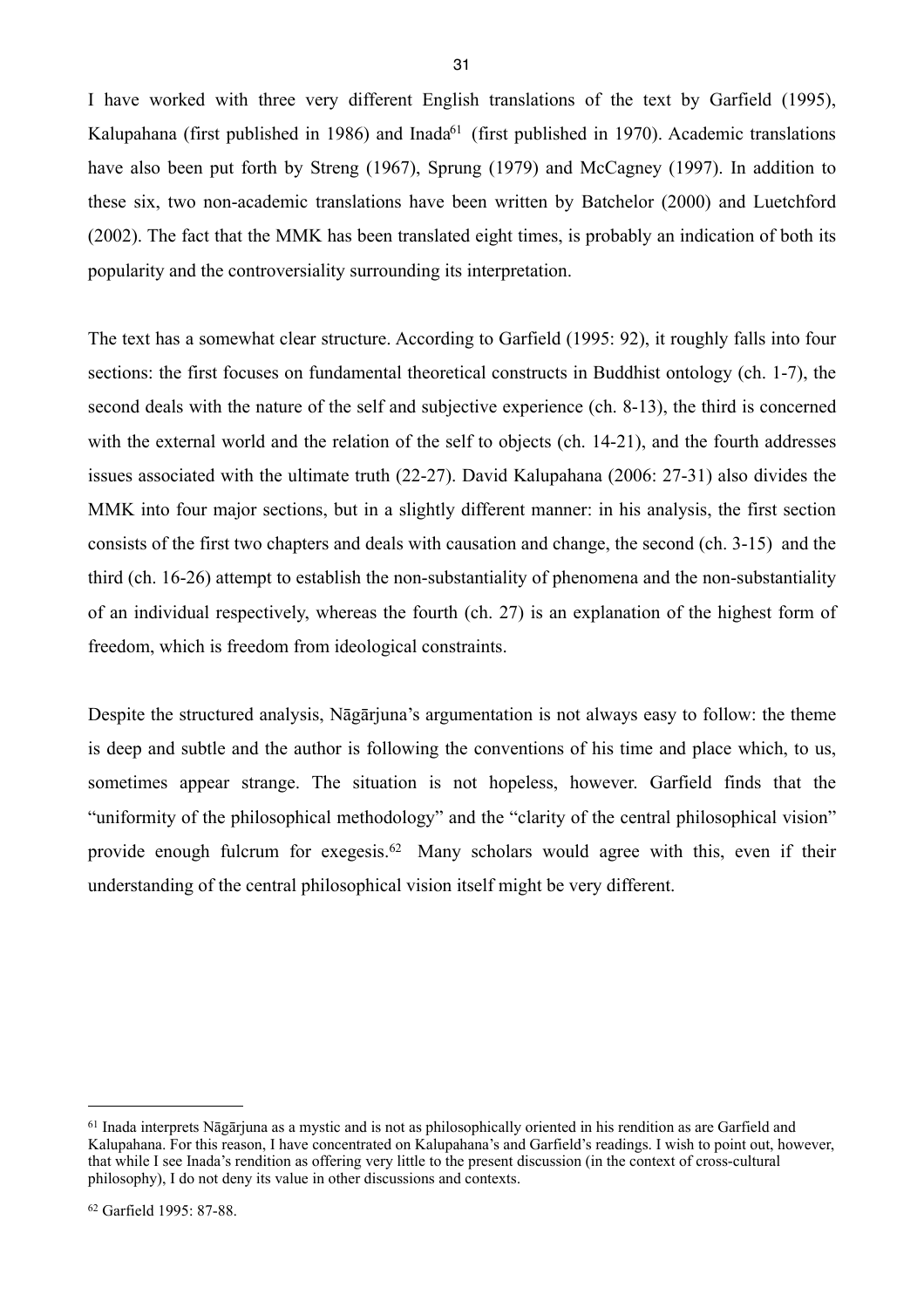## <span id="page-35-0"></span>*3.2 THE PHILOSOPHY OF EMPTINESS*

It is a commonly held view that Nāgārjuna's doctrine of emptiness (*sunyata*) represents a refinement and extension of the ancient Buddhist doctrine of 'no-self' (*anātman*), i.e., the denial of the substantial reality of the self and what belongs to the self. However, the critique of our common notions of reality expressed by *sunyata* is much more radical than that the critique implicit in *anātman*. [63](#page-35-2) Nāgārjuna's "great emptiness" is the emptiness of everything. It is therefore the ultimate truth (*paramartha-satya*) about phenomena.

#### <span id="page-35-1"></span>**3.2.1 Emptiness as the Denial of Intrinsic Existence**

The various Buddhist traditions all tend to reject the idea of an essential self (*ātman)* as an unwarranted and unverifiable metaphysical postulate. The *skandha* (aggregate) theory is used to illustrate that there is no such *ātman* underlying the changing stream of events that constitute the mind-body complex. In fact, it is the philosophical notion of *anātman (no-self)* that fundamentally differentiates Buddhist doctrines from Brahmanical ones. In a nutshell, Buddhist philosophy (for most parts, at least) is process philosophy. Buddhist philosophers have generally accepted that there is some kind of causal continuity throughout our (physical and mental) lives but rejected the view that there is an underlying identity holding the process together. The Buddhist model of reality therefore does not divide the world up into fixed substances (that possess qualities), but recognizes only a stream of causally connected qualities.<sup>[64](#page-35-3)</sup>

The description above might be oversimplified since there exists a multitude of different Buddhist philosophies (some of them including substantialist notions too). Quite often Nāgārjuna's 'philosophy of the middle' is seen as the most radical rendition of the Buddhist doctrine, because it denies that anything could exist in the absolute sense, in its own right. A very good method to understand Nāgārjuna notion of emptiness (*śūnyatā*), is to ask what it is that things lack, i.e., what are they empty of. Nāgārjuna's answer would be that they are empty of *svabhāva*. Throughout the

<span id="page-35-2"></span><sup>63</sup> See eg. Gómez 1987: 370.

<span id="page-35-3"></span><sup>64</sup> See King 1999: 78-82.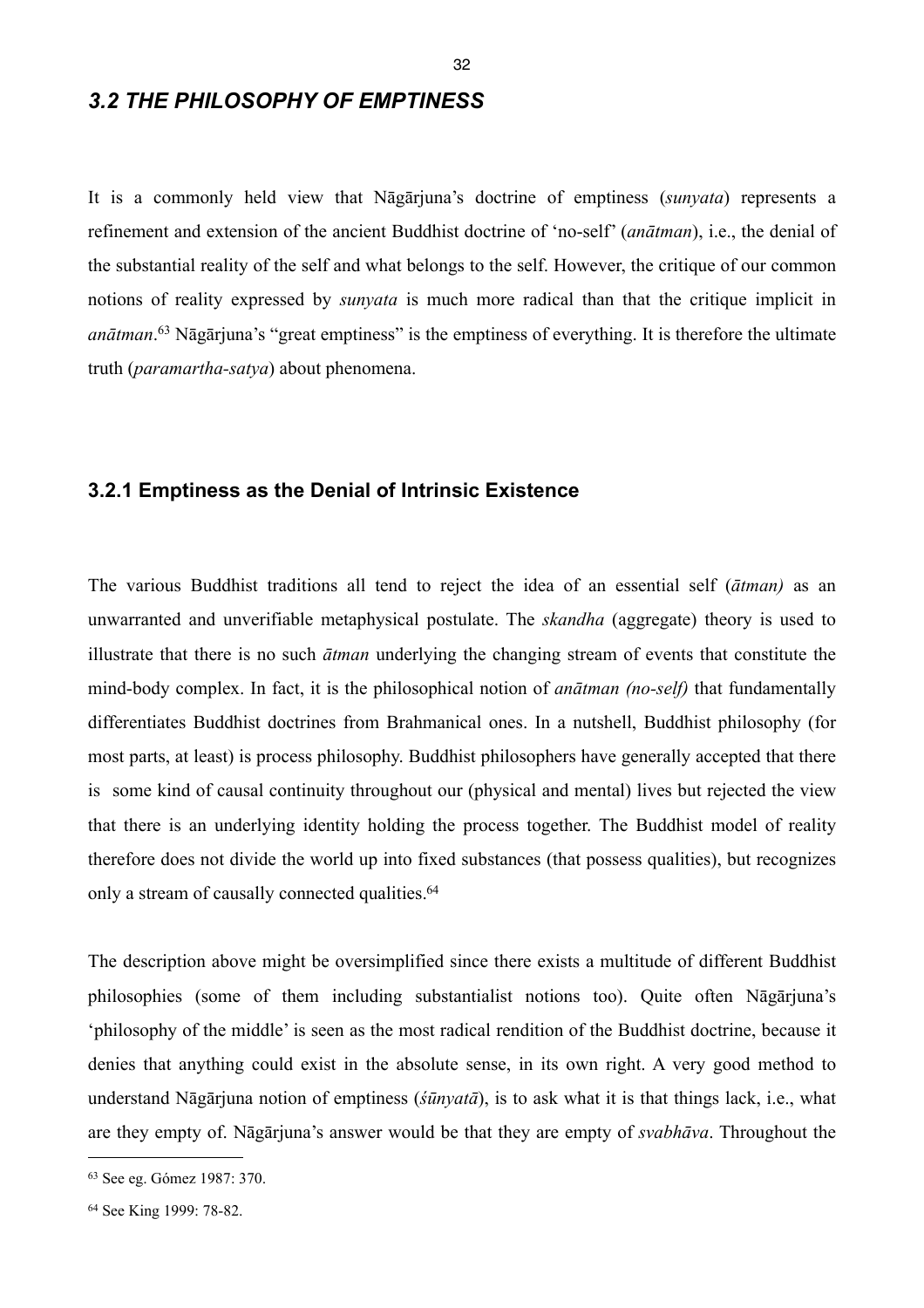history of Nāgārjuna scholarship, different English terms have been employed to explain *svabhāva*: Inada (1993) and Kalupahana (2006) use '*self-nature'*, Garfield (2005) opts for '*essence'*. All in all, *svabhāva* is probably best understood as intrinsic, independent existence. Therefore, to say that things do not possess *svabhāva*, is to say that their existence depends on something (their arising and ceasing is conditional), and because their existent is dependent, it is also impermanent. In the Indian context, this means that phenomena are ultimately non-existent (because real existence implies permanence).

Most scholars hold that it is important to understand Nāgārjuna's emptiness as *svabhāva-śūnyatā* (emptiness of essence) or *ni-svabhāva* (no-essence) and therefore not as mere nothingness (i.e., nihilistim[65\)](#page-36-0). As Garfield writes:

(...) we must be hermeneutically cautious, paying careful attention to Nāgārjuna's use of the term *existent* (*satah, yod pa*) and its negative contrastive "nonexistent" (*asatah, med pa*). For Nāgārjuna is worried here about the false opposition between inherent existence and complete nonexistence, as opposed to conventional existence or nonexistence. (...) for a thing to exist inherently is for it to exist in virtue of possessing an essence; for it to exist independently of other entities, and independently of convention. For a thing to be completely nonexistent is for it to not exist in any sense at all - not even conventionally or dependently. (Garfield 2002: 29.)

Therefore, even if Nāgārjuna considers things to be empty of existence in the "absolute sense", he wishes to establish that things *do exist* in some other way. This is often read as an emphasis on the *conventional* existence of phenomena. One way to such a view is to think of the world as a web of interdependent phenomena - phenomena that are arising, changing, and ceasing due to various causes and/or conditions. To say that they have no essences is simply to outline this dependent character of their existence.

*Śūnyatā* as *svabhāva-śūnyatā* can be seen as a descriptive claim that all phenomenal existence is conditioned and transitory. Often it is understood as a re-evaluation of what can be known or said (an epistemological point). This is because, when taken literally as a (dogmatic) metaphysical position, it certainly does appear to be leading to nihilism, even though Nāgārjuna himself explicitly denies this by stating:

<span id="page-36-0"></span><sup>65</sup> Even though there *are* scholars (such as Burton 2001) who have suggested that Nāgārjuna's philosophy of emptiness (regardless of the purposes he himself had in mind) entails nihilism when critically appraised.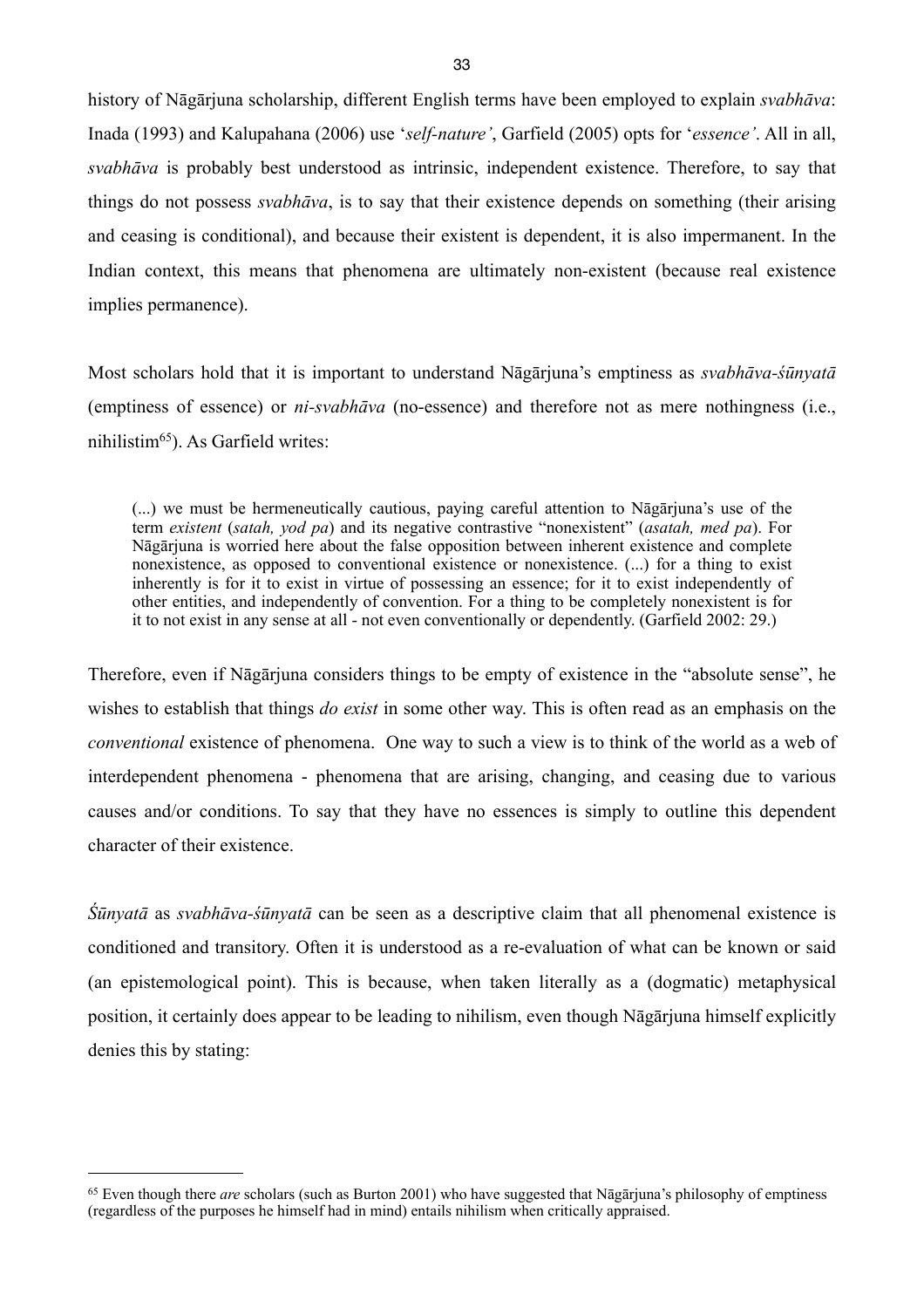We say that this understanding of yours Of emptiness and the purpose of emptiness And of the significance of emptiness is incorrect. As a consequence you are harmed by it. (MMK 24.7 in Garfield 1995: 296.)

Traditionally, Nāgārjuna's denial of *svabhāva* has been seen as a rejection of *abhidharma* theorizing (and perhaps all ontological speculation). Instead of seeing the doctrine of emptiness as a denial of reality, many choose to understand it as denial of (substantialist) *theories* about reality. While it can be argued (*contra* this view) that Nāgārjuna himself certainly appears to be making statements about reality, they are perhaps statements of a different order.

#### **3.2.2 Emptiness as Dependent Arising**

In the MMK, 'emptiness' is explicated with reference to other concepts. In the previous section, it was explained in negative terms, i.e., as a rejection of the notion that things possess *svabhāva*. However, in a very famous passage of the MMK, Nāgārjuna employs positive characterization and equates emptiness with *pratītya-samutpāda ,* (i.e., dependent origination):

Whatever is dependently co-arisen That is explained to be emptiness. (MMK 24.18 in Garfield 1995: 304.)

Or, as Kalupahana translates it:

We state that whatever is dependent arising, that is emptiness. (MMK 24.18 in Kalupahana 2006: 339)

And furthermore in Inada's words:

We declare that whatever is relational origination is *śūnyatā*. (MMK 24.18 in Inada 1993: 148.)

These different renditions are given here in order to demonstrate the difficulty in translating some of the Sanskrit philosophical concepts into English<sup>66</sup>. However, the common translations of

<span id="page-37-0"></span><sup>66</sup> The concept of *śūnyatā* has been translated as 'voidness', 'emptiness' and more recently as 'openness'.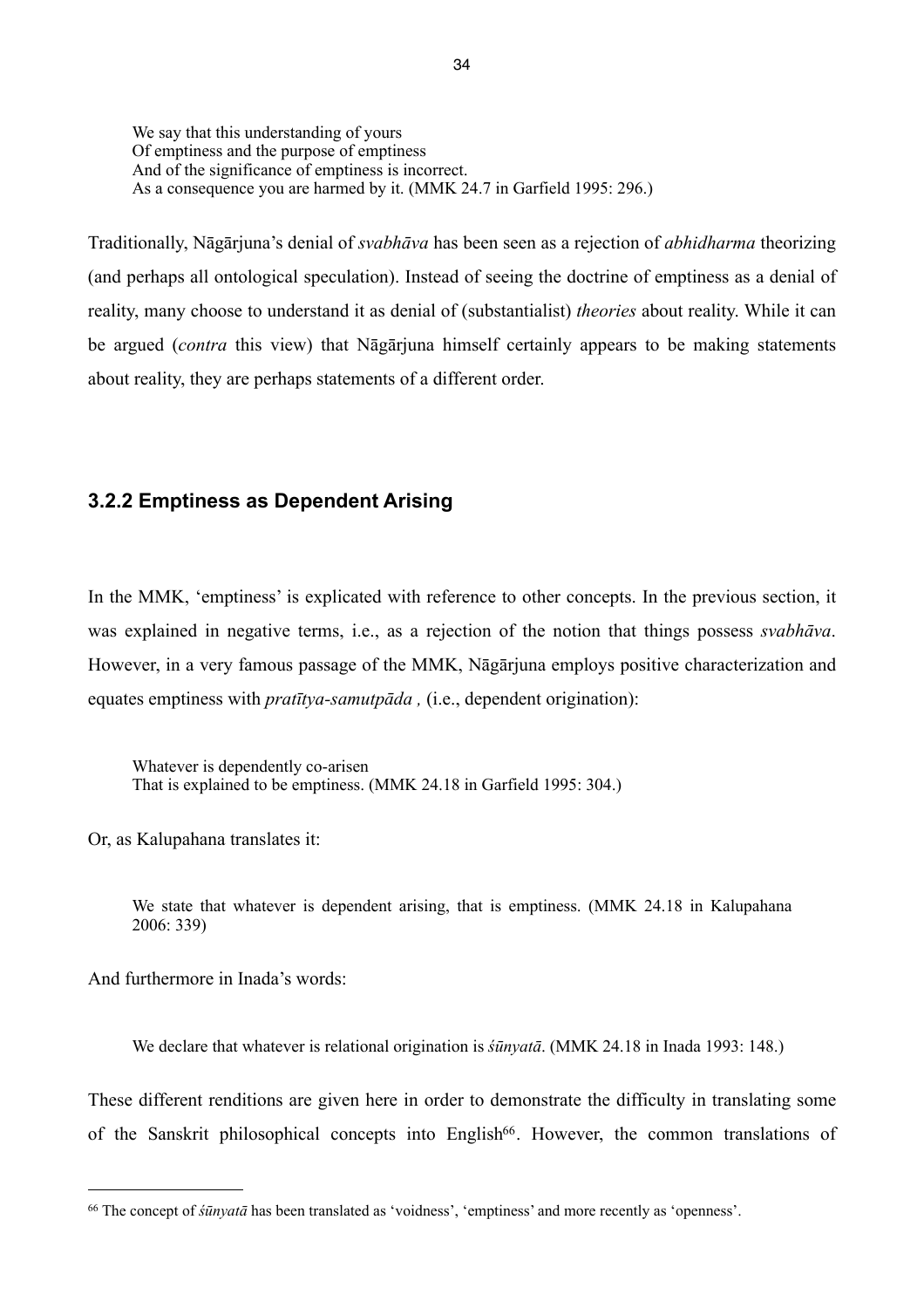*pratītya-samutpāda* as 'dependent arising', 'dependent co-arising', 'dependent origination', or 'relational origination' all convey the same idea: things depend on other things for their coming into being.

The concept of *pratītya-samutpāda* is arguably central to Buddhist philosophy and has been subjected to many interpretations throughout its history. In the context of Mādhyamaka thought, it is commonly understood as *interdependence* and sometimes as *relativity*. In Nāgārjuna's philosophy, therefore, *pratītya-samutpāda* is the dependent, conditioned existence of ultimately empty phenomena. As fundamentally a non-substantialist theory of causation (as Garfield, Kalupahana, and many other scholars see it), it is an essential part of the philosophy of emptiness.

Already in the historical Buddha's teaching of causality, beings and events were linked to other beings and events through the chain of causation. The Buddha himself (most likely) used the concept of *pratītya-samutpāda* and promulgated it against a background of four contemporary theories of causality. These are (i) self-causation, (ii) external causation, (iii) a combination of selfcausation and external causation and, (iv) a denial of both self- and external causation (a view probably advocated by certain skeptics who did not recognise any form of causation).[67](#page-38-0) Nāgārjuna lists the same theories in the very first verse of the MMK and rejects them all:

Neither from self nor from another, Nor from both, Nor without a cause, Does anything whatever, anywhere arise. (MMK 1.1 in Garfield 1995: 105.)

Or in Kalupahana's "empiricist" translation:

No existent whatsoever are evident anywhere that are arisen from themselves, from another, from both, or from a non-cause. (MMK 1.1 in Kalupahana 2006: 105)

Since the next verse (1.2) outlines the different types of conditions (*prataya*) without denying them, Garfield holds that Nāgārjuna is arguing *against* the existence of causes (*hetu*) and *for* the existence of conditions that are best understood as events, states or processes that posses no causal power, but have some explanatory value.<sup>68</sup> Garfield perhaps stresses Nāgārjuna's views on causation more than

<span id="page-38-0"></span><sup>67</sup> Kalupahana 1987: 485.

<span id="page-38-1"></span><sup>&</sup>lt;sup>68</sup> This view, as Garfield himself openly declares, is controversial and is better supported by the Tibetan version of the text. He argues, however, that drawing this distinction "makes good, coherent sense not only of this chapter, but of *Mulamādhyamakakārikā* as a whole (1995: 103)".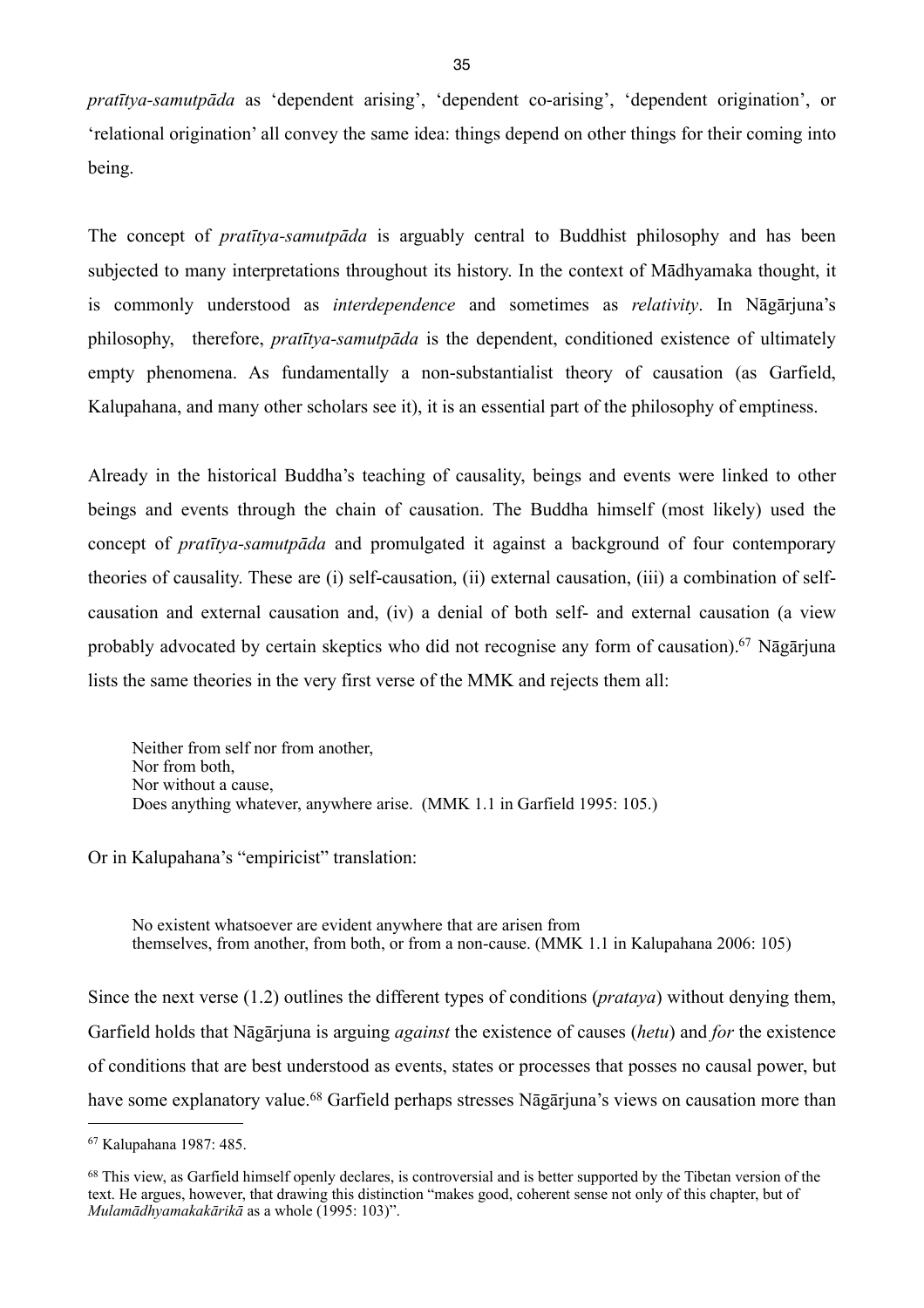scholars generally do, but the conventionalist theory of causation that he advocates, sits seamlessly in the framework of general anti-essentialism.

Kalupahana describes that the theory of self-causation was seen by the Buddha to entail a belief in *permanence* and a recognition of a permanent and eternal *ātman* (an unverifiable entity to the Buddhists). External causation, on the other hand, was seen to imply the existence of an external *svabhāva* which would render the human being a "mere automaton" (and effectively do away with moral responsibility). The Buddha called this the theory of *annihilation*, respectively. Together the theories of permanence and annihilation were thought to reflect the two extreme views on causality, while the Buddha's own notion of *pratītya-samutpāda* was presented as the "middle position".<sup>[69](#page-39-0)</sup>

The Buddha was concerned with the empirical fact of arising phenomena. He therefore rejected the dichotomy described above. In his teaching (eg. *Discourse to Katyayna*), *pratītya-samutpāda* was promulgated as the 'Twelve-fold chain of causation' accounting for the processes of human bondage and freedom (a topic of utmost importance to the Buddha), but he applied the concept to explain most other aspects of human existence as well.<sup>[70](#page-39-1)</sup>

In the Abhidharma period, metaphysical speculations began to emerge, however. Kalupahana (1987: 487) mentions the Sarvāstivādin acceptance of *svabhāva* in things and the Sautrāntika notion of a transmigrating personality and holds that these go against the Buddha's non-substantialist view of *pratītya-samutpāda*. Therefore Nāgārjuna's use of the concept, in Kalupahana's perspective at least, is mainly a rejection of the substantialist views of these schools:

Restatement of the principle of "dependent arising" without having to posit a substantial connection (svabhāva) between a cause and an effect (as the Sarvāstivādins did), or to emphasize their difference (as the Sautrāntikas did), seems to be the foremost concern of Nāgārjuna. (Kalupahana 1987: 487.)

In the hands of the Mahāyānists, the doctrine of *pratītya-samutpāda* became an universal theory of relativity. As Garfield (2009: 26-27) sums up, dependence in the Mahāyāna tradition is explained in three ways: (i) all phenomena depend for their existence on complex networks of causes and conditions, (ii) all wholes depend on their parts, and parts on the wholes they help make up, and (iii)

<span id="page-39-0"></span><sup>69</sup> Kalupahana 1987: 485.

<span id="page-39-1"></span><sup>70</sup> Kalupahana 1987: 485-487.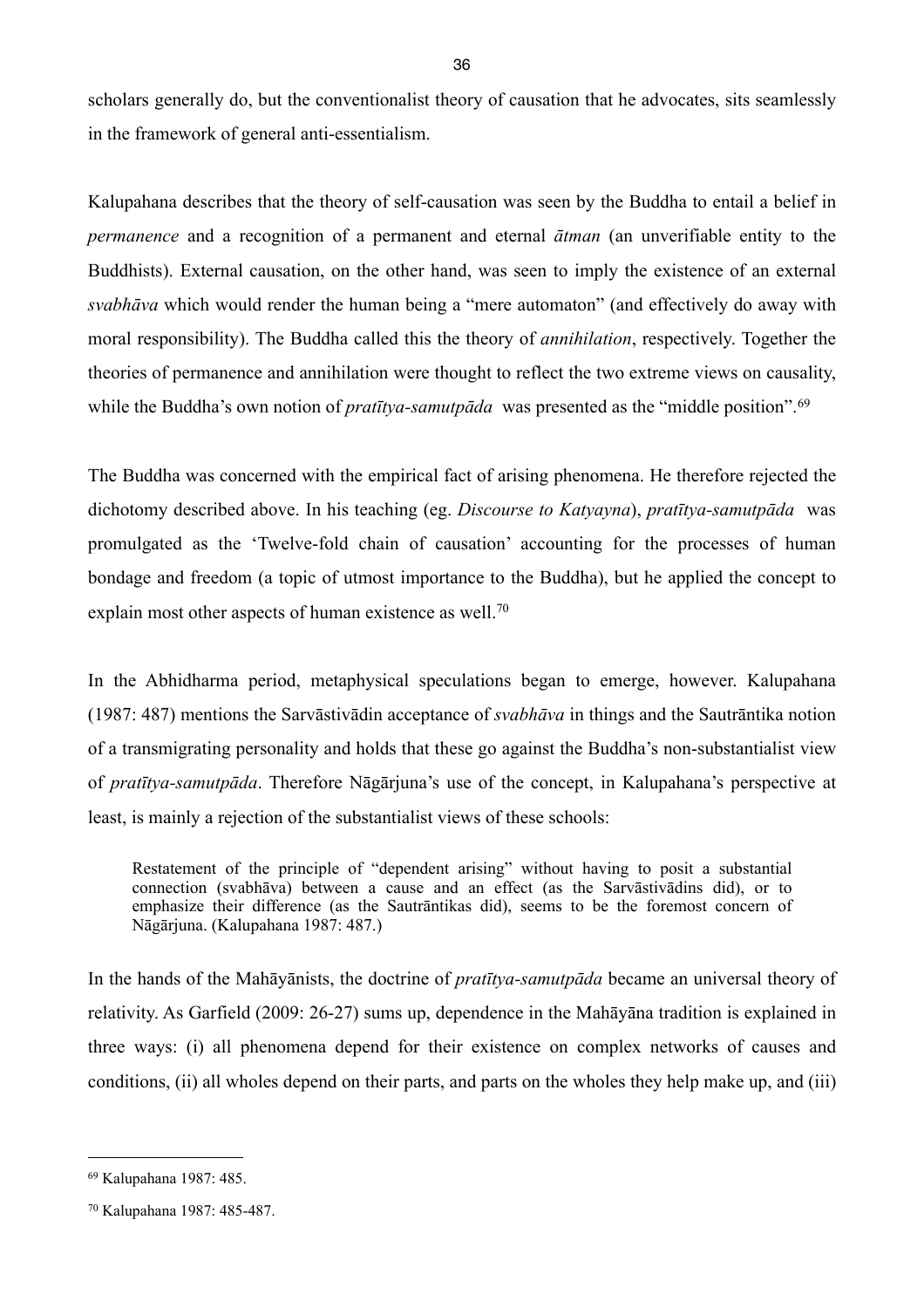all phenomena depend for their identities on conceptual imputation. Therefore, to exist is to exist conventionally.

In Nāgārjuna's view, too, *everything* (*dharmas* included) is dependently arisen and thus empty:

Something that is not dependently arisen, Such a thing does not exist. Therefore a nonempty thing Does not exist. (MMK 24.19 in Garfield 1995: 304.)

By equating emptiness with dependent arising in this passage, Nāgārjuna is stating that the concepts are fundamentally interrelated: things are empty *because* they are dependently arisen and emptiness is the emptiness of dependently arisen phenomena only (i.e., the realm of emptiness is the realm of dependent arising and nothing more). While emptiness has sometimes been interpreted as a kind of causal substratum (in the sense of the Vedāntin Brahman), I will follow Garfield's understanding of emptiness as having only 'adjectival' status. Emptiness is therefore always viewed in relation to something (namely, to arising phenomena), and never *in itself*, in the sense of an absolute reality behind conventional appearance. Garfield (2009) explains this as follows:

The emptiness of any phenomenon is dependent on the existence of that phenomenon, and on its dependence, which is that in which its essencelessness consists. Emptiness is itself dependent, and hence empty. (...) To be empty of essence is simply to exist only conventionally. The conditions of conventional existence are interdependence and impermanence, which (...) for Nāgārjuna, entail essencelessness. (Garfield 2009: 27.)

It appears to be of utmost significance to Nāgārjuna to state that emptiness itself is dependent and not something that exists independently or intrinsically. This then brings us to a part of Nāgārjuna's thought which Garfield sees as his "deepest philosophical achievement (2009: 27)", namely, the doctrine of the emptiness of emptiness.

### **3.2.3 The Emptiness of Emptiness and the Theory of Two Truths**

When Nāgārjuna states that everything is empty, this includes emptiness itself (*śūnya śūnyatā, i.e., empty emptiness*). If emptiness itself was not empty, Nāgārjuna's doctrine would, after all, entail substantialist ontology (and it seems quite clear that this is not Nāgārjuna's intention). The emptiness of emptiness can be articulated as follows: "The emptiness of something is itself a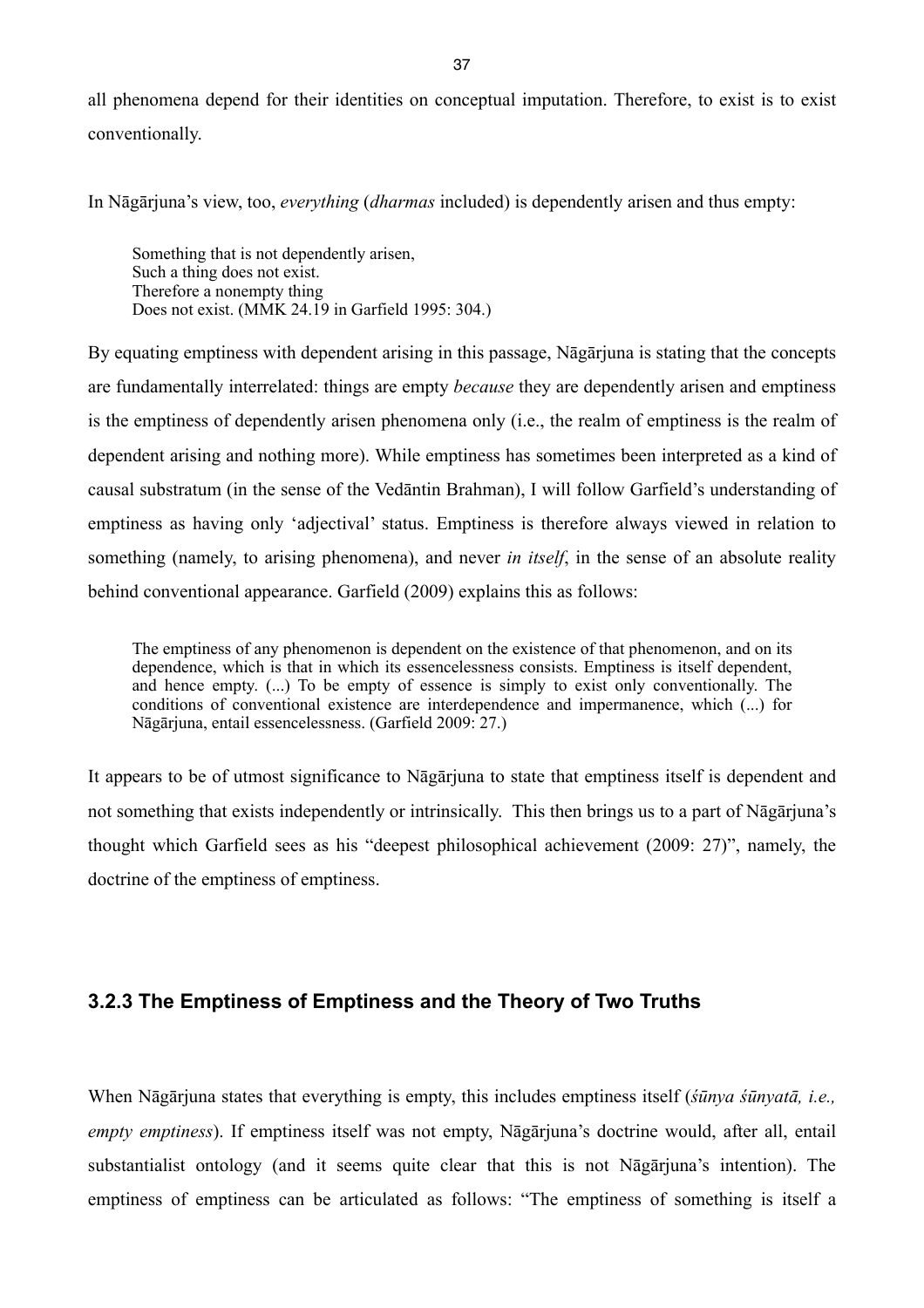dependently co-arisen property of that thing (Garfield & Priest in Garfield 2002: 92)." The passage 24.18 of the MMK, that was quoted in part before, in its entirety reads:

Whatever is dependently co-arisen That is explained to be emptiness. That, being a dependent designation, Is itself the middle way. (MMK 24.8 in Garfield 1995: 304.)

What is important here is that Nāgārjuna not only equates emptiness with dependent arising, but explicitly states that emptiness is a *dependent designation*. According to this three-way relation, whatever is dependently co-arisen (that is, everything) is empty of essence and furthermore *depends upon verbal convention*. But, as Garfield sees is, the concept of 'emptiness' too depends upon verbal convention and its referent (i.e., emptiness itself) is likewise merely dependent, nominal, and ultimately empty. Garfield reads this passage as describing multiple "middle paths": (i) emptiness itself is to be understood as empty, (ii) the dependently originated world should likewise not be seen as neither nonempty nor as completely nonexistent (iii) convention is neither ontologically insignificant nor ontologically efficacious, and (iv) the very relation between emptiness and dependent arising is dependent and empty.[71](#page-41-0)

Another way to see it is to state that emptiness is nothing more than a relative hypothesis. Just as the concept of 'emptiness' is arrived at by negating both existence and non-existence (in the Indian sense), it itself must also be "negated".<sup>72</sup> The concept therefore has therapeutic value: it is a "fabrication intended to counteract other fabrications (Jones 1978: 496)". Nāgārjuna often claims that he has no position and these claims can perhaps be understood in this soteriological/ emancipatory context: if the doctrine of emptiness is seen as designed to combat the harmful essentialist/substantialist notions which (in the Buddhist framework) are seen as the cause of attachment and hence the cause of suffering, Nāgārjuna's doctrine is not to be mistaken as yet another (final) "view" on ontology:

The victorious ones have said That emptiness is the relinquishing of all views. For whomever emptiness is a view, That one has accomplished nothing. (MMK 13.8 in Garfield 1995: 354.)

<span id="page-41-0"></span><sup>71</sup> Garfield 1995: 305-307.

<span id="page-41-1"></span><sup>72</sup> Ikeda 1977: 142.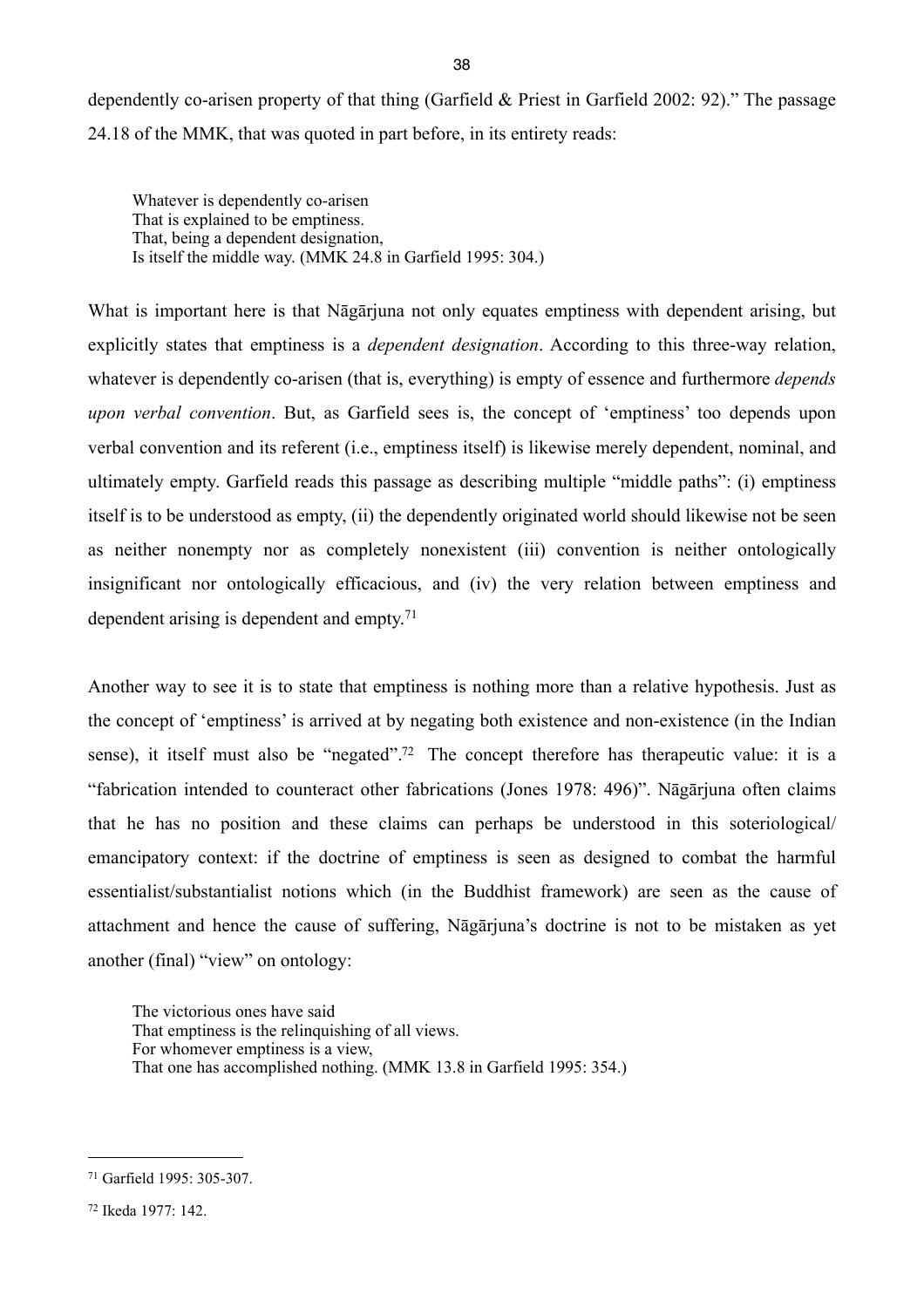In Inada's translation, the verse reads:

The wise men (i.e., enlightened ones) have said that *śūnyatā* or the nature of thusness is the relinquishing of all views. Yet it is said that those who adhere to the idea or concept of *śūnyatā* are incorrigible. (MMK 13.8. in Inada 1993: 93.)

Inada's interpretation, in which emptiness is the "nature of thusness" and as "man's perfected pure state of being without the normal elements of defilements or attachments (1993: 14)" and furthermore as "the basis of all *dharmas* (1993:143)", paints a picture of "Nāgārjuna the mystic" who is trying to do away with all conceptual thinking and uses logic simply to destroy logic. Garfield's Nāgārjuna, however, places some value on conceptual thought. This is an important divide for Western interpreters.

Related to the doctrine of the emptiness of emptiness is the theory of Two Truths. The two truths are the ultimate (*paramārtha-satya*) and the conventional (*saṃvṛti-satya*). In Garfield's understanding, they differ in the sense that the ultimate truth is the object of enlightened knowledge and is liberating, while the conventional truth is apprehended through mundane cognitive processes.<sup>73</sup> To Nāgārjuna, this theory (and its correct interpretation), is highly significant:

The Buddha's teaching of the Dharma Is based on two truths: A truth of worldly convention And an ultimate truth.

Those who do not understand The distinction between these two truths Do not understand The Buddha's profound truth. (MMK 24.8-9 in Garfield 1995: 297-298.)[74](#page-42-1)

Modern (and ancient) controversy concerning the meaning of the doctrine is extensive<sup>75</sup>. As Garfield notes, it might appear that the distinction between the conventional and the ultimate refers to a distinction between appearance and reality and that conventional truth represents mere illusion, while emptiness (as the ultimate truth) is real<sup>76</sup>. While the theory has often been interpreted in this

<span id="page-42-2"></span>75 eg. Kalupahana 2006: 331.

<span id="page-42-3"></span>76 A view which, according to Kalupahana, was held by the *abhidharma* philosopher Vasubandhu from the Sautrāntika school (2006: 332-333.)

<span id="page-42-0"></span><sup>73</sup> Garfield 2009: 27.

<span id="page-42-1"></span><sup>74</sup> In Kalupahana's translation the two truths are "truth according to worldly convention" and "truth in terms of ultimate fruit" (2006: 331).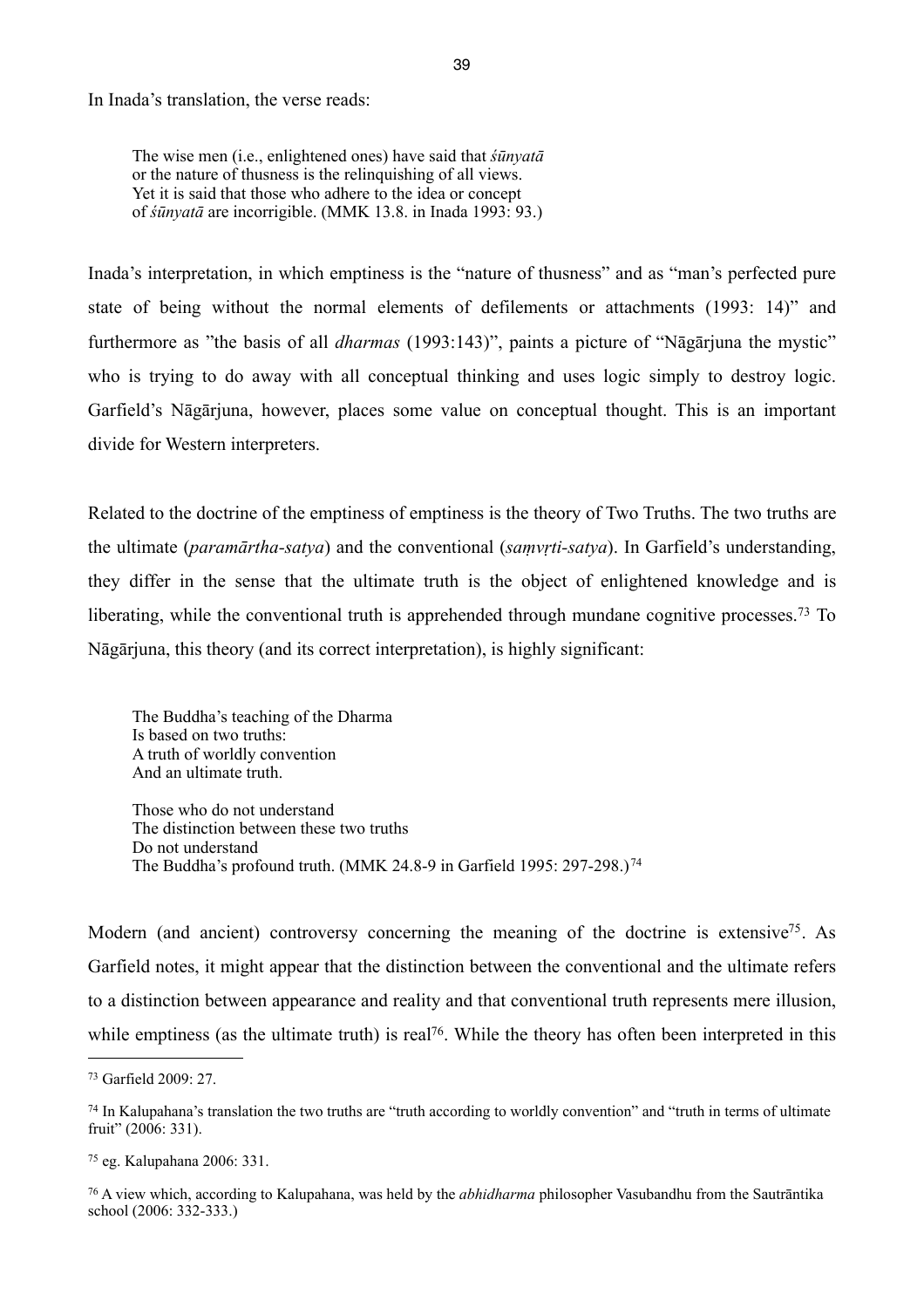manner, Garfield holds that, since emptiness too is fundamentally *essenceless*, conventional truth is no less real than the ultimate and the ultimate no more real than the conventional. In fact, in a deep sense, the two truths are identical.<sup>77</sup> As the next verse  $(24.10)$  of the MMK reads:

Without a foundation in the conventional truth, The significance of the ultimate cannot be taught. Without understanding the significance of the ultimate, Liberation is not achieved. (MMK 24.10 in Garfield 1995: 298.)

Conventional truth clearly plays a part on Nāgārjuna's path to emancipation. It does not, however, explain why the two truths should be considered "identical". Garfield (1995) clarifies this view in his discussion of the verses 24.9-10:

(...) understanding the ultimate nature of things just is understanding that their conventional nature is merely conventional. (...) second, and perhaps less obscurely, in order to explain emptiness - the ultimate nature of all phenomena - one must use words and concepts and explain such things as interdependence, impermanence, and so forth. And all of these are conventional phenomena. So both in the end, where the understanding of ultimate truth is in an important sense the understanding of the nature of the conventional, and on the path, where the cultivation of such understanding requires the use of conventions, conventional truth must be affirmed and understood. (Garfield 1995: 299.)

Hence, in Garfield's understanding, emptiness is seen as an *aspect* or *characteristic* of conventional reality (rather than an ultimate reality) and the ultimate truth is the truth that all existence is conventional. King (1999) appears to adhere to a similar view: teaching the ultimate truth involves the correct application and understanding of the limits and uses of conventional truth. Furthermore, realizing that entities are conventionally real, but ultimately devoid of essence, is the realization of the highest truth. Even though the two truths *seem* to be diametrically opposed in their implications, if we do not recognize some degree of truth in conventional entities, the doctrine of emptiness certainly does become indistinguishable from nihilism[.78](#page-43-1) In Garfield's understanding too, it is precisely the theory of two truths which allows Nāgārjuna to defend his doctrine against the charges of nihilism[.79](#page-43-2)

Kalupahana (2006: 335), in his attempt to root Nāgārjuna's doctrine in empiricist notions, explains Nāgārjuna's teaching to be derived from the experience of "the empty" (i.e., the experience of the

<span id="page-43-0"></span><sup>77</sup> Garfield 2009: 27.

<span id="page-43-1"></span><sup>78</sup> King 1999: 144.

<span id="page-43-2"></span><sup>79</sup> Garfield 2009: 27.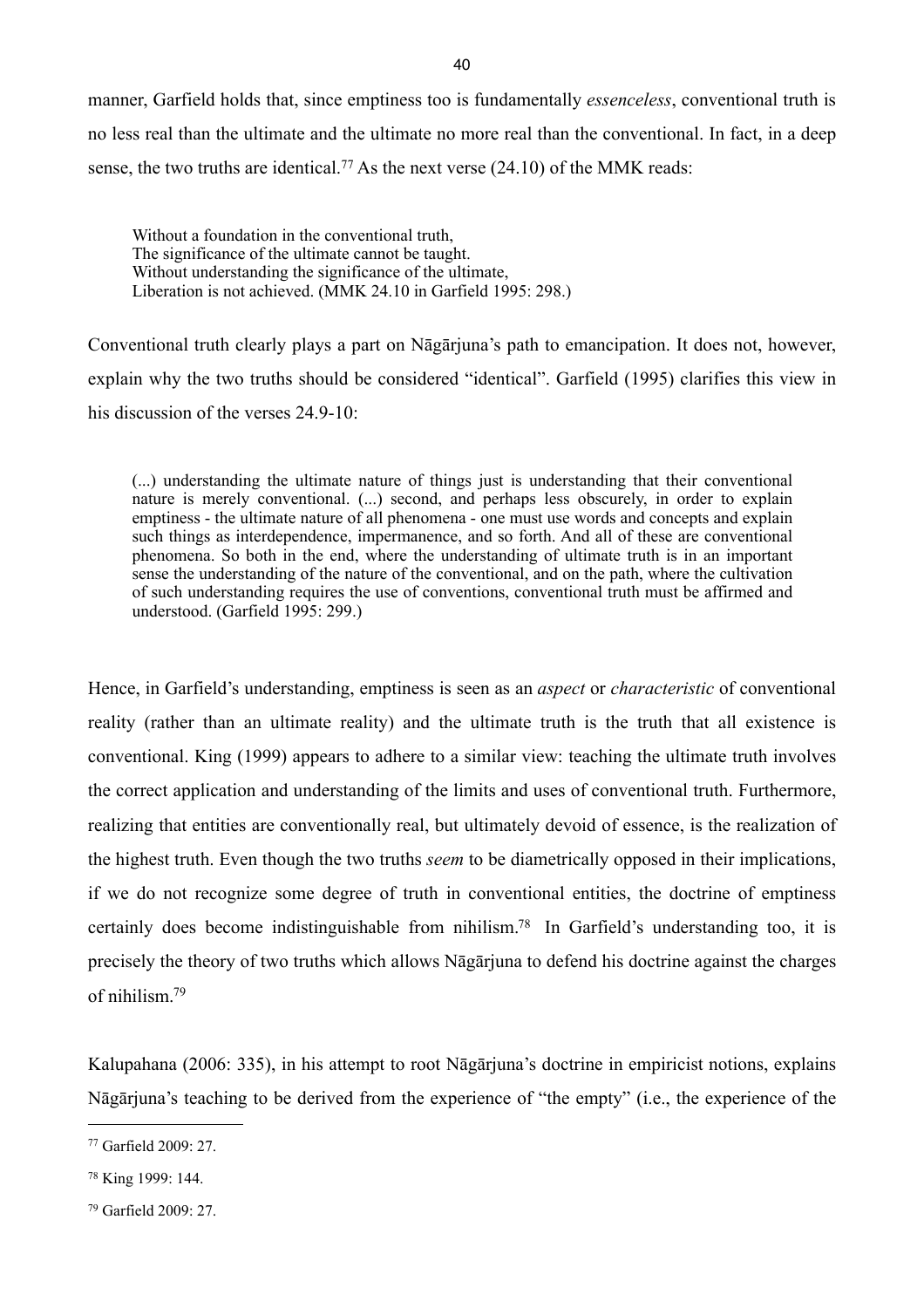empty *phenomena*). Turning emptiness into an abstract conception therefore transforms Nāgārjuna's teaching into a metaphysical doctrine. As Kalupahana writes:

"Emptiness" (śūnyatā) distinguished from "the empty" (śūnya), "non-substantiality" (nairatmya) separated from "the non-substantial" (nairatmya-dharma) or "dependent arising" (pratītyasamutpāda ) differentiated from "the dependently arisen" (pratityasamutpanna-dharma) would be unidentifiable and therefore nonsensical as any other metaphysical conception that Nāgārjuna was endeavoring to refute. (Kalupahana 1986: 85.)<sup>[80](#page-44-0)</sup>

Therefore, in short, the core of Nāgārjuna's philosophy is the conception of emptiness which we here understand as the universal denial of absolute existence (although some former interpreters such as Murti have made the exception with the case of emptiness itself). This is closely related to the concept of dependent arising (which is also the Buddhist theory of causation) according to which the coming into being of things (i.e., their arising) depends on causes and conditions (or just conditions, if we accept Garfield's distinction). In Nāgārjuna's texts, the two concepts are very closely related (although the exact nature of their relationship has seen many formulations in the hands of Western scholars). The theory of two truths has likewise been interpreted in a variety of different ways. All in all, there is very little that all the intepreters of Nāgārjuna's texts would agree upon. Only the centrality of the concept of emptiness would probably meet this requirement.

Next I will present yet another overview, this time turning to the history of Western Nāgārjuna scholarship in order to demonstrate how strikingly extreme the interpretative differences can be and how salient the power of *isogesis* becomes in a panoramic view of the field. Furthermore, by describing the general trends in Nāgārjuna scholarship (once again this is a somewhat sketchy exposition, for a sketchy exposition is all that is needed here), it will perhaps become easier to see why Garfield reads Nāgārjuna the way he does.

<span id="page-44-0"></span><sup>&</sup>lt;sup>80</sup> It would be interesting to compare Garfield's and Kalupahana's renditions of the MMK in greater detail for many reasons. For one, their hermeneutical approaches are radically different. Kalupahana reads Nāgārjuna's verses mainly in light of early Buddhism and treats the MMK as a commentary on the Buddha's teaching. He is cautious in studying Nāgārjuna's thought in the framework of subsequent Mādhyamaka developments, he is extremely critical of T.R.V. Murti's "Vedāntin" interpretation that favors Candrakīrti's (Prāsaṅgika) commentary and is more sympathetic to the Svātantrika interpretation (as exposed by Bhavaviveka and other "positive" Mādhyamikas)<sup>80</sup>. Garfield, on the other hand, takes precisely this Indo-Tibetan (Prāsaṅgika) commentarial tradition as his starting point and reads Nāgārjuna (using the Tibetan versions of his texts) with reference to Mādhyamaka scholars such as Candrakīrti, Śāntideva and rJe Tsong khapa. Secondly, Kalupahana's Nāgārjuna remains firmly in the Buddhist context as an empiricist attempting to refute the heretical (metaphysical) views of the Sautrāntikas and Sarvāstivādins and return to the original teaching of the Buddha. Garfield, however, sees Nāgārjuna as a (skeptical) philosopher whose philosophical notions may have relevance outside the Buddhist context as well (and does not seem very concerned with comparing Nāgārjuna's views to those of the historical Buddha or the *abhidharmikas*). Yet, despite these differences in approach, both scholars hold that the primary purpose of Nāgārjuna's philosophy was to criticize essentialist/substantialist views and to place the conventional in the forefront.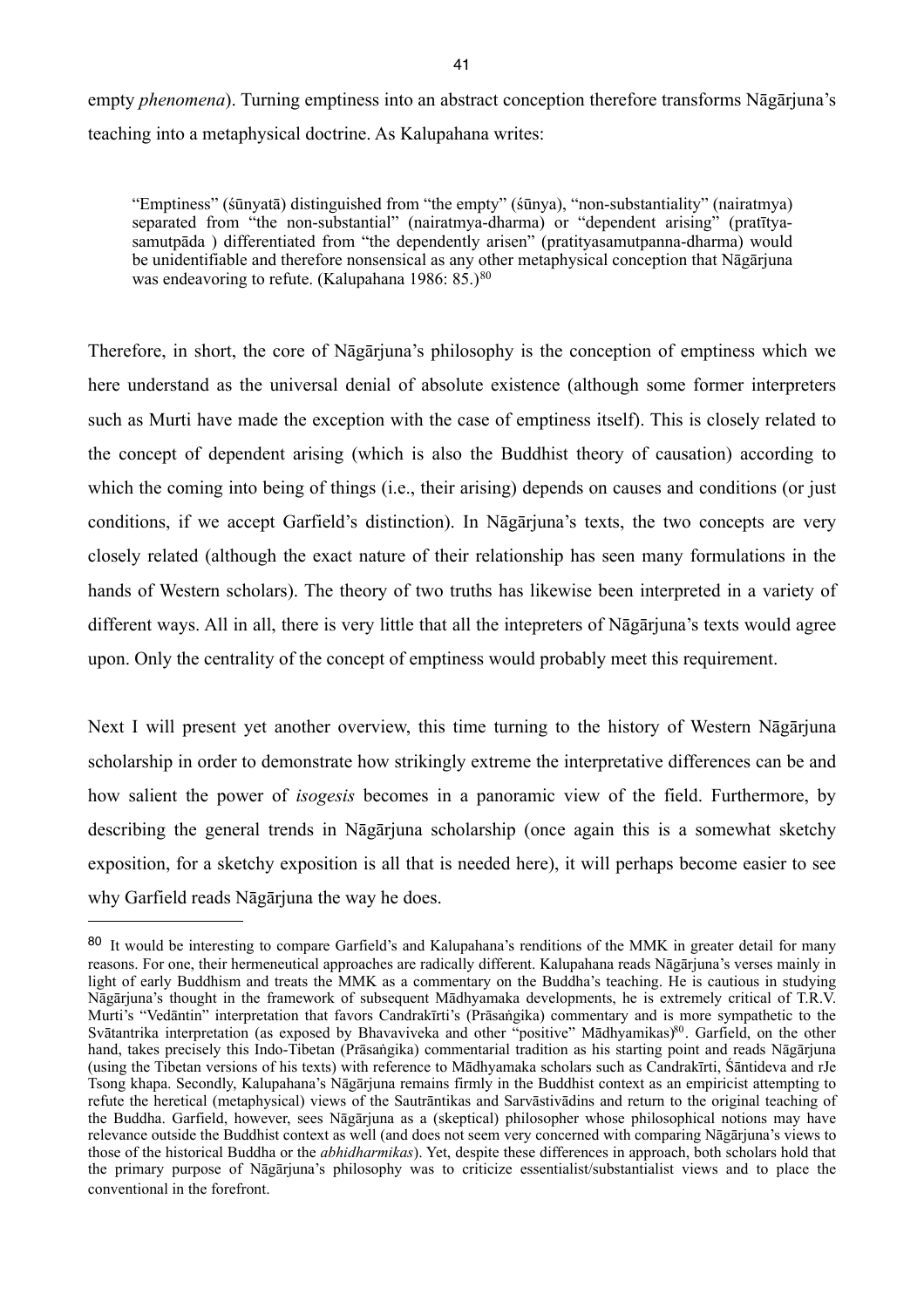In his book *Comparative Philosophy and the Philosophy of Scholarship - On the Interpretation of Nāgārjuna* (1990), Andrew P. Tuck examines the role that Western philosophy has played in the interpretation of Nāgārjuna. This results in a vivid and illuminating case-study in cross-cultural hermeneutics that arguably has relevance outside Nāgārjuna scholarship as well. In this chapter I shall follow the general outline proposed by Tuck with a few additions where I have found them appropriate (especially when it comes to recent interpretations that are not included in Tuck's exposition). All in all, the discussion here is meant as a sort of a cross-section of the field and as a generalized typology of different approaches. It should be noted that Tuck too seems more interested in painting the bigger picture than in systematically critiquing the exegetical endeavors of individual scholars. For my purposes, this will suffice.

# *4.1 UNFOUNDED ANTIPATHIES: NĀGĀRJUNA THE NIHILIST*

According to Tuck, the prevailing 19th century (Western) view of Buddhism was that it was a philosophy of negativism, nihilism and apathy. As a result, scholars were quite willing to dismiss it as being "horrible and naive" (as Saint-Hilaire put it) and as hopelessly inferior to Western traditions. The few defenders of Buddhism emphasized its functioning as a force of social reform in India and demanded each Buddhist tradition to be evaluated separately. The "defense" against the charge of nihilism was either to ignore the whole issue or to sacrifice one school (which inevitably meant Mādhyamaka) to the opponents. Therefore, before the second decade of the 20th century, the principal question was whether it was Buddhism as a whole or just Mādhyamaka school that had to be discarded as "annihilationist". There were no defenders of Nāgārjuna.<sup>81</sup> Tuck himself explains this early Western antipathy towards Buddhism as follows:

<span id="page-45-0"></span><sup>81</sup> Tuck 1990: 33-34.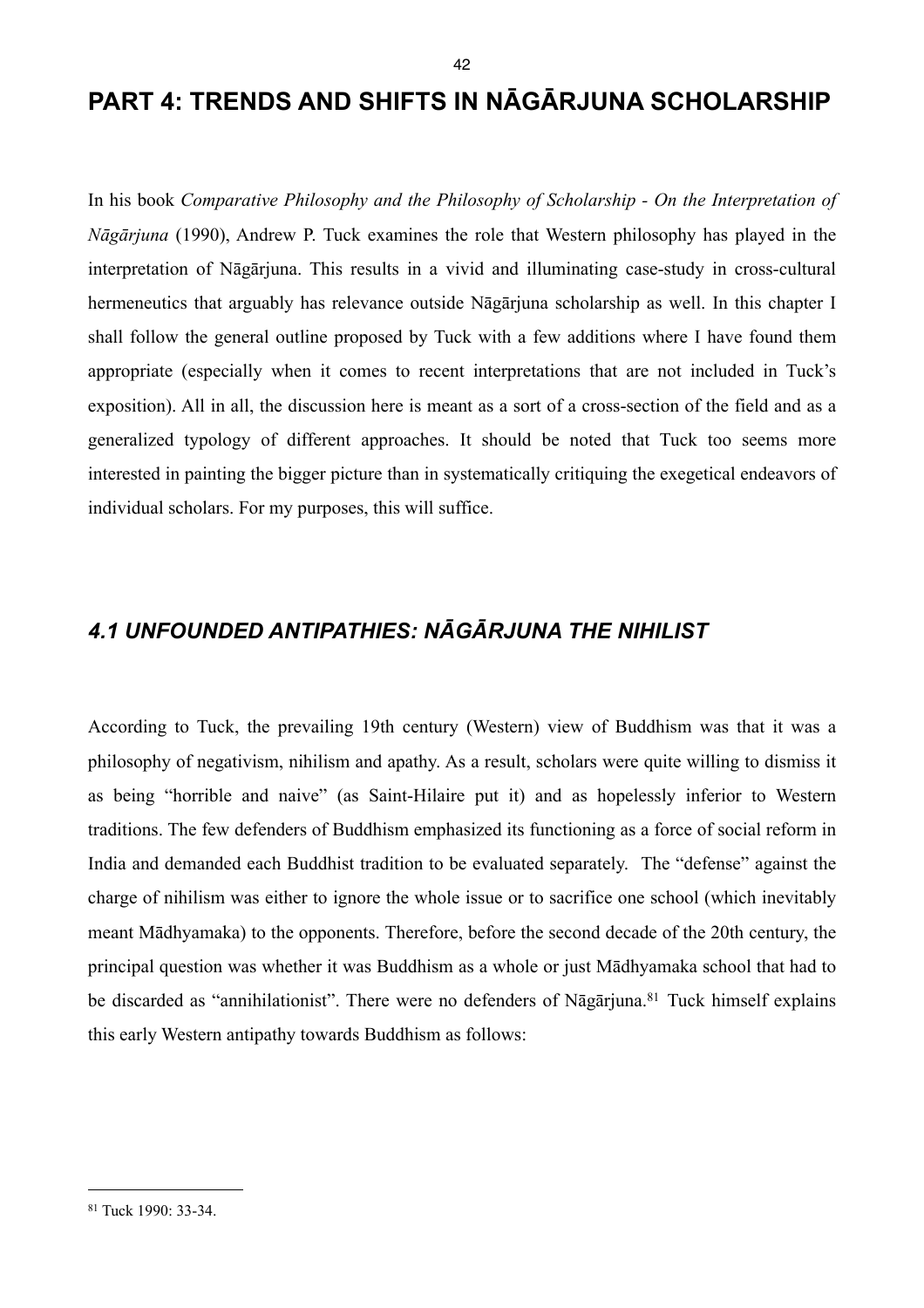The Buddhologists' terminology of "annihilation," "extinction," and "nihilism" discloses an obsession with the metaphysical and a mistrust of any system that bypasses questions of ontology. Burnouf's $82$  principal concern was whether the individual is ultimately "absorbed" into a transcendental ground of existence or totally "extinguished" in *nirvāna*. And for all the scholars who followed him, the suspicion that the Buddhist *nirvāna* was in fact nothing - that there was no realm of reality behind the veil of appearance - made European acceptance of Buddhist philosophy impossible. (Tuck 1990: 35.)

Historically speaking, nihilism can be seen as the number one charge issued against Mādhyamaka philosophy (both in India and in the West). According to the advocates of the nihilist interpretation, emptiness equals *nonexistence* (fair and square) and the MMK, at first sight, does seem to support this understanding. By refuting the absolute existence of *all* entities, by denying that *anything* could be said to exist in its own right, Nāgārjuna's *śūnyatā* easily becomes understood as nothingness. Nāgārjuna himself anticipates this kind of criticism and in the MMK defends his philosophy by stating that the opponent has not understood the meaning of emptiness and is attacking imaginary targets.[83](#page-46-1)

Most modern scholars are sympathetic to Nāgārjuna's concerns and view the nihilist interpretation as a *mis*interpretation that misses the point of Nāgārjuna's argumentation. There are some contemporary scholars, however, who have defended the nihilistic understanding. David Burton (2001), for one, critically examines three divergent interpretations of Nāgārjuna (namely, Nāgārjuna's philosophy as (i) skepticism, (ii) mysticism and (iii) nihilism), and finds the last to be the most tenable. According to Burton, Nāgārjuna was not consciously advocating nihilism, but that serious appraisal of his philosophy (in its appropriate historical context) shows that it does entail just that. Another example is by Thomas E. Wood (1995). He argues that nihilist interpretation of Nāgārjuna's philosophy need not be unsympathetic and that the nihilist Mādhyamaka position may, in fact, be defended:

The nihilist view is a radical one, but I am not quite sure that it is philosophically untenable, i.e., that it is actually refutable as being *incoherent*. The view does not seem to involve any logical inconsistencies, and it may be possible to defend it against epistemological criticism as well. (Wood 1995: 278.)

<span id="page-46-1"></span>83 You have presented fallacious refutations That are not relevant to emptiness. Your confusion about emptiness Does not belong to me. (MMK 24.13 in Garfield 1995: 301.)

<span id="page-46-0"></span><sup>82</sup> Burnouf was a French Orientalist who, for example, translated the Lotus Sutra (*Le lotus de la bonne loi,* 1852) and authored *Introduction à l'histoire du Bouddhisme Indien* (1844).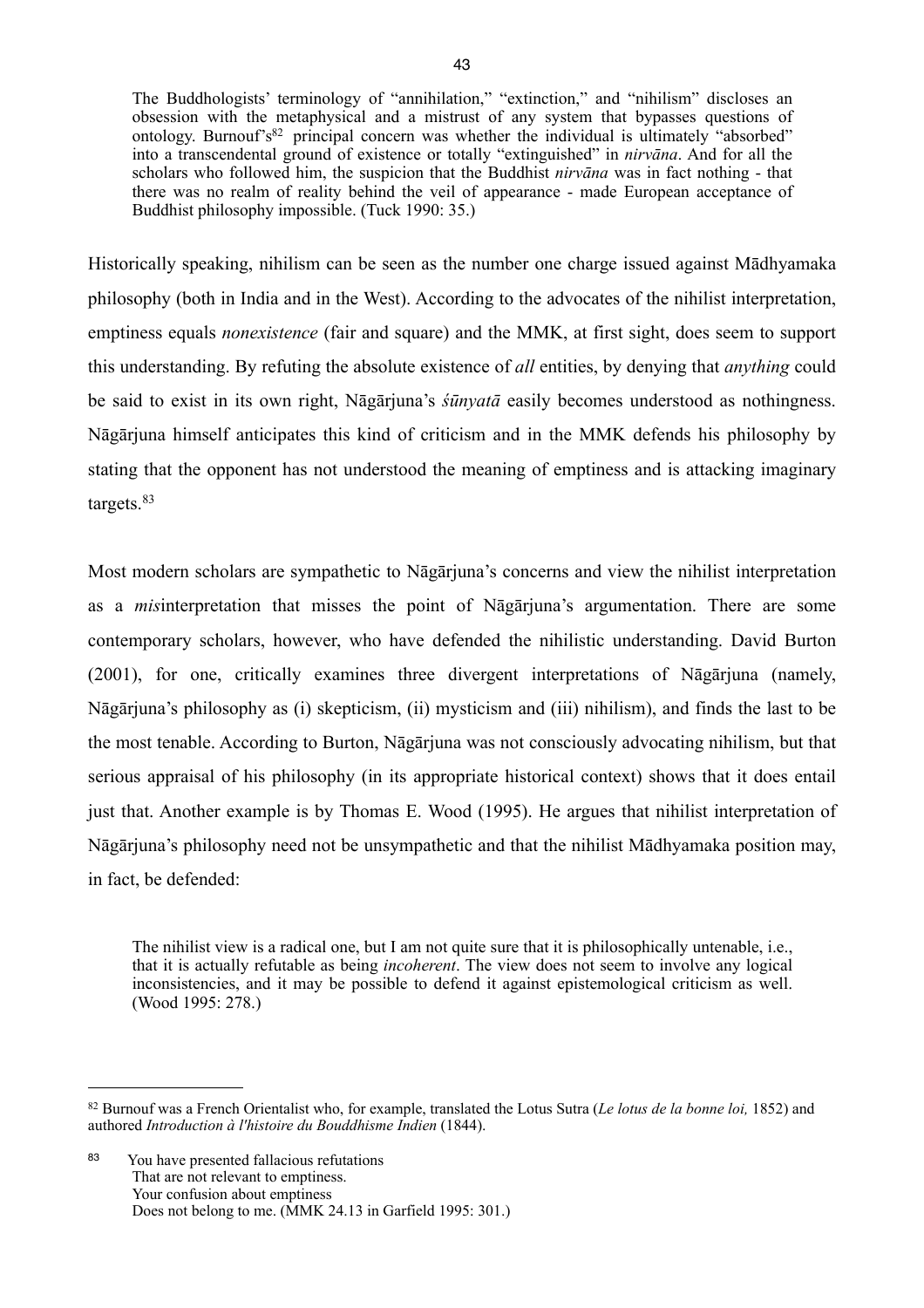These contemporary appraisals reflect serious approach to Nāgārjuna's thought and are therefore quite a different thing from the 19th century emotional (and more or less groundless) dismissal of Mādhyamaka philosophy. However, they have received very little support from the majority of Nāgārjuna/Mādhyamaka scholars and do not reflect the contemporary "mainstream" view.

## *4.2 ALONG KANTIAN LINES: NĀGĀRJUNA THE ABSOLUTIST*

The next generation of interpreters, in order to save the MMK from charges of nihilism, attempted to show that there was something metaphysically *real* in Nāgārjuna's system. These scholars were much influenced by the neo-Kantian (and neo-Hegelian) philosophy and used it as a conceptual framework for their interpretive efforts. Nāgārjuna's reputation was established by these "idealists".[84](#page-47-0)

Following the Kantian disjunction between *noumena* and *phenomena*, the idealist interpretation of Mādhyamaka (and of the theory of two truths) would proceed like this: there are two levels of reality - the conditioned/empirical level (*saṃvṛti-satya*) produced by the cognitive intellect and the ultimate/absolute level (*paramārtha-satya*), which is immediately perceived in something called "pure sensation". Therefore, in Mādhyamaka philosophy, these scholars found "Kantian epistemology without the limits Kant placed on metaphysics".[85](#page-47-1)

Fyodor (Theodor) Stcherbatsky, one of the pioneers of serious Mādhyamaka scholarship, argued that Mādhyamaka was a philosophy of "radical monism" which advocates ultimate oneness of all reality.[86](#page-47-2) In his view, Buddhist ultimate reality is a transcendent, unintelligible non-concept, while *momentariness* (i.e., the discontinuous flow of causal entities) is to be seen as the true metaphysical principle. It should be noted that Stcherbatsky's treatment of Mādhyamaka was formally identical to his interpretation of other Buddhist schools: he viewed them all as examples of Kantian idealism.

<span id="page-47-0"></span><sup>84</sup> Tuck 1990: 54.

<span id="page-47-1"></span><sup>85</sup> Tuck 1990: 38.

<span id="page-47-2"></span><sup>86</sup> See Tuck 1990: 37.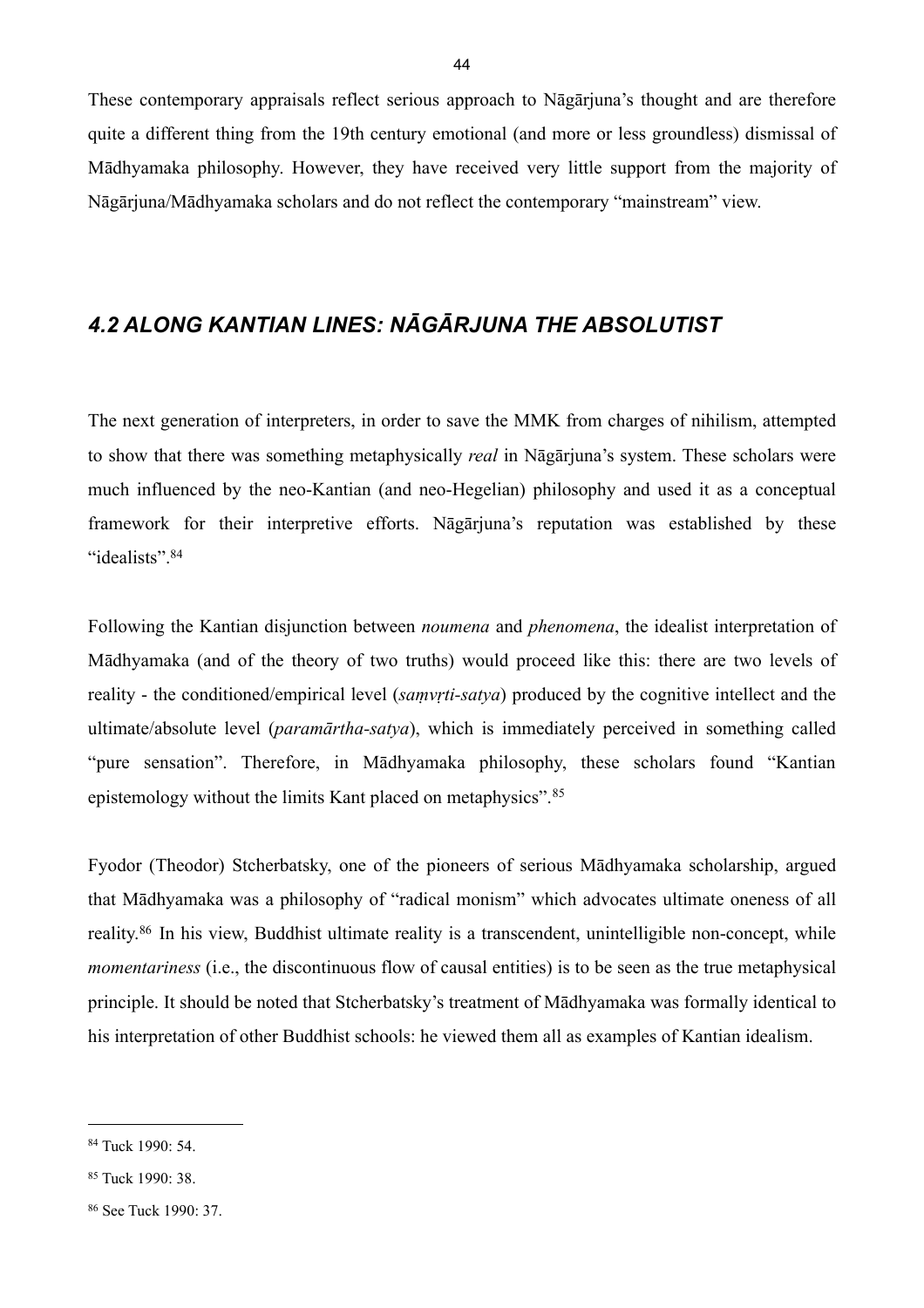The "something real" in Nāgārjuna's system was emptiness as the "real ground of existence["87](#page-48-0) and the Mādhyamaka philosopher was portrayed as repudiating causality, condemning all logic, and favoring mysticism and revelation in soteriological considerations. The unifying claim was that Buddhist philosophy *in all of its forms* was focused on man's inability to conceptualize ultimacy and was therefore to be seen as a precursor to Western idealist philosophy[.88](#page-48-1)

Professor T.R.V. Murti, an Indian scholar (and a devout Hindu practitioner) trained in both Western and Eastern philosophical traditions, continued on Stcherbatsky's path. His work came to have a remarkable effect on Buddhist scholarship, as Tuck vividly describes:

Stcherbatsky's Kantian reading, as interpreted by Murti, had become so influential that it was now the standard view for both European and Indian scholars. Through the export of German idealism, European imperialism had thus triumphed in the philosophical as well as the economic and political arenas. (Tuck 1990: 53.)

Murti (like Stcherbatsky before him) labels Mādhyamaka philosophy as absolutism and assumes that absolutism is identical with monism. He therefore reads Nāgārjuna as advocating a view of reality as an undifferentiated unity (comparable to *Brahman*). However, Murti still wavers in his overall analysis of Nāgārjuna's thought: he acknowledges Nāgārjuna's denial of interest in (substantialist) metaphysics and a condemnation of speculation about the nature of ultimate reality, but also views his philosophy as an attempt to reveal the essential nature of *śūnyatā*, i.e., that the absolute is the universal, impersonal reality of the world.[89](#page-48-2)

Murti tries his best to portray Mādhyamaka as one of the "three absolutisms of Indian philosophy", together with Vedānta (Brahmanistic) and Vijñānavāda (Mahāyāna Buddhist). Unlike Stcherbatsky, however, he does attempt to differentiate between Vedānta and Mādhyamaka<sup>90</sup> and admits having trouble understanding the relation between the absolute and phenomenal existence in Mādhyamaka

<span id="page-48-2"></span>89 Tuck 1990: 47-48.

<span id="page-48-0"></span><sup>87</sup> Much like Sankara's (c. 700 CE) *nirguna Brahman* (i.e., the supreme reality that is without attributes) in the Brahmanistic (Advaita Vedānta) tradition. Sankara (also known as Samkara or Sankaracarya) is considered to have been the most influential of the Hindu philosophers. In his writings, he generally subordinates philosophizing to the goal of spiritual salvation, adheres to a view of non-dual absolute reality (*Brahman*) and holds that the inner self/soul (*ātman*) of individuals is identical with *Brahman*. (See eg. Lorenzen 1987: 64-65.) Sankara's Vedāntin notions have influenced Western interpretations of many Asian philosophical systems. As King (1999) writes: "In the West the popular image of 'Eastern philosophy' is that it is world-denying, mystical and monistic in nature. Broadly speaking, this image is a caricature of one particular school of Hindu Philosophy - the Advaita Vedānta of Sankara."

<span id="page-48-1"></span><sup>88</sup> See Tuck 1990: 40-47.

<span id="page-48-3"></span><sup>&</sup>lt;sup>90</sup> Tuck suggests this is mainly for personal reasons, i.e., that Murti would feel the need to avoid the equivalency of Buddhist and Hindu thought, because he himself is a devout Hindu (1990: 50).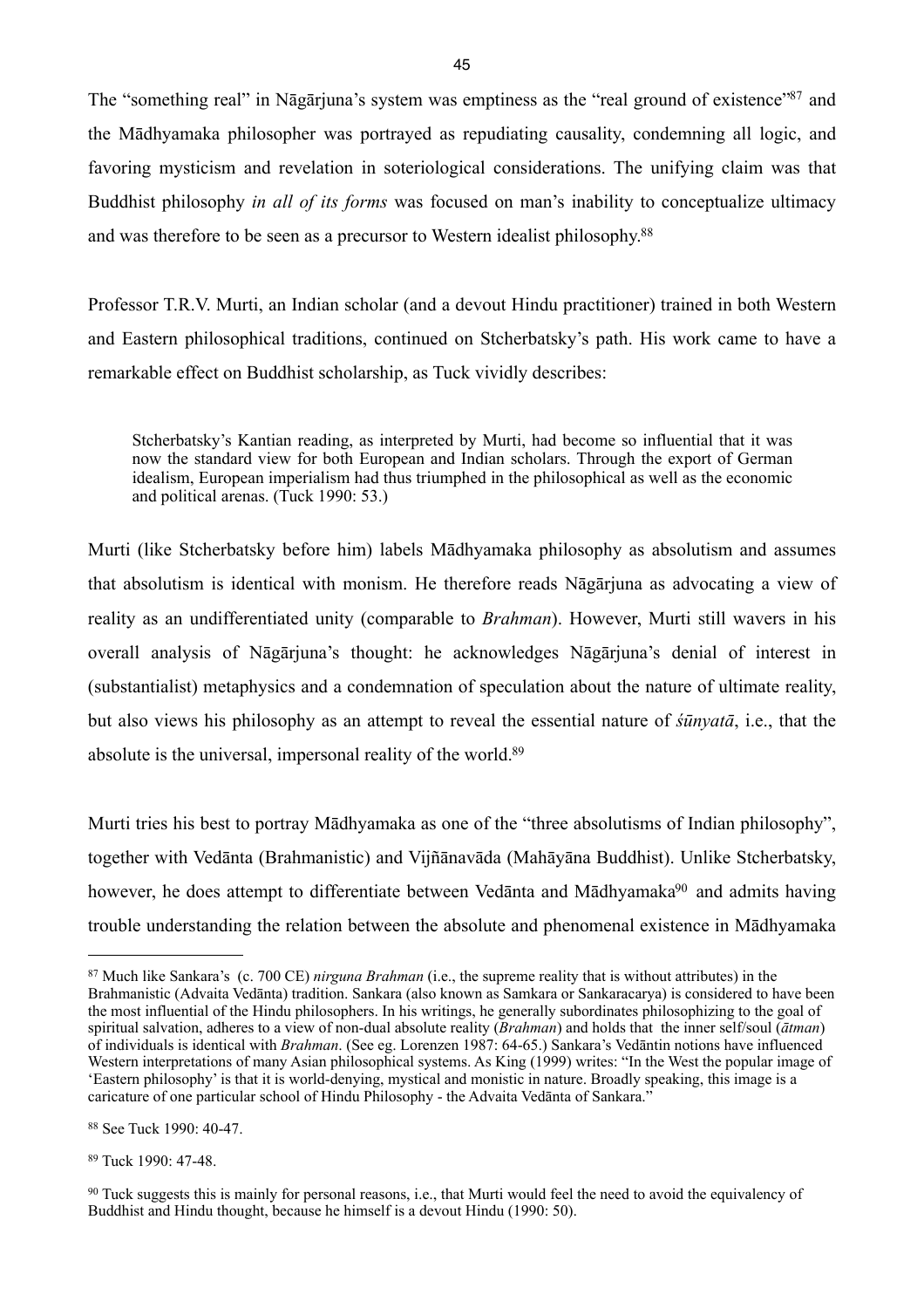philosophy. He notes that Nāgārjuna denies the notion of a causal substratum (while *Brahman* clearly acts as a causal substratum in Vedānta) and sees this as a lack of theoretical relation on the causal/metaphysical level. He then concludes that the view that emptiness itself is empty would only lead to infinite regress. In the end, Murti virtually equates *śūnyatā* with *Brahman* and states that Vedāntin absolutism is of the metaphysical kind, while Mādhyamaka absolutism is primarily "epistemological" in nature. In short this would mean that Mādhyamaka offers no definite positions on questions of ontology and posits distinctions only between categories of ideas (and to some extent adjudicates knowledge claims). Furthermore, in Murti's view, all absolutisms are ultimately reducible to the Mādhyamaka position of "no-position".<sup>[91](#page-49-0)</sup>

Murti therefore argues that Mādhyamaka philosophy is centered around the *intuition* of a transcendental reality. The apparent problem here is that Nāgārjuna himself does not postulate any category of ultimate existence (epistemological or metaphysical) that could be said to act as a ground for phenomenal existence. As a consequence, Murti is forced to suggest that Nāgārjuna understands the Absolute as something that transcends discursive thought and is unreachable through philosophical investigation. Tuck argues, however, that Murti's inability to find a Kantian "dual commitment" (i.e., commitment to the absolute reality of the *thing-in-itself* and the notion of the constituting capacity of the mind), leaves the tension in Murti's reading unresolved. He also argues that Murti's idealist presuppositions make it a philosophical given that the world as ordinarily perceived cannot be taken as real making the choice necessarily between reality and unreality. Hence for Murti, Mādhyamaka philosophy simply *has to* contain (if it is not nihilism, that is) a belief in an ultimately real *noumenal* realm.[92](#page-49-1)

Peter Della Santina, in 'The Mādhyamaka and Modern Western Philosophy' (1986) discusses (in addition to other 'comparative' efforts) the attempts to interpret Mādhyamaka along Kantian lines and notes the following:

(...) it is when the real heart of Kant's philosophy, the doctrine of the noumenal and the phenomenal, is reached that there is a greater temptation to see apparent coincidences and yet an even greater danger that a facile identification of actually diverse philosophies will engender misunderstanding rather than appreciation (Della Santina 1986(b): 49).

<span id="page-49-0"></span><sup>91</sup> Tuck, 1990: 48-51.

<span id="page-49-1"></span><sup>92</sup> Tuck 1990: 51-53.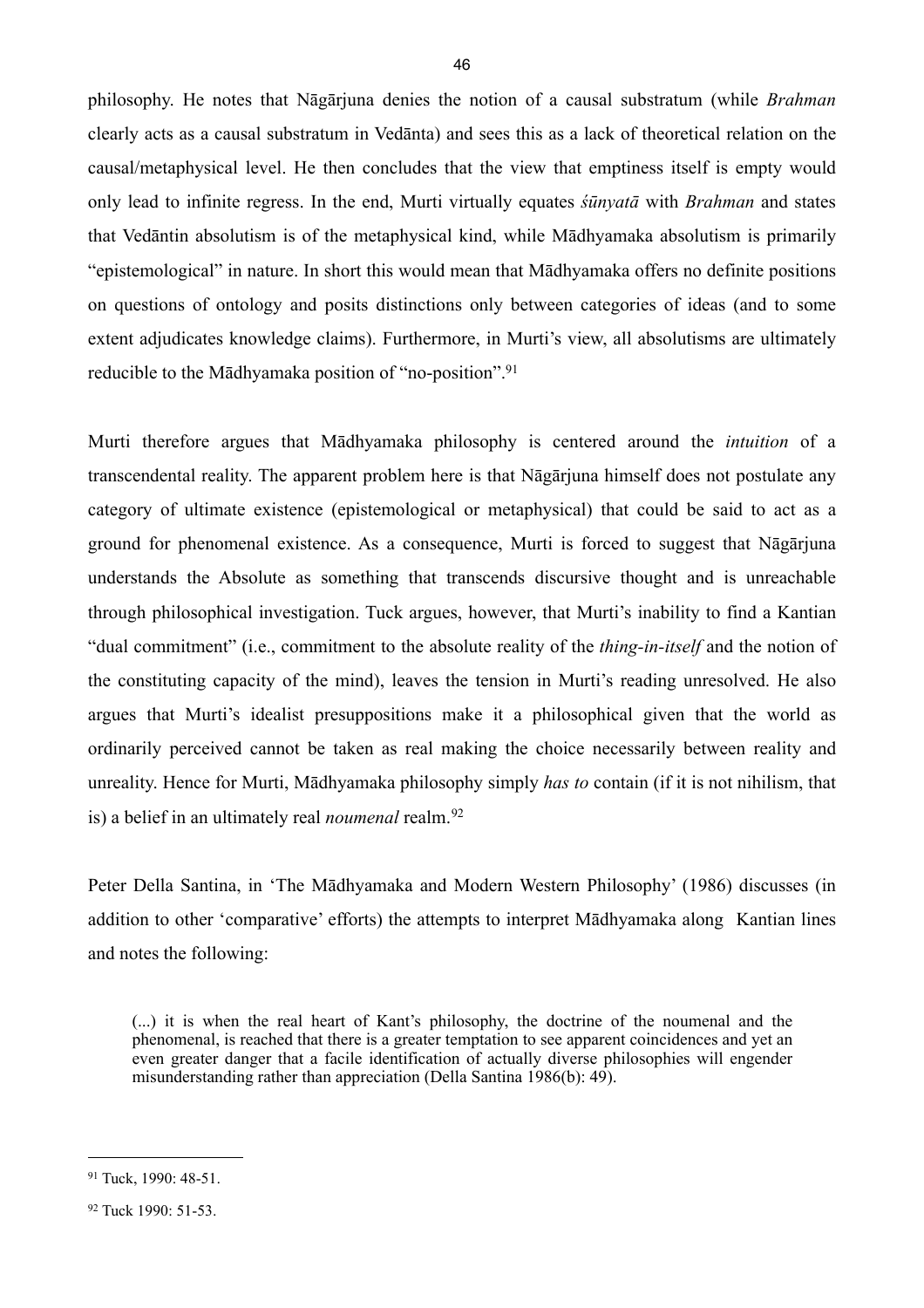Della Santina therefore condemns the application of ill-fitting philosophical labels on Mādhyamaka and warns against the "fascination with a conceptual analogy":

The Mādhyamaka's advocacy of the ultimate truth has led T.R.V. Murti to call it absolutism. Although in all fairness it must be said that he does so in order to save the Mādhyamaka from the charge of nihilism, does he do it justice in clothing it with another threadbare garment from the wardrobe of philosophical labels (...) ? (Della Santina 1986(b): 49.)

While the Absolutist interpretation of Nāgārjuna (and Mādhyamaka) has been *historically* influential, most contemporary scholars find the use of a Kantian idealist lens unjustified and inappropriate due to the lack of explicit reference to the *thing-in-itself* in the texts of the Mādhyamikas. Kalupahana, for one, holds that the language utilized by Nāgārjuna "does not permit such a flight into the realms of the Absolute".<sup>93</sup> Garfield (together with Priest) likewise openly criticizes the Kantian approach:

For Western philosophers, it is very tempting to adopt a Kantian understanding of Nāgārjuna (as is offered, for example, by Murti 1955). Identify conventional reality with the phenomenal realm, and ultimate reality with the noumenal, and there you have it. But this is not Nāgārjuna's view. The emptiness of emptiness means that ultimate reality cannot be thought of as a *Kantian* noumenal realm. For *ultimate* reality is just as empty as conventional reality. (Garfield & Priest in Garfield 2002: 92.)

To sum up, the Kantian interpretative framework (although nowadays rejected and even ridiculed) was historically very important because it marked the starting point of cross-cultural efforts to *understand* Nāgārjuna. Even if Nāgārjuna the Idealist has been long dead, he paved the way for many other subsequent Nāgārjunas.

# *4.3 ANALYTIC PHILOSOPHERS: NĀGĀRJUNA THE DIALECTICIAN*

The non-Idealist way to write about Nāgārjuna came with scholars trained in analytic philosophy in the 1950s. In this new framework, Nāgārjuna was mainly seen as a dialectician who constructed careful arguments and counter-arguments to defeat philosophical opponents. The "mystic intuitions

<span id="page-50-0"></span><sup>93</sup> Kalupahana 2006: 86.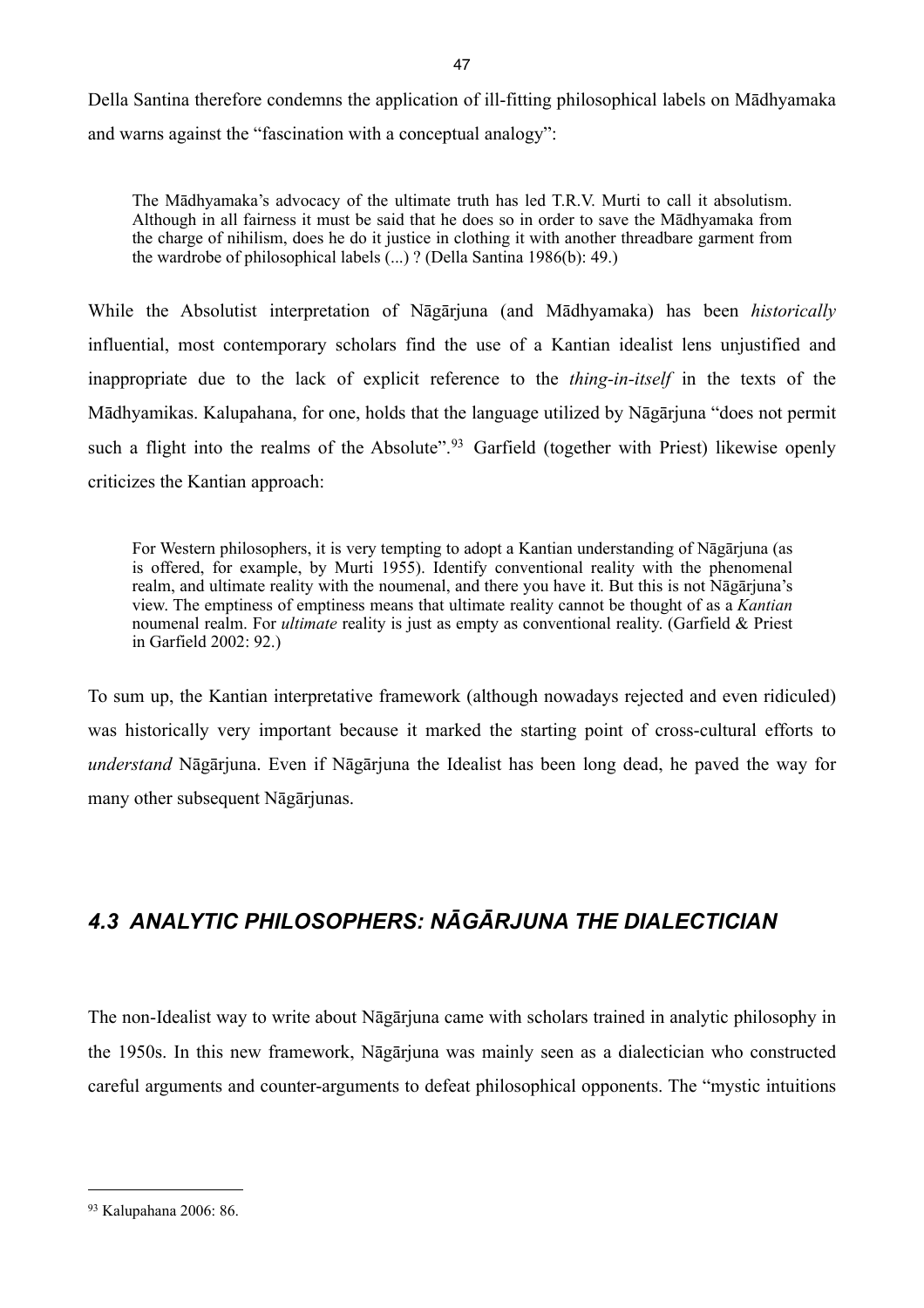of the saint" were no longer considered important, while the *logical analysis* of Nāgārjuna's philosophical arguments was.[94](#page-51-0) In Tuck's words:

The older poetic comparisons of Nāgārjunian verses with lines from Kant and Hegel were no longer considered truly philosophical, or even reputable scholarship. Instead, the rage to quantify, logically analyze, and symbolically restate the teachings of Nāgārjuna was now overwhelming. (Tuck 1990: 55.)

The "analytic" Nāgārjuna did not claim the conventional world to be unreal or less real than the absolute; he claimed only that it is empty of *svabhāva.* The purpose of Nāgārjuna's argumentation was thus seen to be to prove that the notion of *svabhāva* is internally inconsistent, and that the world cannot be shown to contain intrinsically real entities or relations. The task of modern scholars was respectively understood to be to analyze whether Nāgārjuna was actually saying something *meaningful* and whether his arguments could stand up to modern methodology.<sup>95</sup>

Richard Robinson, as one of the first analytic interpreters of Nāgārjuna, criticizes the "metaphysical" approach of earlier scholarship that seeks to answer our questions rather than identify *Nāgārjuna's* questions. He writes:

Several fundamental limitations of the metaphysical approach are now apparent. It has tried to find comprehensive answers without knowing the answers to the more restricted questions involved, such questions as those of the epistemological and logical structure of the system. (...) The present need is for sectional studies of the Mādhyamikas, observing the priority of synchronic studies over diachronic studies and isolating classes of problems for detailed inquiry. (Robinson 1957: 292.)

Fifteen years later he is still propagating the same approach:

The questions asked by modern investigators of Nāgārjuna have often been too fancy, too abstruse, and not specific enough to permit piecemeal verification. But surely, in the "Age of Analysis", we should be able to free ourselves from Baroque philosophical methods. (Robinson, 1972: 308.)

Robinson therefore excludes "extra-logical observations" from his study and focuses on the formal structure of Nāgārjuna's argumentation. In Robinson's view, Nāgārjuna attempts (through his refutational strategy) to anticipate *any* philosophical position that might assume the possibility of existential ultimacy. Robinson claims, however, that Nāgārjuna defines *svabhāva* for his own

<span id="page-51-0"></span><sup>94</sup> Tuck, 1990: 54-55.

<span id="page-51-1"></span><sup>95</sup> Tuck 1990: 54-57.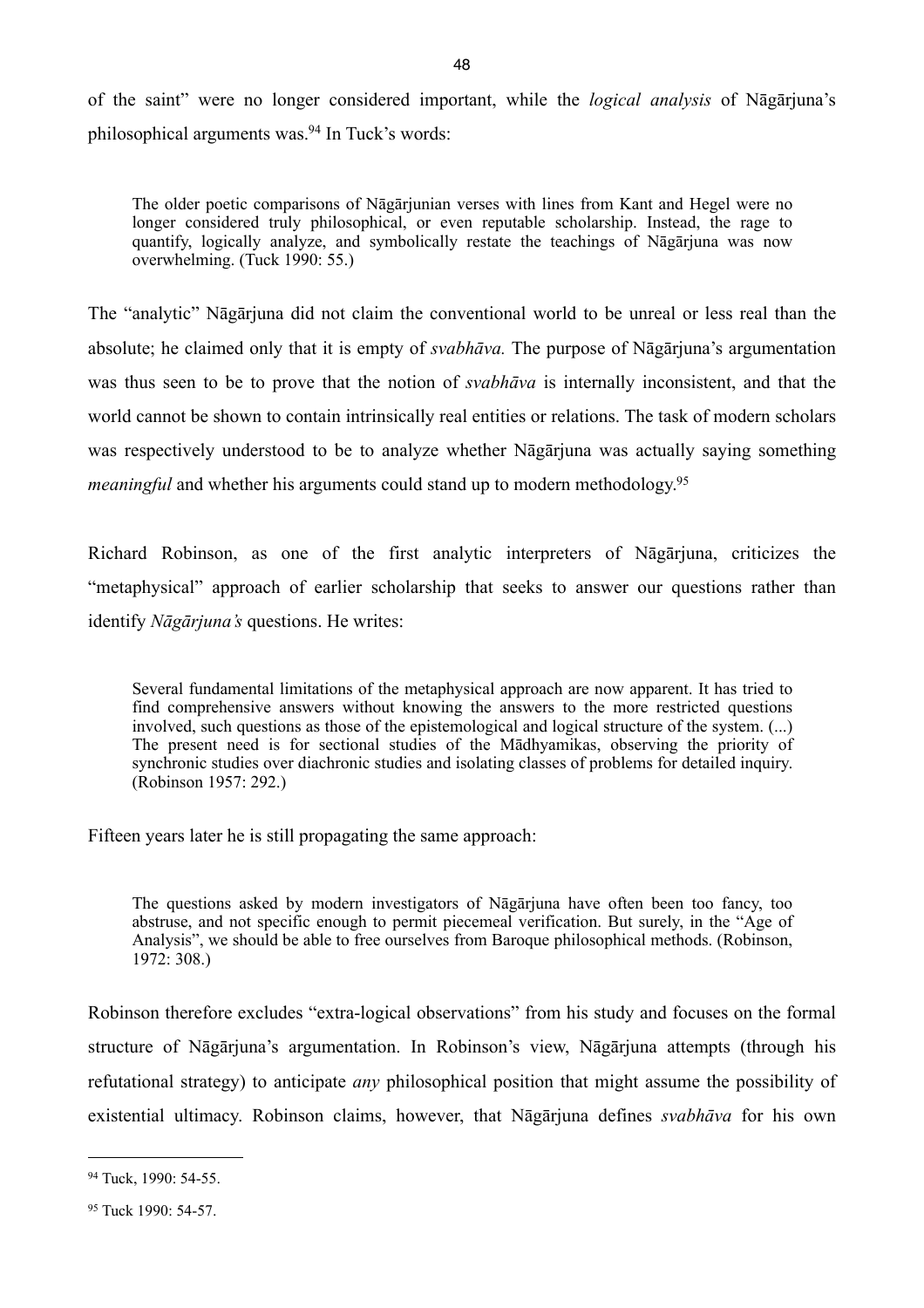purposes as a self-contradictory idea and therefore (due to a lack of analytical expertise!) his logical program fails. Robinson's Nāgārjuna is thus an ambitious, yet *ultimately unsuccessful,* dialectician[.96](#page-52-0) In his own words:

The nature of the Mādhyamika trick is now quite clear. It consists of (a) reading into the opponent's views a few terms which one defines for him in a self-contradictory way, and (b) insisting on a small set of axioms which are at variance with common sense and not accepted in their entirety by any known philosophy. (Robinson 1972: 331.)

The analytically oriented philosophers were somewhat successful in their critique of the idealist (or metaphysical) bias in previous scholarship and in their attempt to clarify some of the presuppositions of Indian philosophy. For the first time Nāgārjuna's verses were explicated without resort to mystical formulations and there was a shift in emphasis from soteriology to philosophical rigor.[97](#page-52-1) However, many of the logical analyses of Nāgārjuna's system bore unsympathetic conclusions. For example R. H. Jones in 'The Nature and Function of Nāgārjuna's Arguments' (1978) argues that Nāgārjuna does not succeed in establishing the dependent origination of things (since there are many logical alternatives to the doctrine of *pratītyasamutpāda*) and that his scheme reduces to a paradox: he begins with observing change and proceeds by arguing that if any process of change is possible, then no real entities can enter in and that if no real entities are involved, then the process itself is *not* possible.[98](#page-52-2)

Tuck mentions Karl Potter who, in a slightly different tone, describes Nāgārjuna's thought as a "leap" philosophy, i.e., as a view that (like skepticism) denies that there are causal chains leading to complete freedom, but that (unlike skepticism) does not deny that freedom is possible. Potter therefore finds there to be an "insoluble paradox" in Mādhyamaka perspective and concludes that Nāgārjuna does not seem to "believe in the power of the human mind to unravel the mysteries of the universe".<sup>[99](#page-52-3)</sup>

In Tuck's conclusion then, the analytic interpreters were unable to comfortably claim Nāgārjuna as one of their own. Nāgārjuna's doubts about the validity of rationality and the reliability of linguistic representation clearly made him something other than "an early Indian equivalent of a Russell, an

<span id="page-52-0"></span><sup>96</sup> See Tuck 1990: 59-62 and Robinson 1972.

<span id="page-52-1"></span><sup>97</sup> See Tuck 1990: 63-64.

<span id="page-52-2"></span><sup>98</sup> Jones 1978: 496.

<span id="page-52-3"></span><sup>99</sup> ref. Tuck 1990: 71-72.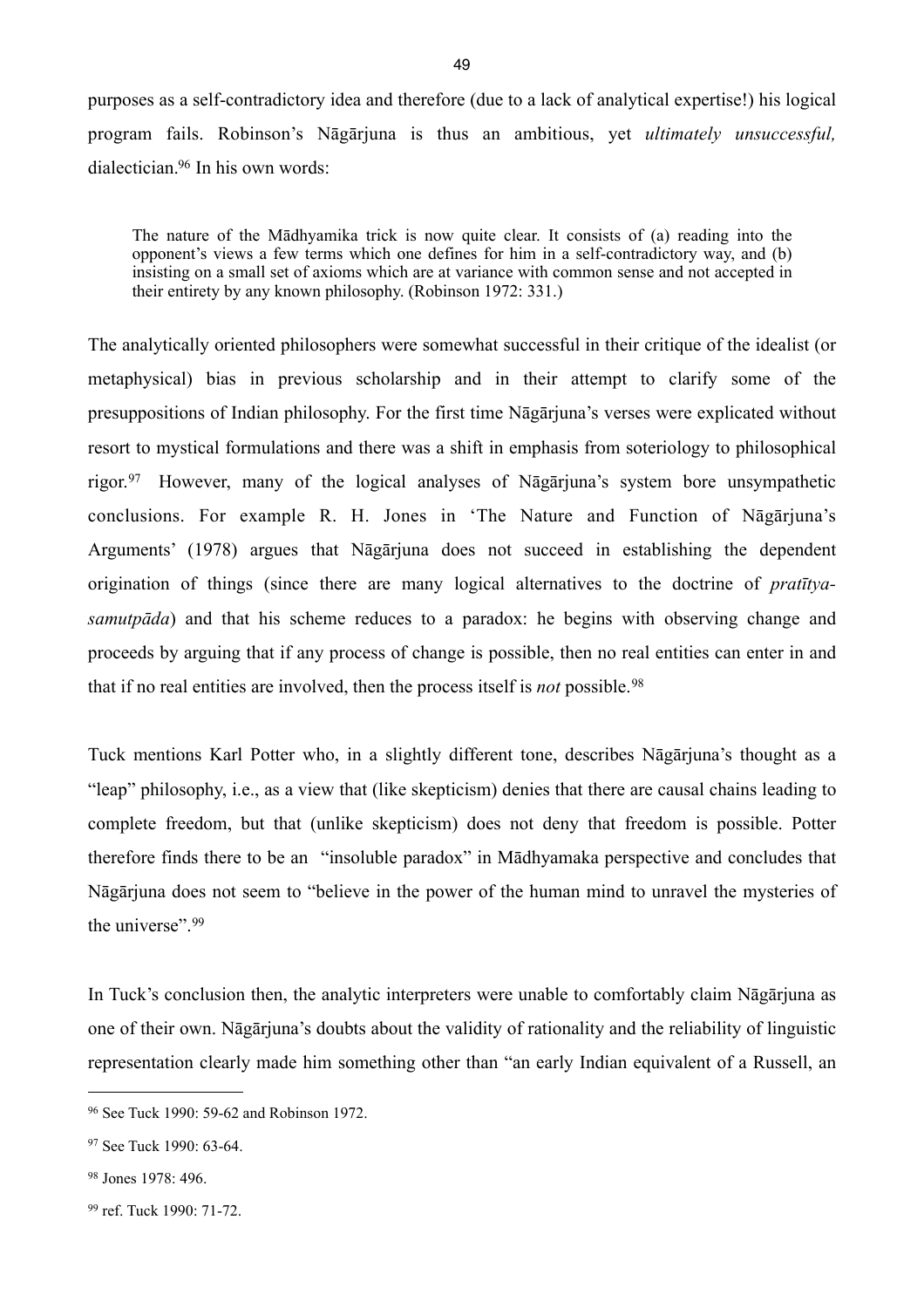Ayer, a Carnap, or the Wittgenstein of the Tractatus". What was problematic was Nāgārjuna's apparent denial of the ultimate value of theories and knowledge. Regardless of whether they sided with this thesis or not, all interpreters agreed that Nāgārjuna seemed to doubt that language could express or describe reality with any degree of exactitude.<sup>100</sup> Therefore, during this period, Mādhyamaka was "recognized both as an idiosyncratic logical and conceptual analysis of the various metaphysical and epistemological positions existing at the time, and as an irrational soteriological mysticism (Tuck 1990: 80)". Thus it would appear that despite their emphasis on the logical aspects of Nāgārjuna's thought, these scholars were not able to satisfactorily do away with the perplexing strangeness and vagueness that had plagued the interpretations from the previous period of Nāgārjuna scholarship.

For the sake of comparison: Garfield & Priest acknowledge Nāgārjuna's "seeming willingness to embrace contradictions" on one hand, and his endorsement of the law of contradiction (in his *reductio* arguments) on the other, and state that "making sense of all this is sometimes difficult". They, however, conclude that "Nāgārjuna is simply too committed to rigorous analytical argument to be dismissed as a mystic".[101](#page-53-1) The choice that allows them to see Nāgārjuna's argumentation as rigorously analytical (and not as mystical or irrational) is the choice of 'inconsistency-tolerant' (i.e., paraconsistent)  $logic<sup>102</sup>$ :

(...) to charge Nāgārjuna with irrationalism, or even with an extreme form of dialetheism according to which contradictions are as numerous as blackberries, is, in part, to charge him with thinking that contradictions are true in the standard conventional realm. Though this view is commonly urged (see, for example, Robinson 1957, Wood 1994), it is wrong. Though Nāgārjuna does endorse contradictions, they are not of a kind that concern conventional reality, qua conventional reality. (Garfield & Priest in Garfield 2002: 92.)

Therefore, Garfield and Priest state that Nāgārjuna does not assert that there are contradictions *in the conventional realm* (although they do acknowledge that this claim relies on a careful and controversial reading and reconstruction of Nāgārjuna's thought) and that the (limit) contradictions[103](#page-53-3) *that actually are being asserted* refer to statements about the *ultimate nature of* 

<span id="page-53-0"></span><sup>100</sup> Tuck 1990: 74.

<span id="page-53-1"></span><sup>101</sup> Garfield & Priest in Garfield 2002: 86-87.

<span id="page-53-2"></span><sup>102</sup> Priest is one of the prominent (if not *the most* prominent) contemporary dialetheists. Dialetheism is a form of paraconsistent logic and a view that there are some *true contradictions* (a view about sentences, not relations). A view that *all* contradictions are true amounts to *trivialism*. (See eg. Stanford Encyclopedia of Philosophy [http://](http://plato.stanford.edu/entries/logic-paraconsistent/) [plato.stanford.edu/entries/logic-paraconsistent/](http://plato.stanford.edu/entries/logic-paraconsistent/).) More of this in **5.3.2.**

<span id="page-53-3"></span><sup>&</sup>lt;sup>103</sup> i.e., contradictions at the limits of thought (Garfield  $\&$  Priest in Garfield 2002: 89.)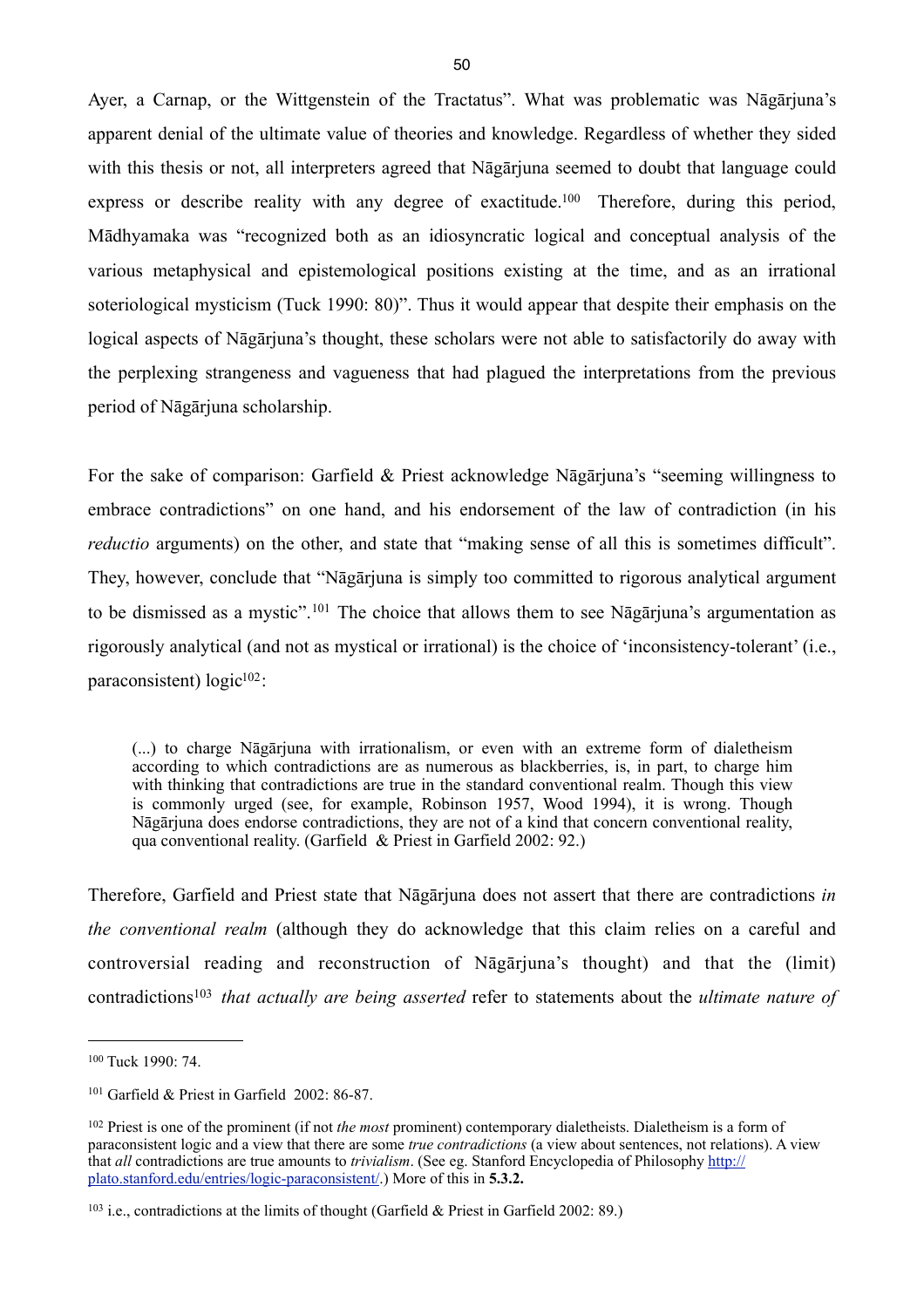*reality*. [104](#page-54-0) Garfield and Priest discuss the logical structure of Nāgārjuna's argumentation in a method akin to that of the earlier analytic philosophers, but due to different theoretical tools, they are able to draw more sympathetic, and perhaps more comfortable (at least in the sense of eliminating the apparent 'strangeness') conclusions:

Demonstrating that Nāgārjuna's two linked limit paradoxes satisfy a schema common to a number of well-known paradoxes in Western philosophy (the Liar, Mirimanoff's, the Burali-Forti, Russell's, the Knower, to name a few) goes further to normalize Nāgārjuna. We thus encounter him as a philosopher among familiar, respectable philosophers, as a fellow traveler at the limits of epistemology and metaphysics. The air of irrationalism and laissez faire mysticism is thus dissipated once and for all. If Nāgārjuna is beyond the pale, then so too are Kant, Hegel, Wittgenstein, and Heidegger. (Garfield & Priest in Garfield 2002: 105.)

The approach that Garfield and Priest propagate, belongs to the next "era" in Mādhyamaka scholarhip - the era that Tuck dubs 'post-Wittgensteinian'. It seems that it is within this particular framework that Nāgārjuna's thought (by far) sits most comfortably (although future developments and paradigm shifts may reveal problems that lie hidden to us here and now). Much of the (apparent?) compatibility might be due to the fact that the limits of thought and expressibility are now (post-Wittgenstein) being seriously discussed in the West and it has become possible to view philosophy as having therapeutic value.

# *4.4 POST-WITTGENSTEINIAN PERSPECTIVE: NĀGĀRJUNA THE THERAPIST*

The post-analytic, post-Wittgensteinian phase in Nāgārjuna scholarship brought back the old comparative tendencies that had been prominent during the Idealist decades. However, instead of being read as "Kantian" or "Hegelian", Mādhyamaka philosophy was now seen as possessing striking similarities to Wittgenstein's thought. Also, and for the first time, the comparison went both ways $105$ :

<span id="page-54-0"></span><sup>104</sup> See Garfield & Priest 2005: 89, 96.

<span id="page-54-1"></span><sup>105</sup> Tuck 1990: 76-77.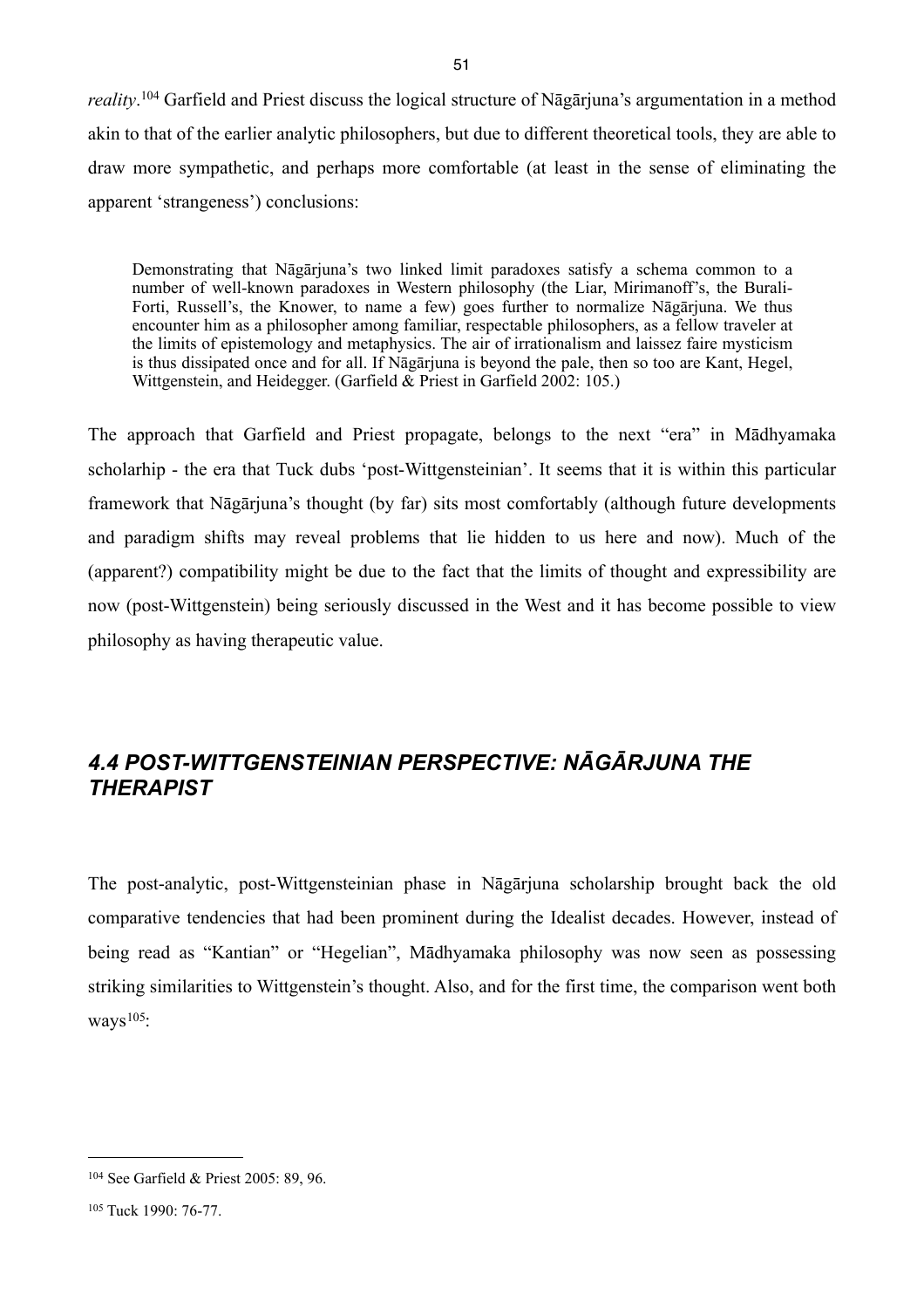Unlike the eighteenth- and nineteenth-century interpreters who had dismissed Nāgārjuna as a nihilist, the idealist metaphysicians who had seen him as describing the split between appearance and reality, or the logical-empiricist interpreters who had criticized him for insufficient logical rigor, this new generation of scholars began to read his *Mādhyamakakārikā* as if it were an explanatory gloss on the *Philosophical Investigations*. In many cases, Wittgenstein's remarks also began to be interpreted as if he might have been a Mādhyamika Buddhist (...). (Tuck 1990: 75.)

In this new framework, Nāgārjuna's assertions about the ontological "emptiness" of the objects of language and conceptual thought sounded less strange to the scholars who were now thinking of *meaning as use* rather than *meaning as representation*. Furthermore, Wittgenstein and Nāgārjuna were both seen as offering liberation from the essentialist view of the world. As Tuck writes, the obsessions with scientific certainty and logical structure were replaced by an "interpretation build on the various forms of philosophical holism, relativism, and contextualism (1990: 79)". As a result, Nāgārjuna's ideas began to appear "modern" and relevant to the 20th century philosophical discussions.[106](#page-55-0) This trend to grant Nāgārjuna's though contemporary relevance has stuck.

The post-Wittgensteinian scholars tend to place the emphasis on interdependence and on the socially grounded criteria of meaning. The observed similarity between dependent origination and meaning as use offers a background against which Mādhyamaka is often<sup>107</sup> read as a metaphilosophical critique of the language of philosophy.[108](#page-55-2)

Frederick Streng and other post-Wittgensteinians (especially Robert Thurman and Nathan Kantz) criticize the earlier interpretors for refusing to take seriously Nāgārjuna's own understanding of the status of his teachings. The labeling of Mādhyamaka as nihilism is seen as a result of taking the negativistic terminology and the dialectical strategy out of their functional context. What these interpretors had missed, was the traditional Buddhist position of the mere conventionality of language that Nāgārjuna, too, is seen as advocating<sup>109</sup>:

From the first verses of his text, they argue, Nāgārjuna explicitly denies any ontological first principles or metaphysical substrata. And, once again, a traditional Buddhist position is invoked: the refusal to discuss metaphysically oriented issues. (Tuck 1990: 83.)

<span id="page-55-2"></span>108 Tuck 1990: 79-80.

<span id="page-55-0"></span><sup>106</sup> Tuck 1990: 77-79.

<span id="page-55-1"></span><sup>&</sup>lt;sup>107</sup> Although it should be noted that Frederick Streng, one of the most influential (early) proponents of this interpretation, was careful to differentiate between the audiences of Nāgārjuna and Wittgenstein and to remind his readers that Nāgārjuna had in mind - not the mistakes of professional philosophers - but the salvation of all human beings (ref. Tuck 1990: 79-80).

<span id="page-55-3"></span><sup>109</sup> Tuck 1990: 81-82.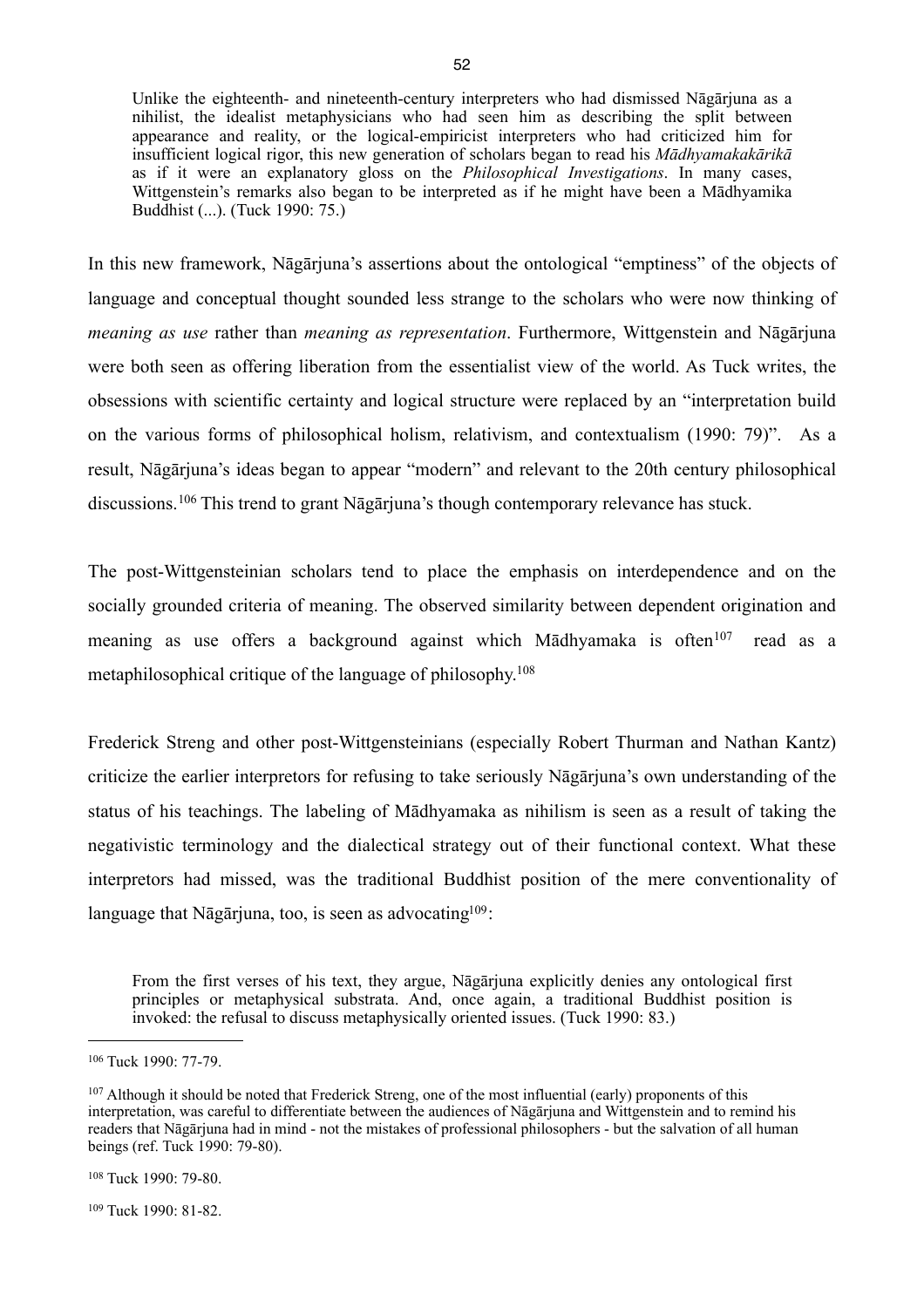The Buddhist preference of soteriology over ontology is therefore seen, not as an indication of the ineffability of ultimate reality, but as revealing essentialist habits of verbal expression. The theory of two truths is likewise seen as referring to two "language-games" instead of two distinct realities. Understood this way, both the absolutist and the nihilist interpretations appear (symmetrically) misleading. Furthermore, if Nāgārjuna's claims are taken as "grammatical" (rather than ontological), a lot of the seeming controversiality and paradoxality of his argumentation is removed: his "nonposition" (i.e., his assertion that he does not hold or want to hold a philosophical position) begins to make sense when compared to that of Wittgenstein's, whose portrayal of philosophy as a process of therapy offers a comfortable interpretative context for the *Buddhist*  Nāgārjuna: [110](#page-56-0)

Nāgārjuna's goal is to eliminate delusive, conceptual habits of mind (to use psychological construction) and to avoid holding absolutism, nihilism, or even *śūnyatā* as a philosophical position (Tuck 1990: 91).

*Śūnyatā* is therefore taken as a self-referential term: instead of attempting to be the "true" view of reality, it is a provisional, heuristic term for the nature of the universe as seen without absolutistic mental constructions. In the same manner, *nirvāna* is seen as a term designating a "state unencumbered by philosophical concepts and unmediated by the language of existence and nonexistence" and *paramārtha-satya* (i.e., the "higher" of the two truths) as a special, *aphilosophical* state of awareness.<sup>[111](#page-56-1)</sup>

Not everyone has been impressed by the apparent ease with which the post-Wittgensteinian have brought East and West together, however. Peter Della Santina, still skeptical of the comparative enterprise, writes the following:

Wittgenstein is something of an anomaly in the Western tradition, but Nāgārjuna's philosophy occupies a central place in what can easily be termed the predominant Buddhist religious tradition. Moreover, Wittgenstein's tilt towards soteriology, refreshing as it is in the context of the Western philosophical tradition, supplies only a shallow and timid suggestion of freedom compared with the dramatic and radical transformation of experience offered by the Mādhyamaka. (Della Santina 1986(b): 52.)

<span id="page-56-0"></span><sup>110</sup> Tuck 1990: 83-91.

<span id="page-56-1"></span><sup>111</sup> Tuck 1990: 91.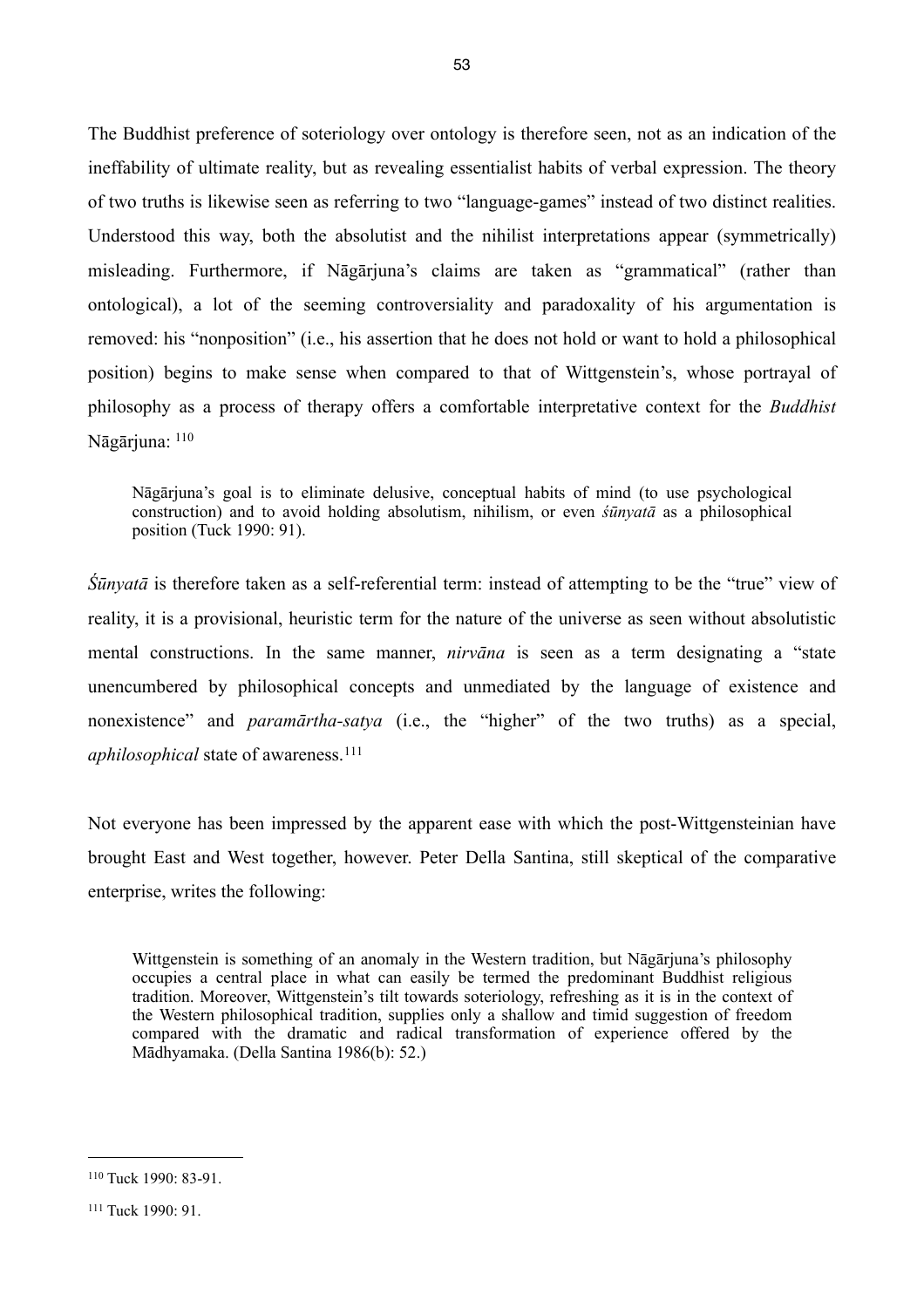Della Santina (like Streng etc.) thus seems to be primarily concerned about the downplay of the soteriological motive in the Mādhyamaka. In his view, reading Nāgārjuna as a language philosopher means ignoring the immediate context of his philosophy, i.e., the Buddhist quest for spiritual liberation. While there is probably some truth to this, I would still argue that the framework of post-Wittgensteinian philosophy offers an interpretative framework that has produced many fruitful readings of Nāgārjuna (sometimes in collaboration with Asian Buddhists, whom one could certainly assume to be aware of the soteriological implications in Nāgārjuna's thought). The obvious problem with (over)emphasizing "the religious" is that it tends to widen the gap between Mādhyamaka and Western philosophy and perhaps even make them appear incommensurable. Naturally this is not to say that the "gap", if it exists (and it probably does to some extent), should be ignored - clearly it is an important issue. But just like it would be naive to completely ignore Nāgārjuna's religiosity, it would perhaps be equally naive to hold that his *Buddhist* philosophy is somehow radically different from all *non-Buddhist* philosophy.

Within the post-Wittgensteinian framework, Nāgārjuna has been read (for example) as a *kind of a deconstructionist* (eg. Ian W. Mabbett's 'Nāgārjuna and Deconstruction' 1995 and C.W. Huntington's *The Emptiness of Emptiness* 1989) and as a *kind of a skeptic* (eg. Garfield's 'Epokhe and Śūnyatā: Skepticism East and West' 2002 (1990) and 'Emptiness and Positionlessness: Do the Mādhyamika Relinquish All Views?' 2002 (1996)). These interpretations, though arguably isogetical and "Westernized", do find some interesting affinities between Mādhyamaka and Western philosophy and - more importantly - are able to reconstruct these affinities without violently assimilating one tradition into another at the cost of ignoring some of its key aspects (as is perhaps the case with the Absolutist interpretation). Mabbett writes:

(...) I began with the belief that in the comparison, these two systems of thought from such different cultural environments must be radically incommensurable, and that the plotting of similarities could only be *jeu d'ésprit*. The further I advanced, however, the more genuinely significant the similarities seemed to be. (Mabbett 1995: 203-204.)

C. W. Huntington (1983) follows Chris Gudmunsen's (the author of *Wittgenstein and Buddhism*  1977) approach in viewing Mādhyamaka dialectic as a critique of the correspondence theory of truth (i.e., that a sentence is true when it corresponds to a fact) and of its corollary, the "referential" theory of meaning (i.e., that an expression has meaning if there is a corresponding object). He therefore finds the Mādhyamaka view of language and conceptual thought to be "non-referential" which would entail that (i) the *truth value* of a collocation of words or concepts derives from its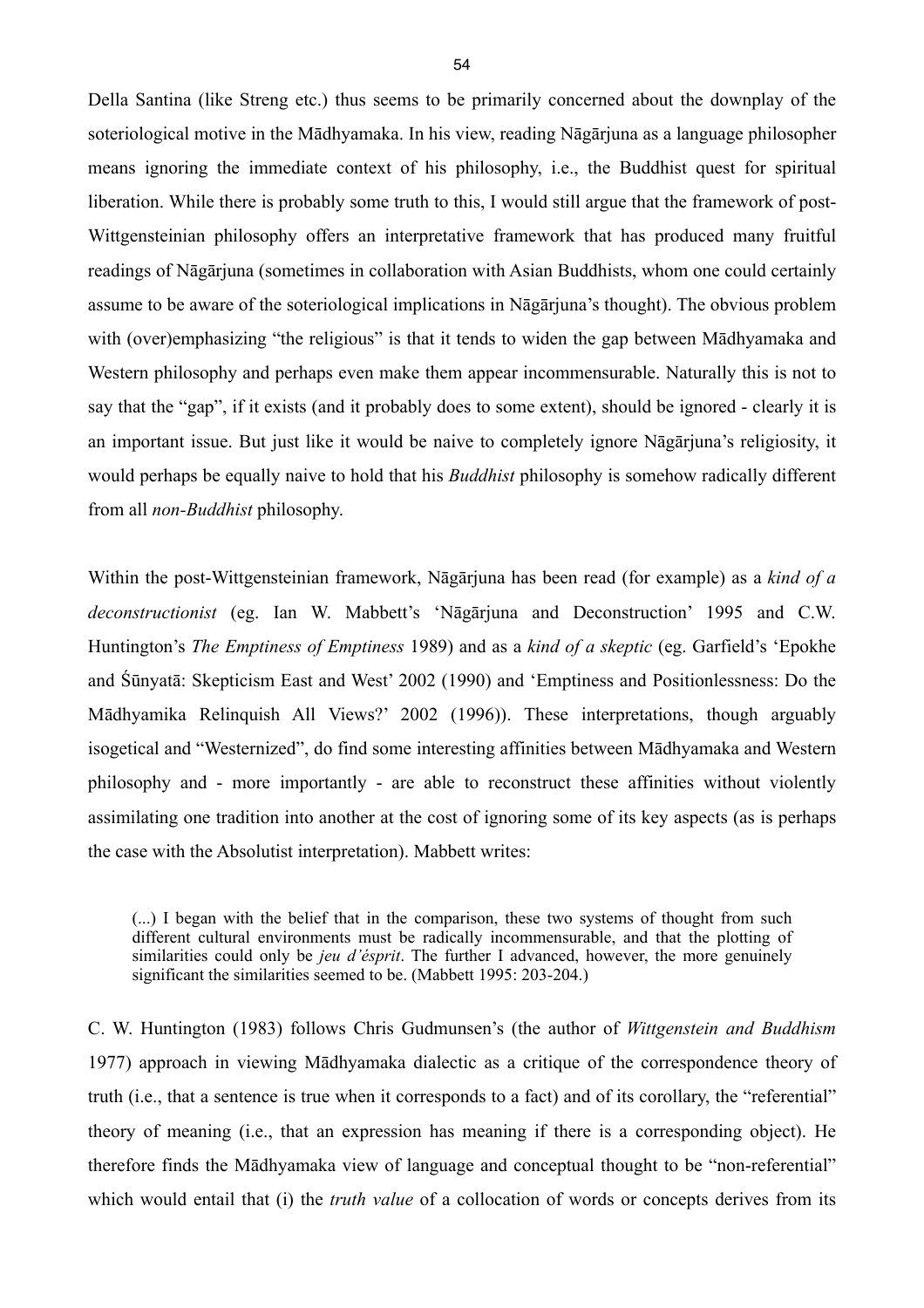being used in a manner that may be seen as somehow consistent with the conceptual matrix of the sociolinguistic community in which it occurs and that (ii) the *meaning* of a word or concept derives from its usage in some particular sociolinguistic community, and not from its reference to any real object.<sup>112</sup> In *The Emptiness of Emptiness* (1992) Huntington<sup>113</sup> portrays Mādhyamaka as a radically deconstructive, edifying, pragmatic, and anti-essentialist philosophy[114](#page-58-2) and writes:

Recourse to the insights of post-Wittgensteinian pragmatism and deconstruction provides us with a new range of possibilities for interpreting *The Entry into the Middle Way*<sup>[115](#page-58-3)</sup> and other early Mādhyamika treatises, for what we learn in our encounter with these texts is in every way a function of the tools we bring to our study. (Huntington 1992: 9.)

Huntington stresses, however, that he has used the ideas of Wittgenstein and other modern philosophers as a hermeneutical tool only, since he holds that "no one-to-one correspondence between two philosophical traditions separated by so much time and space does or can exist (1992: xiii)." Garfield seems to share this general attitude, but is slightly less cautious in his discussion of Mādhyamaka in relation to Western skepticism and contemporary postmodern philosophy of language and epistemology based on the critical work of Wittgtenstein, for he speaks of "intriguing parallels" and "powerful affinities in method and in detail"[.116](#page-58-4)

Garfield's treatment of Nāgārjuna's philosophy falls into the category of rational reconstructions. He is more interested in finding ways to make it cogent (to us) than in providing critical appraisals (in the spirit of Burton and the logicists of the previous "era"). In his rational reconstruction Garfield relies on the tools available to him, which are Wittgensteinian (and post-Wittgensteinian) notions about language and about the role of philosophy. In this way Garfield is just as immersed in the conventions of his time as were his predecessors. The only difference is that he seems much more conscious of this influence than they were.

<span id="page-58-0"></span><sup>112</sup> Huntington 1983: 325-326.

<span id="page-58-1"></span><sup>113</sup> The second part of the book is written in collaboration with Geshé Namgyal Wangchen.

<span id="page-58-2"></span><sup>114</sup> See eg. Huntington 1992: 9, 39, 136.

<span id="page-58-3"></span><sup>115</sup> A Mādhyamaka text composed by Candrakīrti in the 7th century CE.

<span id="page-58-4"></span><sup>116</sup> Garfield 2002: 49-50.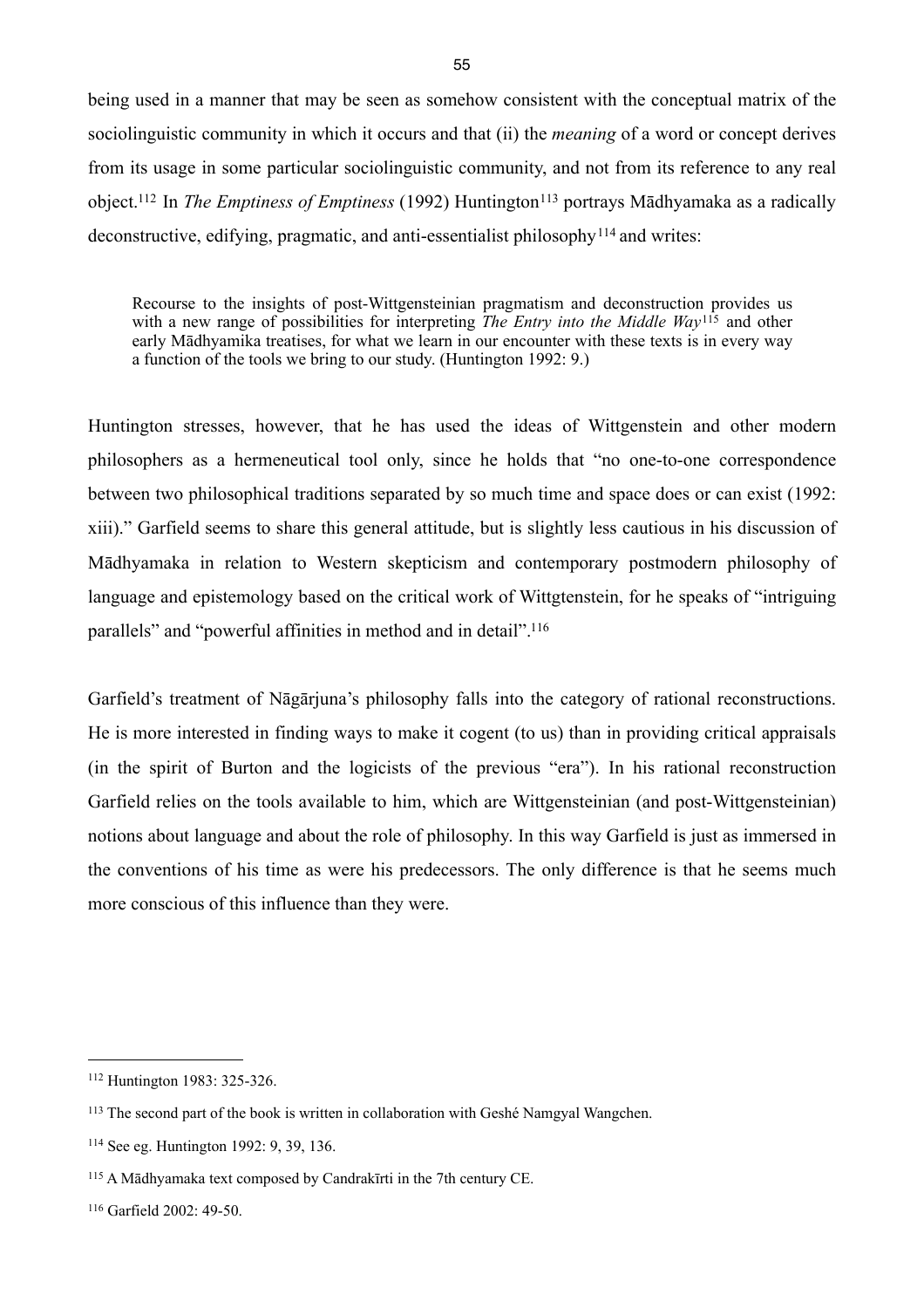# **PART 5: GARFIELD'S INTERPRETATION OF NĀGĀRJUNA**

Western philosophy plays an important part in Garfield's reading of Nāgārjuna. Yet what Garfield wishes to accomplish is much more complex and subtle than simply imposing his (post)Wittgensteinian (post)analytic and (post)modern framework on Mādhyamaka thought. He is striving at an amicable synthesis of two philosophical traditions: by acknowledging his own situatedness in the Western philosophical tradition on one hand, and Nāgārjuna's situatedness in the cumulative Buddhist tradition on the other, he sets out to walk the tightrope between them. This results in a rather elegant reconstruction of Mādhyamaka as a skeptical, conventionalist, and antiessentialist philosophy.

## *5.1 PREJUDICES REVEALED*

As we already know, Garfield's Nāgārjuna is the first Mādhyamika, the grand old man of an influential Buddhist philosophical school, whose treatises are read in the light of a vast Indo-Tibetan commentarial tradition. Garfield therefore views Nāgārjuna as a Mahāyānist whose philosophical insights have influenced the development of Mahāyāna itself. Biographical accuracy does not concern him much: he acknowledges that not much is known and that a choice has to be made between various interpretative frameworks. He justifies his own choice by arguing that the Tibetan interpretative lineages provide distinct and illuminating ways of reading Nāgārjuna that deserve to be made known also in the West<sup>[117](#page-59-0)</sup>.<sup>[118](#page-59-1)</sup>

The Tibetan Geluk-pa (dGe-lugs-pa) scholastic lineage<sup>119</sup> in particular has influenced Garfield's reading. The impact of the authoritative commentaries by rJe Tsong khapa and other Geluk

<span id="page-59-0"></span><sup>117</sup> Garfield 1995: 88.

<span id="page-59-1"></span><sup>118</sup> The following passage is one of the many examples of how Garfield understands Nāgārjuna the philosopher: "So the Nāgārjuna whose views I am exploring is an evolving figure, rooted in the life and writing of a first or second century Indian monk, of whom we know but little, but whose literary life and identity extends through a complex, sophisticated, and contested textual and philosophical tradition in India and Tibet and in the West. (Garfield 1995: 97.)"

<span id="page-59-2"></span><sup>119</sup> One of the four major lineages/philosophical schools of Tibetan Buddhism which was founded by rJe Tsong khapa (and whose current head is the 14th Dalai Lama, Tenzin Gyatso) and which, in addition to it emphasis on compassion, greatly values Nāgārjuna's and Candrakīrti's teachings on emptiness. The other three lineages are known as Nyingma, Kagyu, and Sakya. The latter two appear not to have influenced Garfield's views in any important way.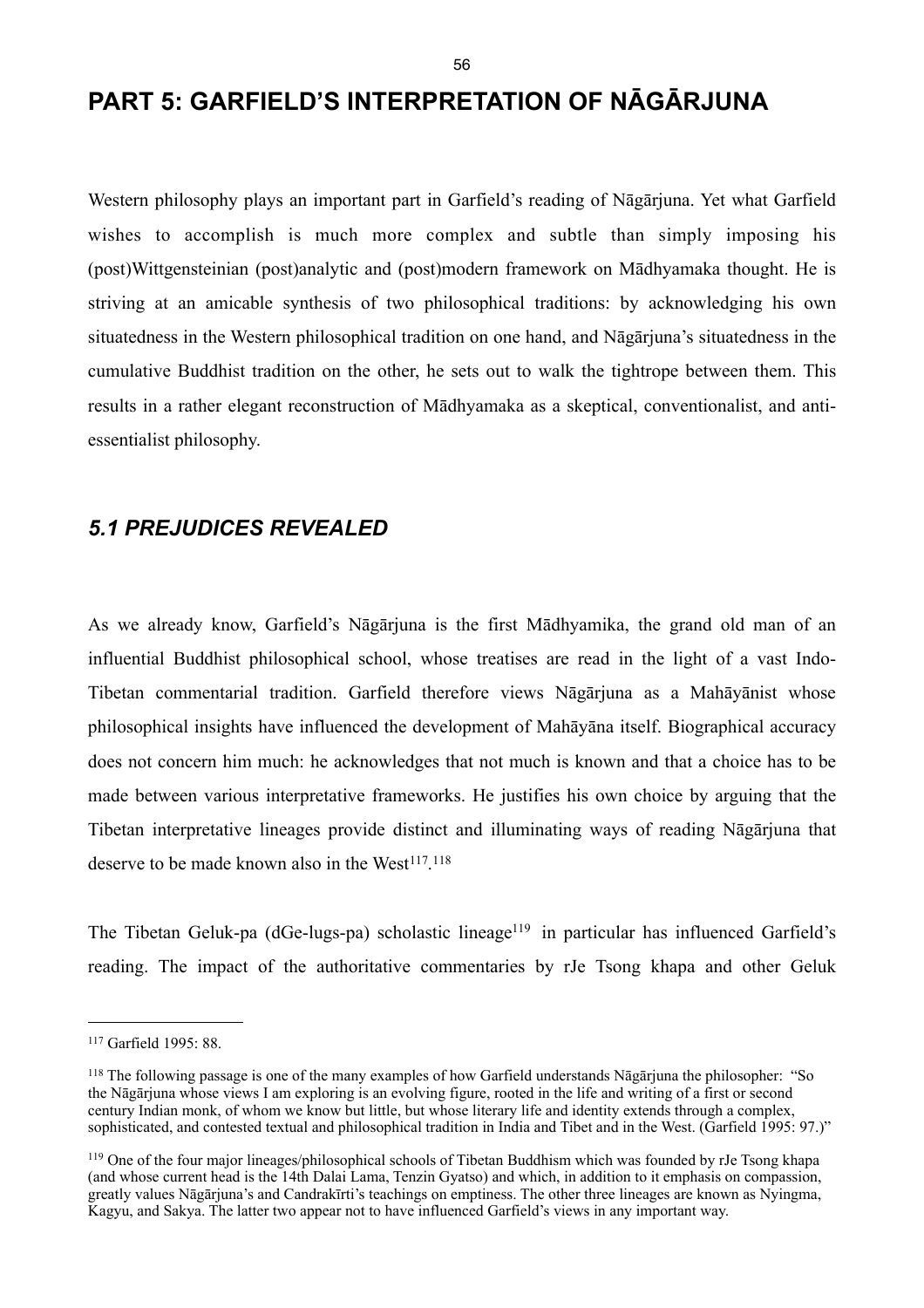masters<sup>[120](#page-60-0)</sup>, together with oral commentaries from contemporary Tibetan monk scholars<sup>121</sup> can be seen in Garfield's work. The Nyingma-pa<sup>122</sup> interpretation also plays a part, especially when it comes to deciphering the final chapter of the MMK (i.e., "The Examination of Views"). The Tibetan scholastic tradition is heterogenous and Garfield states that he never consistently sides with any particular faction (while arguing that his reading never conflicts directly with that of Indian Candrakīrti)<sup>[123](#page-60-3)</sup>

Despite being somewhat heavily influenced by Indian and Tibetan Prāsaṅgika developments, Garfield is presenting a Western reconstruction of Nāgārjuna's thought. His intention is to introduce Nāgārjuna's insights in contemporary philosophical discourse (for he does not with to remain a mere *historian* of philosophy). When it comes to his translation of (and commentary on) the MMK, it is not meant as "an edition of the text for Buddhologists" but as a representation of a relevant philosophical text to the philosophers of today.[124](#page-60-4) The challenging task is to translate ancient Buddhist concepts into the language of contemporary philosophy without completely uprooting them from their home tradition. Mādhyamaka arguments must therefore be presented "in Western philosophical terms while situating them in their Buddhist context<sup>[125"](#page-60-5)</sup>.

Cross-cultural philosophers thus have a dual role as both preservers (of the original concerns, contexts etc.) and reformers (introducing new conceptualizations, arguments and analyses). Garfield writes:

<span id="page-60-0"></span><sup>120</sup> eg. dGe-'dun-grub and mKahs-grb-rJe

<span id="page-60-1"></span><sup>121</sup> many of which come from the Drepung Loseling Monastic University

<span id="page-60-2"></span><sup>122</sup> Nyingma is oldest of the Tibetan Buddhist schools (founded in the 8th century) and hails Padmasambhaba (Tib. Guru Rinpoche) as its "founder".

<span id="page-60-3"></span><sup>123</sup> See Garfield 1995: 97-98. It should be noted that depending on one's prejudices/commitments, siding with Candrakirti can be seen as a strength or a fault. For (Tibetan) Mādhyamika-Prāsaṅgikas, it is usually a strength and since Garfield is interested in Nāgārjuna as an evolving Mādhyamaka figure, it is appropriate that Candrakirti's commentaries play a part in his reading. This is not to say that Garfield is blindly following Candrakirti's exposition, but that he *agrees* with what he understands to be Candrakirti's view. Naturally the interpretation of Candrakirti's texts poses similar challenges as that of Nāgārjuna's and agreeing with Candrakirti refers to agreeing with a certain interpretation of Candrakirti. For critical accounts of siding with Candrakirti, see eg. Kalupahana (2006) and Burton (2001).

<span id="page-60-4"></span><sup>124</sup> Garfield 1995: vii-ix, 88.

<span id="page-60-5"></span><sup>125</sup> Garfield 1995: 97.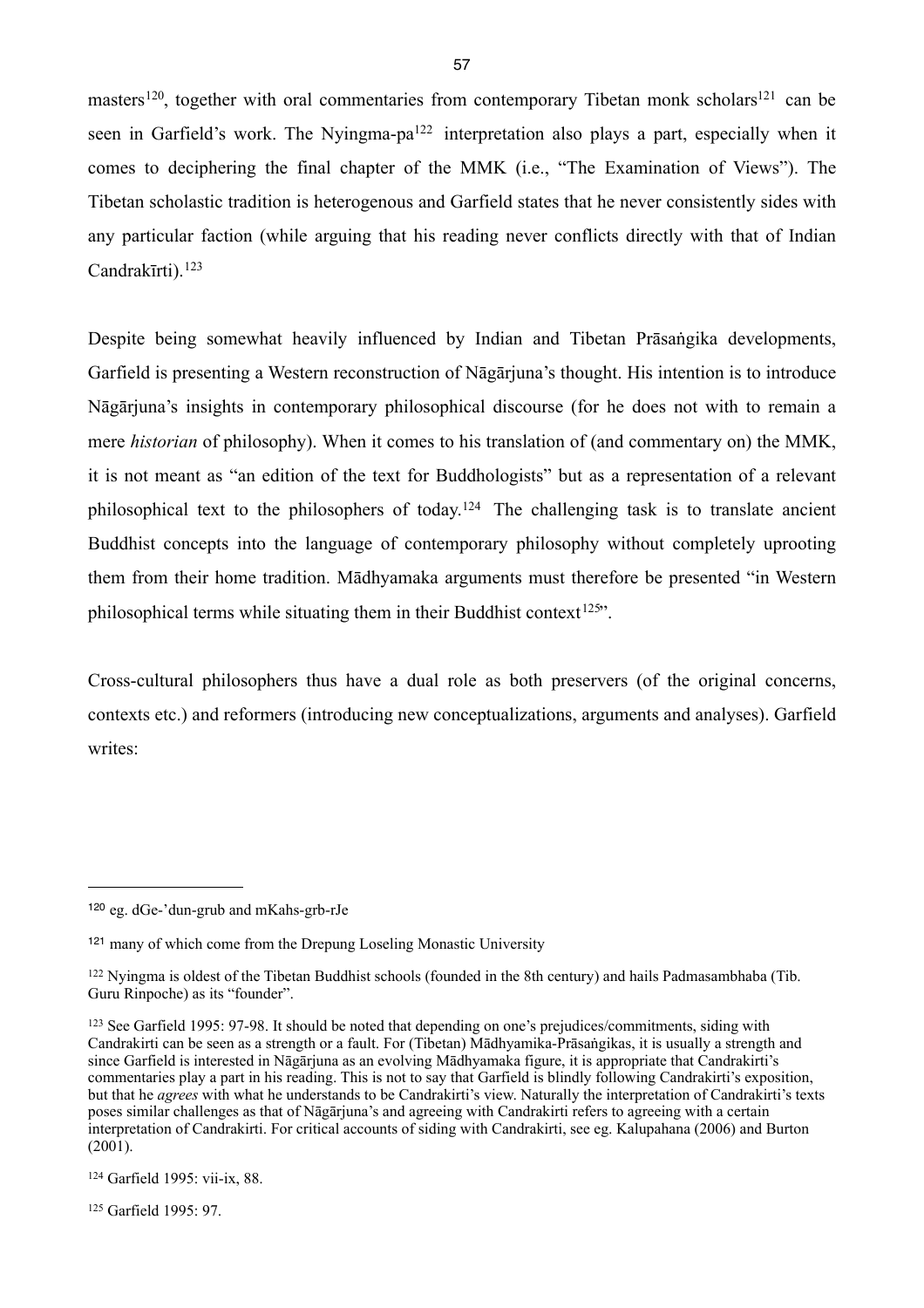For what makes this a great text is not simply that we can extrapolate its significance into our own context, but that in reading it, to borrow Gadamer's metaphor, we are able to fuse its textual horizon with our own. It is the bringing to the present of Nāgārjuna's own concerns, insights, and arguments that is revelatory, (...). And, for this fusion of interpretive horizons to be possible, we must, as much as possible, respect the original horizon of the text. (Garfield 1995: 96.)

We can see Garfield as applying for a kind of a philosophical dual citizenship, that would (in theory at least) grant him access into two distinct traditions. But what makes one eligible and how much familiarity with - and respect for - the original context of the foreign system is required? If we want horizons to fuse, simple assimilation is not acceptable. But even though we might never gain access to Nāgārjuna's *own* concerns, insights, and arguments, we can study Buddhism and Indian thought to move *closer* to them. This is probably what Garfield means in the passage quoted above. Naturally, whatever we come across will be filtered through our own concerns and insights (we cannot suddenly become *tabula rasas*), but the contents of that-which-we-already-know are not fixed, but subject to change. We might therefore be able to gradually incorporate some Buddhist "prejudices" into our conceptual frameworks.

I believe Garfield succeeds in this. His recontruction is Western, but not *all* Western. For one, Nāgārjuna remains Nāgārjuna and does not become a mirror image of Western philosophical heroes: not Kant or Russell or even Wittgenstein. Garfield portrays him as a unique, original thinker, who can offer us something *new*. Also, some aspects of Garfield's interpretation remain characteristically Buddhist (see chapter **5.3.3** in particular). This speaks for openness and respect for non-Western philosophical ideas (and perhaps even ideals). As Garfield himself states, some of Nāgārjuna's concerns, problems, theses, and arguments are recognizable cousins of ours, but many are *not*[126.](#page-61-0)

We always read something into the texts we interpret, but we have some choice when it comes to the conceptual frameworks, hermeneutical methods and contextualizations - our incentives guide our work. Garfield's reading is carefully constructed to lay the groundwork for further philosophical cross-fertilization. His Nāgārjuna is therefore not a mere relic, but is actually continuing his age-old project of combatting essentialism. This Nāgārjuna is bold (some would say a little *too* bold) in his willingness to transcend the boundaries of culture and time, but at the same time he is extremely

<span id="page-61-0"></span><sup>126</sup> Garfield 1995: 95.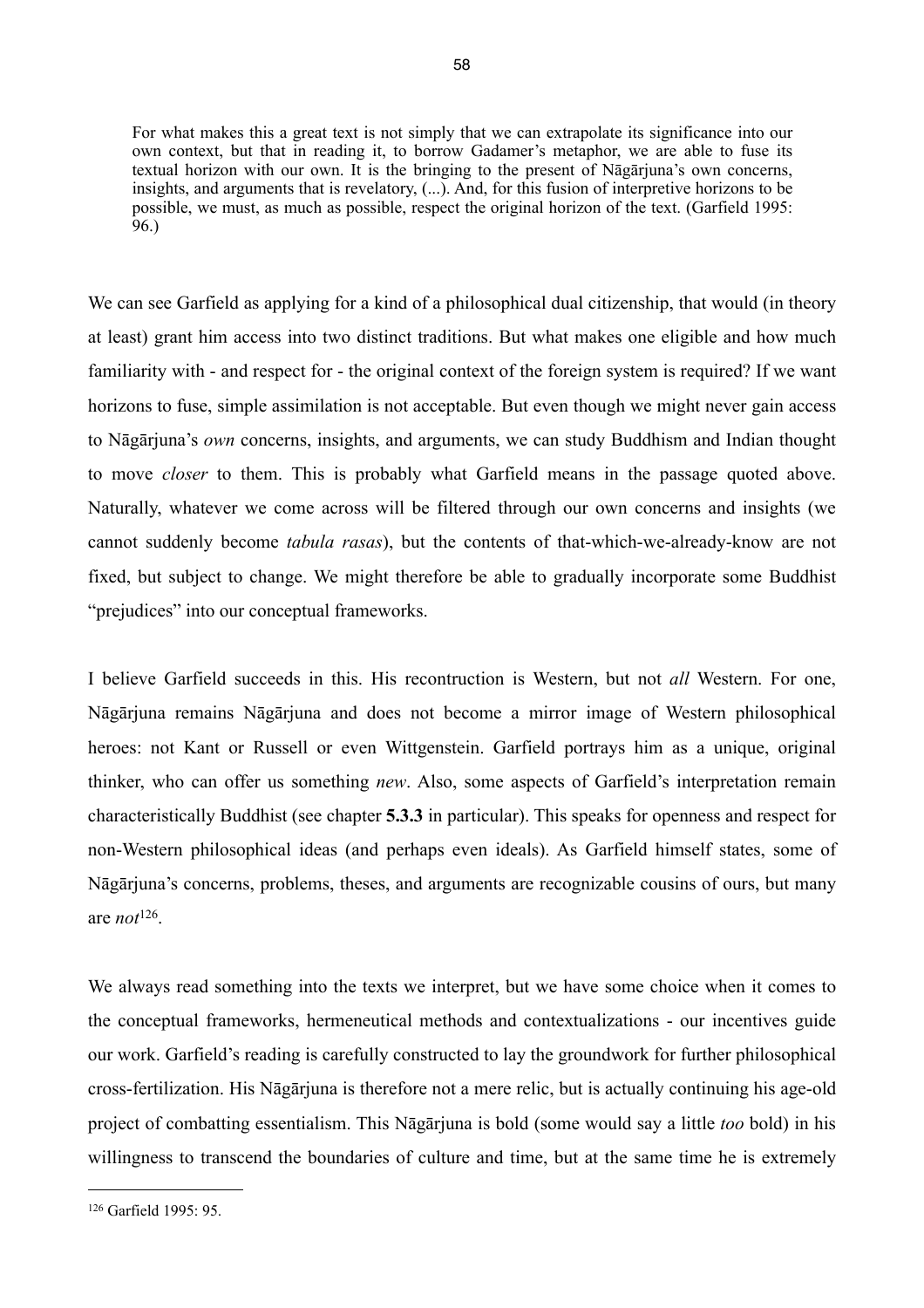interesting, extremely outspoken, and extremely versatile in many philosophical arenas. He might help us find new solutions to old problems as well as find new problems, build bridges, enable and enhance communication and cooperation across cultures, further our self-understanding and provide tools and means to further further it.

Garfield, in his "deliberately sympathetic reading"<sup>127</sup>, rationally reconstructs Nāgārjuna's system to make it approachable and plausible *to us*. The few "inconsistencies" that cannot be abolished, argues Garfield, *are there because they need to be*, i.e., because Nāgārjuna works at the limits of reason and these limits are where contradictions naturally abide. This is why Nāgārjuna's paradoxes are not viewed as the weakness of his philosophy, but as its strength (see **5.3.2.2**).

One more aspect of Garfield's approach to Nāgārjuna should be mentioned. In his reading of the MMK, two chapters in particular are emphasized: Chapter 24 (dealing with the identity of emptiness, dependent-arising, and the emptiness of emptiness) and chapter 15 (arguing for the identity of nirvāna and samsāra). In addition to this, a lot of weight is placed on Nāgārjuna's views on causation (chapters 1  $\&$  7).<sup>128</sup> These choices, together with the ones described above, provide the breeding ground from which Nāgārjuna the Skeptic arises.

## *5.2 NĀGĀRJUNA THE SKEPTIC*

Garfield reads Nāgārjuna as a proponent of skepticism. While he is certainly not the only Western academic to advocate such a reading, his rendition of Nāgārjuna's skepticism is rather unique. To understand what Garfield is getting at, we must first discuss some definitions of the skeptical enterprise and see what Garfield means when he claims that Mādhyamaka formulations may shed light on some important features of skeptical philosophy. After discussing Garfield's reconstruction of ontology and epistemology *à la* Nāgārjuna, I will turn to his cross-cultural philosophical therapy designed to weed out essentialism. Finally, in order to see how Garfield treats Nāgārjuna's

<span id="page-62-0"></span><sup>127</sup> Garfield 1995: 99.

<span id="page-62-1"></span><sup>128</sup> See eg. Garfield 1995: 93-94.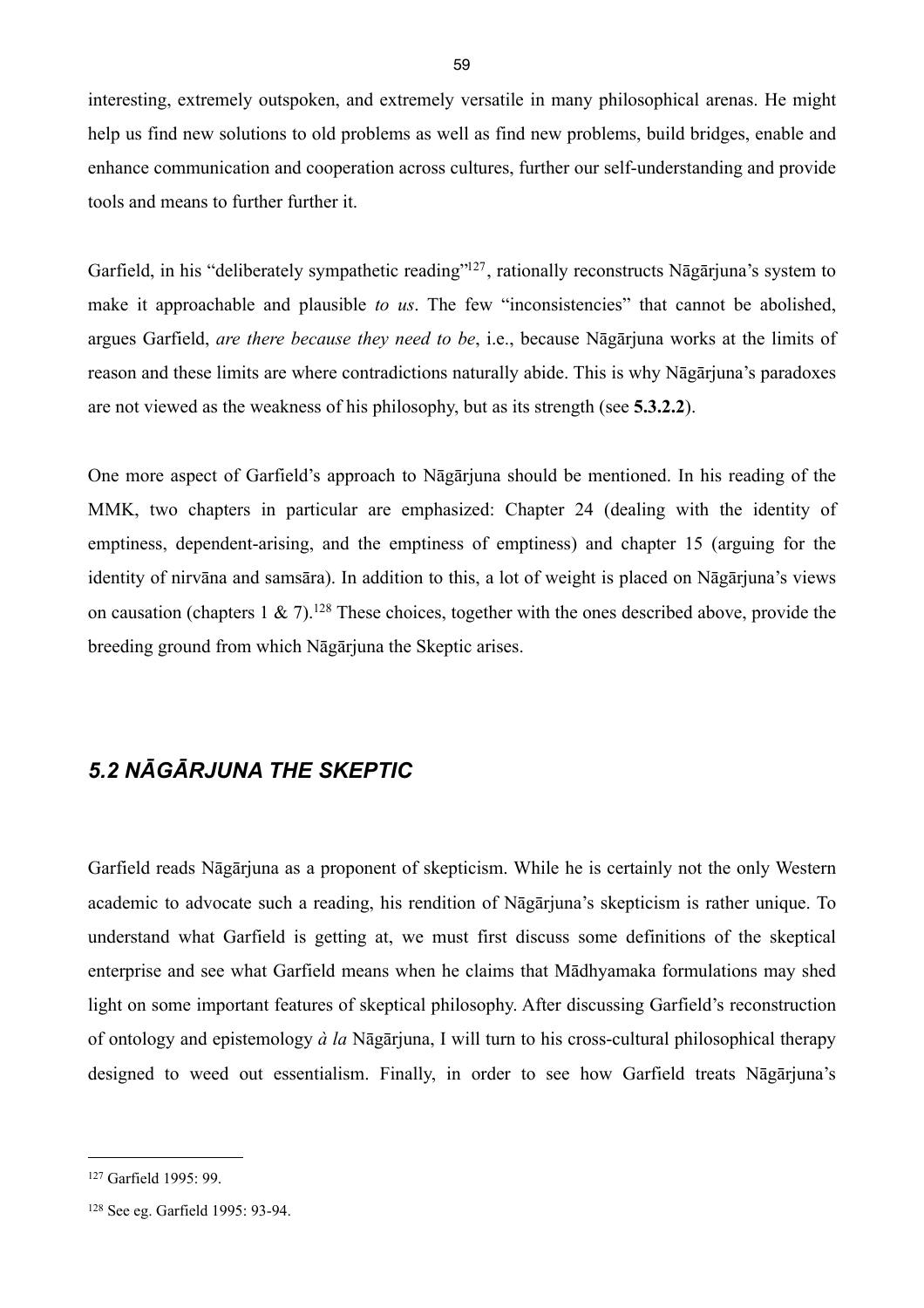apparently paradoxical arguments, I will discuss his views on the limits of reason and on the relationship between the conventional and the ultimate.

### **5.2.1 SKEPTICISM EAST AND WEST**

There are many ways to understand skepticism: we can view it as something the ancient Greeks invented and the subsequent European philosophers answered to (i.e., as a Western enterprise) or we can treat it as a cross-cultural phenomenon, as Garfield does. In his reading, Nāgārjuna's philosophy (especially the Prāsaṅgika interpretation of it) is portrayed as a close relative of Western skepticism, albeit not identical to it. Let us now turn to definitions of skeptical philosophy.

Gisela Striker (1996) argues that skepticism is characterized by two features: a *thesis* that nothing can be known and a *recommendation* that one should suspend judgement<sup>[129](#page-63-0)</sup>. Striker holds that the two features are logically independent of each other (since the thesis is not sufficient to justify the recommendation) and that both are susceptible of different interpretations and therefore cannot determine the details of a sceptical philosophy. Striker also notes that skepticism has recently had a renaissance among (Western) philosophers and that our picture of ancient (Greek) scepticism has become more precise and subtle.<sup>[130](#page-63-1)</sup>

Greek skepticism is usually viewed as having been divided into two separate schools (or, better yet, two general types): the Pyrrhonist and the Academic. The Academics (allegedly) asserted that there is no knowledge and the Pyrrhonists left this question open. Therefore the skepticism of the Academics is often viewed as "mitigated" or "dogmatic" (on the grounds that they *claim to know* 

<span id="page-63-1"></span><span id="page-63-0"></span><sup>&</sup>lt;sup>129</sup> Striker also holds that while the ancients probably considered the thesis and the recommendation to be of equal importance, in modern times the thesis has generally been the more prominent feature (1996: 93).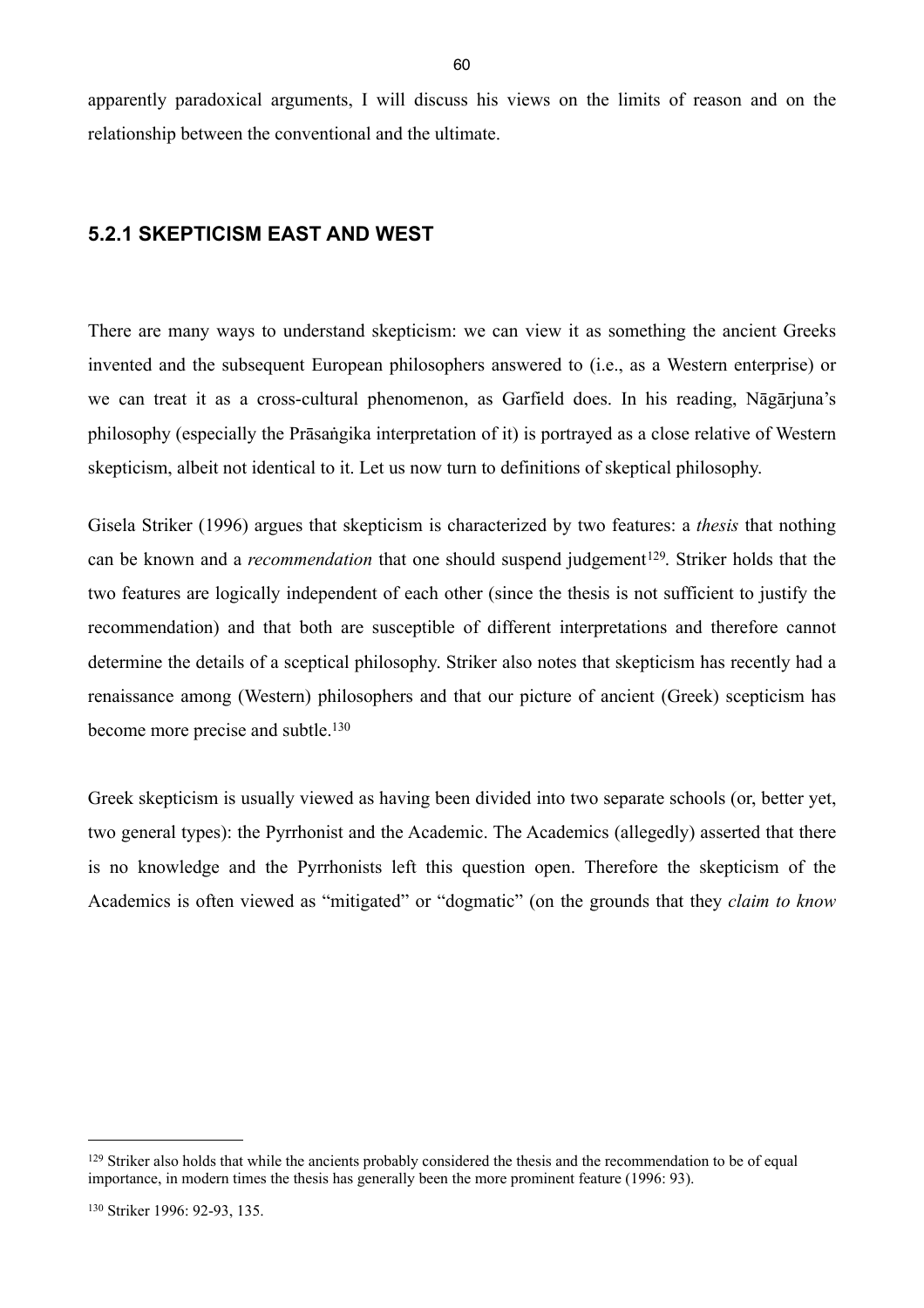something, i.e., that there is no knowledge), while the Pyrrhonist type is described as "radical" and "undogmatic" (because they do not even claim to know that there is no knowledge).<sup>[131](#page-64-0)</sup>

Many scholars would argue that Nāgārjuna is making statements about *how things really are*, therefore making it impossible to describe his philosophy as skepticism, at least in the sense of Greek skepticism. Yet there are those who disagree. Edward Conze (1963), for one, has suggested that the European philosophical system nearest to Mādhyamaka is, in fact, that of Greek skepticism[.132](#page-64-1) Thomas McEvilley (1982) has gone even further and claimed that it is "hard to identify any significant difference in purpose and effect, between Sextus' dialectic and Nāgārjuna's". McEvilley sees both Pyrrhonism and Mādhyamaka as "transformational dialectics" and finds affinities in their forms of argumentation.<sup>133</sup> Therefore, unless one is willing to discard these perspectives as simple naivete and wishful thinking, the definition of skepticism (and the status of Nāgārjuna's arguments) should be reconsidered.

If the most important mark of a skeptic (in Antiquity) was that she had no doctrines, one can inquire into the status of the arguments that she used to convince herself (and others). It would appear that the skeptic felt that she could adopt the premises from a dogmatic opponent and then show that nothing can be known (of that subject). These arguments would only be valid for the relevant dogmatist, but the skeptic might eventually generalize her position - the Academic would say that no knowledge is possible and the Pyrrhonist (following Sextus) could say that we cannot know how things are *in their own nature*, for we can only know how they *seem to be*. The difference between dogmatic and skeptical knowledge claims could be described as follows: a dogmatic attempts to

<span id="page-64-0"></span><sup>131</sup> See eg. Striker 1996: 136 and Popkin 1987: 341. This is Striker's (1996: 136) exposition of the birth of Pyrrhonism: "It seems that a proper Pyrrhonist school or movement came to exist only during the lifetime of Aenesidemus, who probably lived in the first century B.C. He is said to have been an academic, who - perhaps from disillusionment with the dogmatic turn of the Academy of his times - attempted to revive a more radical form of skepticism and preferred to appeal to the older Pyrrho instead of the academics Arcesilaus and Carneades. For us, the most important members of this school are Aenesidemus himself, whose writings have been lost, and Sextus Empiricus. Here, as presumably in Plutarch's essay, Pyrrhonists and Academics should be understood to be adherents of Aenesidemus' school and of the New Academy, respectively."

<span id="page-64-2"></span><span id="page-64-1"></span><sup>132</sup> See Conze 1963: 15. It should be noted, however, that Conze finds the parallel to be closest with Pyrrho (360-275 BCE) and barely perceptible with Sextus (160-210 CE). Conze interestingly argues that Sextus seems to be motivated by disputatiousness and the desire to score debating points rather than by a positive interest in mental repose and that while this attitude may be found in later Buddhist logicians, the Mādhyamikas are still motivated by liberation. (1963: 15-16.) Conze's understanding of Buddhism in general and of Mādhyamika in particular, seems to favor mystical, monistic interpretation that emphasizes soteriology. This is a "prejudice" very different from Garfield's.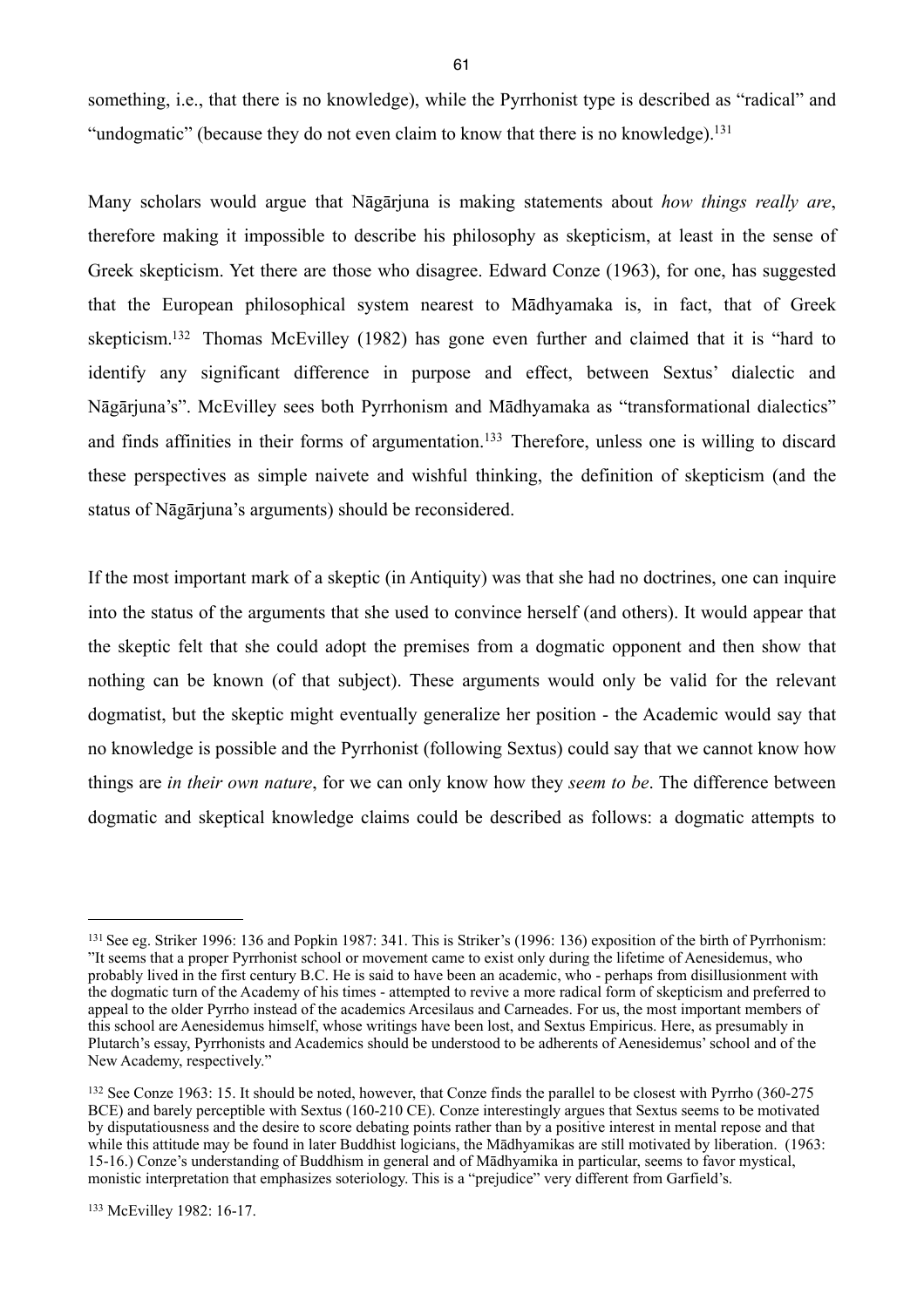make claims about how things really are, while the skeptic limits herself to saying how things appear to her (making no claims to universal validity).[134](#page-65-0)

There is something of an analogy to be found in the Buddhist attitude toward knowing, especially if we reconstruct some of the arguments. The Buddhist view that no *svabhāva* exists could be interpreted as stating that there are no final truths, no certainty about the nature of things. The Buddhist negative attitude towards "extremist" (dogmatic) metaphysics could therefore perhaps be interpreted as a form of skepticism. In fact, the historical Buddha himself refused to answer certain questions of metaphysical nature. There are many interpretations of his silence. One is that he knew the limits of knowledge realizing that all metaphysical positions were relative. Therefore he would not engage in metaphysical speculation. Perhaps in this sense, it could be argued that the Buddhists also suspended judgement about things in their own nature and made claims only about what appears to us (i.e, that things *appear* to be impermanent, that attachment *appears* to lead to suffering, that certain meditative practices *appear* to bring happiness etc.).

While there is perhaps some justification for such a juxtaposition (especially when discussed with reference to the dogmatic opponents of the skeptics and the extremist metaphysical theories that the Buddha reacted against), the analogy still seems futile. The skeptics found it necessary to suspend judgement, *all* judgement (with one exception in the case of the Academics) and give up the quest for certain knowledge, while the Buddhists clearly did not - in fact, they propagated all kinds of doctrines and came up with a great variety of methods (rational and supra-rational) for approaching ultimate truths. Now some might argue that to Buddhists philosophy had (and has) merely therapeutic value and that their doctrines are correctly viewed as medicine prescribed for specific illnesses (and therefore not to be mistaken to entail actual philosophical positions). But this would beg the question, for even if the doctrines were *only* instrumental (and this view, in itself, can be contested), their purpose was to guide practitioners towards a state in which phenomena are *known* as they really are.

All in all, there are many features that help us differentiate (different forms of) Buddhism from Greek skepticism. For one, the Buddhists did enter philosophical debates armed with philosophical views of their own (and therefore did more than just accept the premises of a dogmatic opponent). Second, in one sense or another, they did hold their doctrines to be true (or at least *truer* than other

<span id="page-65-0"></span><sup>134</sup> Striker 1996: 137.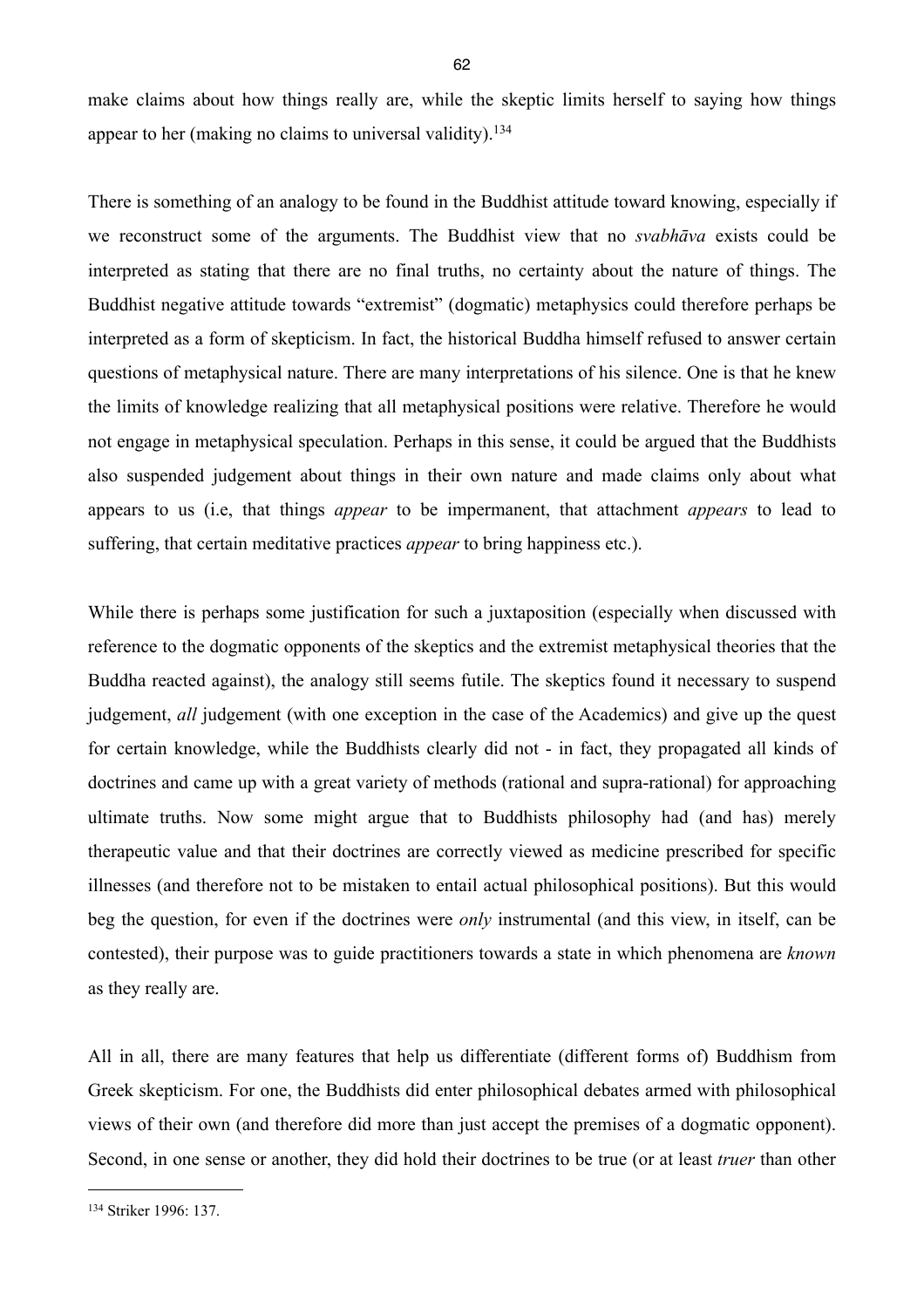doctrines). Thirdly, there was a specifically skeptical *śramaṇa* school in India that was easily distinguishable from the school of the Buddha. As Kalupahana argues:

The Buddha clearly distinguished his philosophy from that of his contemporary, Sanjaya Bellatthiputta, who refused to make any pronouncements, through fear that he would be found fault with. It makes no sense to assume that the Buddha, after criticizing the two extreme views, avoided propounding any view or observed complete silence. Such an assumption would undermine the authenticity of almost all the doctrines attributed to the Buddha (...). (Kalupahana 2006: 13.)[135](#page-66-0)

In Kalupahana's argumentation, a skeptic is someone who does not make any pronouncements, does not adhere to a view. The Buddha does, *ergo* he is not a skeptic. The same reasoning can be found in Burton's (2001) examination of the skeptical interpretation of Nāgārjuna's philosophy. At the core of Burton's appraisal is the opinion that Nāgārjuna had views and a position of his own and, because skepticism is characterized by not-knowing, Nāgārjuna cannot be labeled a skeptic. Burton proposes that Nāgārjuna's teaching of emptiness is to be seen as a negative dogmatic knowledge claim.[136](#page-66-1) What Burton and Kalupahana have in mind here, is *global* scepticism (i.e., skepticism about *all* knowledge), which - by definition - is incompatible with dogmatism of any kind. In Burton's view, had Nāgārjuna been a skeptic, he should have accepted the possibility that the views of his opponents might be right. Yet he did not, but clearly stated that it is *wrong* to see entities as possessing *svabhāva* (i.e., that ontological views based on *svabhāva* are incorrect). In Burton's conclusion: "Nāgārjuna is confident that he knows how things actually are. He is, then, profoundly unsceptical (2001: 41)."[137](#page-66-2)

The question of Indian skepticism in general is complex. Dipankar Chatterjee (1977) argues that there is no *thorough* system of skepticism to be found in the Indian philosophical tradition. In Chatterjee's understanding, the form of systematic calling of knowledge-claims into doubt never developed, because Indians seldom doubted the possibility of attaining knowledge by intuitive, mystical means, or by other methods. While some Indian *śramaṇic* "radicals" (such as the Buddha, the Jains or the Cārvāka-materialists) did criticize the Vedic dogmas and the Vedic way of

<span id="page-66-0"></span><sup>&</sup>lt;sup>135</sup> The school of Sanjayin/Sanjaya is usually known as the Agnostic school of Indian thought. The advocates maintained that no conclusive knowledge about any of the matters debated by philosophers can be attained and that philosophical speculation in general is confusing and harmful. Unlike the Greek skeptics, who appear to have had some interest in debate, these Indian *śramaṇas* seem to have advocated friendship, since they saw argument leading to bad tempers and a loss of peace of mind. (Warder 2000: 41.) The agnostics maintained that knowledge was not necessary for salvation, but that ascetic austerity was. (Matilal 1985: 480-481.)

<span id="page-66-2"></span><span id="page-66-1"></span><sup>137</sup> Burton 2001: 41.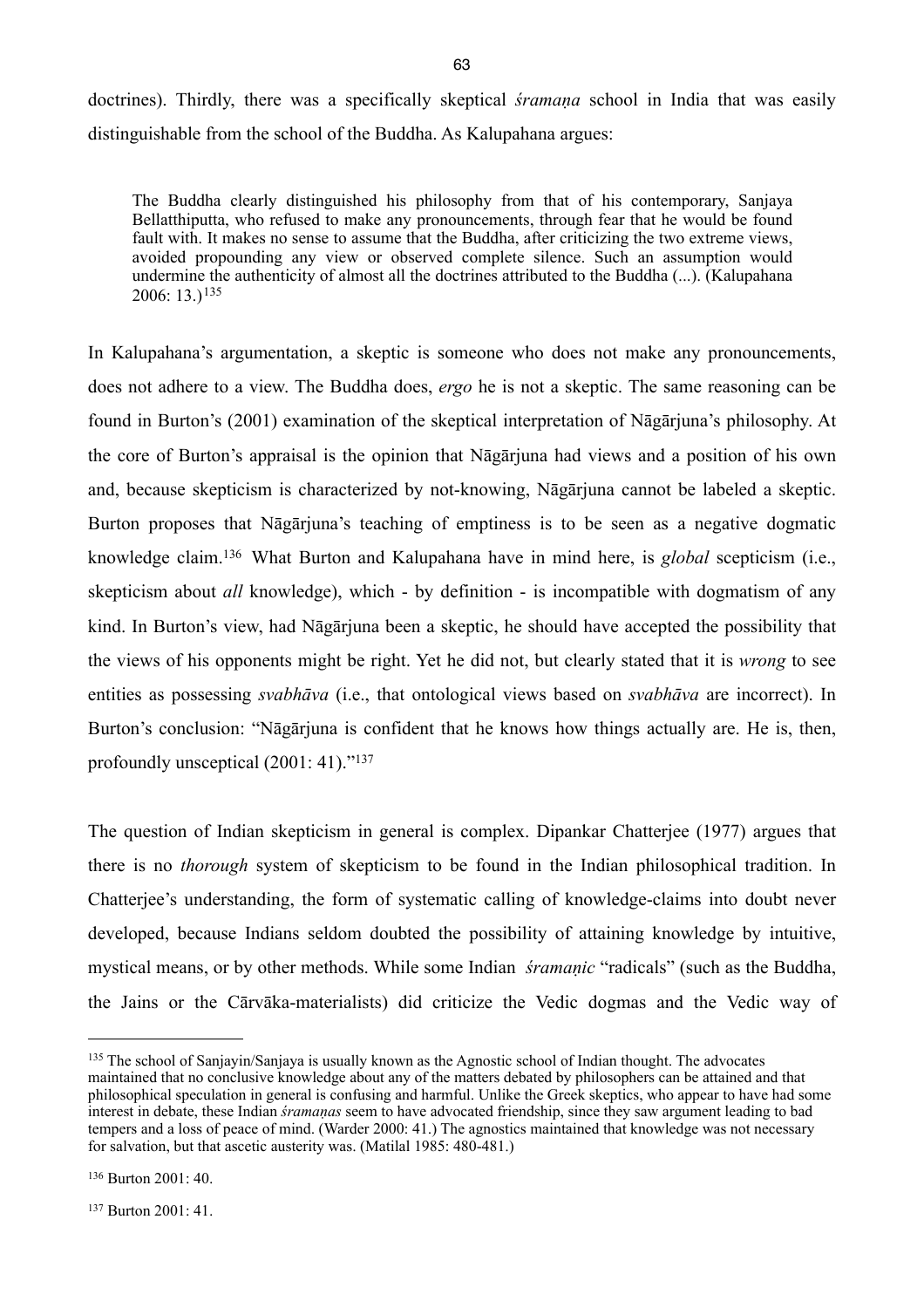knowledge, they never doubted the possibility of knowledge *per se*. [138](#page-67-0) In Chatterjee's account, therefore, skepticism joined with (or leading to) mysticism is not skepticism proper. Bimal Krishna Matilal (1985), on the other hand, holds that the skeptical tradition in India formed a very important component of major mystical traditions. He reads Nāgārjuna's "skepticism" too as pointing to mysticism, to the ineffability of the ultimates.<sup>[139](#page-67-1)</sup>

The disagreement above boils down to the understanding of the relationship between skepticism and mysticism: can they co-exist as two different aspects of one (spiritual) tradition or are they fundamentally opposed and impossible to combine. The thing that Chatterjee and Matilal agree on, is that skepticism in India never existed as a separate tradition, but was linked to mystical practice. But this view has also been contested. Even if we are to accept the view that Indian 'skeptics' (with perhaps the exception of Sanjayin and his followers) did *know* something, this knowing does not necessarily have to be of supra-rational, intuitive, or mystical kind. If we can let go of the view that a skeptic must suspend judgement on all matters, we can perhaps find more fruitful juxtapositions.

The distinction between *global* and *local* skepticism is important here. While Pyrrhonism is arguably global, there can be different types of *theoretical* skepticisms (both global and local). Skepticism can be seen as offering an account, not only of the possibility of human knowledge, but of its limits. As Hans Sluga (2004) describes:

Where other epistemological theories claim that such-and-such constitutes knowledge because..., skeptical theory argues that what is thought to be knowledge is, in fact, not because.... This theoretical skepticism can be more or less global. (...) Theoretical skepticism then becomes a local skepticism about something - as, for instance, skepticism about the external world or about the existence of other minds. (Sluga 2004: 99.)

A type of skepticism which is skeptical about philosophical theorizing can also be global or local (metaphysics, ethics, or even logic). Sluga examines Wittgenstein's thought and notes that even though Wittgenstein was pronouncedly anti-skeptical (to an extent that he actually dismissed skepticism as "nonsensical"), he still wrote in a strikingly skeptical tone. In Wittgenstein's vision, we need to dissolve the entire body of epistemological and ontological doctrines and reveal how realism, idealism, solipsism (etc.) are nothing but houses of cards. Wittgenstein thus remains

<span id="page-67-0"></span><sup>138</sup> Chatterjee 1977: 195-200.

<span id="page-67-1"></span><sup>139</sup> Matilal 1985: 479, 482. (For an examination of a parallel phenomenon in the West, see Charles W. Swain's 'Doubt in Defense of Faith' (1968) in which he discusses the phenomenon of religious apologetics based on philosophical skepticism.)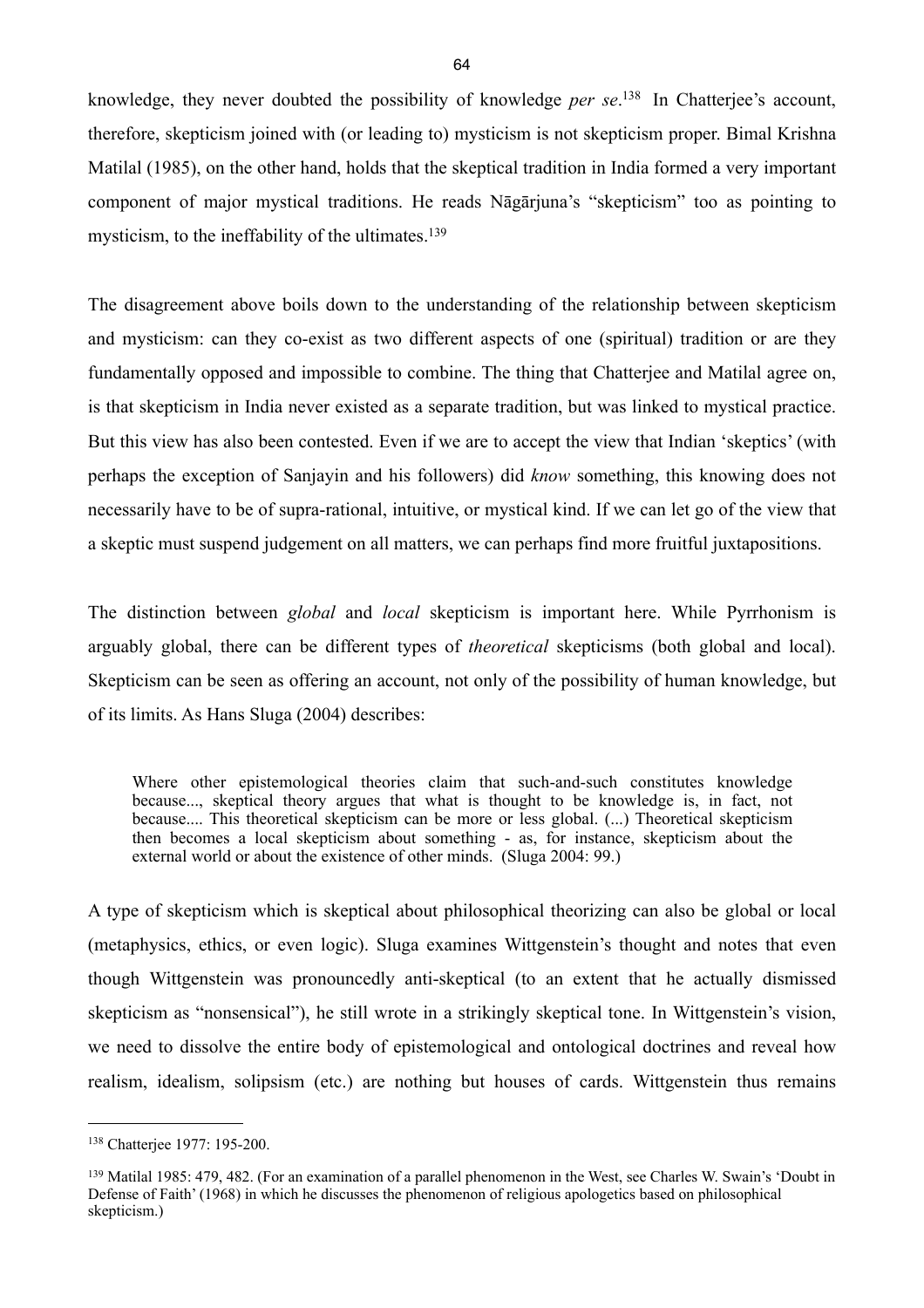committed to some features of the traditional philosophical practice and seeks to understand the fascination with philosophical theories, but holds that the task of philosophy is not to bring forth new philosophical propositions but to *clarify* existing ones.<sup>[140](#page-68-0)</sup>

It is in Wittgenstein's criticism of essentialism that many contemporary scholars find parallels to Nāgārjuna's philosophy. As Nayak (1979) writes, Mādhyamaka philosophy is to be seen as "critical philosophy devoid of all essentialist picture-taking and metaphysical commitments" and therefore as a challenge to "all those who sneer at Indian philosophy as mystical, dogmatic, metaphysical, theologically biased, or even obscurationist, and whatever".[141](#page-68-1) Therefore, if we are to understand Wittgenstein's anti-essentialism and his vision of the therapeutic role of philosophy as skepticism, it is perhaps not too outlandish to claim that Nāgārjuna too could be included in the ranks of skeptics. For those willing to define the concept loosely, the conclusion might be, as Sluga puts it, that there are "as many distinct types of skepticism as there are creative skeptical thinkers (2004: 115)." Instead of attempting to classify different 'skepticisms' into neat and narrow categories, we can perhaps treat 'skepticism' as an umbrella concept that naturally permits diversity and plurality. For, as Kjellberg (1994) reminds us, every traditions has its skeptics. He warns, however, that people are skeptical for different reasons: "Even when the arguments in favor of doubt are quite similar, they can be doing surprisingly different work depending on the surrounding structure of beliefs and values.[142](#page-68-2)

When Buddhist (or any non-Western) philosophers are juxtaposed to Western ones, it is often (implicitly) asked what is lacking in the thought of the Buddhist counterpart (think of Nāgārjuna and the "lack" of systematic suspension of judgement, for example). Garfield, however, seems to be employing a somewhat different strategy. He groups together philosophers (East and West) with pronounced skeptical attitudes (global or local) and says "this here is skepticism". This is then Garfield's point of departure and not some fixed definition of what skepticism is and/or should be.

<span id="page-68-0"></span><sup>140</sup> Sluga 2004: 99-100, 102, 106, 109-111.

<span id="page-68-1"></span><sup>141</sup> Nayak 1979: 482, 490.

<span id="page-68-2"></span><sup>142</sup> Kjellberg 1994: 111.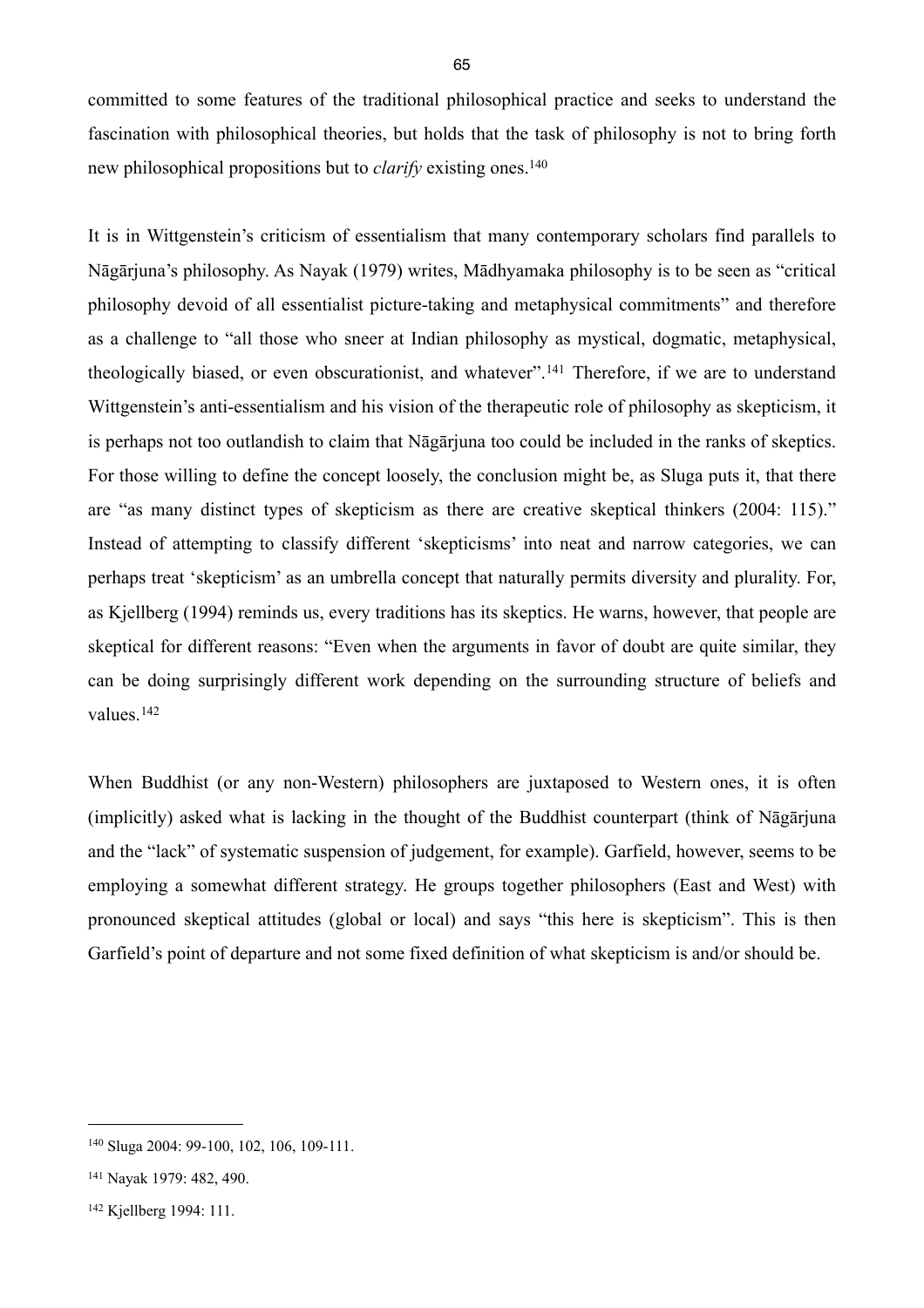### **5.2.2 THE SKILLFUL SKEPTIC**

To Garfield, skepticism is a cross-cultural phenomenon that has representatives in both Eastern (Nāgārjuna, Candrakīrti and rJe Tsong khapa etc.) and Western (Sextus, Hume, and Wittgenstein etc.) philosophical traditions. The uniqueness of Garfield's interpretation (and approach) becomes particularly salient when he argues that the Buddhist skeptics are *more explicit* about certain features of the skeptical method than their European confreres: Garfield suggests that in Mādhyamaka philosophy (i) the theory of the relation of skeptical positions to dogmatic ones is more carefully explicated, (ii) the nature of suspension of judgement (or "positionlessness") is more explicitly characterized and (iii) the relations between skeptical methodology and the role of convention in the life of the skeptic is more apparent. Garfield therefore sees the Prāsaṅgika-Mādhyamaka formulation of skepticism as offering "expository advantages" that can help illuminate "certain obscurities in the skepticism of Europe".<sup>[143](#page-69-0)</sup>

This seems like a bold move. Not only is Garfield arguing that Nāgārjuna's thought can be categorized as skepticism, but he seems to suggest that Nāgārjuna (and his followers) can actually *teach* us something about skepticism. Of course this is not to say that Nāgārjuna and his followers were somehow better skeptics or better philosophers than Sextus, Hume and Wittgenstein. What Garfield seems to be getting at is that Buddhist skepticism, by emphasizing certain aspects of the enterprise, offers a new way of understanding the skeptical enterprise. This new understanding comes with new relevance: Garfield goes as far as to claim that his work may serve as a "programmatic beginning for a cross-cultural expository defense of skepticism as a moderate solution to the problems posed by metaphysical extremism (2002: 6)."

Garfield explains the differences in skeptical formulations to be the result of different cultural contexts. The Western skeptics mainly reacted to theories of (positive) dogmatists, but the Buddhists were dealing with two types of extremes: the reificationist (asserting the *ultimate reality* of something) and the nihilist (philosophically denying the existence of that which - at least in some sense - clearly exists). Garfield then argues that it is the "failure in the European formulation of skeptical arguments to be explicit on this distinction (that) leads to the easy and dangerous conflation of skepticism with nihilism, and the attendant disparagement and rejection of

<span id="page-69-0"></span><sup>143</sup> Garfield 2002, 5.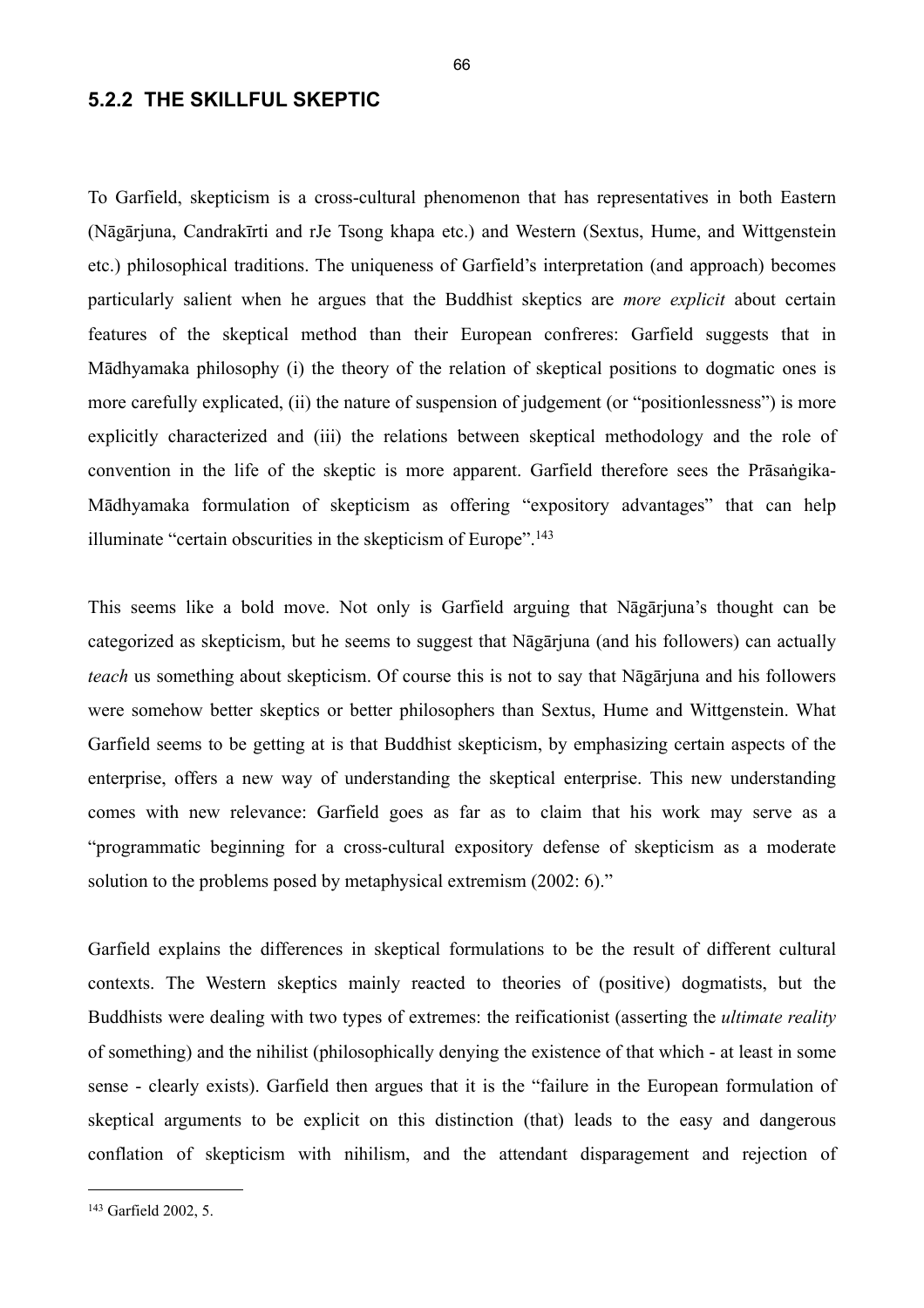skepticism<sup>144"</sup>. By emphasizing the "essentially constructive character" of skeptical argument, Garfield wishes to demonstrate how skepticism may, in fact, offer solutions to the challenges posed by nihilistic critiques of reificationist positions. For, in order to steer clear of any metaphysical presupposing, the skeptic can neither assert a position nor its negation. Garfield's (skillful) skeptic does not enter this misguided discourse at all.<sup>145</sup> She suspends judgment, not because of the observed equipollence of opposing theories, but because she rejects their premises.

Garfield then analyzes the constructive side of the skeptical enterprise to consist of two (philosophical) procedures: (i) *inverting the order of explanation*, because the explanans itself is understood as problematic, obscure and grounded in what was originally problematized by the skeptical challenge, and (ii) *appealing to social conventions* in the skeptical reconstruction of our metaphysically/epistemologically confused discourse.[146](#page-70-2)

Garfield's skeptic thus sets out to cure "*philosophical* ills" symptomized by the obsessive search for epistemologically or ontologically primitive foundations of knowledge, meaning, explanation, or morality that undergird our collective epistemic, linguistic, scientific, and moral practices. Garfield reads Nāgārjuna as arguing that conventional should be understood as conventional, i.e., as empty of any reality or foundation beyond convention.[147](#page-70-3) It is therefore the negative attitude towards reificationist metaphysics systematically applied, and an emphasis on the conventional that, according to Garfield, make a skeptic:

Nāgārjuna, like Western skeptics, systematically eschews the defense of positive metaphysical doctrines regarding the nature of things, arguing rather that any such positive thesis is incoherent and that, in the end, our conventions and our conceptual framework can never be justified by demonstrating their correspondence to an independent reality. Rather, he suggests, what counts as real depends precisely on our conventions. (Garfield 1995: 89.)

Garfield criticizes Kantian readings of Nāgārjuna by pointing out that inherently existent emptiness (i.e., emptiness as the ultimate reality) would render the phenomenal world completely nonexistent, because the reification of emptiness would require us to be "nihilistic" about the phenomenal world (just as the reification of the phenomenal world depends upon viewing emptiness nihilistically). In

<span id="page-70-0"></span><sup>144</sup> Garfield 2002: 6.

<span id="page-70-1"></span><sup>145</sup> Garfield 2002: 8-9.

<span id="page-70-2"></span> $146$  Garfield  $2002 \cdot 10 - 11$ .

<span id="page-70-3"></span><sup>147</sup> Garfield 2002: 12.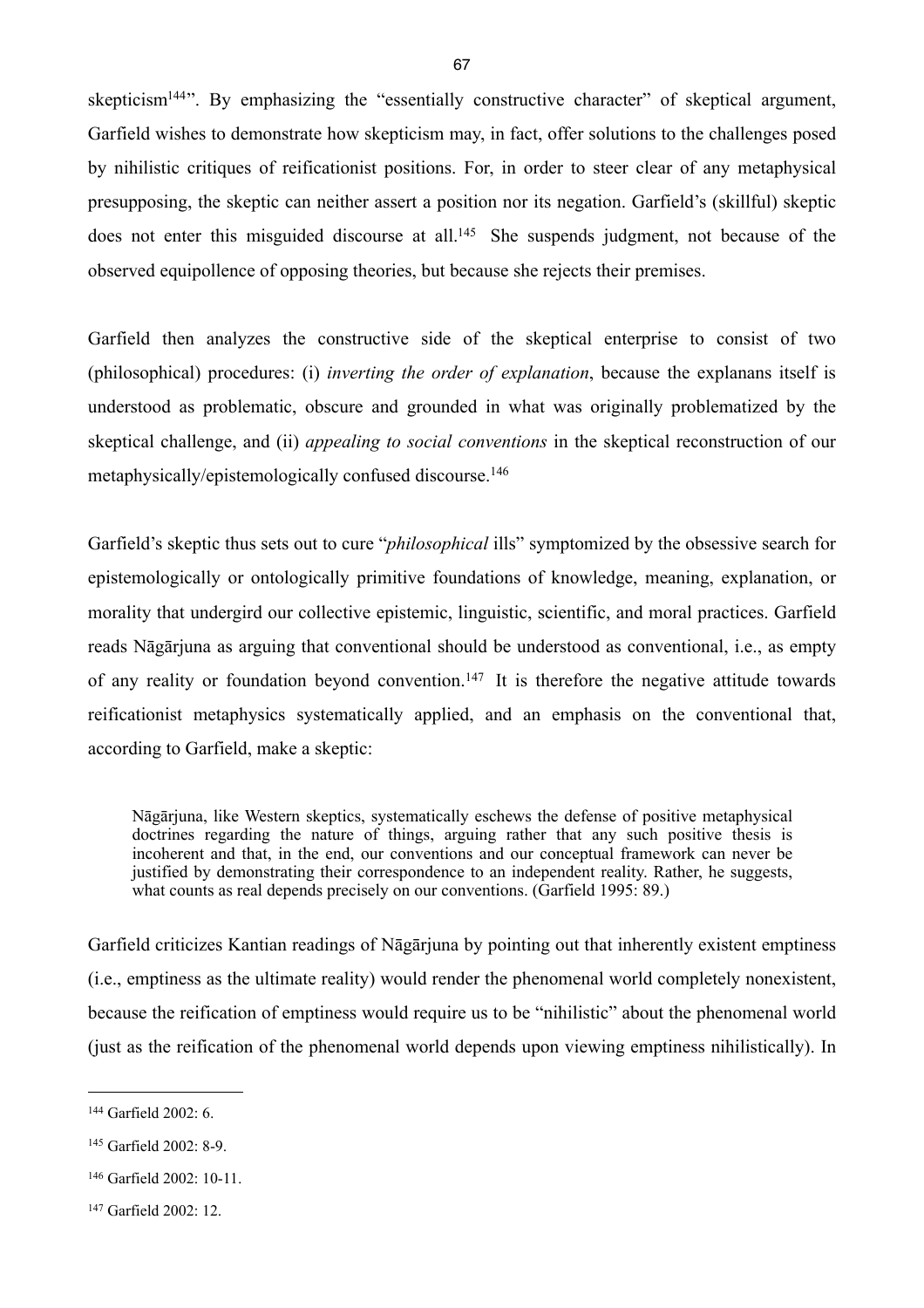Garfield's understanding, the extremes of reification and nihilism both depend on the presupposition that to exist is to exist inherently - the only difference is what the inherent existence is ascribed to. This is why Garfield's Nāgārjuna argues that to exist is to exist conventionally and that both conventional phenomena as well as their (so-called) ultimate natures exist *in the same way:* as empty. Emptiness and the phenomenal world are therefore not distinct from one another they are merely two characterizations of the same thing.<sup>148</sup>

It is therefore not the 'not-knowing' that defines skepticism. Nāgārjuna, for one, *knows* that the reificationist theories of how the things are in their real nature are *wrong*. He furthermore *knows* that our views about things are embedded in conventions. In fact, he *knows* that there is nothing beyond the conventional. As Garfield and Geshe Ngawang Samten write in *Ocean of Reasoning* (2005):

It is important to bear in mind that for Nāgārjuna the use of reductio arguments is no mere rhetorical device, but reflects his commitment to refraining from characterizing any nature of things because of his commitment to the incoherence of the very *idea* of the nature of things. (Garfield & Samten 2005: xxi.)

To state that Nāgārjuna's *reductio* is not a mere rhetorical device is to say it reflects a deeper philosophical point (and is therefore not a mere mystic's trick). Nāgārjuna knows things and makes assertions, but his assertions are not dogmatic in the sense that they would attempt to characterize the essence of anything. To Nāgārjuna, the only "essence" to be found is that there is no essence (and essecelessness itself is not an essence) and hence Nāgārjuna denies the coherence and utility of the very concept.[149](#page-71-1) This is why Nāgārjuna relentlessly refutes all theories about the essence of things, including emptiness itself. Yet, in the end, what we are left with, is not a formless void, but the "actuality of the entire phenomenal world as recovered within the emptiness".[150](#page-71-2)

Garfield's analysis of Nāgārjuna's philosophy (much like his analysis of the skeptical enterprise *per se*) does not merely acknowledge what is being denied and rejected, but also what is being affirmed. Contrary to Kantian readings, Garfield does not undermine the conventional (the phenomenal). He wishes to show that the view that things are essenceless and thus do not exist inherently is, in fact, compatible with the statement that things are conventionally real. The crux of Garfield's

<span id="page-71-0"></span><sup>148</sup> Garfield 1995: 304-305.

<span id="page-71-1"></span><sup>149</sup> Garfield 1995: 100.

<span id="page-71-2"></span><sup>150</sup> Garfield 1995: 90-91, 94-95.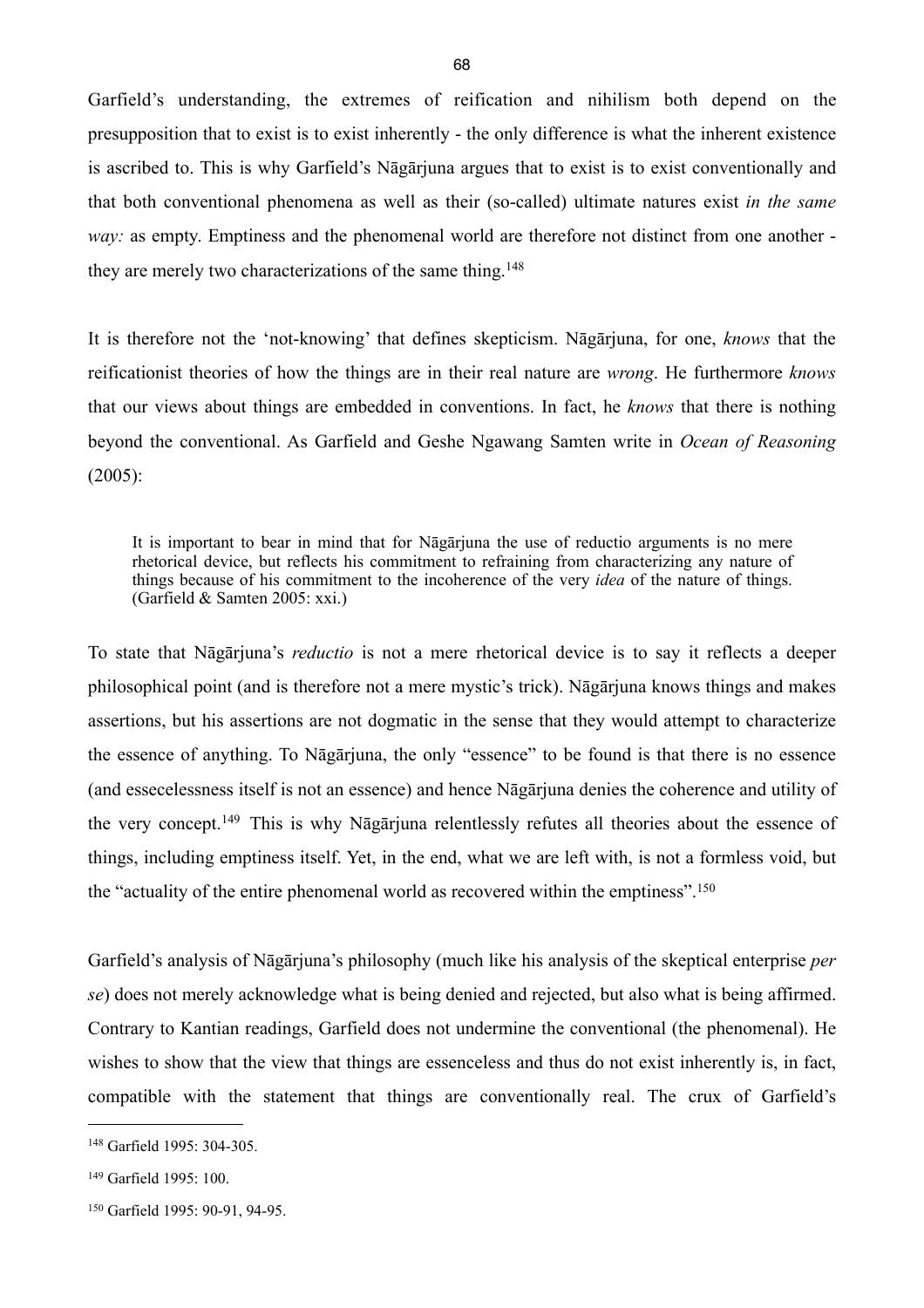interpretation of Nāgārjuna can therefore be found in his contention that Nāgārjuna disavows the search for ontological foundations of the conventional.

Some critical observations are in order, however. As Garfield himself declares, his reconstruction of Nāgārjuna's thought is based on a somewhat controversial reading of the first chapter of the MMK dealing with causation (more of this in **5.1.3.2**). Also, to claim that Nāgārjuna's argumentation is skeptically motivated requires placing much emphasis on epistemology. This is problematic because Nāgārjuna himself seems to refrain from *explicit* epistemological considerations while, on the other hand, there is a pronounced soteriological underpinning in everything he writes (an aspect that Garfield seems to bracket at times). Garfield certainly acknowledges Nāgārjuna's religious goals and writes about "a specific psychological emphasis (1995: 107)" in his philosophy, but his depiction of Nāgārjuna as a skeptical philosopher nonetheless appears to imply that what was seen by Nāgārjuna to lead to spiritual emancipation in one context, can lead to philosophical clarity in another.

Garfield's understanding of the nature and function of the skeptical enterprise is not entirely traditional. Therefore, to claim that Nāgārjuna cannot be labelled a skeptic because he does not always suspend judgment, is not convincing here (at best, it succeeds in challenging Garfield's portrayal of skepticism). However, the relationship that exists between Nāgārjuna's views and his skeptical silence, is subtle and deep and requires some clarification.

#### **5.2.3 SKEPTICISM AND VIEWS**

On more occasions than one, Nāgārjuna declares that his is the view-of-no-views and that he has no thesis to advance or proposition to make. Yet at the same time, he seems to be doing just that advancing theses and making propositions. Western scholars have provided different solutions to this apparent paradox: some argue that Nāgārjuna's assertions are not really assertions, but performatives designed to combat unhealthy notions (i.e., Nāgārjuna is providing "antidotes" to harmful views and nothing else). Others suggest that Nāgārjuna is using logic against logic (to undermine it) because he propagates intuitive, direct means of attaining knowledge. Garfield, on the other hand, claims that Nāgārjuna is consciously advancing a view, but one that is free from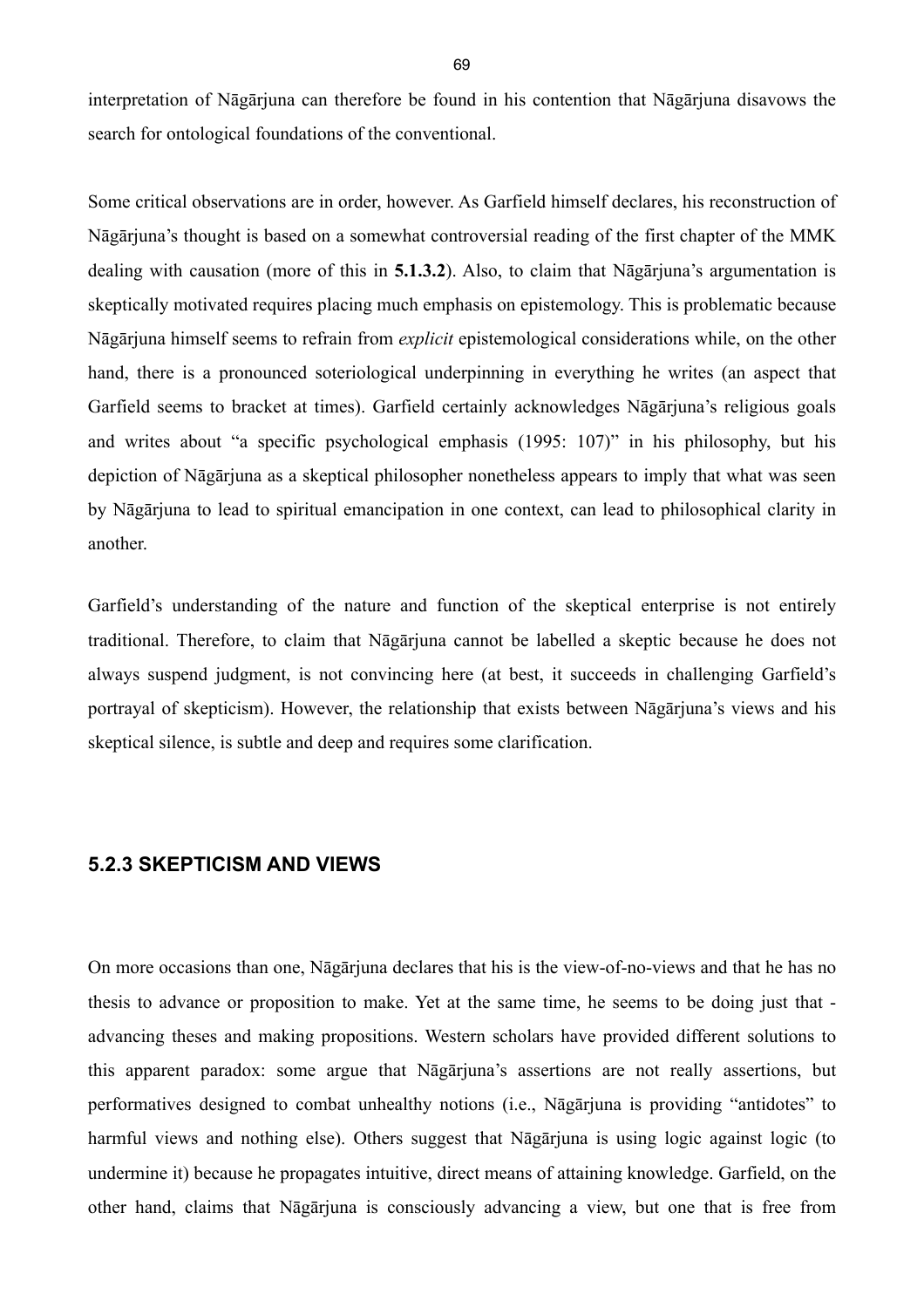essentialist underpinnings and therefore fundamentally different from the views that it is attacking. For the sake of clarity, Garfield is *not* arguing that non-conceptual gnosis has no place in Nāgārjuna's "system", but he *is* arguing that the philosophical component of the system is, in fact, rigorously philosophical.

#### **5.2.3.1 Nāgārjuna's Right View**

The Tibetan gelukpas hold that Nāgārjuna is not propagating the relinquishment of *all* views, but simply the ones that are *false*. Garfield, too, reads Nāgārjuna as a rigorous philosopher who carries out systematic, rational analyses and advocates a "view" that has both epistemological and ontological dimensions.

In all simplicity, Nāgārjuna's right view (*qua* Garfield) is that our world is *thoroughly conventional*. This is to say that all essentialist metaphysics are, in the end, untenable and implausible, because they are based on fallacious presuppositions of what it is to exist. Nāgārjuna says that things both exist and do not exist. Yet this is not mysticism, but a valid philosophical point, because it states that things exist in the *conventional* sense, but do not exist in the *absolute* sense.[151](#page-73-0) This is how Nāgārjuna's system becomes demystified.

As Garfield writes in his commentary on the MMK, Nāgārjuna's view is "apparently paradoxical, thoroughly empty, but in the commonsense view not only of causation, but of the entire phenomenal world". In Garfield's analysis, therefore, Nāgārjuna replaces "the apparent common sense that is deeply metaphysically committed with an apparently deeply metaphysical but actually commonsense understanding of the phenomenal world".[152](#page-73-1) The "apparent common sense" is the view that things are fixed and have an unchanging component to them. This is "deeply metaphysical" because no such component is evident to us – we cannot *observe* the essences, we can only philosophically postulate them. On the other hand, to say that things are empty is simply to accept that they are conventional. This entails that we let go of the popular essentialist myths that,

<span id="page-73-0"></span><sup>151</sup> See eg. Garfield 2002: 57.

<span id="page-73-1"></span><sup>152</sup> Garfield 1995: 123.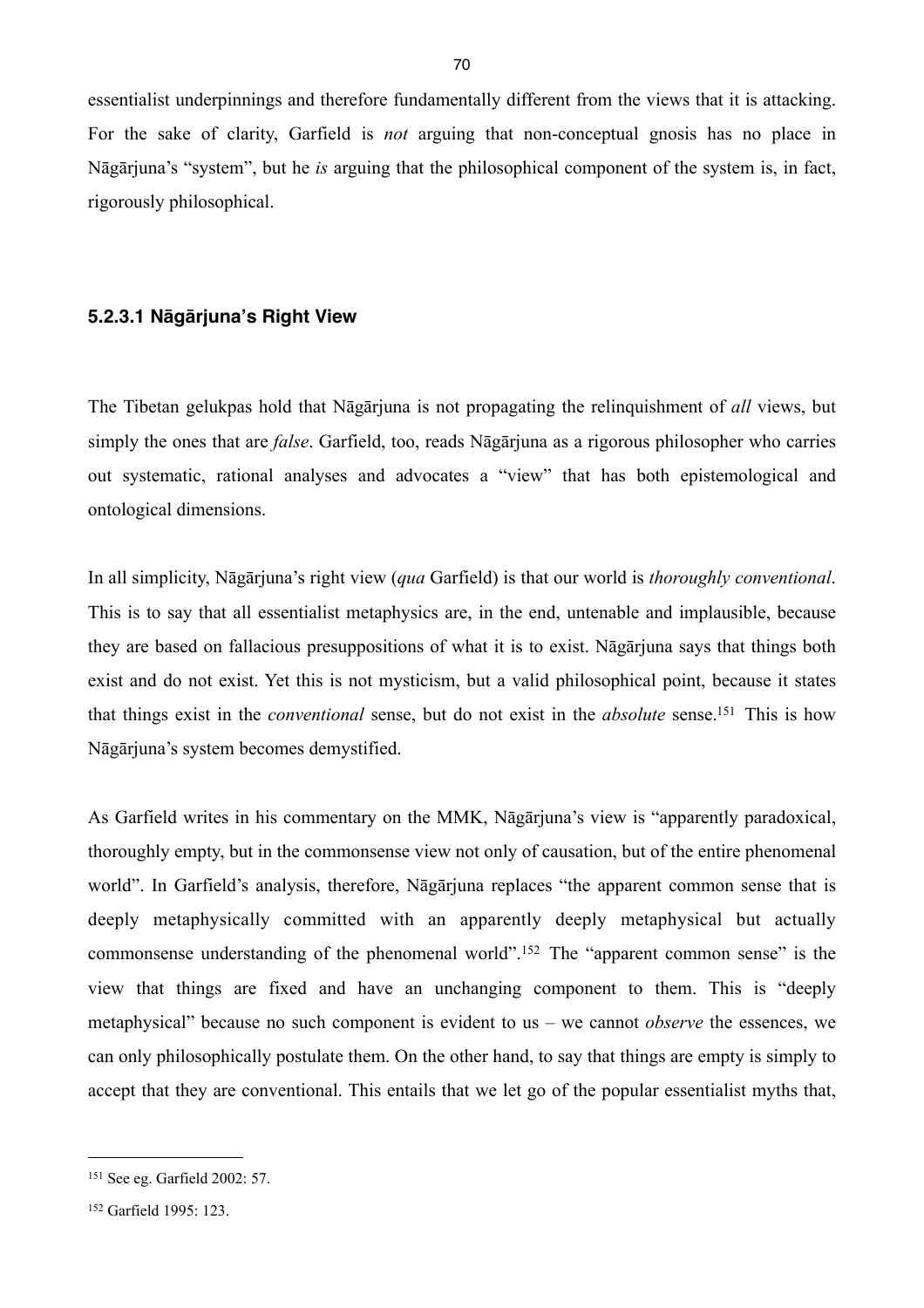according to Garfield, plague many of our philosophical discourses and, according to Nāgārjuna, create attachment and suffering.

Garfield's Nāgārjuna recognizes that the phenomenal world is in a state of flux. Things are constantly changing - this is something we can observe. Essence (*svabhāva*), on the other hand, is by definion something fixed and unchanging and also something unobservable. Hence the view of emptiness is compatible with the empirical reality of impermanence and change, the arising and ceasing of conventionally existent phenomena. So let us now plow into Nāgārjuna's views on causation.

#### **5.2.3.2 Conventionalist Regularism and the Emptiness of Causation**

To recap, Garfield's Nāgārjuna claims that we cannot make sense of the idea of a thing's nature. Therefore not even emptiness can be understood as the true nature or essence of things. Nor should it be reified into some kind of substantial reality behind the world of appearance, for it is simply the name for the lack of any such reality. This is to say that emptiness itself is empty of essence. It *depends* upon the things it characterizes and exists *conventionally* as a verbal designation. As Garfield explains, the doctrine of the emptiness of emptiness is more explicitly characterized by Candrakirti, who offers it as an interpretation of Nāgārjuna's philosophical system. Garfield follows in Candrakirti's footsteps and claims that the doctrine in its embryonic form can already be found in the opening chapter of the MMK.<sup>[153](#page-74-0)</sup>

The chapter deals with causation in general, and with *pratītya-samutpāda* in particular. In Garfield's rendition, Nāgārjuna argues for the emptiness of causation and therefore rejects the idea of causal powers. Nāgārjuna does this by distinguishing between two views of *pratītya-samutpāda* that rely on the notion of causes (skt. *hetu,* tib*. rguy*) and conditions (skt. *pratyaya,* tib*. rkyen*), respectively. Causes possess causal power to bring about their effect, while conditions are simply employed as useful *explanans*. Garfield (somewhat controversially) claims that Nāgārjuna explicitly argues

<span id="page-74-0"></span><sup>153</sup> Garfield 2002: 25-27.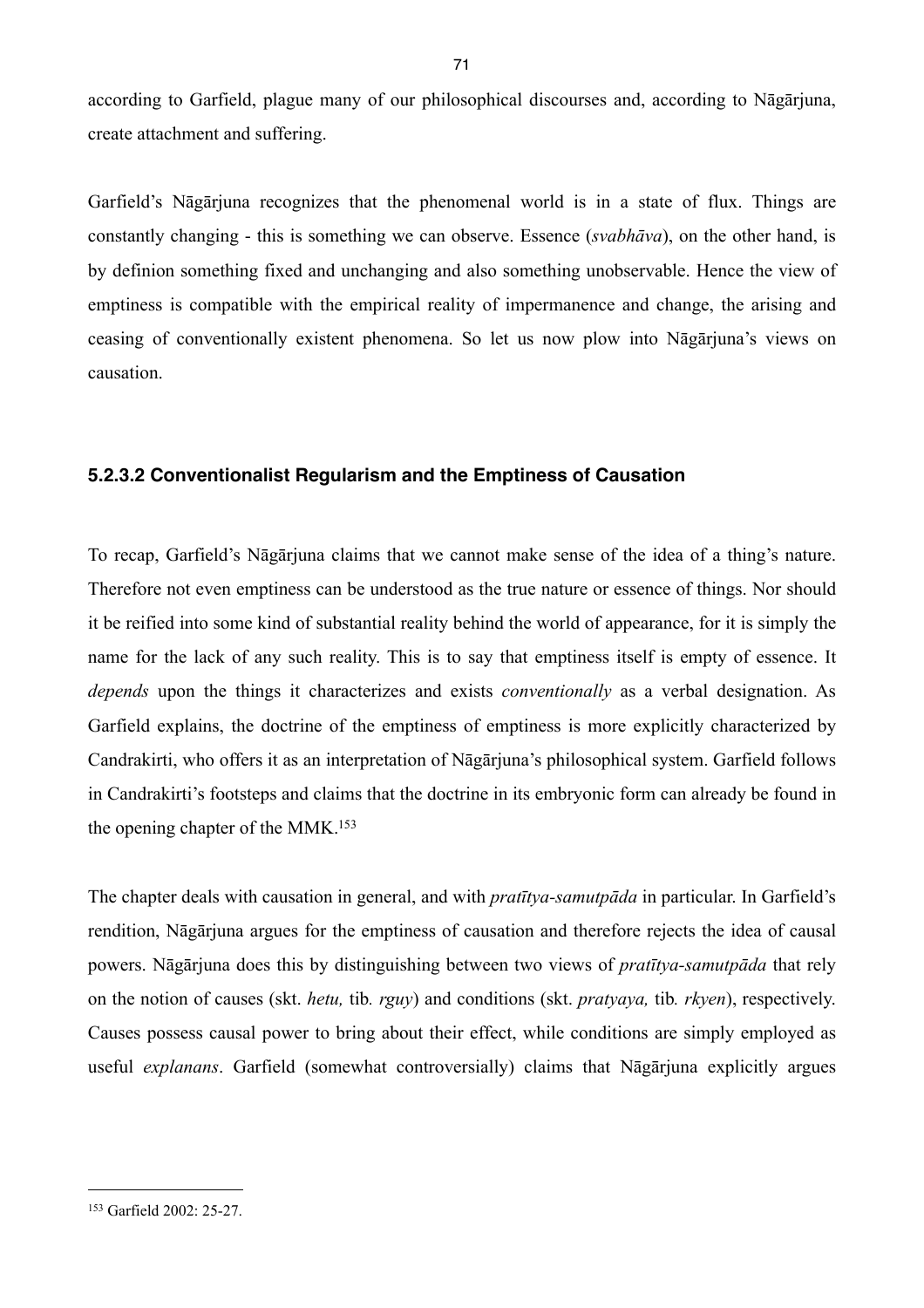against the existence of causes and for the existence of conditions and hence characterizes a view of causation that relies simply on regularities.[154](#page-75-0)

*Hetu's* power to bring about its effect is part of its essence. *Pratyaya*, on the other hand, is simply an event, state, or process that can be appealed to in explaining another event, state, or process. The main difference, therefore, is that with *pratyaya*, there is no metaphysical commitment to a connection between *explanandum* and *explanans*. In short, it is a view of causation that has no place for real causal activity. However, Garfield argues that such a view still permits us to explain and predict the arising of phenomena. Adding active forces or potentials, he claims, contributes nothing of explanatory utility to this.[155](#page-75-1)

Nāgārjuna's (*qua* Garfield) theory is based on the empirically observed net of conditions behind phenomena. Stripped of all essentialist presuppositions, it is commonsensical: the common sense sees the world as a network of dependently originated things and does not posit a "real" causal nexus anywhere. In this conventionalist account of causation, it is argued that explanatory interests and conventions for individuation and classification of things determine both *explanans* and *explanandum*. Garfield himself sees this as a moderate and sensible approach to explaining.[156](#page-75-2) As he describes:

(...) we explain a phenomenon when we identify it as of a kind; when we connect occurrences of things of that kind with the occurrence of other related phenomena; when we connect the macroscopic and easily observable with the microscopic and harder-to-observe; when we place it within a network of events, purposes, and connections that form patters enabling rational action, prediction, and cognitive access to the world. (2002: 72)

Such *conventionalist regularism* can be understood as a midpoint between the extremes of the reification of causation (i.e, the causal power view) and nihilism (denying causation). In Garfield's own words:

To assert the emptiness of causation is to accept the utility of our causal discourse and explanatory practice, but to resist the temptation to see these as grounded in reference to causal powers or as demanding such grounding. Dependent origination simply is the explicability and coherence of the universe. Its emptiness is the fact that there is no more than that. (2002: 33.)

<span id="page-75-0"></span><sup>154</sup> Garfield 2002: 27; 71.

<span id="page-75-1"></span><sup>155</sup> Garfield 2002: 27-28.

<span id="page-75-2"></span><sup>156</sup> Garfield 2002: 37, 72.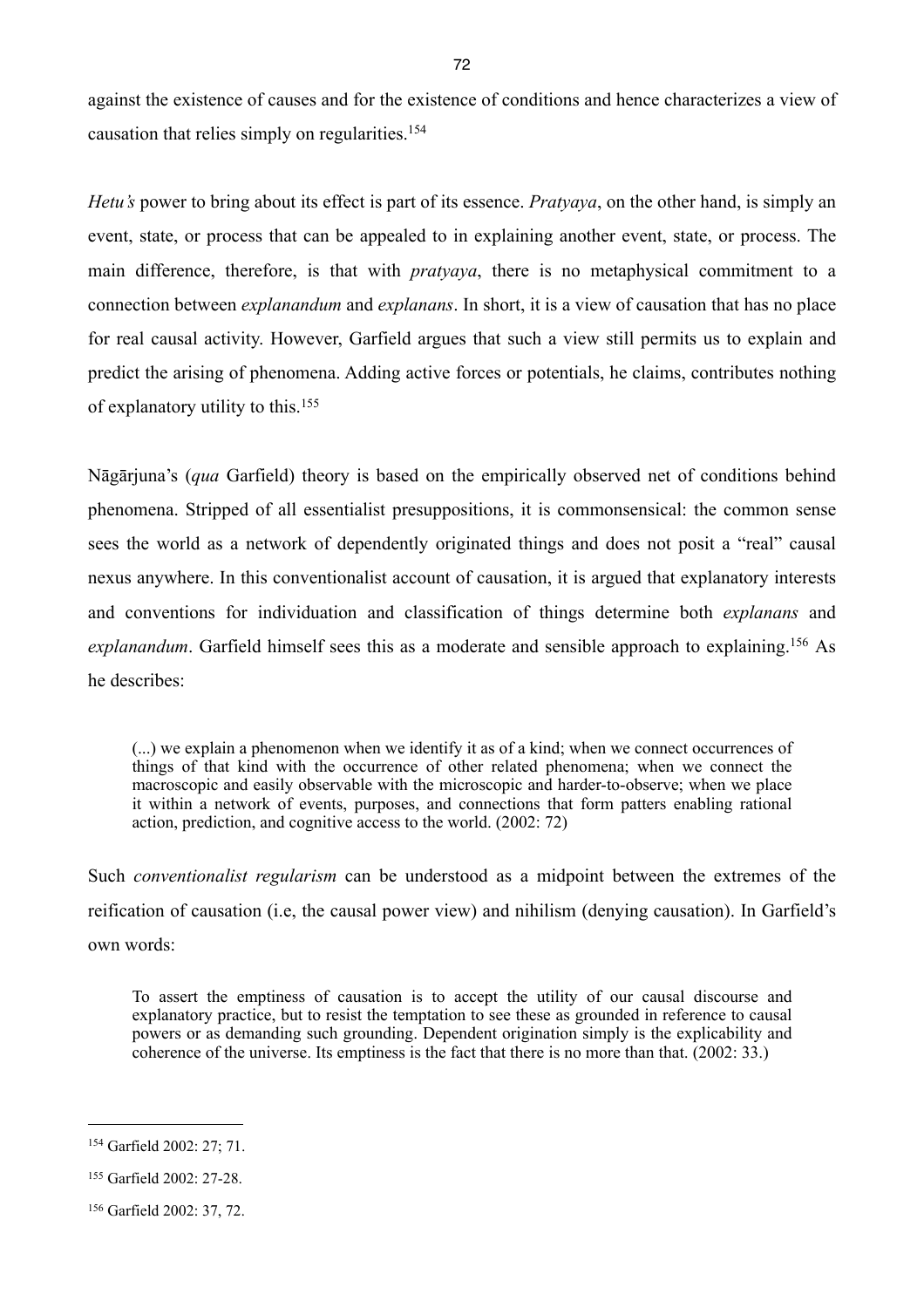The important thing here is that Nāgārjuna appears to be drawing a connection between the causal power view of causation and an essentialist view of phenomena on one hand, and between the condition view of dependent arising and a conventional view of phenomena on the other. Garfield argues that Nāgārjuna does this because he realizes the centrality of causation to metaphysics: things are empty, because they are dependently originated. Therefore, emptiness and dependent arising are closely correlated.[157](#page-76-0)

There are some commonly recognized problems with the regularity view, however. We should consider whether causation is just regularity (the constant conjunction or succession of events) as contingently true generalizations or a *necessary* connection between two events or things. It would be naive to suppose that regularity is accidental, but what can be the necessary connection (without the power to bring about an effect)? It would seem as if one is forced to either take the essentialist/ realist/reificationist way out or to admit that one has no answer to the question and perhaps deny causation altogether (nihilism). Garfield, however, argues that Nāgārjuna avoids these extremes by noticing that they both rely on essentialist presupposition. In Garfield's view, the conventionality of phenomena is the prerequisite for causation, which can only be the regularity of "when this exists, that will exist".[158](#page-76-1)

The regularities, patterns and connections we observe are embedded in further regulaties, patterns, and connections. Garfield argues that there is no explanation of why the world is interdependent, because "there is no such well-defined totality to explain". Explanatory questions are local and attempting explanations of the possibility of explanation itself is meaningless.[159](#page-76-2)

<span id="page-76-0"></span><sup>157</sup> Garfield 2002: 30, 33.

<span id="page-76-1"></span><sup>158</sup> See eg. Chinn 2001: 56-57, 59.

<span id="page-76-2"></span><sup>159</sup> Garfield 2002: 72-73.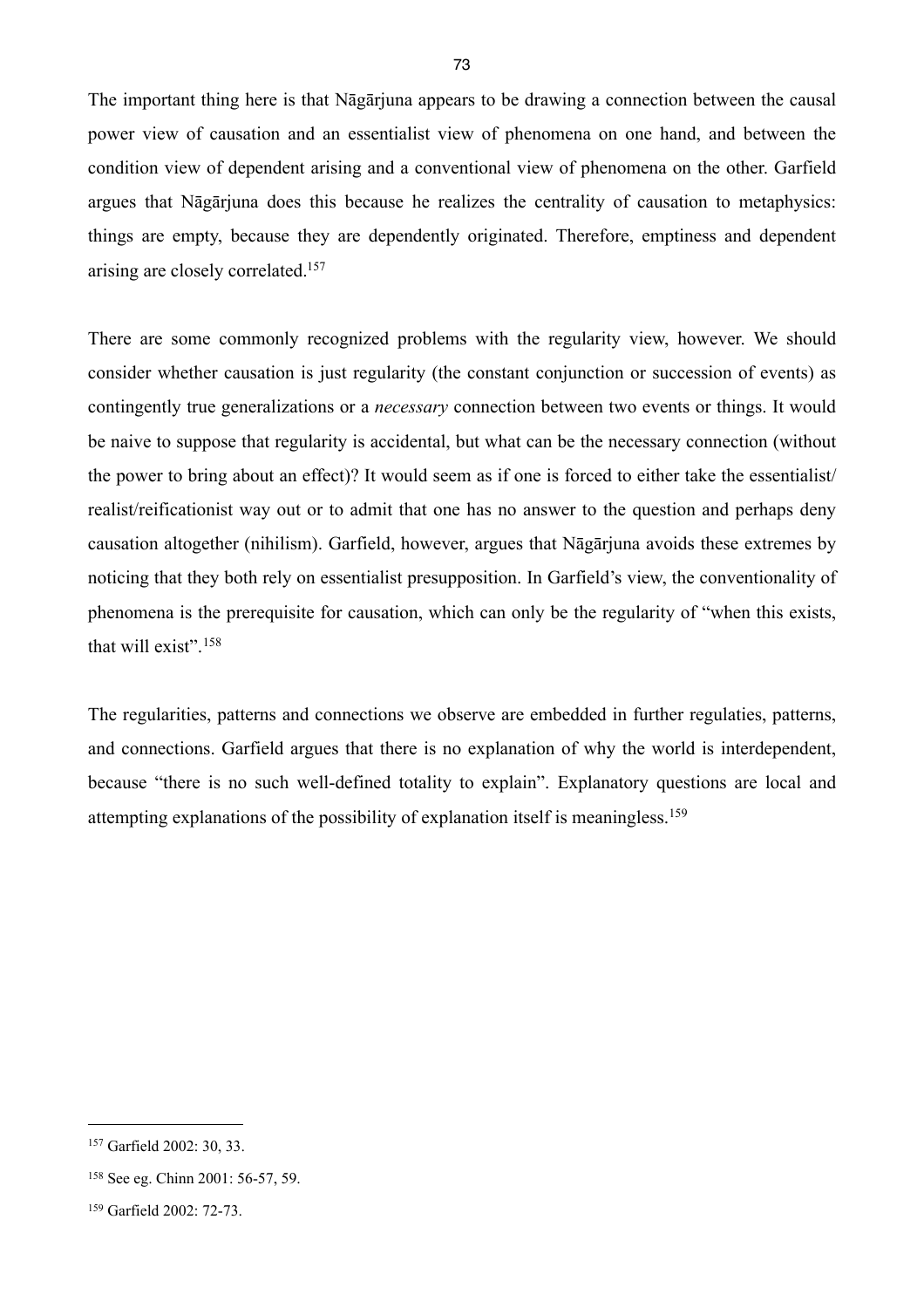#### **5.2.3.3 Conventions as the Foundation of Ontology**

Nāgārjuna's account of explanation and causation grounds ontology in the conventions that underly our interests and categorizations.[160](#page-77-0) Garfield therefore argues that Nāgārjuna's view is accurately described as conventionalism. But let us now get back to the *emptiness* of dependently arisen things, i.e., the aspect of Nāgārjuna's system that touches upon the ultimate.

From the first chapter of the MMK, we now move to the 24th. The famous passage (i.e., 24:18 that was quoted earlier) equates emptiness with dependent arising (conventional reality) and, if we are to side with Garfield's interpretation, implies that they are *both* conventional. Garfield states that the reification of emptiness<sup>161</sup> is unacceptable to Nāgārjuna<sup>162</sup>. He sees the properties of emptiness, dependent-arising, and conventional identity (i.e., the identity of a thing depends upon verbal conventions) as co-extensive.[163](#page-77-3)

The doctrine of the Two Truths in important here. The ultimate truth about phenomena is that they are empty of essence; the conventional truth is the truth about things as they appear to accurate ordinary investigation. Things are conventionally existent, but ultimately empty. Yet these are two *truths*, not truth and falsehood. The distinction, therefore, is not between apparence and reality. But how exactly does Nāgārjuna defy this step? Garfield argues that the doctrine of the emptiness of emptiness does crucial work here. When emptiness is understood to be empty itself, it is no more or less real than any conventional phenomenon.[164](#page-77-4) It might seem nihilistic to state that what is ultimately real is empty of reality but one must keep in mind that emptiness, for Nāgārjuna, is impermanence, dependence, and conventional identity. Emptiness is not distinct from conventional phenomena (it is *their* emptiness) and because it has no identifiable essence. The emptiness of a table is the emptiness of a table, nothing more.<sup>[165](#page-77-5)</sup>

<span id="page-77-0"></span><sup>160</sup> Garfield 2002: 73.

<span id="page-77-1"></span><sup>161</sup> despite being a view not uncommon in Buddhist philosophy

<span id="page-77-2"></span><sup>162</sup> Garfield offers the passage 24:18 as support for this (2002: 35).

<span id="page-77-3"></span><sup>163</sup> Garfield 2002: 33, 36.

<span id="page-77-4"></span><sup>164</sup> Garfield 1995: 297; Garfield & Samten 2005: xx; Garfield 2002: 36.

<span id="page-77-5"></span><sup>165</sup> Garfield 2002: 37-38.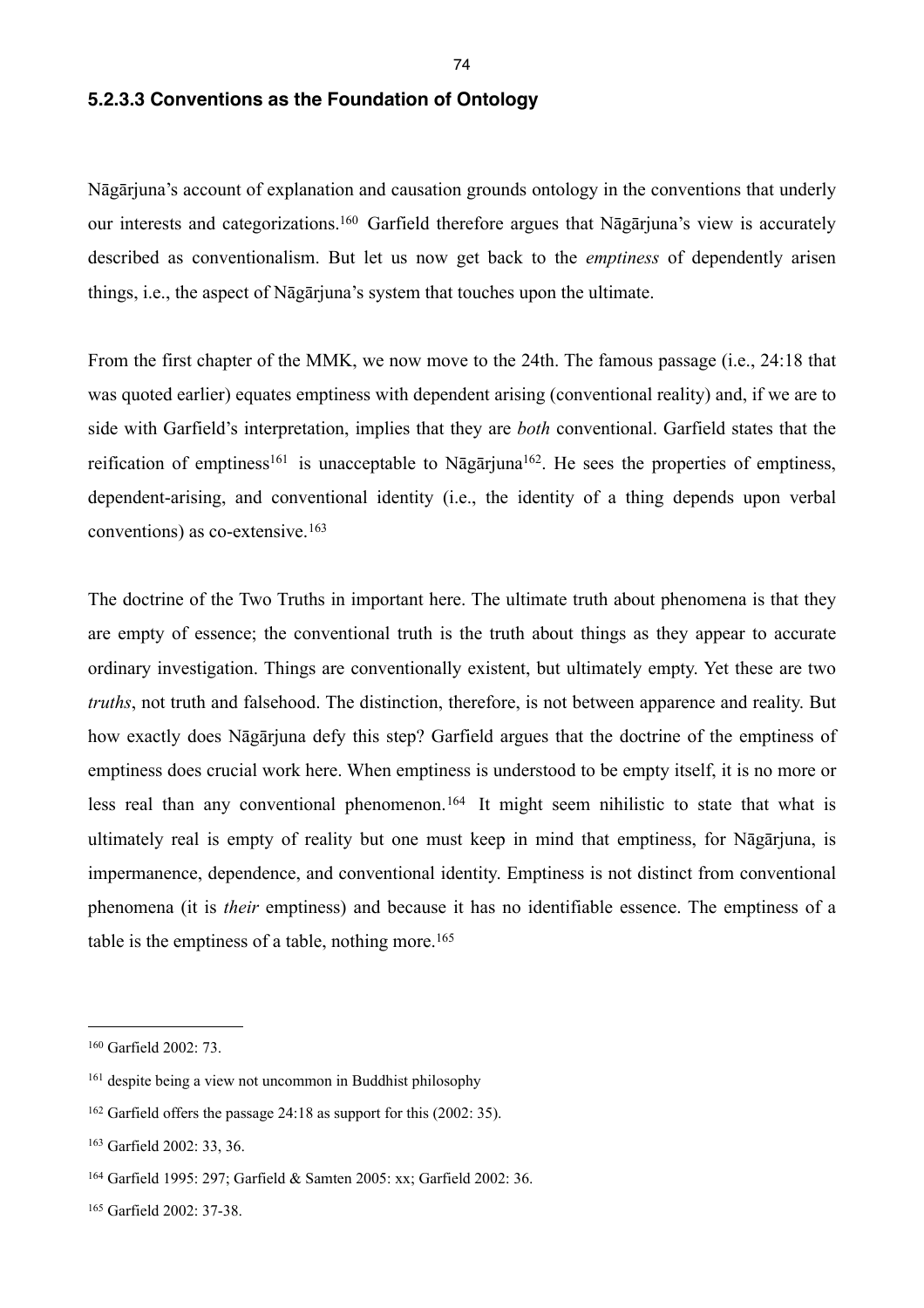Garfield sees the emptiness of emptiness as the most radical step in Mādhyamaka philosophy and argues that it saves the dialectic "from falling into metaphysical extravaganza" and "brings it back to sober pragmatic skepticism". [166](#page-78-0) Therefore, in Nāgārjuna's system (*qua* Garfield), convention is neither ontologically insignificant (because it determines the character of the phenomenal world) nor ontologically efficacious (because it is empty). Extraconventional facts are rejected, because explanatory utility is relative to human purposes and theoretical frameworks.<sup>[167](#page-78-1)</sup>

The distinction between the Two Truths is thus fundamentally a distinction between two kinds of objects of knowledge. The conventional truth deals with entities, properties, etc. posited by ordinary, unreflected awareness, science, philosophy and so on. The things we say about these phenomena, in this domain, to the extent that they are true by the standards of human convention, are conventionally true. Ultimate truth is truth independent of convention. Its domain is therefore the class of entities that exist independently of convention - the phenomena as they are independent of language or the ontology induced by language and thought. The fact that emptiness is what we find on such an analysis makes it legitimate to say that emptiness is an ultimate truth (indeed the only one) and the domain of ultimate truth.[168](#page-78-2)

## **5.2.4 GARFIELD'S ANTI-ESSENTIALIST THERAPY**

Garfield's Nāgārjuna rejects the general essentialist framework that both nihilism and reification presuppose. Yet he denies neither the relationships of mutual dependence between phenomena nor the conventional existence of those phenomena. Garfield himself also adheres to this view:

I think that Nāgārjuna is not only right about the fundamental importance of causality, and dependence more generally, to our understanding of reality and of human life but also that his own account of these matters is generally correct. Given these two premises, it follows that our conduct of natural science as well as the pursuit of our moral life should be informed by Nāgārjuna's account of these matters. (Garfield 2002: 69)

<span id="page-78-0"></span><sup>166</sup> Garfield 2002: 39-40.

<span id="page-78-1"></span><sup>167</sup> Garfield 2002: 36, 41.

<span id="page-78-2"></span><sup>168</sup> Garfield 2002: 60.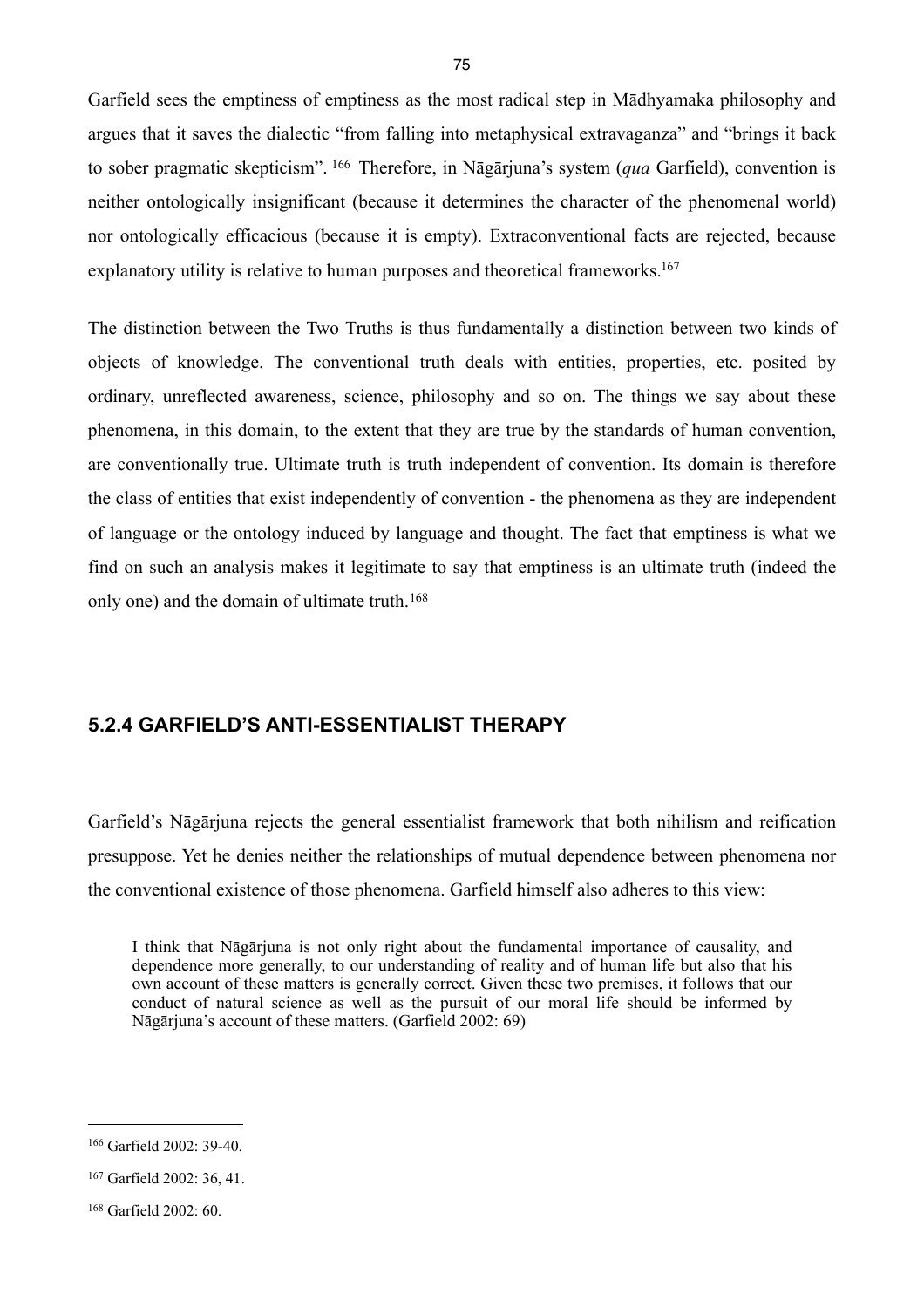The Buddha's teaching of the Four Noble Truths was presented in the form of a medical diagnosis and a plan of treatment: it describes a disease and its symptoms, identifies its cause, outlines what freedom from this disease would be like, and prescribes the course of treatment required to attain this healthy state[.169](#page-79-0) The goal of the Buddha was complete freedom from suffering and the illness he was attempting to cure was of a psychological kind (for he saw the extremist metaphysical views as a source of confusion and attachment). Nāgārjuna too can be seen as working within this Buddhist soteriological framework and it is not very likely that he himself would have ascribed philosophy much value apart from being transformational and emancipatory (as a step on the path towards enlightenment). Some would argue that this is the rightful framework where Buddhist philosophy should always remain, that it should never enter the world of secular philosophical discussion (where it would inevitably become misinterpreted). Others disagree, however, and hold that while (for example) Nāgārjuna's arguments make sense in the Buddhist context, they can be meaningful in a different one as well.

As described before, Garfield is not satisfied with taking Nāgārjuna's thought as a philosophical relic. He holds that the work of ancient Buddhists may be seen as providing us with relevant and meaningful perspectives in contemporary philosophical discussion. Therefore, when he reads Nāgārjuna as a skeptic, he has in mind a goal much more ambitious than to merely label the thought of a 2nd century thinker and leave it at that. He brings Nāgārjuna to the present, familiarizes him with the conceptual frameworks and philosophical problems of our time (and place) and then asks what he has to say about it. To criticize Garfield for taking Nāgārjuna out of his original environment would be beside the point, because *this* Nāgārjuna is not the Buddhist monk who once attacked the Sarvāstivāda and Sautrāntika metaphysical doctrines. Perhaps he is better described as a hybrid of Nāgārjuna and Garfield. Or as a kind of a cross-cultural skeptic. Whatever the case, Garfield argues that Nāgārjuna's work "provides a genuinely distinctive perspective on a set of problems and projects that we share (1995: 95)".

In 1972, Robinson concluded his study of the logical aspects of Nāgārjuna's thought by stating that if Nāgārjuna actually succeeds in his attempt to combat the metaphysical doctrines of this time, this success is extremely limited. However, he proposed that a "neo-Mādhyamika" might try to apply Nāgārjuna's technique to the presuppositions of new philosophies. [170](#page-79-1) This is perhaps a good

<span id="page-79-0"></span><sup>169</sup> Gowans 2003: 31.

<span id="page-79-1"></span><sup>170</sup> Robinson 1972: 327.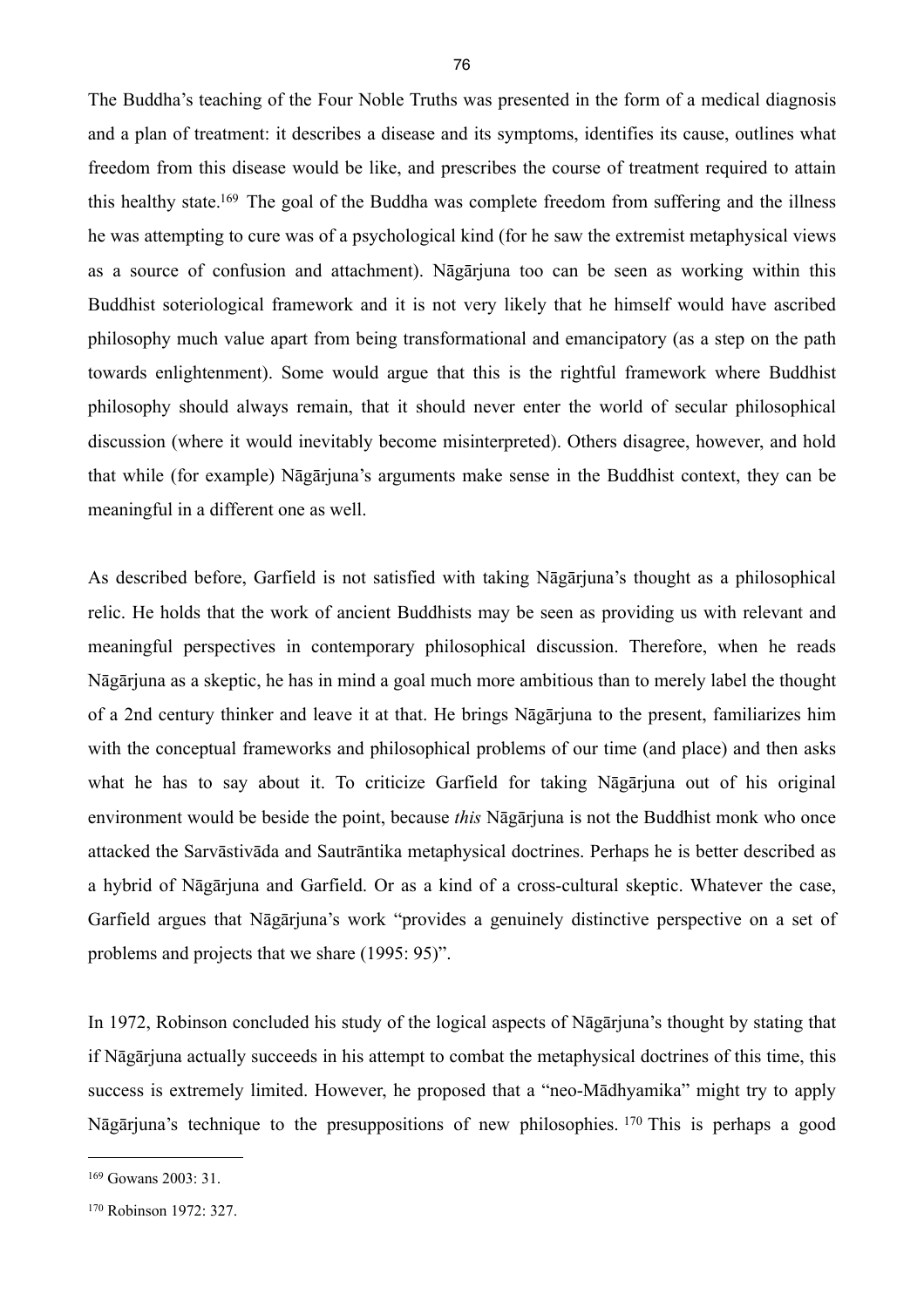description of what Garfield is trying to do. He is a neo-Mādhyamika on a mission to cure philosophy (East and West) from dogmatic illness - an illness which engenders "endless sophistical dialectic" and blocks clear thinking about language, explanation, morality, and ontology<sup>171</sup>. In Garfield's view, much of contemporary philosophy is seriously and dogmatically ill. His own work he sees as a programmatic beginning for a new dialogue in which the Eastern and Western perspectives are brought together and in which the skeptical enterprise is seen as a much-needed corrective to some contemporary philosophical confusions.[172](#page-80-1)

Garfield himself participates in philosophy of science, and argues that Nāgārjuna's conventionalist notions can be of use there. He takes as his starting point the co-existence of multiple levels of explanation (and of accompanying ontology) in contemporary science<sup>173</sup> and argues that attempts to establish one level of explanation as fundamental are misguided. He then proposes that the Mādhyamaka understanding of *pratītya-samutpāda*[174](#page-80-3) might provide a way out of such meaningless debat[e175](#page-80-4). Garfield holds that the urge to privilege one level over another emerges as a consequence of a doctrine regarding the locus of genuine causation, while the Mādhyamaka analysis of explanation and causation gives rise to ontological generosity. This is because *pratītya-samutpāda*  has multiple, multidimensional, inter- and intra-level character and it focuses on the notion of the explanatory work that entities on these multiple levels can do. Naturally, the standard desirata of good theories matter (eg. economy, elegance, predictive power etc.), but Garfield argues that this is *all* that matters. Therefore, the debates cannot be solved on *a priori* grounds.[176](#page-80-5)

But Garfield is not only concerned about Western philosophy and does not limit his anti-essentialist and conventionalist critique there. In fact, Garfield takes Nāgārjuna's arguments and uses them

<span id="page-80-5"></span>176 Garfield 2002: 74-76.

<span id="page-80-0"></span><sup>171</sup> Garfield 2002: 13.

<span id="page-80-1"></span><sup>172</sup> Many philosophers believe that an important task of philosophy is to answer the skeptic, i.e., to show that what the skeptic denies to be possible is not only possible, but actual. In Garfield's view this can be seen as a form of "philosophical resistance" (in the psychoanalytic sense) where philosophers end up with the very disease of which the skeptic intends to cure them. Garfield on the contrary suggests that we take the skeptic's arguments seriously and cautiously and do not confuse skepticism with nihilism.

<span id="page-80-2"></span><sup>&</sup>lt;sup>173</sup> For example, the flexing of the arm can be explained by neurophysiology, psychology etc. (Garfield 2002: 74.)

<span id="page-80-3"></span><sup>&</sup>lt;sup>174</sup> Which he understands as a relative of the Quinean view, i.e., to exist is to exist conventionally and dependently and here the relevant conventions are those of scientific theory and the relevant dependencies are given by the laws discovered by science. (2002: 74.)

<span id="page-80-4"></span><sup>&</sup>lt;sup>175</sup> Garfield's examples of such misguided attempts are Churchland's venture the establish the ontological primacy of the "low"-level phenomena of physical science and Fraassen's effort to disparage the "unobservable" in favor of its manifest entities. (2002: 74.)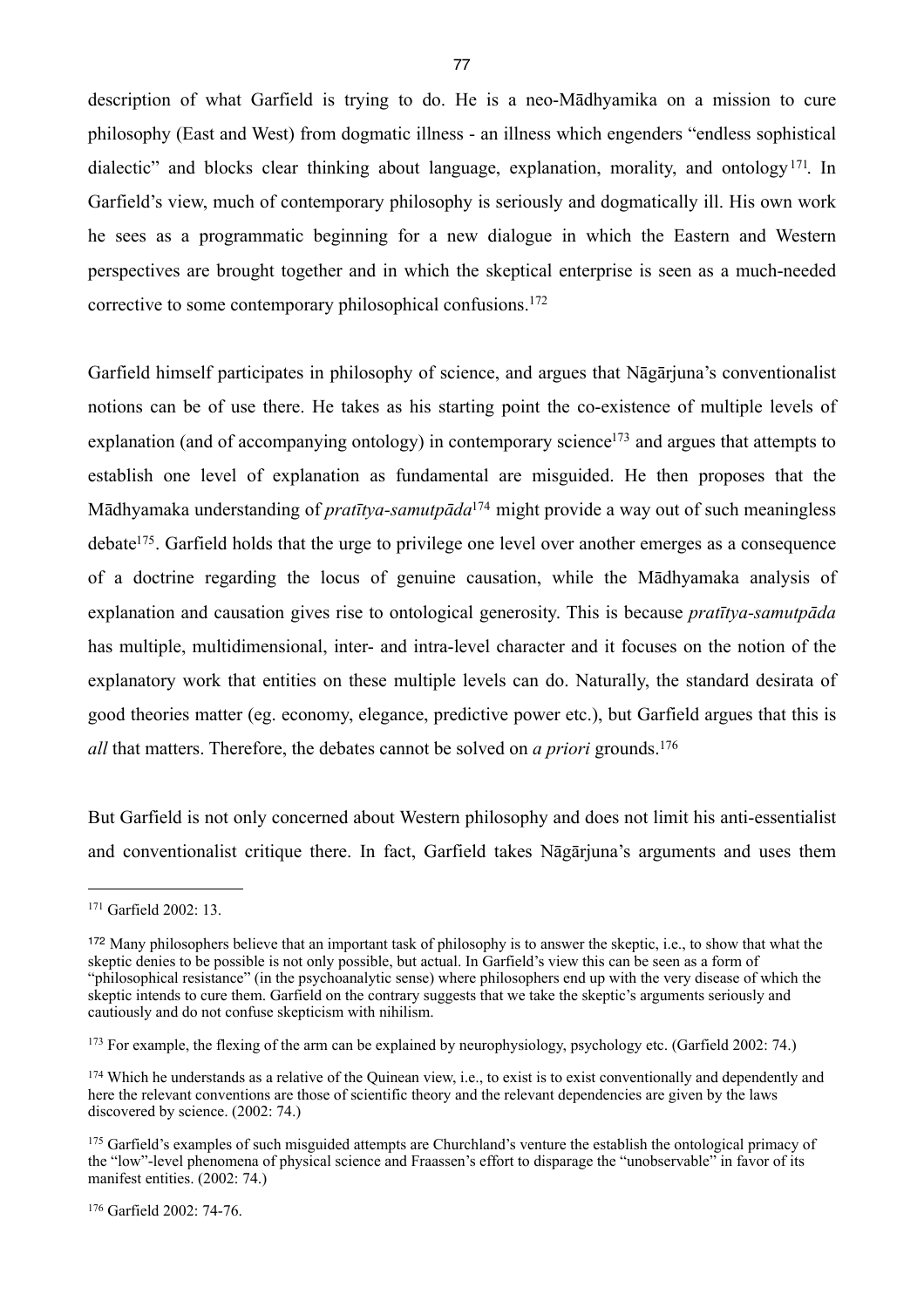*against* Nāgārjuna's successor Dharmakirti who claims that the belief in rebirth is a precondition for the cultivation of *bodhicitta[177](#page-81-0).* Garfield argues that this is not consistent with Nāgārjuna's account of causation because it goes beyond mere interdependence and posits a substantial basis for it.[178](#page-81-1) Garfield further holds that Dharmakirti's views entail a subtle form of self-grasping, a belief in the substantially existent self when no such entity can be verified:

Nothing holds the self together; nothing holds the causes to their effects. Raw interdependence is all we encounter, and there is no hope of an explanation to end all explanations. That is the manifestation, in the philosophy of science and in the existential understanding of the nature of self, of the abyss of emptiness into which Dōgen much later commands us to leap. (2002: 85.)

Garfield's Nāgārjuna encourages us to let the efficacious occult cement of the world vanish and to affirm the empirical world.[179](#page-81-2) But can this really be *all* that a Buddhist philosopher commands of us? Nāgārjuna might have been at pains to affirm the empirical world (in order to save his *philosophical* system from the charges of nihilism), but is it not a Buddhist practitioner's goal to transcend the empirical world and to go beyond it in one way or another? I believe Garfield succeeds in providing support for a view that this "beyond", in Nāgārjuna's system, is not an ultimate reality in the metaphysical sense (i.e., permanent and substantial ground of existence like the Hindu *Brahman*), but Buddhist enlightenment is still arguably something more than simply adopting an anti-essentialist world-view - it is *direct awareness* of the world as it is. Needless to say, this is where Garfield must leave behind the comfort of Western philosophical terminology and attempt to conceptualize matters that Western philosophers have tended to dodge.

<span id="page-81-0"></span><sup>&</sup>lt;sup>177</sup> i.e., the wish to attain enlightenment (for the benefit of all beings) or the "thought of enlightenment" as the primary aspiration of the bodhisattva (i.e., Mahayana practitioner).

<span id="page-81-1"></span><sup>178</sup> Garfield 2002: 76, 80-81, 84.

<span id="page-81-2"></span><sup>179</sup> Garfield 2002:85.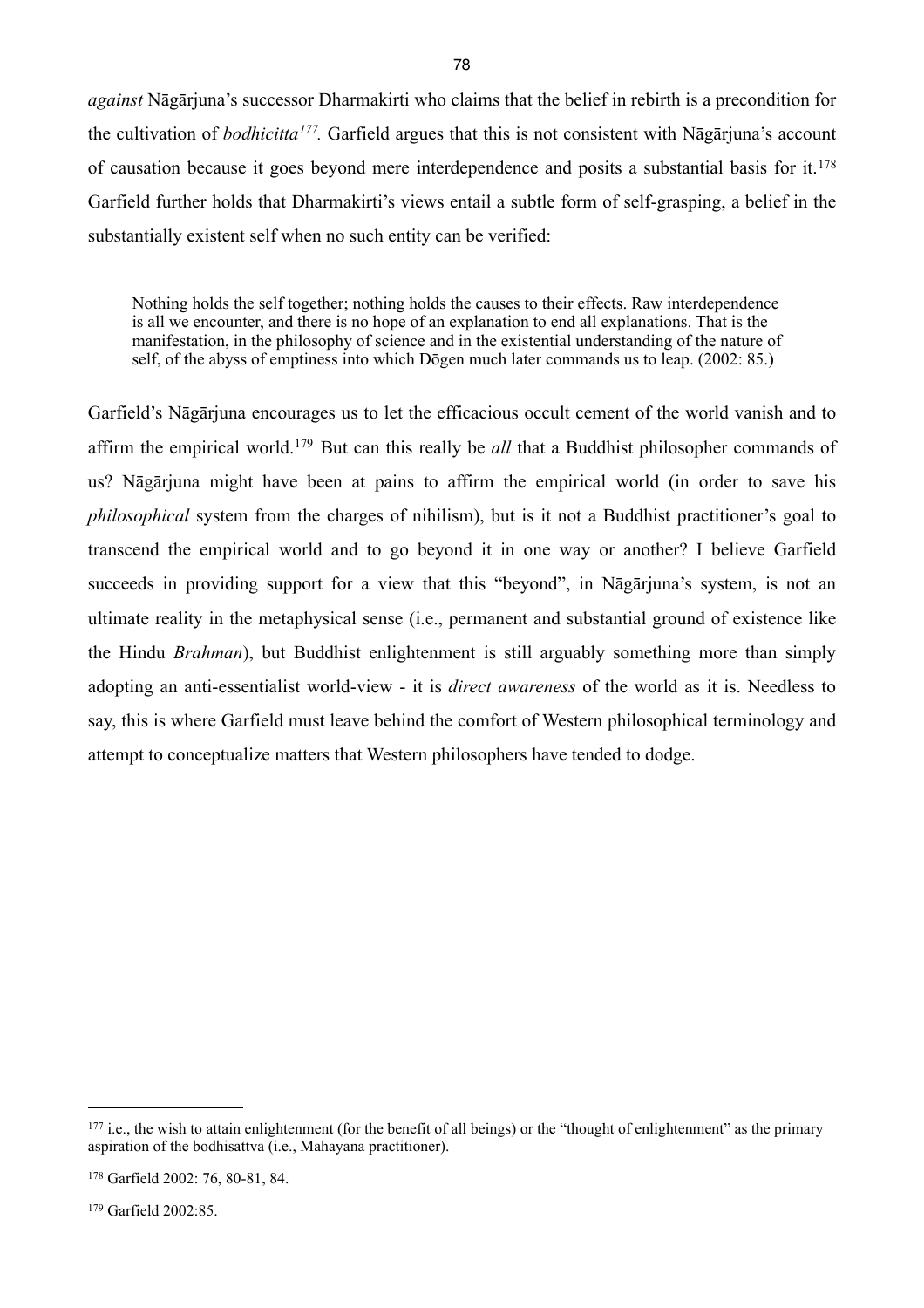## *5.3 NĀGĀRJUNA AND THE ULTIMATE*

Garfield balances between making sense of Nāgārjuna's arguments in their home (Buddhist) tradition and offering a contemporary philosophical account of his system. When he reads Nāgārjuna as a skeptic, he largely focuses on Nāgārjuna's rejection of essentialist metaphysics and uses this as a starting point for his own "curative" endeavors. I believe this is a justified move in the context of Garfield's cross-cultural philosophy, but does not paint the whole picture of Nāgārjuna. Therefore he must discuss another Nāgārjuna too: Nāgārjuna the enlightened.

## **5.3.1 MYSTICISM REVISITED**

Let us take recourse in the views of the two Indian scholars introduced earlier. Chatterjee and Matilal both hold that Indian 'skepticism' (although Chatterjee would oppose this nomination) is always connected to some mystical notions. Furthermore, Della Santina and many other scholars emphasize the soteriological framework in which Indian philosophy is (almost exclusively) seen as operating and holds that, if this context is ignored, Indian philosophy ceases to be Indian philosophy.

What about Garfield's Nāgārjuna? It is sometimes difficult to see where Nāgārjuna the 2nd century Buddhist philosopher ends and Garfield's reconstructed Nāgārjuna begins. This is because, on many occasions, Garfield Nāgārjuna's methods and arguments appear very (post)modern and Western. However, Garfield does make a serious attempt at accounting for the aspects of Nāgārjuna's thought that still, despite of Garfield's careful demystification, seem strange and perhaps even anti-rational to a contemporary Western reader. Garfield, however, argues that they are not so, relying on paraconsistent logic to show that the apparent contradictions in Nāgārjuna's philosophizing do not need to be deemed illogical or mystical<sup>180</sup>. But before discussing Garfield's views on Nāgārjuna and the limits of thought, some contextualization is in order.

<span id="page-82-0"></span><sup>180</sup> These issues are mainly dealt with in 'Nāgārjuna and the Limits of Thought' (2002) with Graham Priest.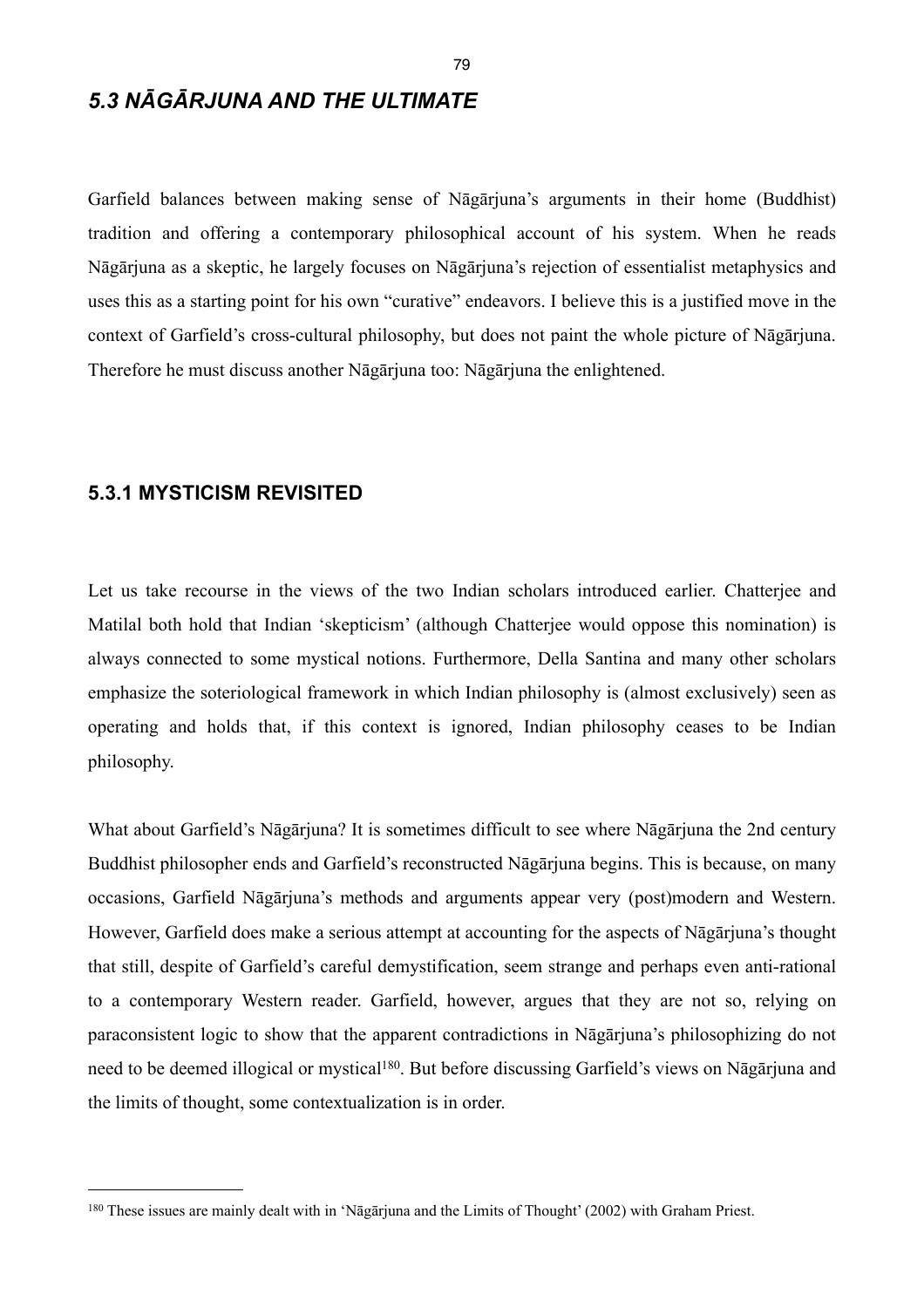In the course of Nāgārjuna scholarship, some scholars have suggested that his philosophy attempts to be logically consistent and rational (eg. Robinson, Hayes and Jones) while others have held that the logic is only employed to destroy logic, to prove its inadequacy in approaching the ultimate (eg. Inada and Betty). The MMK has been read as both an extremely logical exposition and as a mystical manifesto. David Loy (1984), on the other hand, has argued that the correct way to understand Nāgārjuna's philosophy is to perceive it holistically and dynamically as a philosophical moment in an evolving "way of liberation" and, instead of trying to force it into the categories of either philosophy or mysticism, we should perhaps change our own views on how the philosophical enterprise relates to soteriology<sup>[181](#page-83-0)</sup>. To Western ears, this sounds like a radical suggestion. Nevertheless, since it would appear that Nāgārjuna's (and many other Asian philosophers') thought has both rational and supra-rational elements, scholars might benefit from questioning and investigating the dichotomy.

To view Nāgārjuna as an rationalist or as an irrationalist (or as anything at all) arguably depends on the set of philosophical spectacles (eg. Kantian, Vedāntin, Wittgensteinian) of the interpreter. In fact, interpretations tend to reveal more about the interpreter than the interpreted. Loy holds that the Western readings fall into two major categories, i.e., the classical ones (eg. Stcherbatsky and Murti) that emphasize the distinction between empirical phenomena and the noumenal absolute, and the more recent ones influenced by contemporary analytic philosophy (eg. Streng & Gudmunsen) in which emptiness is understood as a meta-system and as a term which does not refer to anything in the world, but rather indicates the inability of all language to refer to anything. In Loy's view, both these interpretative traditions are one-sided and hence misleading: they emphasize one of the two main aspects at the expense of the other. The faults of the Kantian approach have already been discussed and need not be re-stated here. When it comes to the linguistic approach of the "Wittgensteinian" scholars, Loy argues that they ignore the religious context of Nāgārjuna's thought and therefore cannot capture the complete meaning of Mādhyamaka[.182](#page-83-1) There is some truth to this. In the end, it boils down to the question of motivation. As Dick Garner (1977) reminds us, the ordinary language-philosopher aims at freedom from philosophical worry while Nāgārjuna aims higher to quietude<sup>183</sup>.

<span id="page-83-0"></span><sup>181</sup> Loy 1984: 444.

<span id="page-83-1"></span><sup>182</sup> Loy 1984: 437, 441, 443.

<span id="page-83-2"></span><sup>183</sup> Garner 1977: 176.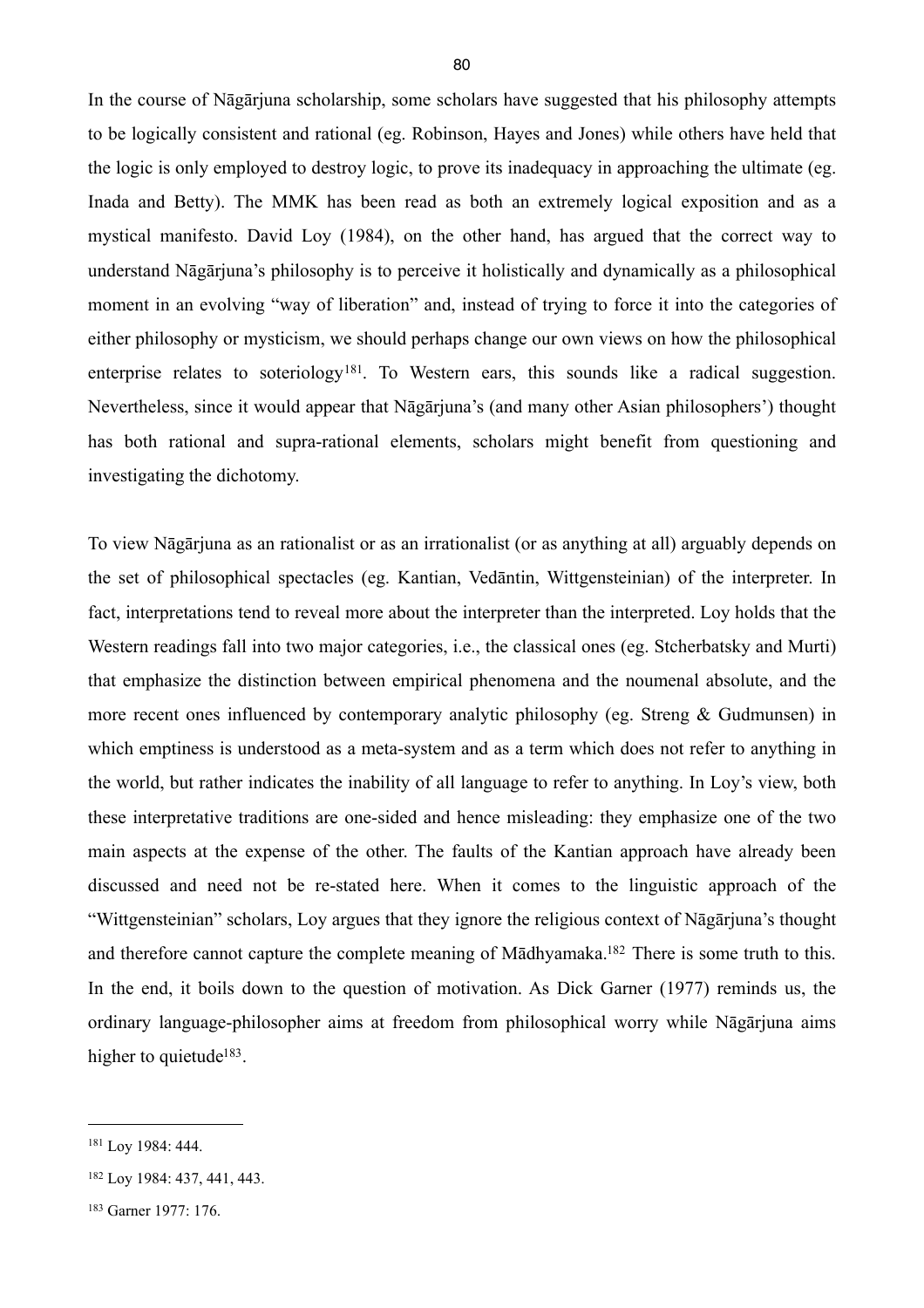The general definition for 'mysticism' offered by the Stanford (online) Encyclopedia of Philosophy is "a constellation of distinctive practices, discourses, texts, institutions, traditions, and experiences aimed at human transformation, variously defined in different traditions". What has primarily interested Western philosophers, has been the (allegedly) knowledge-granting "mystical experiences". In some spiritual traditions, the experiences are (allegedly) of a supersensory reality, but many Buddhist traditions make no such claim and cultivate experiences of "unconstructed awareness" instead.[184](#page-84-0) This is what Schlomo Biderman (1989) probably has in mind when he writes about Nāgārjuna's "minimal mysticism" as mysticism without ontological presuppositions and as independent of any metaphysical world-view[185](#page-84-1).

If we understand mystical experience as non-conceptual knowledge, Nāgārjuna's system (like, perhaps, *any* Buddhist system) arguably has some room for it. However, Garfield criticizes fiercely interpreters that label Mādhyamaka as mysticism and argues that such a view is to shirk the hermeneutic burdern of making sense of a text. He likewise argues that such readings are hard to justify, given the relentlessly rational and meticuously argued character of the MMK. Garfield therefore takes upon himself to provide a coherently rational reconstruction of Nāgārjuna's *prima facie* paradoxical verses.<sup>[186](#page-84-2)</sup>

In Garfield's account, the Mādhyamaka right view is that all phenomena are ultimately empty though conventionally real and dependently arisen. By adopting this view, one can attain liberation from the suffering of *samsāra*. This is because the suffering is rooted in false views. This is more or less consistent with the Geluk interpretation of the passage 13:8 of the MMK.<sup>187</sup> The passage reads:

The victorious ones have said that emptiness is the relinquishing of all views. For whomever emptiness is a view That one has accomplished nothing. (13:8 MMK in Garfield 1995: 212)

<span id="page-84-0"></span><sup>184</sup> [http://plato.stanford.edu/entries/mysticism/ \(References are made to Takeuchi 1983 and Griffiths 1993\)](http://plato.stanford.edu/entries/mysticism/)

<span id="page-84-1"></span><sup>185</sup> Biderman 1989: 63.

<span id="page-84-2"></span><sup>186</sup> Garfield 2002: 46.

<span id="page-84-3"></span><sup>187</sup> Garfield 2002:47.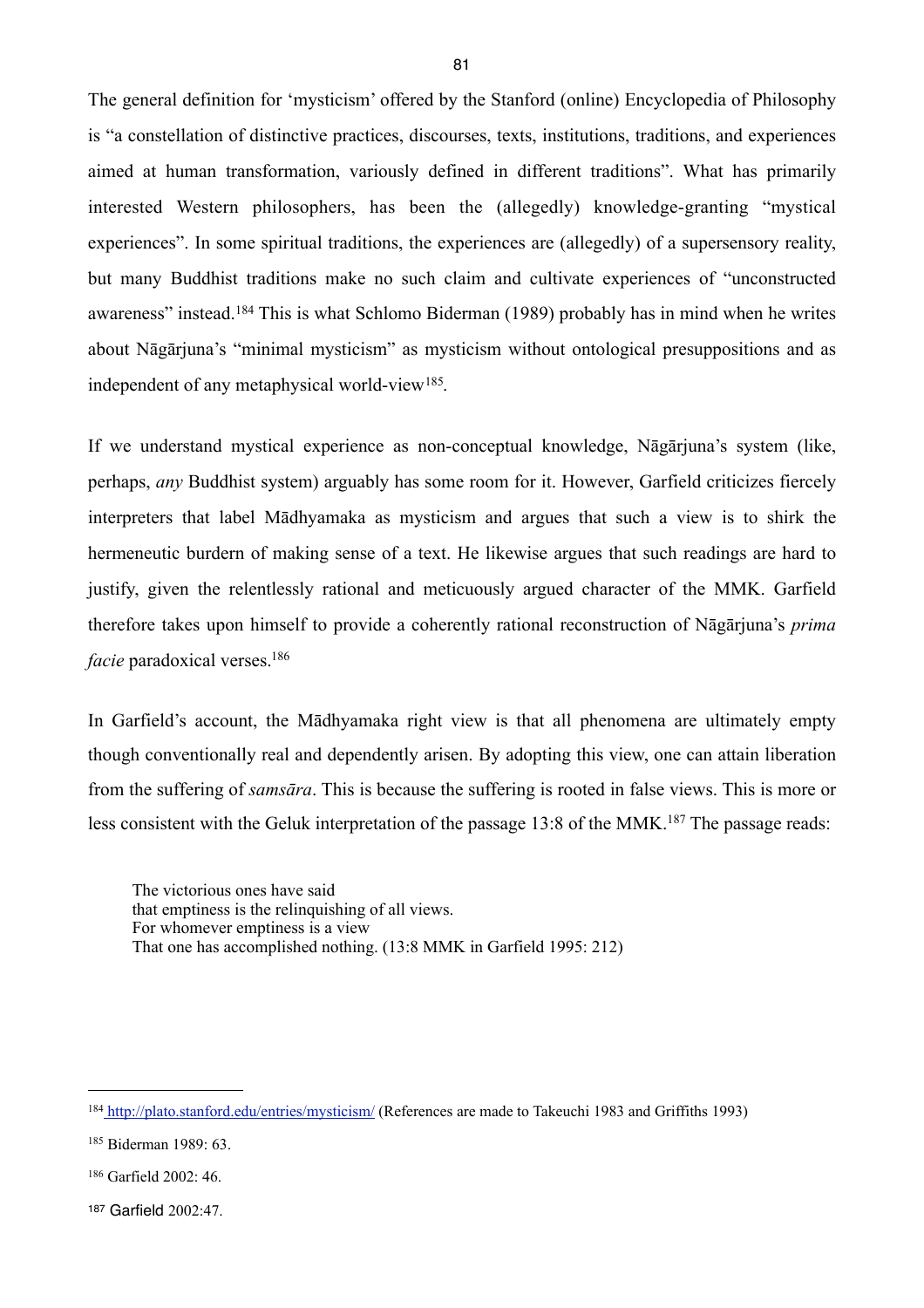However, 'emptiness' is but a dependent designation and therefore, when Nāgārjuna claims that he has no view, he means it. This is because, as Garfield holds, emptiness is not a thing, not an existent, not something that can be 'viewed'. This is consistent with the Nyingma understanding.

To sum up, then, Nāgārjuna's ultimate truth is that there is none (just like the ultimate nature of things is that there is no ultimate nature). This seems paradoxical and it should, for - if we are to trust Garfield - we have now traveled to the limits of what can be said.

## **5.3.2 NĀGĀRJUNA AND THE LIMITS OF REASON**

Garfield argues that Nāgārjuna asserts paradoxes because the reality itself is contradictory. Therefore, regardless of whether it is his intention or not, Nāgārjuna succeeds in pointing out the limits of reason. Needless to say, this is a view that cannot be justified with a logic that demands consistency. If contradictions are understood to *always* entail triviality then we must either claim that Nāgārjuna's paradoxes are not really paradoxes or to succumb to a view that he is either an irrationalist who does not believe in the power of logic in the first place or, alternatively, a failed logician. In order to show that Nāgārjuna's contradictions are not only contradictions, but *true* contradictions, Garfield then turns to dialetheism.

#### **5.3.2.1 Paraconsistency and Dialetheism**

Paraconsistent logics challenge the contemporary logical orthodoxy that inconsistency leads to triviality, i.e., that the logical consequence relation  $\models$  is explosive (detonate). In any explosive logic  ${A, \neg A} \models B$  for every *A* and *B* (ex contradictione quodlibet, ECQ, i.e., contradiction entails everything) is a valid inference. Paraconsistent logics are systems that are not explosive (and hence require a consequence relation in which the ECQ is blocked) and can therefore be employed in inconsistent, but non-trivial theories. Paraconsistency *per se* is a property of a consequence relation*.*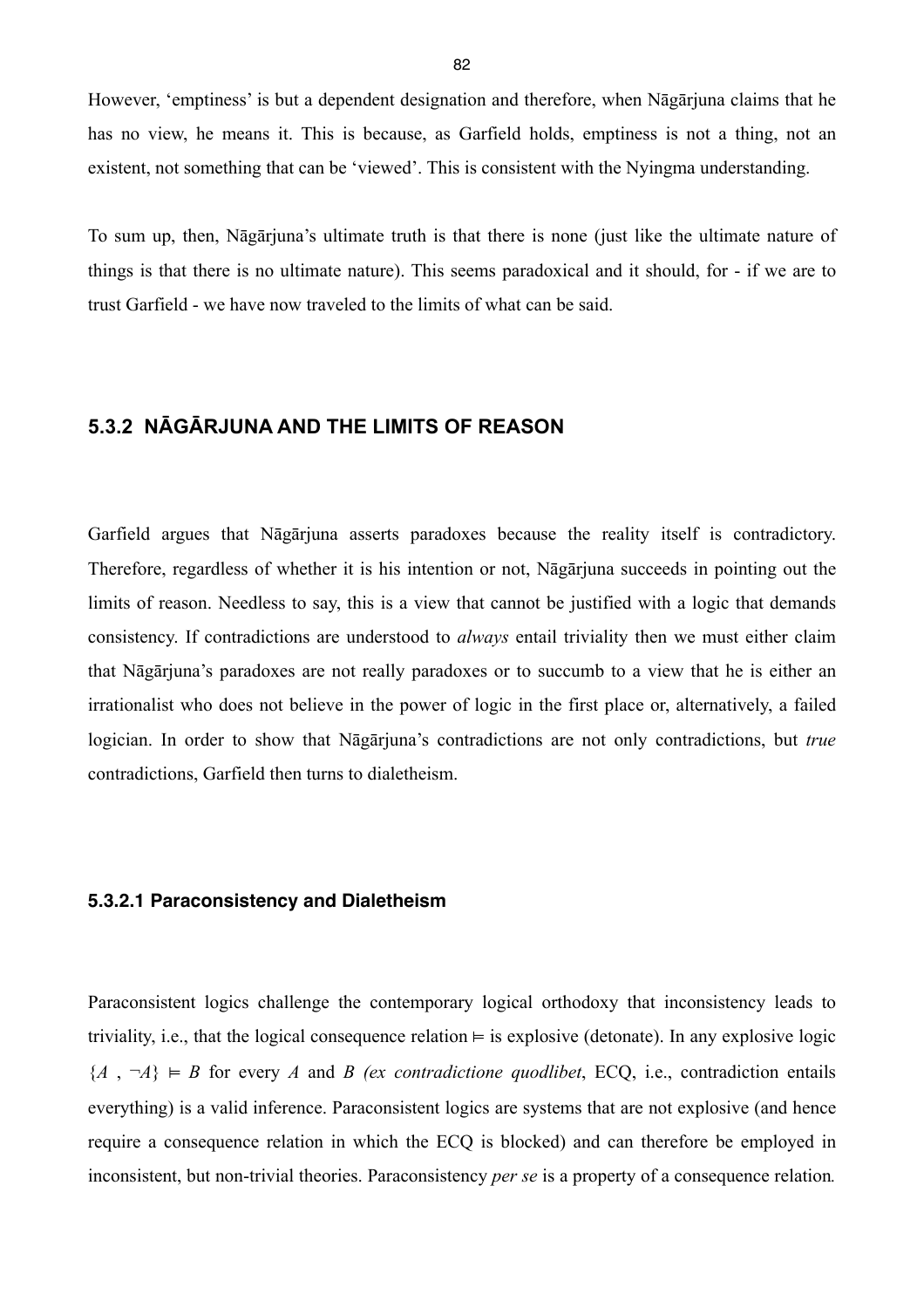The weakly paraconsistent research program assumes that the world is consistent and its aim is to provide an account of situations in which some of the information under consideration is presumed to be in error. The stronger paraconsistent research program, known as dialeth(e)ism, does not share this background assumption, but holds that inconsistent theories may, in fact, be accurate descriptions of the world (while some advocates of dialetheism, such as Garfield, believe in the inconsistency of the world, this is not required: mere agnosticism about its consistency is enough). In all simplicity, dialetheism is the view that there are true contradictions. When taken to its extreme (that all contradictions are true) it becomes triviality (that everything is true). Thus, if dialetheism is to be differentiated from triviality, it then must be paraconsistent<sup>[188](#page-86-0)</sup>. <sup>[189](#page-86-1)</sup>

When it comes to Nāgārjuna, we are dealing with apparent *dialetheias* (i.e., true contradictions where both *A* and  $\neg A$  are true and, as a consequence, some inferences of the type  $\{A, \neg A\} \vDash B$ must fail). In general, contradictions and inconsistencies *seem* to be better tolerated in the Eastern traditions. However, many Western scholars, after studying these traditions, have suggested that the contradictions encountered are not, in fact, contradictions. One method is to claim that the contradictions are not be taken literally, but should be understood as metaphors. Another method is known as *parameterisation*, i.e., the claim that the contradictory assertion is ambiguous and therefore true in one disambiguation and false in another.[190](#page-86-2) In the account of Garfield and Priest (2002), on the other hand, the apparent paradoxes are treated as dialetheias and hence a form of paraconsistent logic is required. As they write:

(...) we are concerned with the possibility that Nāgārjuna, like many philosophers in the West, and indeed like his many Buddhist successors - perhaps as a consequence of his influence discovers and explores true contradictions arising at the limits of thought. (...) to those who share with us a dialetheist's comfort with the possibility of true contradictions commanding rational assent, for Nāgārjuna to endorse such contradictions would not *undermine* but instead would *confirm*, the impression that he is indeed a highly rational thinker. (Garfield & Priest in Garfield 2002: 86.)

<span id="page-86-0"></span><sup>&</sup>lt;sup>188</sup> It should be noted, however, that paraconsistent logic itself does not have to be dialetheist (in fact, many paraconsistent logics validate the Law of Non-Contradiction ( $\models \neg (A \land \neg A)$ ) (LNC) even though they invalidate ECQ).

<span id="page-86-1"></span><sup>189</sup> See Aberdein & Read 2009: 682-684 and 'Paraconsistent Logic' on *Stanford Encyclopedia of Philosophy* available from: http://plato.stanford.edu/entries/logic-paraconsistent/

<span id="page-86-2"></span><sup>190</sup> On Eastern dialetheias and Western interpretation of them see 'Dialetheism' on *Stanford Encyclopedia of Philosophy* available at http://plato.stanford.edu/entries/dialetheism/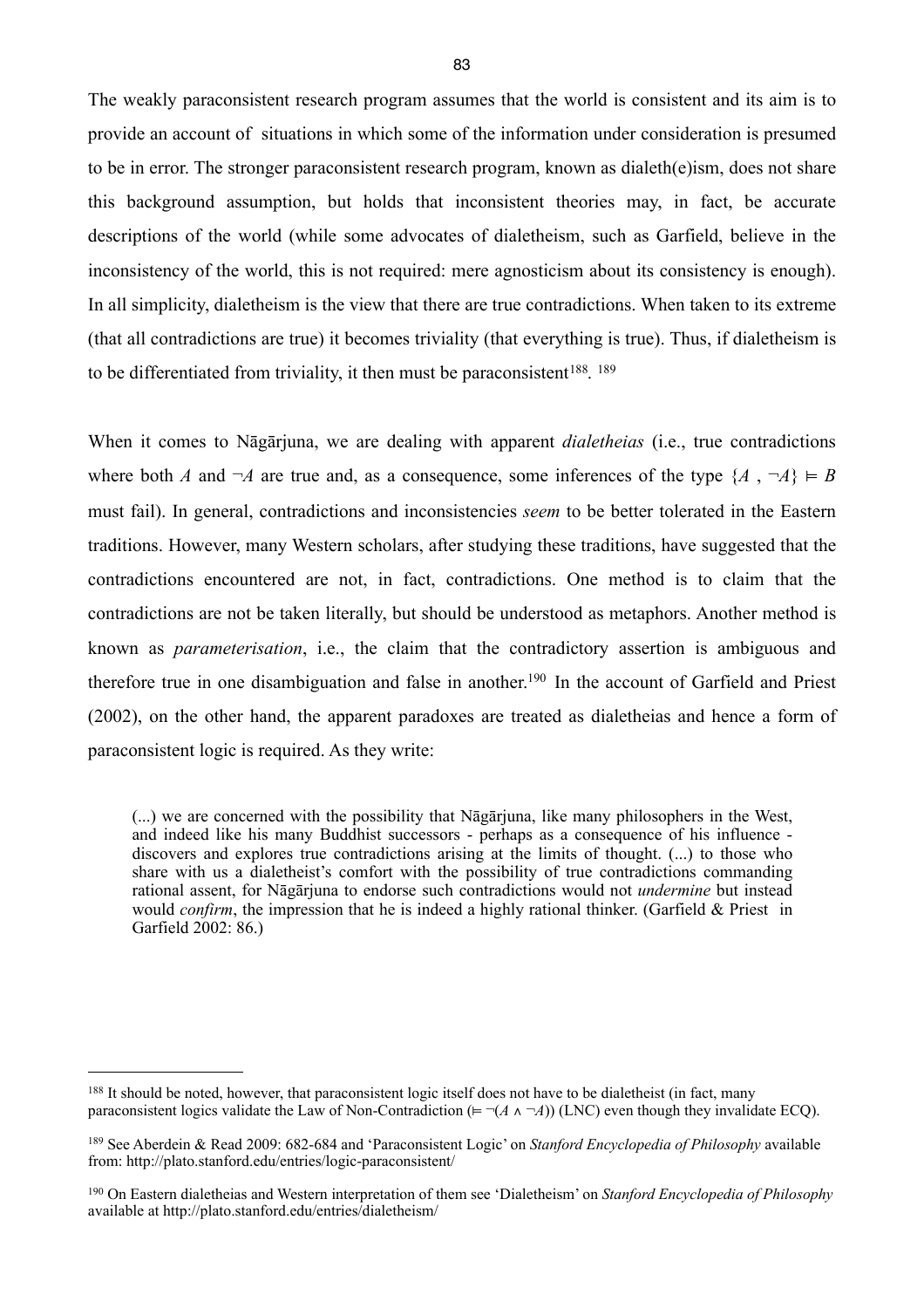#### **5.3.2.2 Nāgārjuna the Dialetheist**

To begin with, Garfield and Priest, in 'Nāgārjuna and the Limits of Reason' (Garfield 2002: 89) notice an interesting pattern in theories (West and East) which attempt to theorize about the limits of thought. The pattern is that such theories tend to run into contradictions. These contradictions at the limits (i.e., *limit contradictions*) have a specific structure that can be analyzed into two parts:

- (i) *Transcendence*: that a certain view (usually about the nature of the limit in question) itself transcends that limit (cannot be conceived, described etc.), and
- (ii) *Closure*: that the view is within that  $\lim_{t \to 0} t^{191}$ .

Together the pair describes a structure that Garfield & Priest refer to as *Inclosure*, i.e., that there is a totality **Ω** and an object o and that o both is and is not in **Ω**. To explain the structure in greater detail, they then add an operator **δ** which, when applied to any suitable subset of **Ω** gives *another*  object that is in **Ω**. The limit contradiction arises when **δ** is applied to **Ω** itself, since this gives an object that is both within and without **Ω**. [192](#page-87-1)

Garfield & Priest rely on Nāgārjuna's distinction between the two truths and state that the true contradictions that Nāgārjuna *does* endorse do not concern conventional reality (*qua* conventional reality). In fact, Nāgārjuna takes *reductio* arguments to be decisive in this realm (even though some interpreters have argued that Nāgārjuna himself does not see the contradictory consequences of the opponent's premises as problematic, but is merely presenting a consequence unacceptable to a consistent opponent, which is to say that he himself does not accept the LNC even though he employs it).<sup>193</sup> The seeming contradictions concerning the conventional are not contradictions because Nāgārjuna is rejecting the *presuppositions* of the assertions and hence the framework in which the debate takes place. For example, when he rejects assertions such "space is an entity" and "space is a nonentity" (MMK 5:7), he is actually rejecting the excluded middle for the kind of assertion that the opponent is making, because the assertion is based on illicit ontological

<span id="page-87-0"></span><sup>&</sup>lt;sup>191</sup> The Closure argument is often practical, because the Closure is demonstrated in the act of theorizing about the limits. (Garfield 2002: 89.)

<span id="page-87-1"></span><sup>192</sup> Garfield 2002: 89.

<span id="page-87-2"></span><sup>193</sup> The scholars note, however, that this is based on careful and sometimes controversial reading of Nāgārjuna's dialectic, even though such a reading is defended by some in the canonical tradition (Garfield 2002: 93.)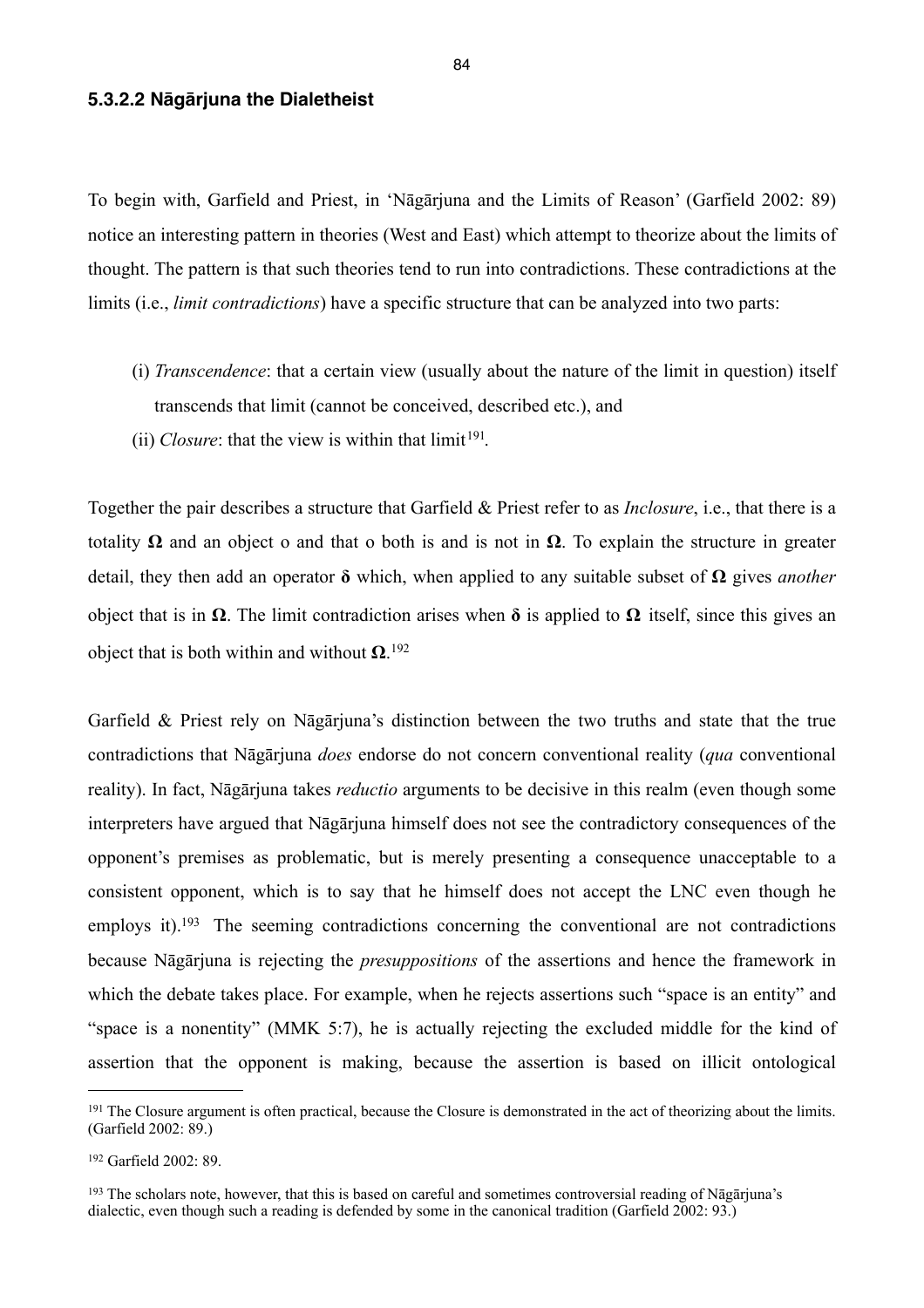presupposition. Rejection of the law of the excluded middle in a particular context is therefore not to be confused with rejection of non-contradiction, for Nāgārjuna does view the contradictory consequences of positions in the standard conventional realm to be fatal to those positions.[194](#page-88-0) Therefore, as the scholars write:

Nāgārjuna is not an irrationalist. He is committed to the canons of rational argument and criticism. He is not a mystic. He believes that reasoned argument can lead to abandonment of error and to knowledge. He is not of the view that the conventional world, however nominal it may be, is riddled with contradictions. (Garfield  $&$  Priest in Garfield 2002: 96.)

In this framework, when Nāgārjuna does assert contradictions, they have to do with the ultimate. The first true contradiction concerns the assertion that everything is empty. This is an ultimate truth about ultimate reality, but since everything is empty, there is no ultimate reality and therefore, no ultimate truths. (Or, through a different line of reasoning: to express anything in language is to express truth that depends on language. Therefore it cannot be an expression of the way things are ultimately. All truths are therefore conventional.) When Nāgārjuna states that "emptiness is the relinquishing of all views" (MMK 13.8), he means views about the ultimate nature of reality. And yet he adheres to such views himself.[195](#page-88-1)

This reading naturally goes against the contention that Nāgārjuna never asserted anything himself (and therefore did not contradict himself) and merely rejected the assertions of his opponents. Garfield and Priest grant some plausibility to this alternative, but hold that there are too many passages in the MMK in which positive assertions are being made to make such a rendition fully coherent. They likewise reject the reading in which Nāgārjuna's apparent ultimate truths are in fact conventional truths, on the grounds that the truth of emptiness is the way that a thing is found to be in the end of an ultimate analysis of its nature. Therefore, if we are to accept Garfield & Priest's reasoning, Nāgārjuna cannot be saved from inconsistency: we are faced with a clear paradox of expressibility.[196](#page-88-2)

Nāgārjuna uses both positive and negative forms of *catuṣkoṭi* - this is evident. But Garfield & Priest argue that he uses this distinction to differentiate between the perspectives of the Two Truths. Positive *catuṣkoṭi* are asserted from the conventional perspective and negative *catuṣkoṭi* are applied

<span id="page-88-0"></span><sup>194</sup> Garfield & Priest 2002: 92-95.

<span id="page-88-1"></span><sup>195</sup> Garfield & Priest 2002: 96-97.

<span id="page-88-2"></span><sup>196</sup> Garfield & Priest 2002: 98-99.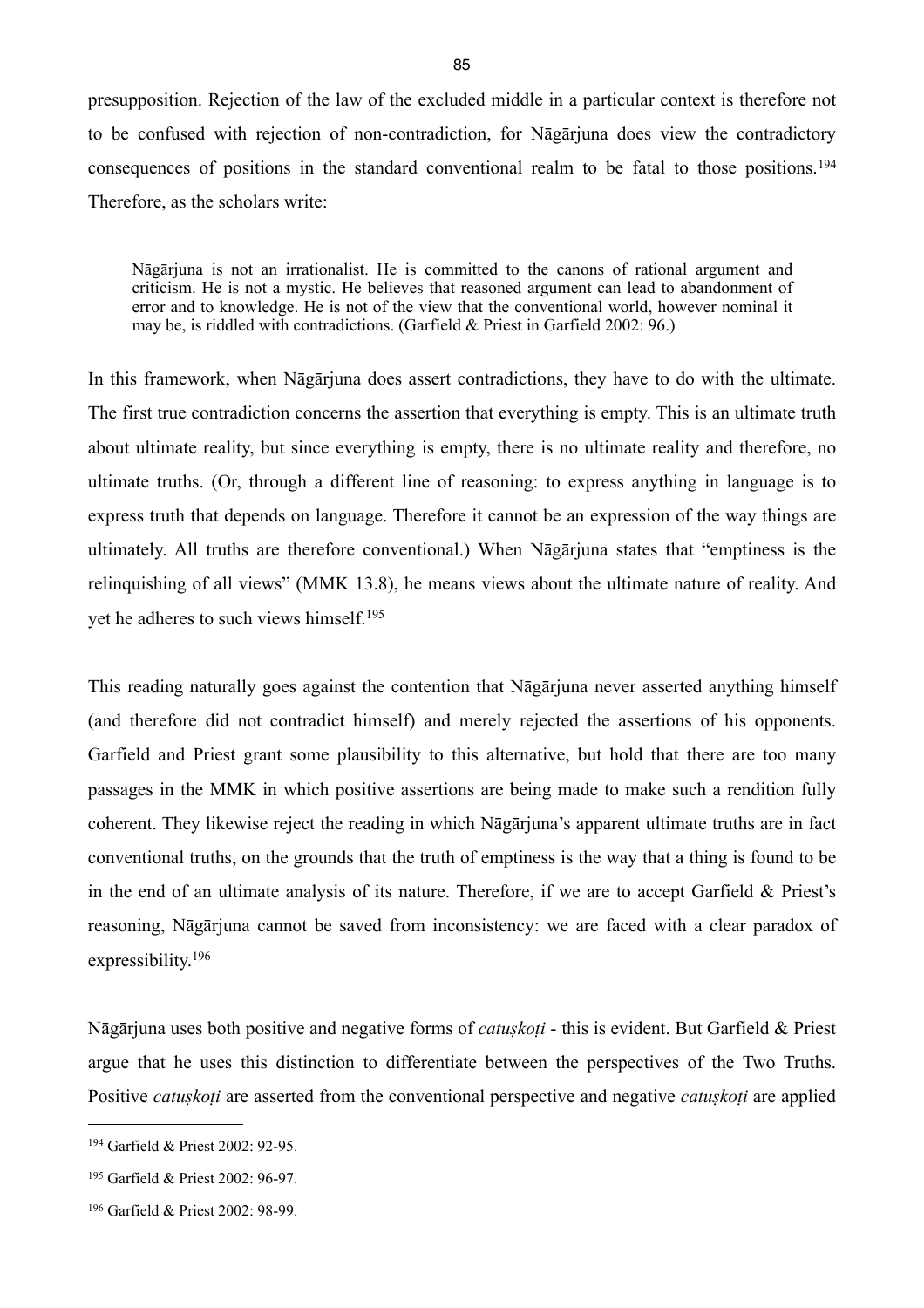to where the limit of expressibility (and the contradictory situation at that limit) are found.[197](#page-89-0) For a characterization of the ultimate perspective (which, if the characterization is correct, cannot be done), consider the following:

"Empty" should not be asserted, "Non-empty" should not be asserted. Neither both nor neither should be asserted. These are used only nominally. (MMK 22:11 in Garfield 1995: 280)

The positive tetralemmas assert that conventional phenomena exist conventionally and can be characterized from that perspective only, because ultimately nothing exists or satisfies any description. The negative tetralemma states the same and therefore contradicts itself for if its assertion is true, it only asserts its own nonassertability.[198](#page-89-1)

The paradox of expressibility (dealing with epistemology) can be found in Western philosophies too. That Nāgārjuna's paradox has the structure of an inclosure contradiction (hence satisfying a schema common to a number of well-known paradoxes in the West such as "the Liar"), might help "normalize" Nāgārjuna in the eyes of Western philosophers, because, as Garfield & Priest put it, "if Nāgārjuna is beyond the pale, then so too are Kant, Hegel, Wittgenstein, and Heidegger".[199](#page-89-2) But it is the other one of Nāgārjuna's paradoxes that is distinct from the paradoxes asserted in the West (even though it too shares the same inclosure structure) and hence capable of expounding something new to us.

This uniquely Nāgārjunian dialetheia has to do with the doctrine of the emptiness of emptiness. It can be expressed as follows: ultimately things are empty, but emptiness is the lack of essence and therefore things must lack emptiness. Or in other words: "emptiness is the nature of all things; for this reason, they have no nature, not even emptiness." Therefore the conclusion of Nāgārjuna's fundamental ontology is that there can be no fundamental ontology - and so we have arrived at another paradox.[200](#page-89-3)

<span id="page-89-0"></span><sup>197</sup> Garfield 2002: 99-100.

<span id="page-89-1"></span><sup>198</sup> Garfield 2002: 100.

<span id="page-89-2"></span><sup>199</sup> Garfield 2002: 102-104. For more information, see Priest's (2002) illuminating study *Beyond the Limits of Thought*.

<span id="page-89-3"></span><sup>200</sup> Garfield 2002: 101.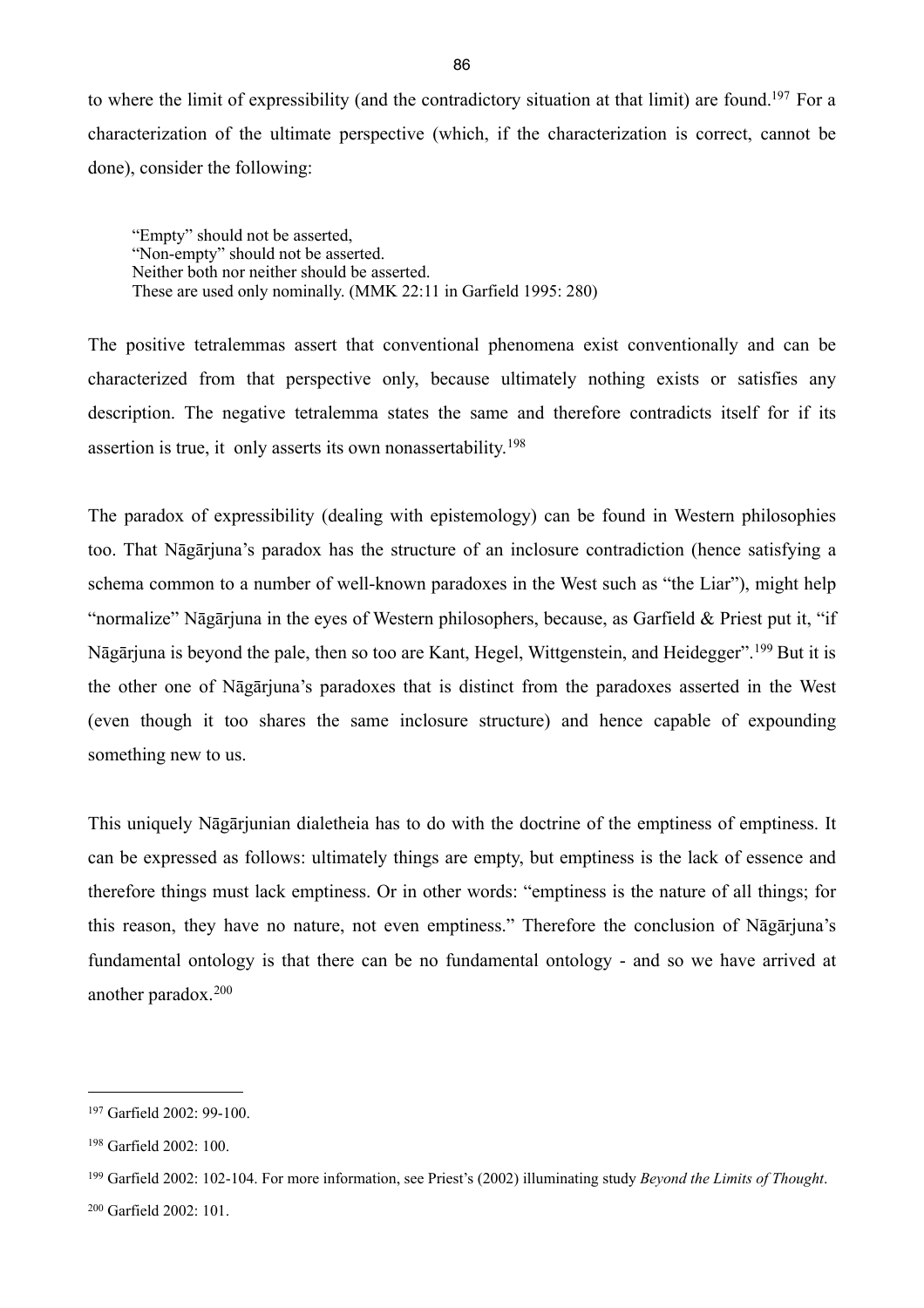Again, an advocate of an alternative reading might hold that Nāgārjuna is not really making assertions about emptiness, but Garfield & Priest could reply with the previous counter-argument. A different strategy would be to state that even though Nāgārjuna is asserting that everything is empty, emptiness is to be understood as an accident, not an essence. Garfield & Priest hold, however, that in Nāgārjuna's view, things *do not just happen to be empty*, but emptiness is a necessary characteristic of a thing, its nature (even if this nature is that there is no nature).<sup>[201](#page-90-0)</sup>

One might view limit paradoxes as indicating a limitation of language (especially if one assumes that the world itself is consistent and that an *adequate* language could mirror this consistency). Yet Garfield & Priest argue that Nāgārjuna's system provides an ontological explanation for the paradoxes. This is simply because, in Nāgārjuna's understanding (if Garfield & Priest decipher it correctly), reality really has no nature. And because it has no nature, nothing can be said about it. Essencelessness induces non-characterizability, but emptiness *is* the ultimate character. Paradoxical linguistic utterances are therefore grounded in the contradictory nature of reality. The world itself is inconsistent and certain contradictions are hence veridical.[202](#page-90-1)

It is therefore the destruction of the "myth of the deep", i.e., the elimination of the ontological myth, that Garfield & Priest see as Nāgārjuna's greatest contribution to contemporary philosophy. The myth is destroyed when we travel to the limits of the conventional just to find that there is nothing beyond it:

Penetrating to the depths of being, we find ourselves back on the surface of things and discover that there is nothing, after all, beneath those deceptive surfaces. Moreover, what is deceptive about them is simply the fact that we assume ontological depths lurking just beneath. (Garfield & Priest 2002: 101.)

Nāgārjuna is therefore going where reason takes him: to the transconsistent.[203](#page-90-2) While the analysis of Nāgārjunian limit contradictions is most carefully worked out in 'Nāgārjuna and the limits of Thought', Garfield expresses similar views in *Fundamental Verses on the Middle Way*, in which he states that there is a dynamic philosophical tension between the Mādhyamika account of the limits of what can be coherently said and its analytical ostension of what can't be said without paradox but must be understood. Already here Garfield describes Nāgārjuna's project as a "logical tightrope act

<span id="page-90-0"></span><sup>201</sup> Garfield & Priest 2002: 101-102.

<span id="page-90-1"></span><sup>202</sup> Garfield & Priest 2002: 102.

<span id="page-90-2"></span><sup>203</sup> Garfield (& Priest) 2002:104.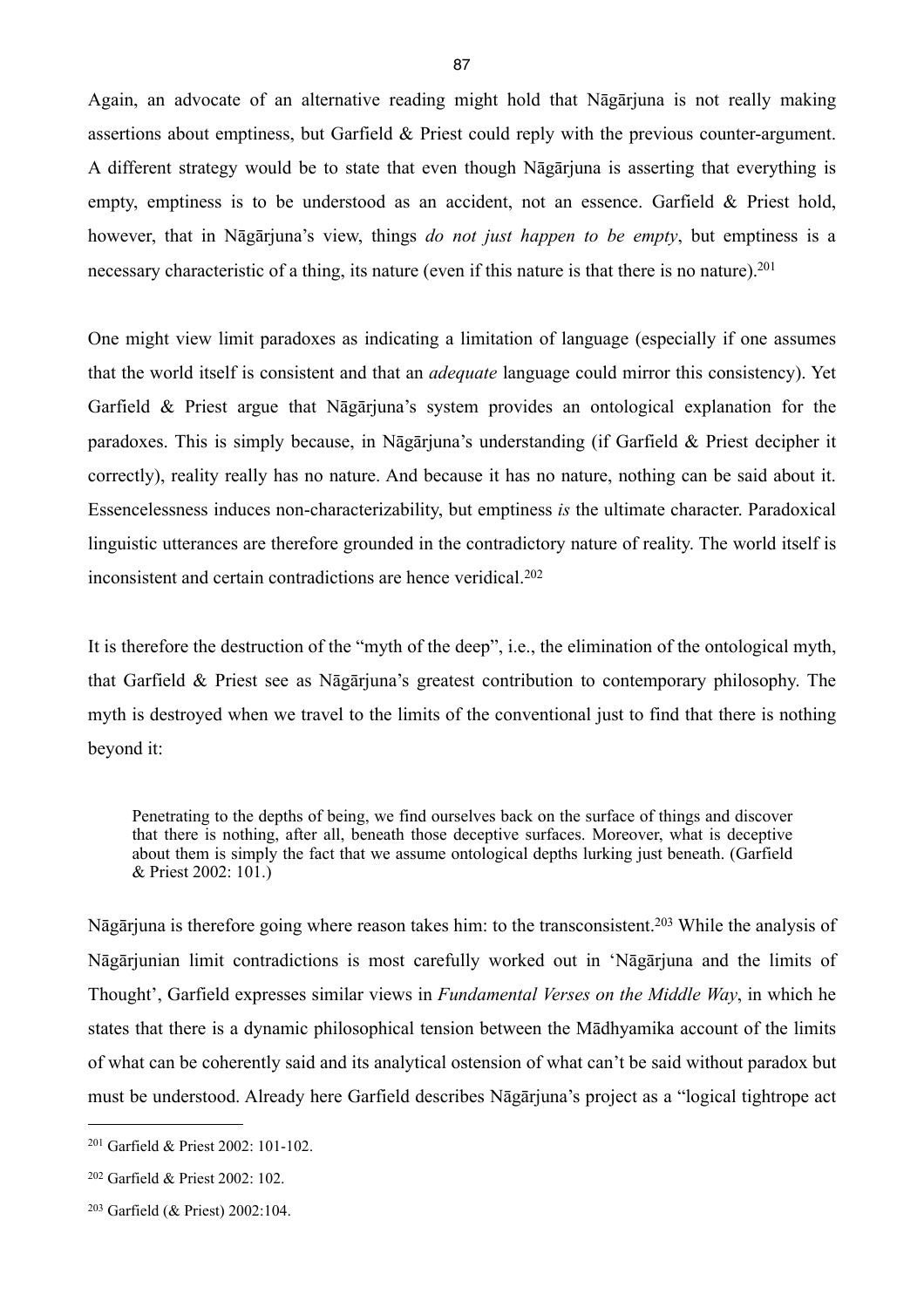of the very limits of language and metaphysics" and states that this is not the same as "incoherent mysticism".[204](#page-91-0)

## **5.3.3 GONE, GONE, GONE BEYOND: DIRECT AWARENESS**

Garfield & Priest succeed in producing a logical accout of Mādhyamaka which does not require dismissing any of its aspects as incoherent or mystical. This is not to say that readings that embrace irrationality would be wrong or even inferior (even if Garfield thinks they are). What they do lack, however, is contemporary relevance to rational philosophical discourse, which is Garfield's primary arena.

Garfield has succeeded in demonstrating *how* Nāgārjuna *could be* read as something else than an irrationalist or a mystic. But has he been able to comfortably account for the role of spiritual enlightenment in Nāgārjuna's philosophy? Based on the dicussion so far, Nāgārjuna could just as well be a secular philosopher interested merely in pointing out flaws in philosophical views and discourses without any overarching soteriological motivation. But Nāgārjuna *was* a Buddhist monk and it is valid assumption that Buddhist monks concern themselves with spiritual liberation.

The title of this chapter includes a translation of a part of the famous (*Prajñāpāramitā*) mantra: *gate gate pāragate pārasaṃgate bodhi svāhā!* (roughly translated: gone, gone, gone beyond, gone completely beyond, awakening, hail!). The imagery of crossing beyond to the other side (of a river etc.) is a popular metaphor for enlightenment. The "other side" is understood as non-conceptual *nirvāna* as opposed to conceptual *samsāra* and it is arguably the preferred destination of all Buddhists. However, if we are to accept Nāgārjuna depiction, the sphere of *nirvāna* (the ultimate) and the sphere of *samsāra* (the conventional) are one and the same and the only difference is the in the way things are *perceived*.

<span id="page-91-0"></span><sup>204</sup> Garfield 1995: 102.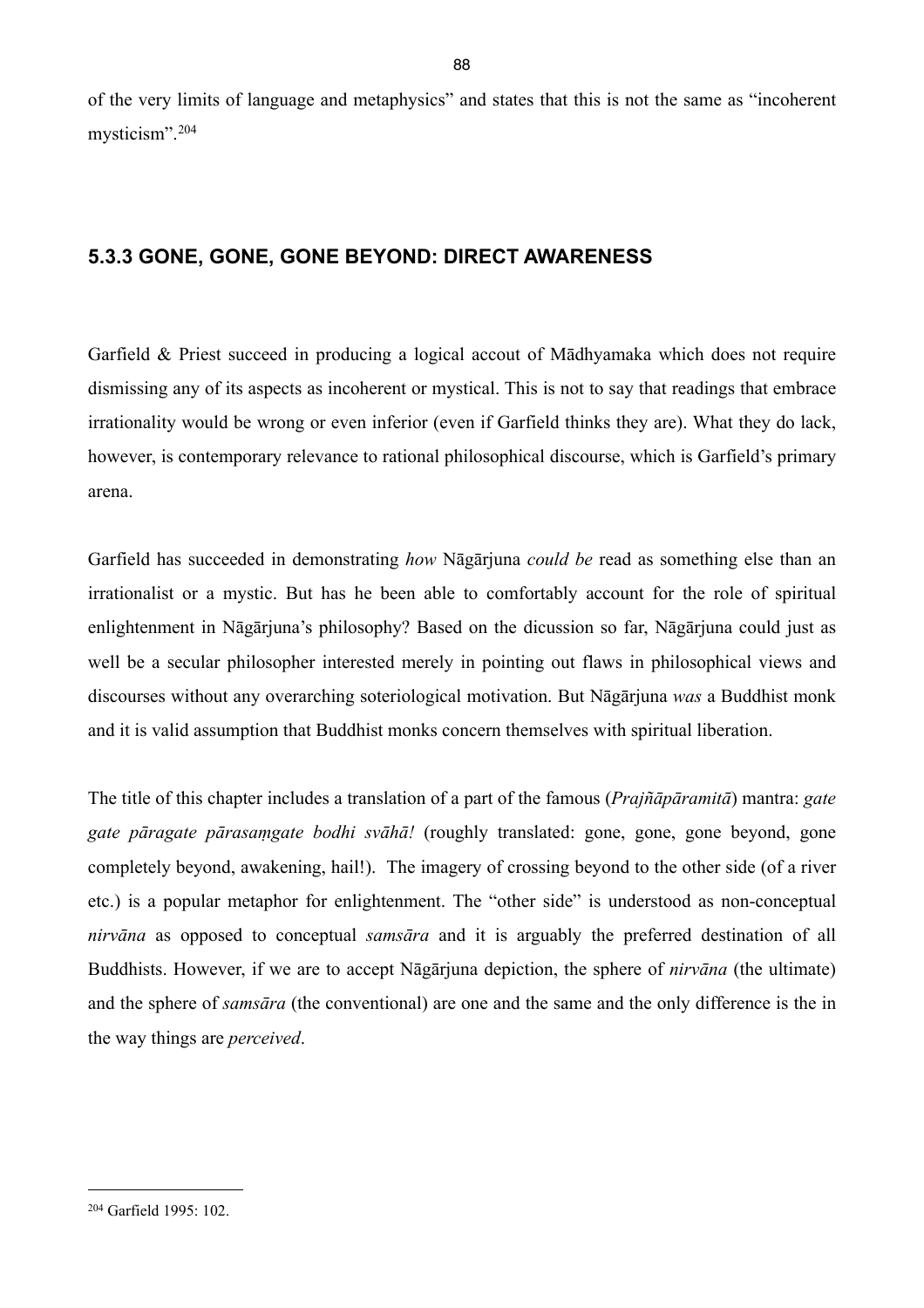Garfield needs to justify his rational account of Nāgārjuna's system and he does this by emphasizing the (Geluk) understanding of the spiritual path as involving reasoning<sup>[205](#page-92-0)</sup>:

The goal of Mādhyamika philosophy is liberation from suffering. But that liberation, on Nāgārjuna's view, can only be achieved by insight into the ultimate nature of things - their emptiness - and indeed into the ultimate nature of emptiness which we shall see is emptiness again. But this insight can only be gained through reasoning and hence through language and thought. (Garfield 1995: 298.)

But even though much of his analysis of Nāgārjuna deals with Nāgārjuna's eradication of the "myth of the deep", Garfield discusses the topic of non-conceptual knowledge, particularly in 'Emptiness and Positionless: Do the Mādhyamika Relinquish All Views?' (2002). While this might be uncomfortable territory to a Western philosopher, it would probably be even more uncomfortable *not* to discuss it, given Garfield's determination to read Nāgārjuna as offering a coherent philosophical system. In fact, Garfield explicitly argues that it is precisely with the inclusion of the epistemological standpoint of an enlightened *arhat*, who directly perceives emptiness, that Nāgārjuna's MMK truly begins to make sense. Garfield therefore proposes that Nāgārjuna is writing from two epistemic standpoints (reflected in the use of positive and negative *catuskotis*): that of the ordinary philosopher and that of the *arhat*. [206](#page-92-1)

Emptiness is not the real object as opposed to the unreal objects of ordinary perception. Therefore, statements about emptiness (eg. "emptiness is empty") ascribe no property to any object at all and hence express no proposition. Here Garfield pays attention to the Nyaya-influenced logico-semantic context of Nāgārjuna's argumentation<sup>207</sup>. As a kind of Fregean realism, it dictates that meaningful assertions are meaningful because they denote or express independently existent propositions. The sense of Nāgārjuna's words, however, does not presuppose a language-independent denotation, but derives from their utility in discourse. Nāgārjuna therefore does not disclaim the truth of his

<span id="page-92-0"></span><sup>&</sup>lt;sup>205</sup> For the sake of comparison: the Kagyu lineage of Tibetan Buddhism places much emphasis on meditation, personal transmission of esoteric teachings and other supra-rational methods of realization. The appreciation for the philosophical doctrine of emptiness, on the other hand, is included in the Geluk lineage (mostly because the founder Tsong khapa himself valued Nāgārjuna and Candrakirti). This is not an absolute distinction, however, and both lineages incorporate a vast array of practices and methods, but it does offer an insight into why Garfield, having collaborated mostly with Tibetan scholastics from the Geluk and Nyingma lineages, finds it so easy to discuss the doctrinal aspect of emptiness apart from the experiential.

<span id="page-92-1"></span><sup>206</sup> Garfield 2002: 52, 58.

<span id="page-92-2"></span><sup>207</sup> Nyaya was 'the school of logic', one of the six "orthodox" (*astika*) schools of Hindu philosophy.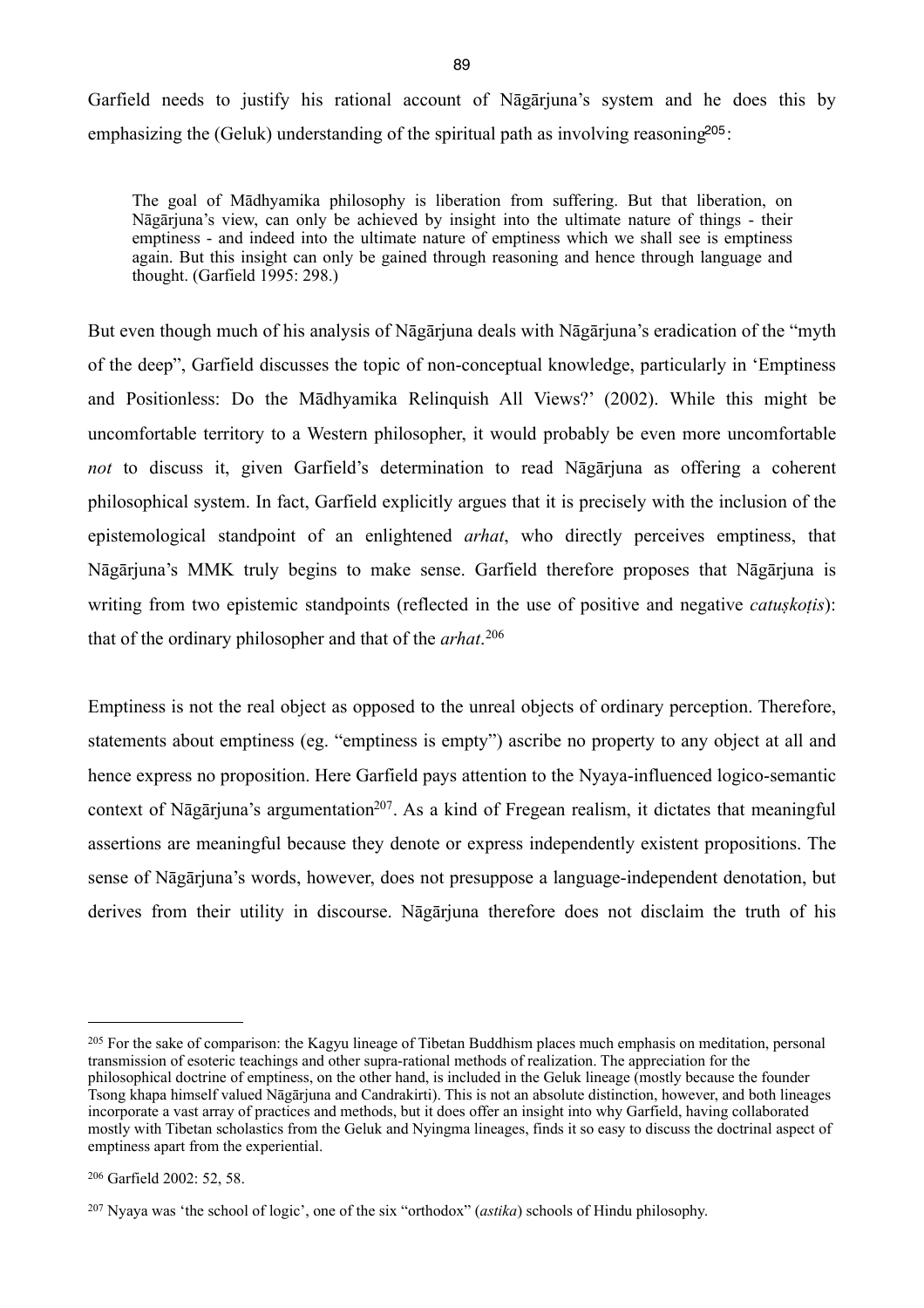utterances, but the nonconventional ontological ground for that truth. Therefore, when he says that he asserts no proposition, he is merely stating that language (like any other phenomena) is empty[.208](#page-93-0)

In Garfield's analysis, Nāgārjuna's positive tetralemmas are statements about conventional entities statements that can be easily demystified with ontological qualifiers such as "conventionally" and "ultimately". For example, everything is (conventionally) real and (ultimately) not real, both (conventionally) real and (ultimately) not real, neither (ultimately) real nor (conventionally) not real (18:8 of the MMK). These assertions thus become consistent and also appropriate (i.e., such things *can* be said). As we know, when it comes to ultimates, the tetralemmas are negative. This is because the *arhat* sees things as independent of conventions. The philosopher can make different kinds of assertions about conventional entities but for the *arhat*, no entities exist. Therefore, when it comes to the ultimate, nothing can be said[.209](#page-93-1)

Garfield clarifies this with the Sanskrit distinction between *darśana* (direct awareness) and *dṛṣṭi* (view) and argues that Nāgārjuna never denies the value of *śūnyatā-darśana* but remains skeptical about the idea of *śūnyatā-dṛṣṭi*. This is because, in order to have a view, there must be something that is viewed. Therefore emptiness must be a thing and things exist either ultimately or conventionally. Now here is the problem: from the conventional standpoint, there is no emptiness, and from the ultimate standpoint, no entities exist. Hence emptiness cannot be a thing and in the strict sense, we cannot have views about it. However, since emptiness is what we find when we analyze things in isolation of the ontology induced by our conventional language (i.e., what the *arhat* perceives), it is legitimate to say that it is the ultimate truth as well as the domain of ultimate truth.[210](#page-93-2)

Therefore, emptiness is both the ultimate truth about phenomena and a dependent designation (nominal). Here Garfield uses Tibetan terminology to make the distinction salient between the truth of emptiness and the truth of conventional entities. While the truth about conventional entities is both *tha snyad yod pa* (something nominal whose status as an entity derives from the ontology induced by language) and *kun rdzob yod pa* (something that presents itself falsely as existing inherently), only the first applies to emptiness. To someone who perceives emptiness, there is no

<span id="page-93-0"></span><sup>208</sup> Garfield 2002: 53-54, 56.

<span id="page-93-1"></span><sup>209</sup> Garfield 2002: 57- 58.

<span id="page-93-2"></span><sup>210</sup> Garfield 2002: 58-60.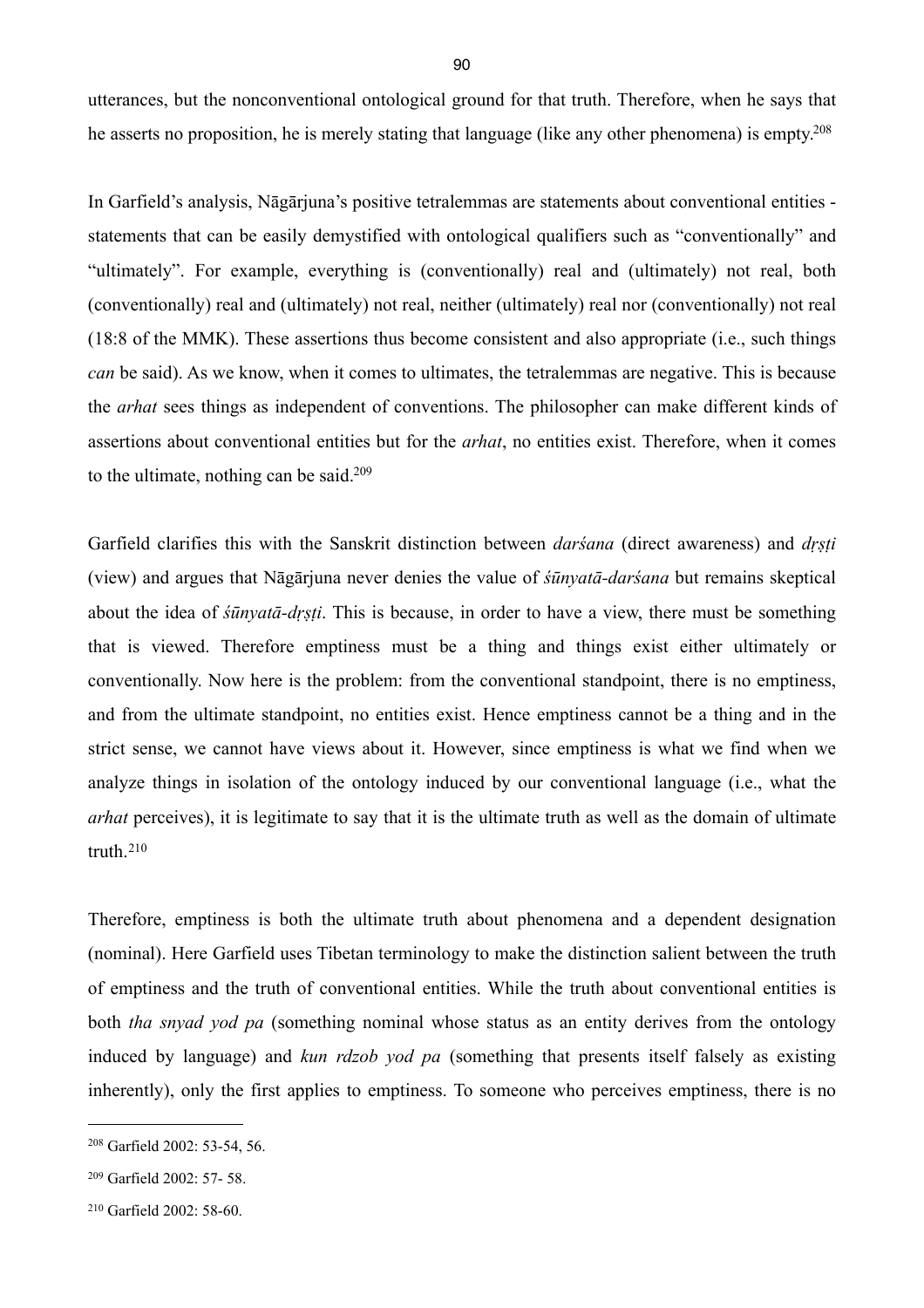delusion of inherent existence. Therefore, even if emptiness cannot be an object of knowledge, it can be known. Assertions about it, however, indicate no proposition.*[211](#page-94-0)*

If we now take recourse in the doctrine of the Two Truths, we can see that they provide two perspectives from which emptiness may be known. Conventionally we can speak about anything, even emptiness (in an ordinary philosophical discourse, emptiness *is* an existent), but in such a discourse, emptiness does not appear *as it is*, but comes in disguise. From the ultimate standpoint, on the other hand, emptiness can truly be known as emptiness, as a mere negation (in objectless knowledge). In a nutshell, therefore, emptiness is an ultimate truth, but not an ultimate existent.<sup>[212](#page-94-1)</sup>

Nāgārjuna writes:

Without a foundation in the conventional truth The significance of the ultimate cannot be taught. Without understanding the significance of the ultimate, Liberation is not achieved. (The MKK 24:10 in Garfield 1995: 298.)

To Garfield, this means that it must be possible to talk one's way into the ultimate perspective. Conventional truth is the ladder to be kicked away, the perspective to be transcended. Once this is accomplished, we enter a vision of reality as an interdependent realm of essenceless relata. Here language becomes self-undermining and nothing can be said. Thus everything we *say* about emptiness is convention-dependent. But to treat emptiness as an entity or a property can be a vehicle that transports us toward an inexpressible understanding of it. In a technical sense, if we say that "emptiness is empty", there is no entity "emptiness" or property "empty" and therefore such a sentence does not assert a proposition. Garfield argues that sentences like this are best understood as pure denials. If a position is a position regarding the nature of things, the Mādhyamika has no position. If a proposition is an extralinguistic entity that stands as the semantic value of a sentence, the Mādhyamika has no proposition. If a view is a view of an entity, the Mādhyamika has no view.[213](#page-94-2)

This brings us back to Nāgārjuna's understanding of the function of language. According to Garfield, he holds that because things have no nature, language cannot be expected to characterize

<span id="page-94-0"></span><sup>211</sup> Garfield 2002: 60-61.

<span id="page-94-1"></span><sup>212</sup> Garfield 2002: 62-65.

<span id="page-94-2"></span><sup>213</sup> Garfield 2002: 65-66.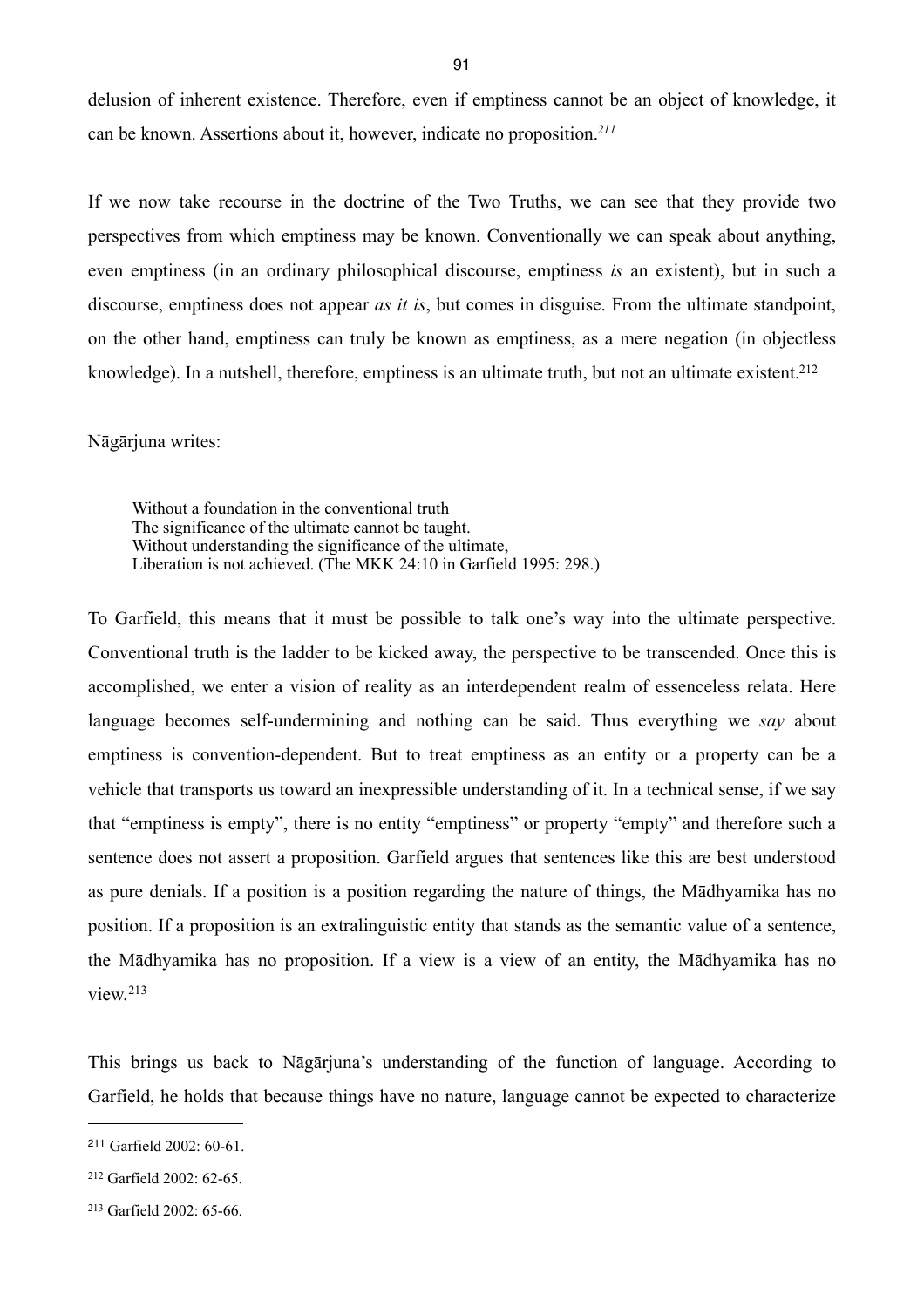such nature. There is no correspondence to language-independent phenomena, because there are no language-independent phenomena. And furthermore, the exposition of emptiness is really an exposition of the incoherence of the notion of an entity. This is not a mystical posit of an ineffable truth, but simply a recognition of the inability to make assertions from a nonperspectival perspective, together with the recognition that perspectives are ontologically determinative. To say that things are natureless, is not to say that naturelessness is their nature. It is simply a useful designation, a ladder, a finger pointing at the moon.<sup>[214](#page-95-0)</sup>

How does all this relate to the views of other scholars? Dupré (1987) claims that Nāgārjuna asserts the transcendence in which all distinctions vanish. To him, *nirvāna* is the Absolute in itself as the undivided Oneness of the ultimate reality. In such a framework, Nāgārjuna attempts to overcome the very interconnectedness of all dependent being (and of existence itself), and since this is logically impossible, nothing remains but the road to total silence. The liberating wisdom, therefore, is the opposite of cognitive and consists in mystical silence.<sup>215</sup> Garfield would probably accept that distinctions vanish in nirvana (it is non-perspectival, after all), but the talk of "the Absolute" and the "ultimate reality" together with the downplay of logic and rationality stand in opposition to his view.

Della Santina, on the other hand, accepts the use of logical arguments, but merely as a means of leading people gradually to a comprehension of the existential import of Mādhyamaka philosophy.[216](#page-95-2) As such this need not be in discord with Garfield's understanding of the Buddhist path. Della Santina does not deny reasoning as a valid means and Garfield does not deny the goal. The real discord abides in the understanding of the philosophical import of the "means": Della Santina seems to be proposing that the means can only derive their meaning from the original context; Garfield holds that the means can work as means for different ends and in different contexts.

We might find something of a kindred spirit in Biderman (1989), who describes Nāgārjuna as a radical skeptic who accepts the possibility of nirvāna. He argues that the link between the two need not be as paradoxical as it may first appear - that mystical experience can be seen to stem from the

<span id="page-95-0"></span><sup>214</sup> See Garfield 2002:66-68.

<span id="page-95-1"></span><sup>215</sup> Dupré 1987: 250.

<span id="page-95-2"></span><sup>216</sup> Della Santina 1986(a): 219-220.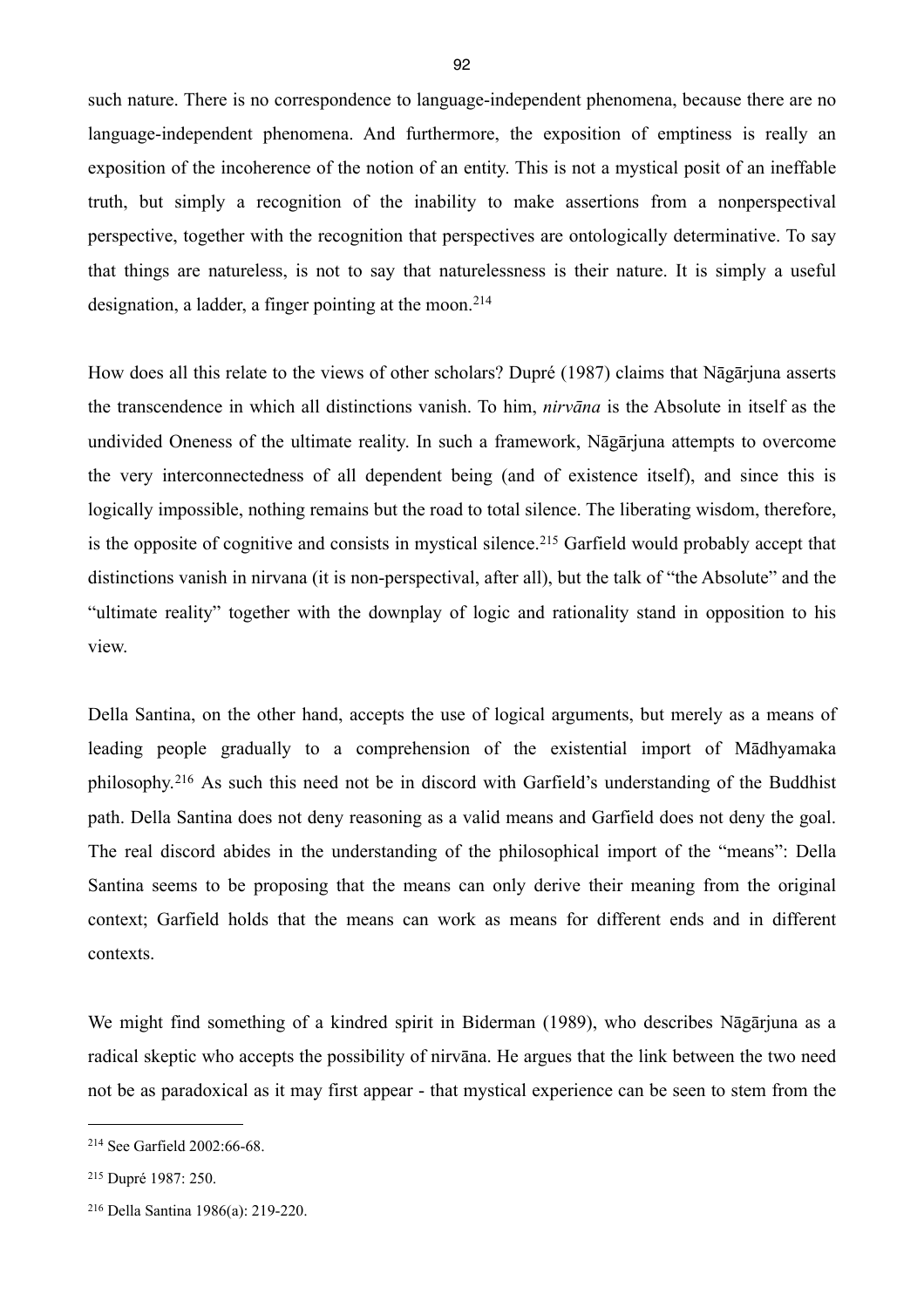skeptic's suspension of judgement, i.e., from the realization that we do not possess any certain knowledge of the world or of ourselves[.217](#page-96-0) In Garfield's interpretation, the distinction between the conventional and the ultimate is a difference in the way phenomena are conceived or perceived. Biderman's view is similar (although less analytically rigorous and clear): he argues that Nāgārjuna discards "useless questions", chooses the phenomenal world as the meeting ground for skepticism and religion and as the framework within which the process of release occurs. Liberation, therefore, is not a change of essence, but a change of status. The difference between the conventional and the ultimate is not metaphysical and when the philosopher stops searching for the fixed and stable, *samsāra* remains *samsāra*, but ceases to cause suffering.[218](#page-96-1)Although Biderman's 'mysticism' is arguably not the same as Garfield's 'conventionalism', they are based on a similar kind of an insight- Needless to say, Garfield places much more value and emphasis on Nāgārjuna's philosophical argumentation.

Finally, King (1999) holds that the language of emptiness can be seen as deconstructive metalanguage or meta-theory that dismantles fixed views (*drsti*) by showing their inconsistencies and the unwarranted conclusions derived from their premises. The ultimate truth is expressed through the language of conventions, which accounts for the skillful and purposeful use of concepts.<sup>219</sup> Of the four interpretations presented here, this is probably the closest relative of that of Garfield´s.

# *5.4 THE LAUNDRY: NĀGĀRJUNA, GARFIELD AND PHILOSOPHICAL DISCOURSE*

To sum up, Garfield's Nāgārjuna is Nāgārjuna demystified and reconstructed. Such a rational and rigorous philosopher is in itself a valuable addition to the stock of Nāgārjunas created by Buddhists, Buddhologists and comparative/cross-cultural philosophers worldwide. Garfield's reading is holistic and systematic - it attempts to account for all aspects of Nāgārjuna's thought, even the ones that are markedly Buddhist. It is also coherent, meticulous, and cogent - carefully constructed and carefully articulated - a work of a philosopher trained in precise blow-by-blow analyses. Yet at the same time

<span id="page-96-0"></span><sup>217</sup> Biderman 1989: 62-63.

<span id="page-96-1"></span><sup>218</sup> Biderman 1989: 65, 68, 73.

<span id="page-96-2"></span><sup>219</sup> King 1999: 143.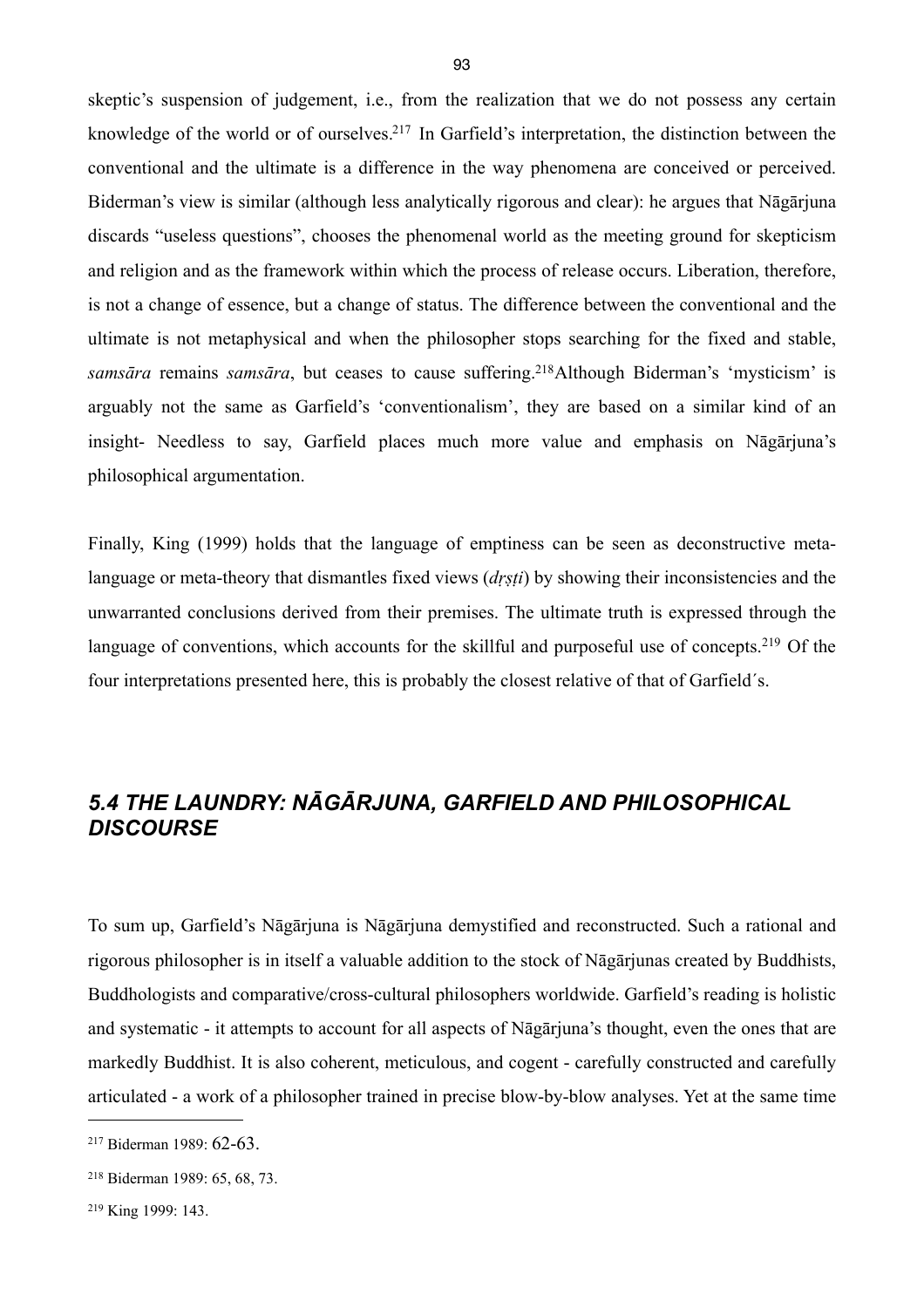it is creative and innovative - a fresh perspective and a fresh approach to Nāgārjuna scholarship shockingly in the swim, offering the kind of present-day relevance that Western depictions of ancient Asian philosophies rarely achieve (try as they might). Finally, although being presented in "Western" attire, it is markedly cross-cultural - the fruit of long-term cooperation with Tibetan scholars.

The weaknesses, on the other hand, are the obvious trade-offs of the above-mentioned strengths. When inviting Nāgārjuna to take part in present-day philosophical discourse, it becomes unavoidable that he must leave 2nd century India. Something is therefore lost. Not that one could ever grasp the original context fully (because one can never leave her own behind), but it nevertheless evokes the question of limits. How much can be reconstructed? Where is the boundary that separates Nāgārjuna as seen through the lens of contemporary philosophy from contemporary philosophy that employs reconstructed Nāgārjunian concepts to its own ends? If Nāgārjuna is merely the empty shell filled with Garfield's own conceptual and theoretical baggage, Garfield's reconstruction is nothing but another violent assimilation or worse. Yet it would seem that Garfield takes Nāgārjuna's own arguments seriously and strives to *understand*. In his hands, Nāgārjuna continues to evolve without becoming separate or discontinuous from earlier (Buddhist) interpretations.

We cannot criticize the idea of rational reconstructions *per se* without certain presuppositions concerning the process and goals of interpretation. Unless we are willing to embrace the objectivist view, we must acknowledge that our own context will play a part, regardless of how aware we are of this influence. In Garfield's case, the influence is conscious and deliberate. He argues that interpretation (and cross-cultural interpretation in particular), always involves tighrope walking balancing between the (sometimes) opposing demands of two (or more!) contexts. In fact, there are multiple tighropes that at points intersect, creating a kind of a tangled hermeneutical spiderweb. Choices have to be made and choices have consequences: they enable and they limit, they highlight and they mask. What Garfield wishes to highlight is the contemporary relevance of the philosophical import of Nāgārjuna's thought. He brackets the soteriological at times, because he believes Nāgārjuna's arguments can be cogent without it and can do different work in different contexts. They always attempt to undermine essentialism, but essentialism itself can cause different types of damage. It may affect our psychological and spiritual well-being, and also poison our philosophical discourses.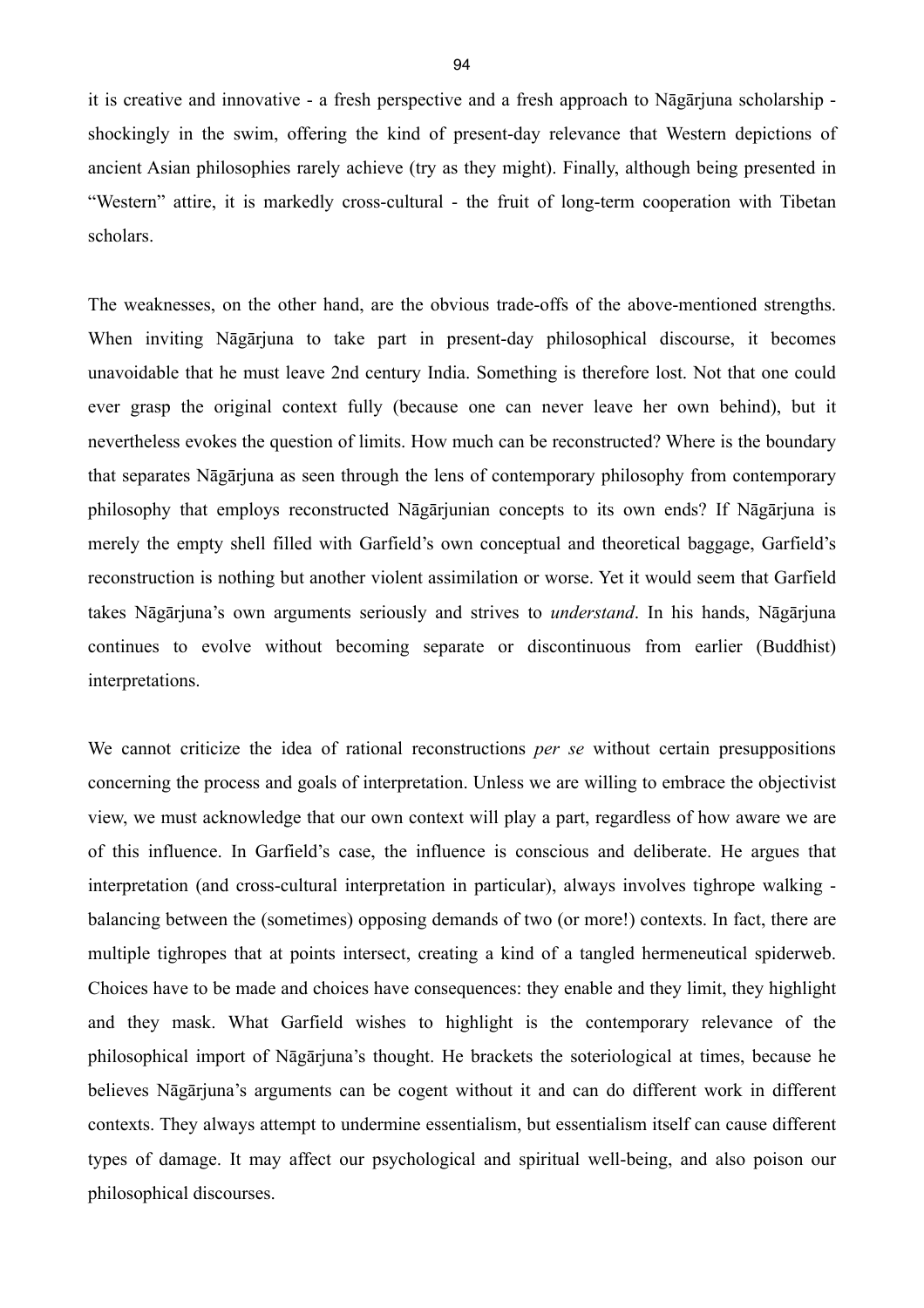If we adopt the view that Buddhist philosophy is nothing but artful, intricate word-play, Garfield's analysis is problematic. But nothing forces us to adopt such a view and even if something did, we could argue that Garfield demonstrates how that word-play can be rational. That is, even if Nāgārjuna himself was more of an irrationalist than rationalist (or a mystic in disguise), what stops us from relating to his writings from a rational perspective? Perhaps Nāgārjuna would have done the same, had he had the contemporary theoretical tools at his disposal.

The stereotypical image of a Buddhist practitioner is a Zen monk immersed in meditation or speaking in koans. This is an accurate depiction of one Buddhist approach, but it does not paint the whole picture. Once again we need to be reminded of the great variety of buddhisms existing in the world: some appear markedly rational (up to certain limits, at least), others anti-rational; some philosophical, others mystical. Therefore, to dismiss Garfield's work on the grounds of it treating Buddhist philosophy as philosophy (and not as soteriology) does not quite suffice. Nāgārjuna's thought might very well be inspired by soteriological considerations and *still* be analytically valid and interesting.

To claim that Buddhist philosophy is, in fact, proper philosophy (i.e., rational, systematic, critical discussion of fundamental problems) is not to claim that philosophy is *all* there is to Buddhism. We do not need to ask whether Buddhism is a philosophy or a religion. The simplest solution is to reject the either/or logic and conclude that *'*Buddhism' encompasses a variety of beliefs, attitudes, philosophical doctrines and spiritual practices. Maybe there are as many buddhisms as there are buddhists. Therefore, to conclusively settle the question of the status of philosophy in Buddhism, seems naive. Even within the Western philosophical tradition, it would yield many answers.

Finally, Garfield's interpretation of Nāgārjuna reflects Garfield's project of bringing distinct philosophical perspectives into a dialogue and creating new ones. And this is a great contribution to cross-cultural philosophy and probably to our (philosophical) self-understanding as well. What this Nāgārjuna says to us is familiar enough to make sense but weird enough to challenge. Perhaps it is what Nāgārjuna would say to us if he was here today and had been familiarized with our terminology and methodology. Perhaps it does not even matter what such hypothetical Nāgārjuna would say.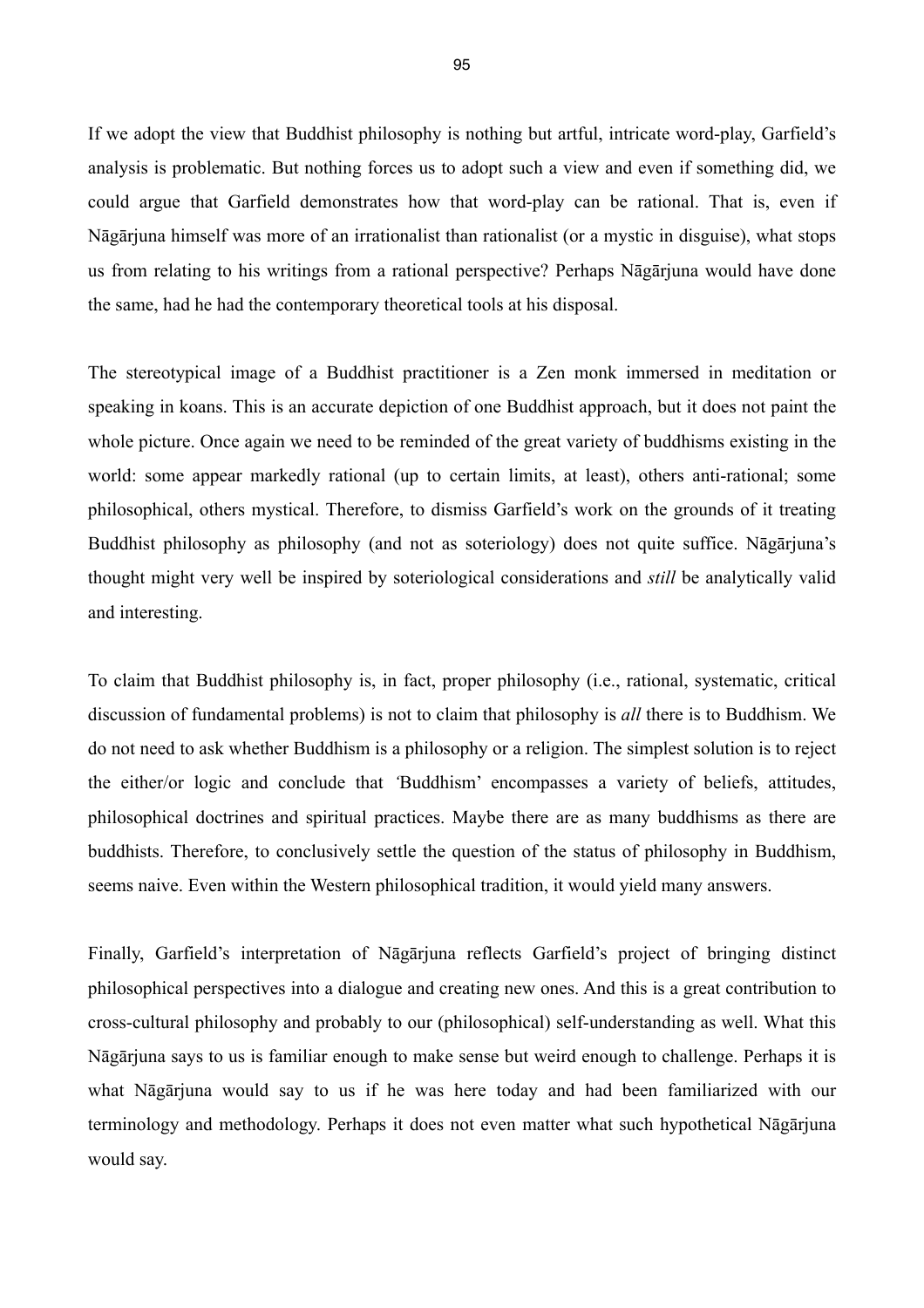Needless to say, Cross-cultural philosophy is many things. It is theory and practice. It is hermeneutics, politics and ethics. It is the past, the present and the future. It is tightropes and spiderwebs, different levels of abstraction. It is goals and incentives, hopes and fears. It is people interacting with people, texts, and traditions. It is boundaries and ways to cross or transcend those boundaries. It is moving back and forth and in circles, stepping into the unknown and emerging anew. And all these aspects intertwine like threads in a rope. Even though I attempt to unravel this rope a bit to get a closer look at separate components, I see the components as mutually dependent, parts of the same whole.

The next part is dedicated to hermeneutics, because I argue that cross-cultural philosophy (at this point) should not be discussed without relating it to cross-cultural hermeneutics. This is because interpretation and understanding across cultures is not as simple a matter as it may first appear and many contemporary cross-cultural philosophers (eg. Garfield 1995, 2002 and Huntington 1992) have incorporated detailed discussions of hermeneutics in their writings. The notion of boundary (between cultures or traditions) is important here and it invites us to problematize what it is that the boundary separates. What are traditions and how do they relate to other traditions? Do they form a continuum or are they radically discontinuous? In addition to these theoretical considerations, I believe it can also be illuminating to discuss the hermeneutical approaches and methods of scholars. This connects theories to praxis.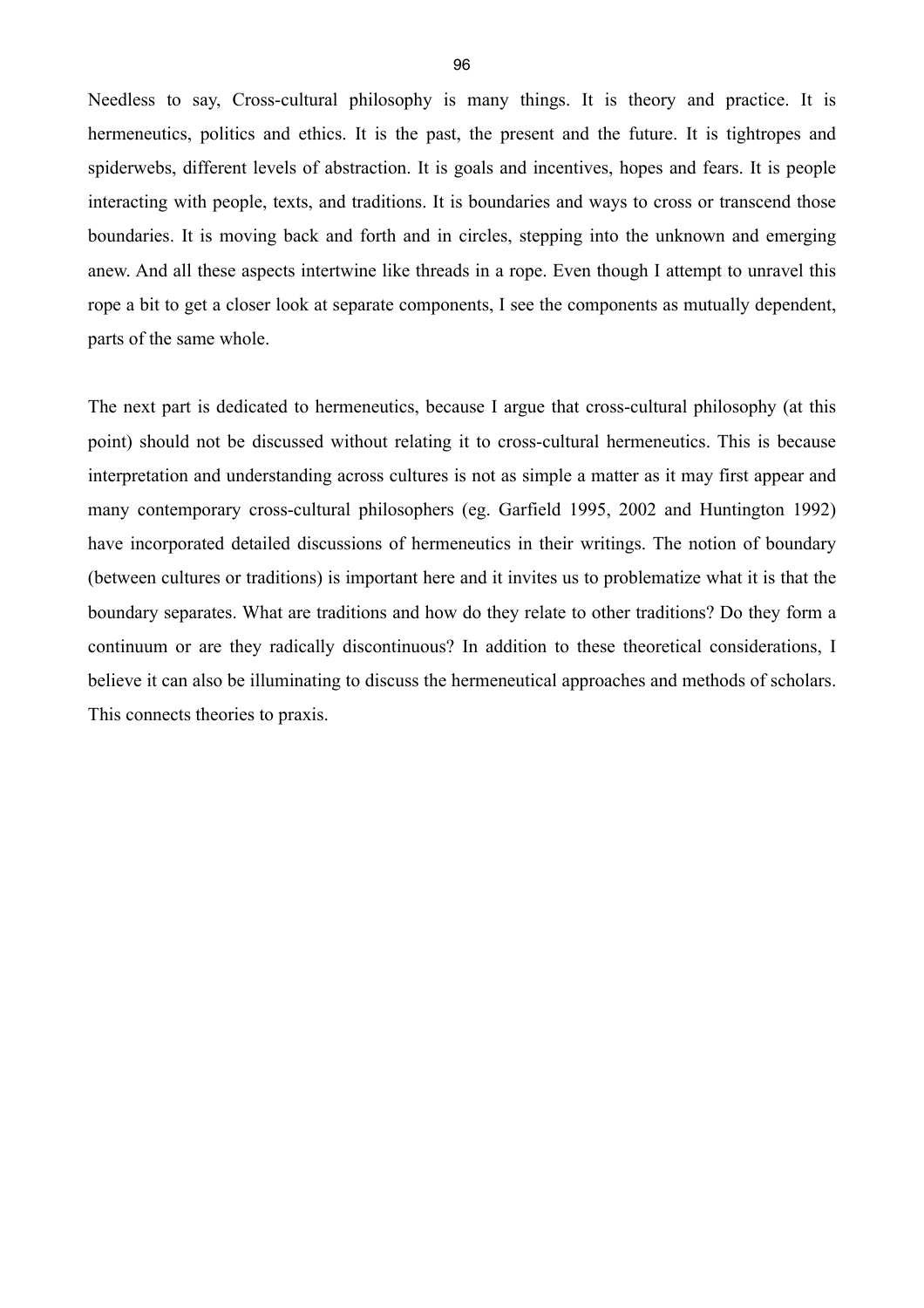# **PART 6: PHILOSOPHY ACROSS CULTURES**

The earlier exposition of Garfield's Nāgārjuna portrays the practical application of Garfield's general across-cultural agenda that will be discussed in this section. I will begin with a short discussion of cross-cultural hermeneutics (**6.1**) after which I will tackle some of the political issues involved in moving across the cultural boundaries (**6.2**). The third chapter (**6.3**) discusses Garfield's program for cross-cultural philosophy and the fourth (**6.4**) typologizes Western approaches to culturally distant systems of thought, once again in the context of Nāgārjuna scholarship.

## *6.1 CROSS-CULTURAL UNDERSTANDING*

When we travel to a strange country we encounter laws, customs, languages, and norms that are different from the ones we are used to. Great many times we feel lost, not quite sure how to behave and how to interpret the behavior of others. Often we feel self-conscious and aware of our outsider status, realizing that there is something that remains hidden from us. However, if we have enough time and determination, we may study the language, interact with the locals (maybe ask them for advice), read books about the country's history and culture, listen to the its music and watch its movies – in short, do everything we can to culturally acclimatize ourselves. And then in time, if we are persistent enough, patterns begin to emerge, things start to makes sense and instead of chaos we see structure and logic.

The same applies to cross-cultural philosophy. When we approach a text, a theory, or a system of thought belonging to an alien philosophical tradition, we inevitably find ourselves feeling a little bit lost - things just do not quite add up: some aspects seem logical, but others do not. We therefore need to achieve a level of familiarity before we can even begin to understand. However, when it comes to philosophical activity, there is more that needs to be done than mere cultural acclimatization. We need to be analytical and critical and ask ourselves what it *means* to understand: what is the dynamic at work and what does it entail. And furthermore, when it comes to cross-cultural philosophical activity, we need problematize our outsider status and discuss what the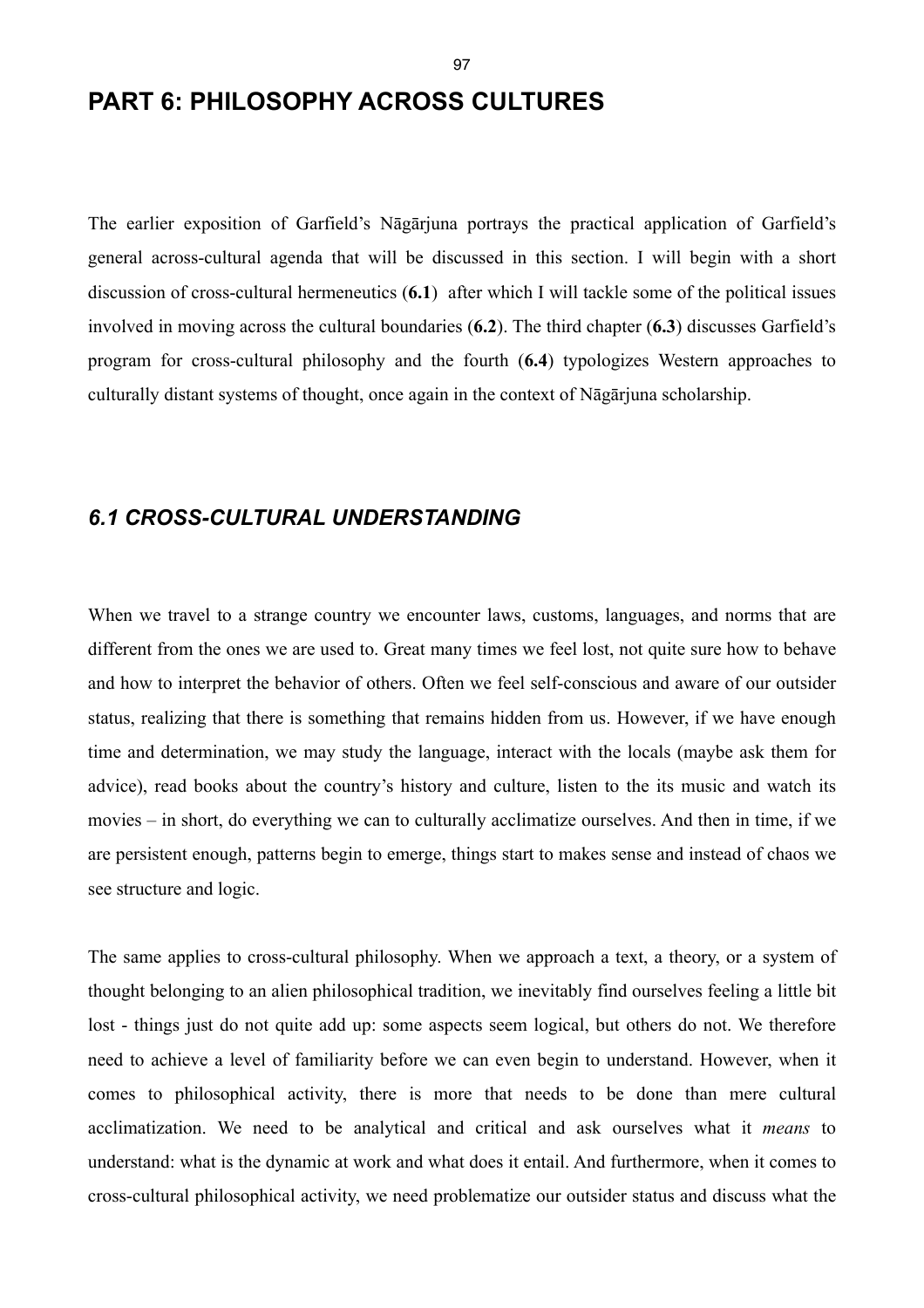cultural boundaries are and what it means to cross them. And then, if we are willing and consider it useful and/or appropriate, we may attempt to come up with suggestions on how to approach the task of cross-cultural interpretation, that is, articulate (more or less) systematic methods to do the job.

#### **6.1.2 WHAT GOES ON IN INTERPRETATION**

Interpretation is a complex task. The complexity is amply demonstrated by the great diversity in readings of Nāgārjuna. Some of the interpretative discrepancy may be explained by arguing that interpreters sometimes make mistakes, that there are "wrong" interpretations or at least less plausible or less cogent ones. But even if we were to exclude those readings that the *majority* of *contemporary* academics and Buddhist scholars would somewhat willingly discard as *misinterpretations*, we would still be left with a great variety of renditions. There is a joke that vividly demonstrates this reality: How many Buddhist scholars are needed to change a light bulb? An internationally respected committee of academics, after deliberating all night, conclusively failed to agree on the meaning of the word 'light bulb'. Meanwhile the sun came up.

These days, most scholars would happily side with Andrew P. Tuck in arguing that when we read a text, we inevitably read something into it. At first sight, this seems like a sensible conclusion that neatly accounts for the discrepancy. When we interpret something, we bring something of ours into the process and because individual interpreters have different "somethings", the results are naturally different. Yet the same scholars, who seem so willing to embrace interpretative plurality, also hold that we cannot read *just anything* into a text. Again this is backed up by common sense: we cannot (for example) seriously claim that Nāgārjuna's philosophy of emptiness is actually about the absolute existence of red-eyed giants with wax candles for fingers<sup>220</sup>, because there is nothing in his texts that would provide sufficient support for such an absurd conclusion. But what exactly qualifies as sufficient support? We have some scholars suggesting that Nāgārjuna was not a philosopher at all, but a mystic and a saint, and others arguing that his thought is the most rigorous kind of philosophy to be found on the face of the earth. Amazingly, both stances seem to enjoy some level of textual support. Of course we could now blame Nāgārjuna for writing such cryptic texts and

<span id="page-101-0"></span><sup>220</sup> Although we *could* argue that Nāgārjuna's employment of the concept of *pratītya-samutpāda* would explain the (conventional) existence of such creatures, if they were to arise.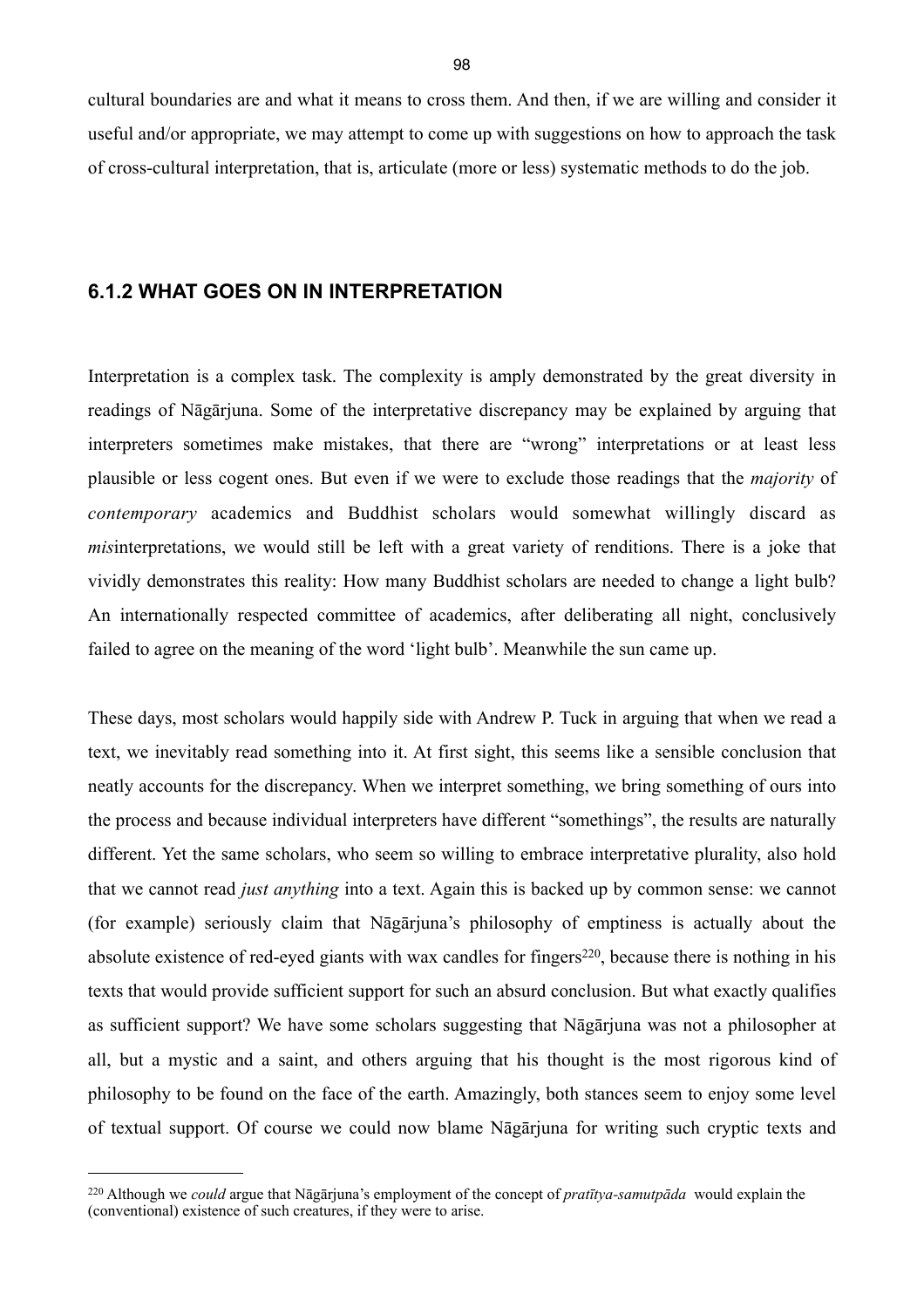argue that, since we obviously cannot agree on what it is that he is or is not saying (except for that he is probably not writing about red-eyed giants), we should simply abandon the task of trying to interpret him. But if we were to discard Nāgārjuna's philosophy on these grounds, we would probably have to discard the works of most (if not all) philosophers.

Therefore, what we have is a number of readings and an intuition that some of them are better than others. All we need now is some criteria for evaluating and ranking them. We have already seen that looking at textual support does not usually solve the dispute. Interpretation is a holistic project and a passage that counts as textual support for a specific reading in one interpretative framework might do the opposite in a different one. However, sometimes the lack of textual support seems somewhat obvious. A classical example would be Murti's reading which is not only contradicted by Nāgārjuna's own explicit arguments, but also portrays a huge, unsubstantiated leap from what Nāgārjuna is explicitly saying (things are empty of *svabhāva*) to what Murti claims he is implicitly saying (emptiness is the *svabhāva* of things). Yet in most interpretations, the leaps involved are less dramatic making it difficult to *objectively* evaluate them.

At this point, we could perhaps turn to the text's home tradition, for it certainly provides some guidelines for interpretation. It would be somewhat preposterous to claim that Nāgārjuna's goal was (for example) to refute the doctrine of the Four Noble Truths or the notion of *anātman*, because these are probably the most anti-Buddhist philosophical steps one could take[.221](#page-102-0) To be a Buddhist philosopher is to accept a certain framework and to operate within certain parameters. Even if Nāgārjuna himself would have resisted and rebelled against them, it is unlikely that his works – if considered heretical – would have come to be restored and reproduced. But once again the example given was an extreme one, for most interpretations are much more difficult to rebut on the basis of Buddhism, which is a multifaceted tradition and quite tolerant of philosophical diversity. Furthermore, the Buddhists themselves disagree over the correct interpretation of Nāgārjuna's system: instead of a Buddhist consensus we have distinct interpretative lineages that can hardly provide us with a single truth-about-the-matter. But again some interpretations *may* be discredited on this basis. For example, Wood's (1995) view that Nāgārjuna was consciously advocating

<span id="page-102-0"></span><sup>221</sup> It would be another story to claim that Nāgārjuna's philosophy, despite his intentions, *entails* those things, but to argue that Nāgārjuna is consciously advocated such positions would be the same as to argue that a Christian philosopher is trying to prove that God does not exist or that a logical positivist is relying on mystical knowledge in his analytical activities.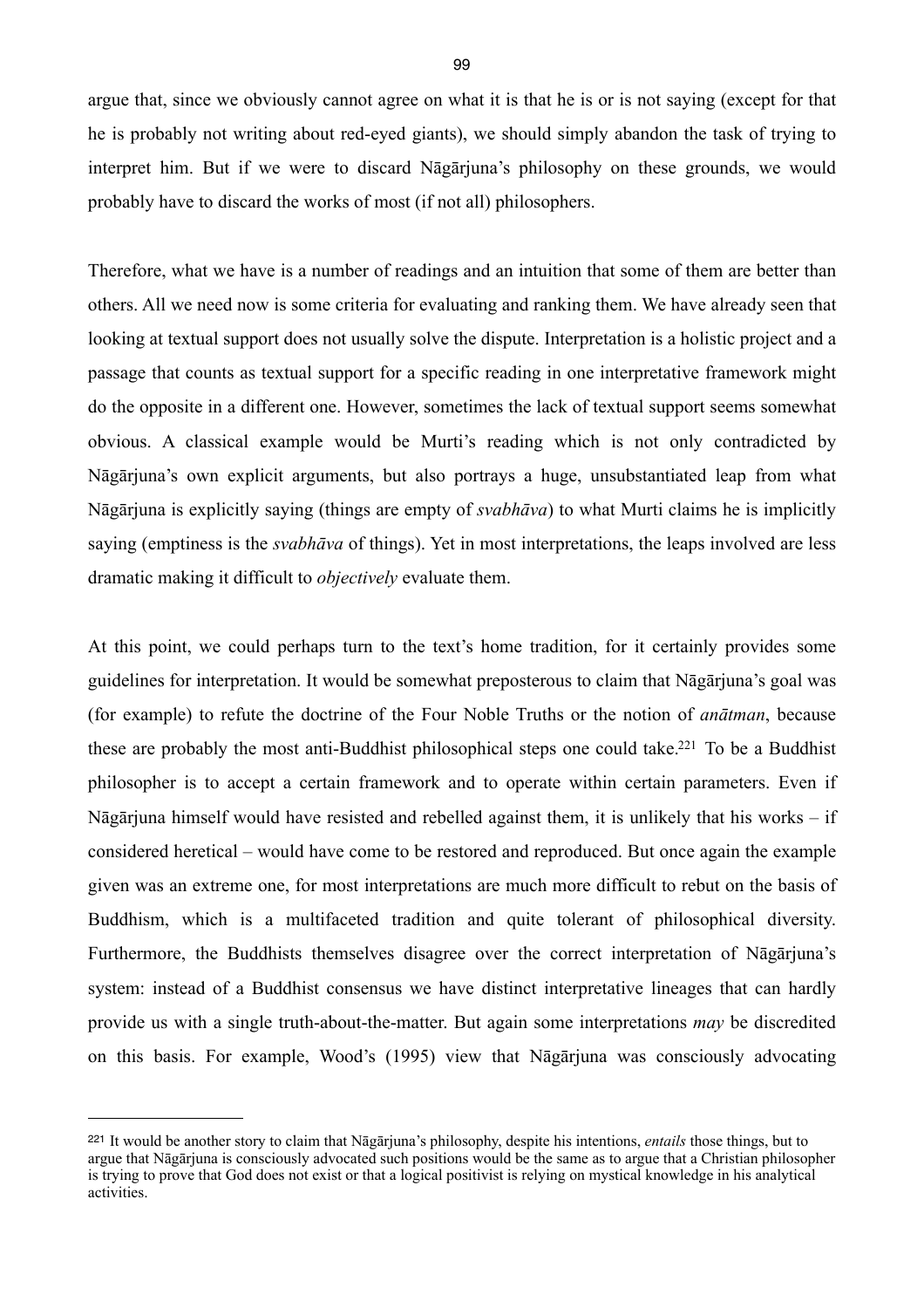nihilism is not very plausible in this context. To be simultaneously a nihilist and a Buddhist (or an advocate of any religion) certainly does seem contradictory.

Therefore, if we now accept that we cannot approach the text objectively (i.e., we cannot have access to the meanings Nāgārjuna himself ascribed to his writings) and acknowledge the unequivocality of the Buddhist (commentarial) tradition, maybe we should give up the quest for the 2nd century Indian Nāgārjuna's mindset. After all, it is not what Nāgārjuna himself wished to accomplish, but *what his arguments entail* that should interest us *as philosophers*. To focus on what lies before our eyes (i.e., the structure and logic of the philosophical argumentation), to conduct systematic and detailed analyses and to draw our conclusions from this rigorous activity certainly does sound like the way to go. This is probably what the Analytic philosophers (from the '50s onwards) had in mind and to give credit where credit is due, much of contemporary Nāgārjuna/ Mādhyamaka scholarship owes them for clarifying the ancient concepts and arguments used. Yet something is wrong with this picture. First of all, this kind of activity is not as objective and "scientific" as it may first appear: we need to interpret, contextualize and make decisions *before* we can analyze and evaluate. By ignoring Nāgārjuna's overall concerns and grand objectives, we cannot get out of making choices. And furthermore, by focusing on details and isolating arguments as specific objects of study, we might be missing the forest for the trees. It is a valid argument that Nāgārjuna's philosophy (and perhaps most philosophies) should be approached holistically. All we need is to think about the blind men in the famous Indian tale. They came across an elephant and depending on where they approached the animal from, made one-sided and contrasting claims about what elephants are like.

Let us now consider the *rational reconstructions* of Nāgārjuna's thought that not only attempt to represent an ancient Buddhist philosophical system holistically, but in a way that makes sense to us right here right now. This is ambitious (and potentially hazardous) because philosophies always develop at a certain time in a certain place, express concerns that are relevant in a particular cultural context and base themselves on (tacit) assumptions that we often do not share<sup>222</sup>. Considering that our presuppositions and frameworks are often radically different from those of ancient

<span id="page-103-0"></span><sup>&</sup>lt;sup>222</sup> The relationship between religion and philosophy is an obvious example of this. In the Western world, philosophy and religion are generally seen as distinct and opposed (sometimes even portrayed as forming a dichotomy) and religious philosophy is rarely granted the status of philosophy proper. In India (and in Asia in general) the two have, not only peacefully co-existed, but productively mixed. Quite often Eastern philosophizing operates within the framework of soteriological considerations (and derives its motivation from them), while being rigorous and systematic in conduct and argumentation. (For Garfield's discussion of philosophy and religion, see eg. 2002: 256-257.)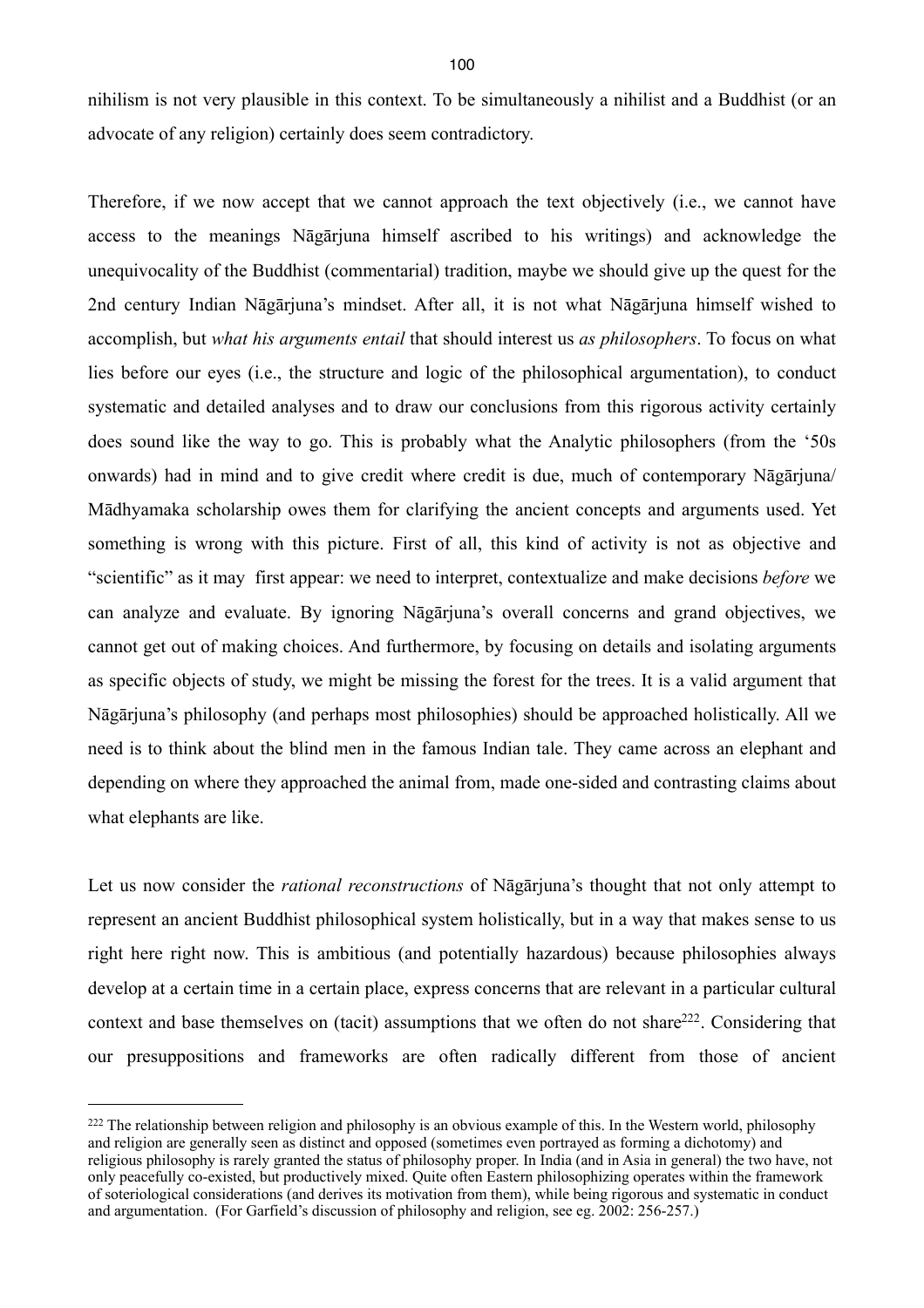philosophers, it might be wise to conclude that we can never really find the common ground needed to understand their thought, but instead are doomed to deal with relics and phantom philosophies that cannot be brought back to life.

Maybe so, but ancient philosophies *are* being read and studied and commented upon by contemporary scholars. The philosophical works of ancient Greeks, for example, continue to attract attention and most would assume that it is indeed possible for us to arrive at an adequate understanding of what they are about. Therefore, when it comes to cross-cultural philosophy, perhaps it is not the temporal distance but the *cultural* distance that creates an unbridgeable gap between the interpreter and the interpreted. After all, the works of the pre-socratics and especially those of Plato, Aristotle and subsequent Hellenistic philosophers are part of *our* tradition and *our* cultural heritage. Their concerns and arguments have partly determined the ways our philosophical tradition has developed and thus, in a way (as Whitehead has famously proposed), European philosophical tradition really does consist of a series of footnotes to Plato.

Thus, when it comes to our own ancestors, there is something *shared* that seems to grant us access into their landscapes of meaning. But if the membership of the same cumulative philosophical tradition is a prerequisite for understanding, then cross-cultural philosophy is in grave trouble indeed. Are we now forced to conclude that philosophies simply cannot be approached "from the outside"? It certainly does seem likely that the access to Nāgārjuna's thought is easier to contemporary Buddhists, for clearly Nāgārjuna has influenced the development of their intellectual traditions (we might even modify Whitehead's statement and claim that "Mahayana philosophical tradition consists of a series of footnotes to Nāgārjuna"). If we believe that sharing the same tradition makes all the difference, then perhaps we should conclude that contemporary Mahayanists are the only people who can say something meaningful about Nāgārjuna's philosophy. Such a conclusion (when generalized) would limit our philosophical investigations to our own traditions and, as it appears, many philosophers find this completely acceptable. However, since this would effectively put an end to cross-cultural philosophy and because cross-cultural philosophy continues to be done, there must be those who disagree.

Philosophical activity across cultural boundaries may be difficult but it is not necessarily impossible. When it comes to Western philosophers interested in Buddhist (or other Asian or perhaps Middle-Eastern or African) thought, we could ask if it is possible for them to go and apply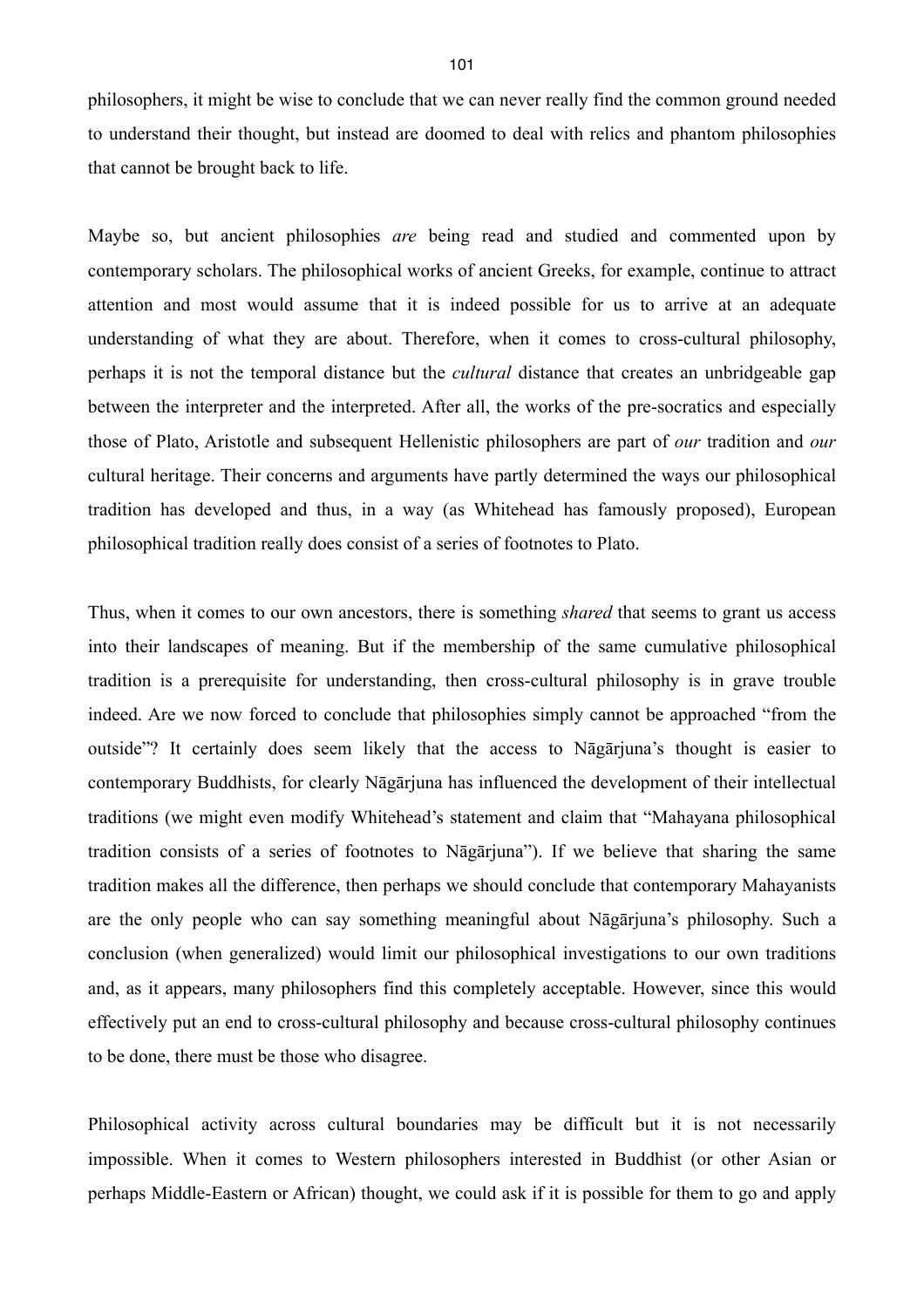for a membership in that tradition. What we need to figure out is how fixed and stable such memberships are, if it is possible to step our of one tradition to get acquainted with another and if it is possible to hold multiple memberships simultaneously. In order to answer these questions, we then need to consider what traditions are exactly. Are they unilateral, are they flexible, are they accessible from the outside and can they be fused? If we are to conclude that traditions are flexible and commensurable enough to permit cross-cultural philosophical endeavors, we then need to discuss the political and ethical issues involved.

The plethora of questions related to interpretation in general, and to cross-cultural interpretation in particular, is discussed in cross-cultural hermeneutic theories. If hermeneutics is understood as the study of the nature and method of interpretation and understanding, cross-cultural hermeneutics is concerned with interpretation and understanding across cultural boundaries. General hermeneutic theories often presume the cultural proximity of the interpreter and the interpreted and hence require some clarification and/or modification to better fit the purpose of the cross-cultural enterprise. One of the most influential theories of understanding is Gadamer's philosophical hermeneutic and many of his notions are accepted by most cross-cultural philosophers as well. Let us now discuss the basics of this theory.

## **6.1.2 GADAMER'S PHILOSOPHICAL HERMENEUTICS**

The term *prejudice* has a negative sound to it. In our everyday understanding it is something that hinders, restricts and prevents us from seeing clearly and making informed decisions. Prejudices are "wrong" and "bad", nothing but obstructions we need to free ourselves of in order to see things as they are. Yet in the 1960s, the German Hans-Georg Gadamer proposed a different take on the issue: he argued that prejudices constitute our being and are not necessarily unjustified and erroneous. In fact, they are a prerequisite to - and a condition for - understanding, since they provide the *initial directness* of our ability to experience. If we were completely free of prejudice (and therefore completely unbiased), we could not experience or understand anything at all - the world and all its things would be rendered mute.<sup>[223](#page-105-0)</sup>

<span id="page-105-0"></span><sup>223</sup> See Gadamer 1976: 9.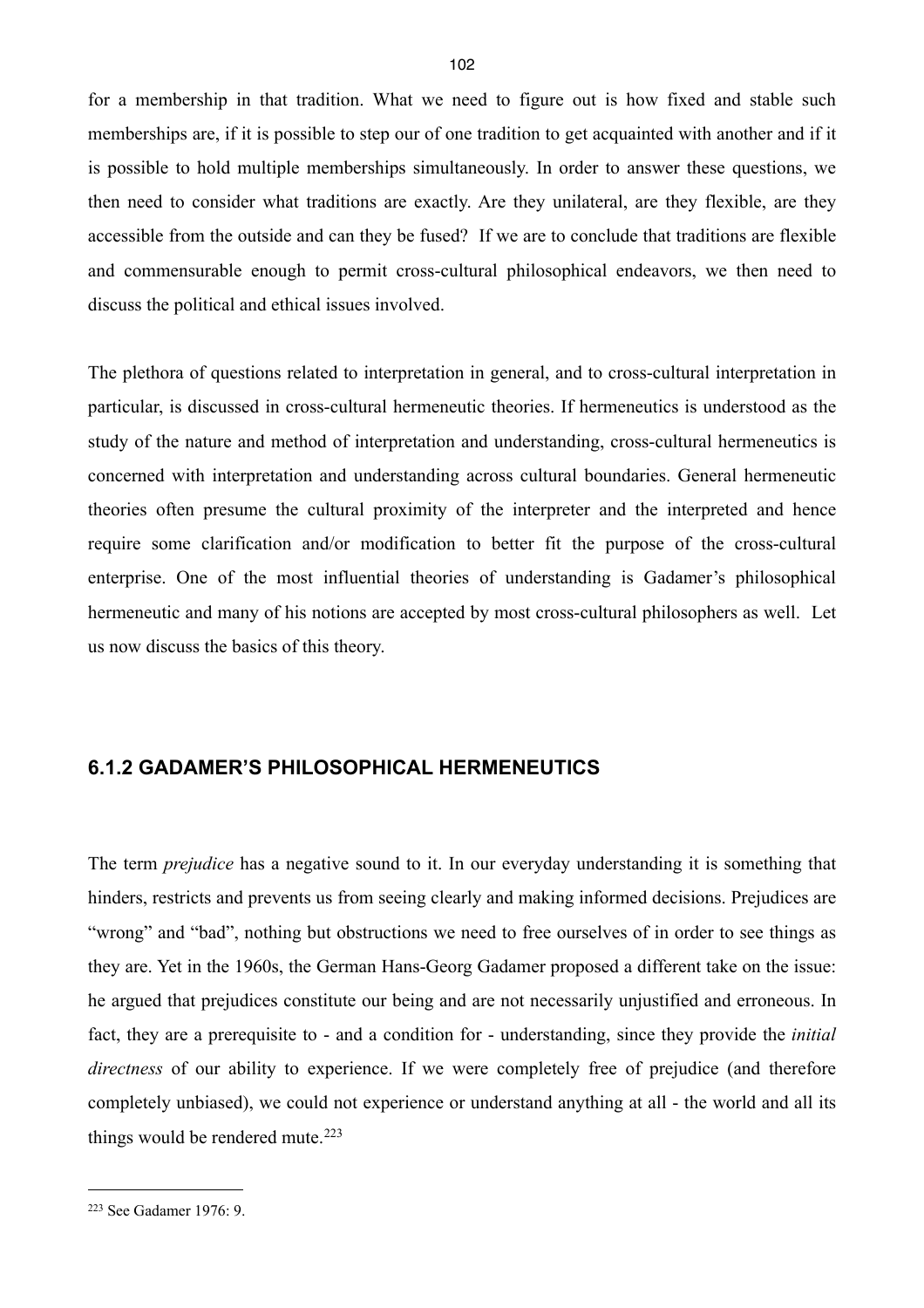In his theory, Gadamer adopts Heidegger's insistence on the historicity of being and understanding. He argues that true historical thinking takes account of its *own* historicality (and not just of that of the 'object'). The so-called object of interpretation is merely a phantom and more adequately understood as a *relationship* between the interpreter and the interpreter - a unity of both. Furthermore, to accept our own historicality is to accept that we are inevitably prejudiced. This is where the tradition comes into picture, for it is the grand source of much of our "bias". Gadamer states that belonging to a tradition makes knowledge possible, precisely because we share fundamental prejudices with it. $224$  As he writes:

Hermeneutics must start from the position that a person seeking to understand something has a relation to the object that comes into language in the transmitted text and has, or acquires, a connection with the tradition out of which the text speaks. (Gadamer 1979: 262.)

Yet tradition is not something we can command. Gadamer sees it as a language that expresses itself like a 'Thou'. It therefore stands in a relationship with us.<sup>225</sup> The *linguisticality* of the text is important, because it means that the text has an expressive force that resists being exhausted by a single interpretative framework. One of the important aspects of Gadamer's model of understanding is that it is *dialogical*: the interpreter interacts with the text which (according to some at least) adds a "moral" quality to the experience. [226](#page-106-2)

Gadamer therefore holds that understanding is productive (and not just reproductive) and that the meaning of a text *always* goes beyond what its author had in mind: when we understand something we are not retracing a past meaning but sharing a present one.<sup>227</sup> Therefore, as DiCenso (1990) summarizes, Gadamer's approach to understanding is "thoroughly reflexive and interactional<sup>228</sup>." As such it stands in opposition to more author-oriented hermeneutics (associated with the so-called psychological approach) of Gadamer's predecessors: Schleiermacher first discussed the problem of

<span id="page-106-0"></span><sup>224</sup> See Gadamer 1979: 262, 324, 267.

<span id="page-106-1"></span><sup>225</sup> Gadamer 1979: 321.

<span id="page-106-2"></span><sup>226</sup> eg. DiCenso 1990: 109.

<span id="page-106-3"></span><sup>227</sup> Gadamer 1979: 254, 262.

<span id="page-106-4"></span><sup>228</sup> DiCenso 1990: 94.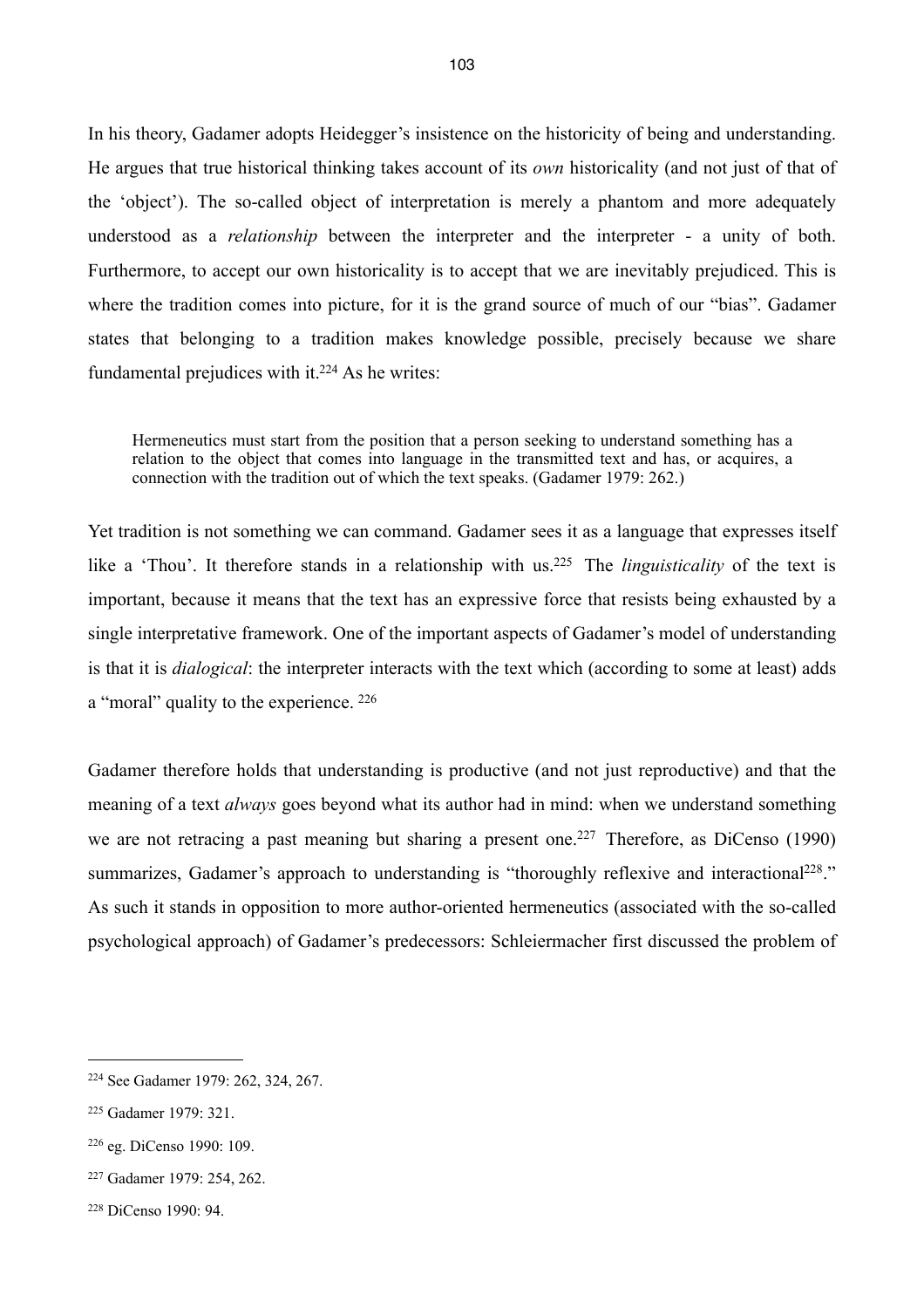authorial intent and Dilthey held it possible to revive the truth of the text found in the author's thoughts, for he believed that this would remain untouched and unaffected in the course of time[.229](#page-107-0)

To Gadamer, the meaning of a text is in a state of flux: it changes as our prejudices change and it is a product of reciprocal (and unpredictable) interaction. Therefore our understanding of a text is always *contingent* and *local*. Naturally this means that Gadamer opposes simple objectivism, according to which we can arrive at an objective truth about the correct interpretation of a text. But, even though Gadamer accepts plurality, he wants to steer clear of "anything-goes" relativism and holds that we can have criteria for distinguishing right interpretations from wrong ones.<sup>230</sup> This is problematic because objectivism and relativity are often seen as antithetical and incommensurable: either the text possesses a determinable, unchanging meaning or it is likely to mean just anything. While this either/or paradigm has been challenged by arguing that there exists, in fact, a viable middle position between the two, to this day the question of whether Gadamer's theory entails thorough-going, radical relativism (i.e., whether interpretative pluralism precludes the availability of criteria for validity in interpretation) is a question much debated upon.[231](#page-107-2)

At the core of Gadamer's theory is the opposition of the reification of fixed perspectives, made worse by attempts to posit "original" meanings and establish "objective" methodologies.<sup>[232](#page-107-3)</sup> Gadamer himself wishes merely to clarify the conditions under which understanding takes place and not develop a procedure of understanding.[233](#page-107-4) Instead of focusing on what should be done, philosophical hermeneutics therefore attempts to describe *what we always already do* when we understand something<sup>234</sup>. Gadamer does state, however, that methodologically conscious understanding attempts to make prejudices conscious "so as to check them and thus acquire right understanding from the things themselves". Therefore, despite the fundamentally enabling function of presuppositions, the "tyranny of hidden prejudices" is not acceptable.[235](#page-107-6) All in all, Gadamer's views can be summarized as follows:

<span id="page-107-0"></span><sup>229</sup> See eg. DiCenso 1990: 83-84.

<span id="page-107-1"></span><sup>230</sup> eg. Weberman 2000: 45.

<span id="page-107-2"></span><sup>231</sup> See eg. DiCenso 1990: 85-86 and Weberman 2000: 62-63.

<span id="page-107-3"></span><sup>232</sup> eg. DiCenso 1990: 90.

<span id="page-107-4"></span><sup>233</sup> Gadamer 1979: 262.

<span id="page-107-5"></span><sup>234</sup> eg. Weberman 2000: 48.

<span id="page-107-6"></span><sup>235</sup> See Gadamer 1979: 239.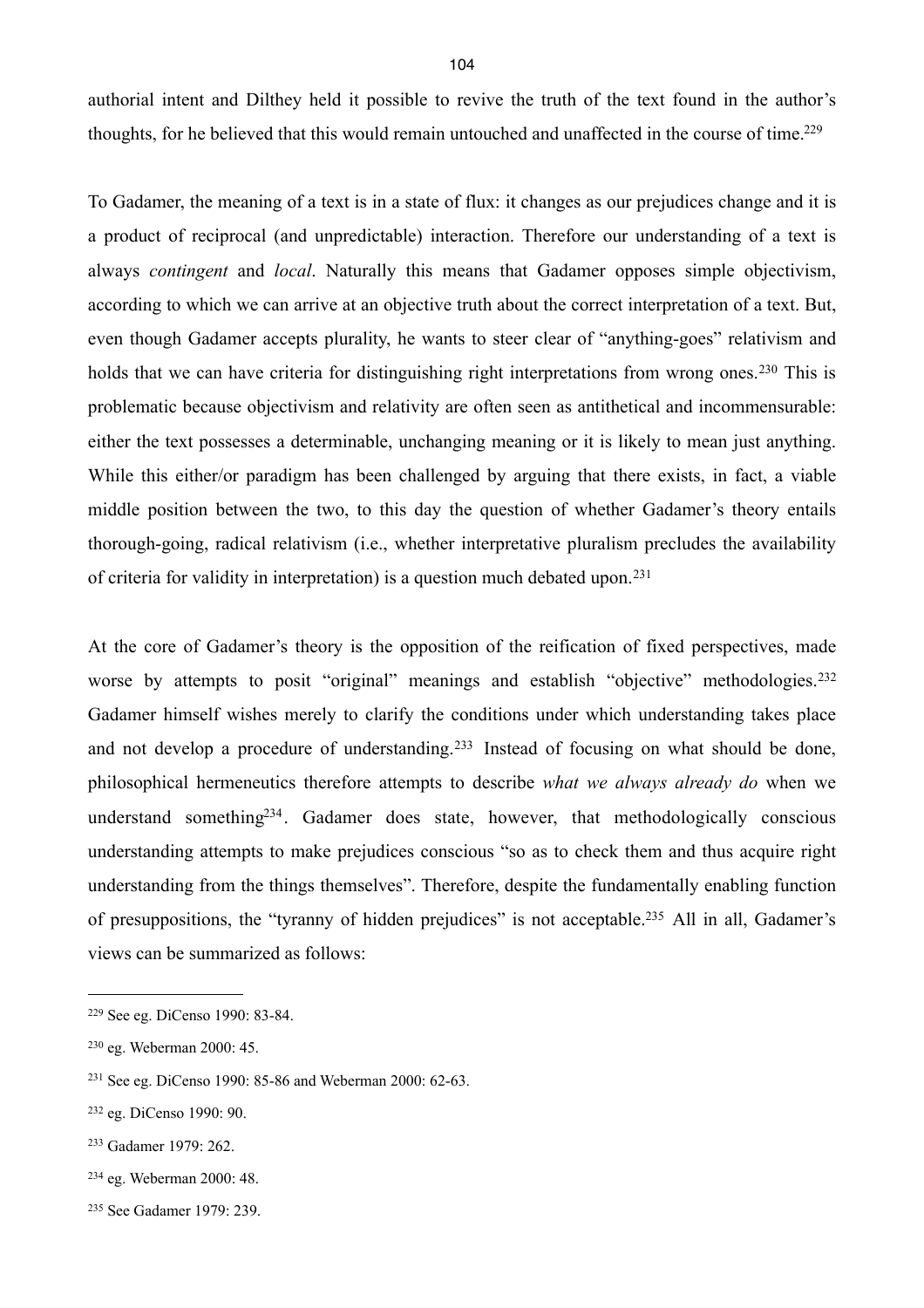Gadamer's articulation of the nature and task of hermeneutical understanding *is* his theory of truth. Understanding is a process that occurs in relation to what has been disclosed through past cultural activity: it is historical. It functions within the linguisticality that characterizes historical knowledge and self-knowledge: it is hermeneutical. It provides means of disclosing and transforming the finite perspectives of the inquirer: it is critical. (DiCenso 1990: 82.)

Many of the views expressed in Gadamer's magnum opus *Truth and Method* (*Wahrheit Und Methode*) now enjoy wide acceptance and popularity, but some have also met criticism. DiCenso argues, for example, that Gadamer's dialogical model based on the personification of a text is contradictory because the text, being inseparable from the interpretive process, cannot function like an autonomous Thou. Gadamer's acceptance of the traditional paradigm that a text is locked into a relationship of dependency upon the presence of human beings, together with the conversational model of understanding imposes the priority of the subject upon the text.<sup>236</sup> It is therefore not a true dialogue that takes place.

Gadamer's understanding of a tradition as an unilateral and univocal whole has been contested too. For the purpose of comparison we may consider the views of Richard Rorty. He sees tradition as something much more ambiguous and acknowledges the existence of many competing traditions, both within and without the Western one. It could be argued that Gadamer's hermeneutic, despite its pronounced anti-objectivism, is still in some ways a hermeneutic of retrieval (of meaning or truth), while Rorty - who is more of a deconstructionist - sees hermeneutics as a therapeutic philosophy.<sup>[237](#page-108-1)</sup> As Bouma-Prediger (1989) writes:

Rorty's anti-realism and relativism represent the now familiar post-modern admonition that we must give up the search for certitude, the quest for foundations, and ultimately the pursuit of truth, in favor of the more modest search for stimulating conversation. (Bouma-Prediger 1989: 323.)

To Rorty, Gadamer's theory is just another attempt at achieving the 'comfort of consensus'. In his view, all such efforts are naive because we are embedded in our language-game. There is no merging with other language-games, because they are radically incommensurate with our own. Therefore Gadamerian 'interpenetration' simply cannot occur and the only way to achieve an

<span id="page-108-0"></span><sup>236</sup> See DiCenso 1990: 109-111.

<span id="page-108-1"></span><sup>237</sup> ref. Bouma-Prediger 1989: 323.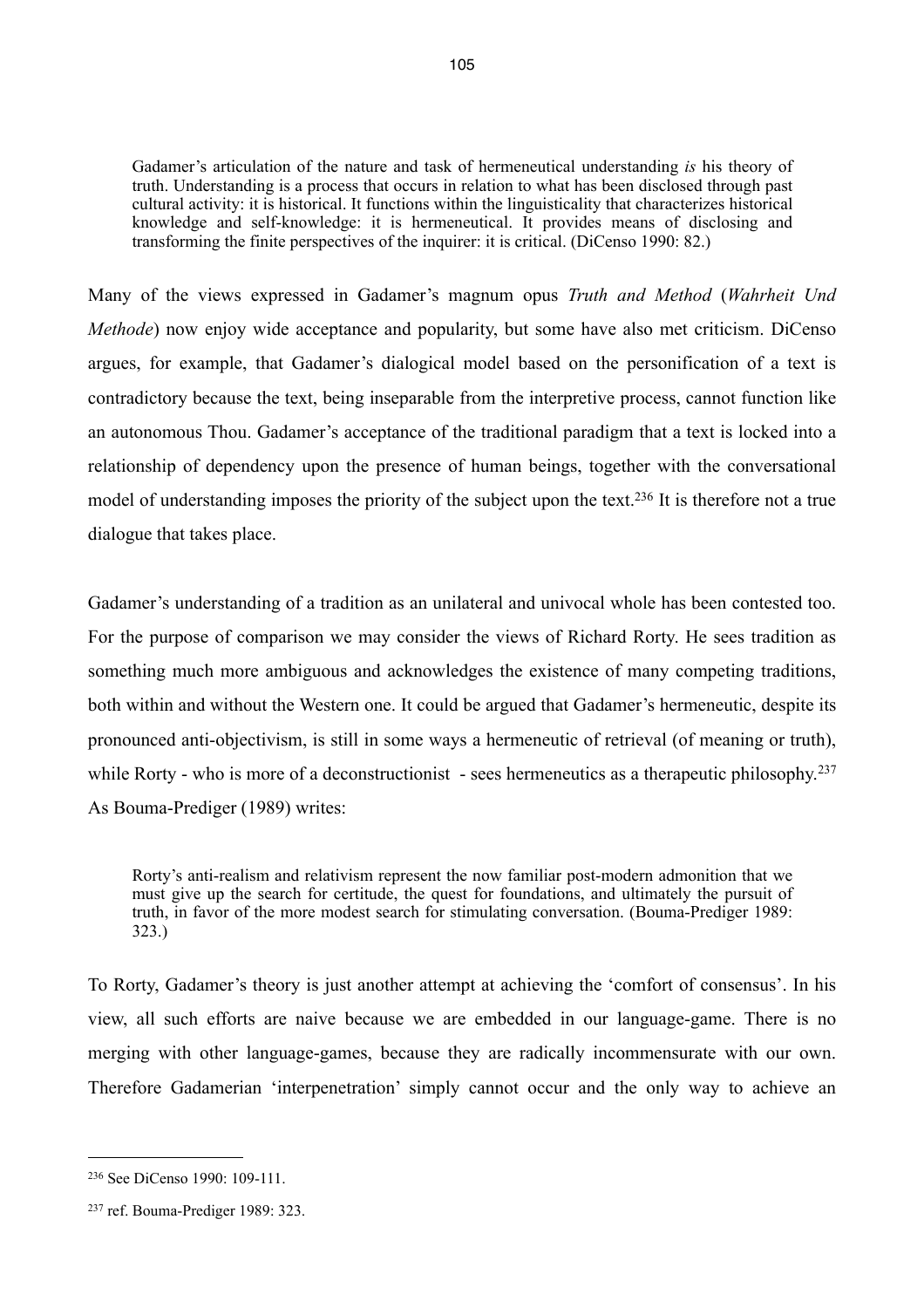inclusive agreement is for one side of the alleged "conversation" to abandon its original languagegame while undergoing a Kuhnian conversion to the alternative vocabulary.[238](#page-109-0)

Thus, if we are to accept Rorty's views, we could argue that Gadamer was simply not bold enough to embrace the post-modern implications of his anti-objectivism. We could then give up the search for (essentialist) criteria for judging interpretations, acknowledge the fundamental relativity implicit in the process of understanding and focus on deconstructing readings that already exist or create new ones with the understanding that they are always inevitably being done in our own image. In a way this is what Tuck has been doing and it has provided us with illuminating re-readings of the history of Mādhyamaka scholarship. Yet most scholars are not willing to accept this level of relativity. The ideal of a true dialogue in which horizons fuse and meanings are *shared*, is still going strong.

#### **6.1.3 CROSS-CULTURAL HERMENEUTICS**

We should now backpedal a bit and see what Gadamer means by dialogue exactly. Gadamer's idea of understanding is that it is reciprocal interaction which *demands a change in us*. The individual horizons of the participants can fuse because they are not stable or fixed and because our prejudices (the building parts of our horizons) can change. But this sounds a bit simplistic, naive even, for Gadamer's theory seems to assume that the participants in a conversation (be they texts or persons) are enjoying *equal power.* This is hardly the case in real-life situations, especially when participants come from different cultures. The economic and political asymmetry between countries (and continents) is reflected in intellectual encounters and even if individuals themselves were willing to overcome this inequality, the power structures might not permit it. Hence it can be argued that Gadamer's theory quite effectively ignores (or even masks) the fact that the world is not a playground for individuals with equal status and power, but instead is filled with inequality, injustice and uneven distribution of resources (more of this in **6.2**).

<span id="page-109-0"></span><sup>238</sup> See Grippe 2007: 97-98.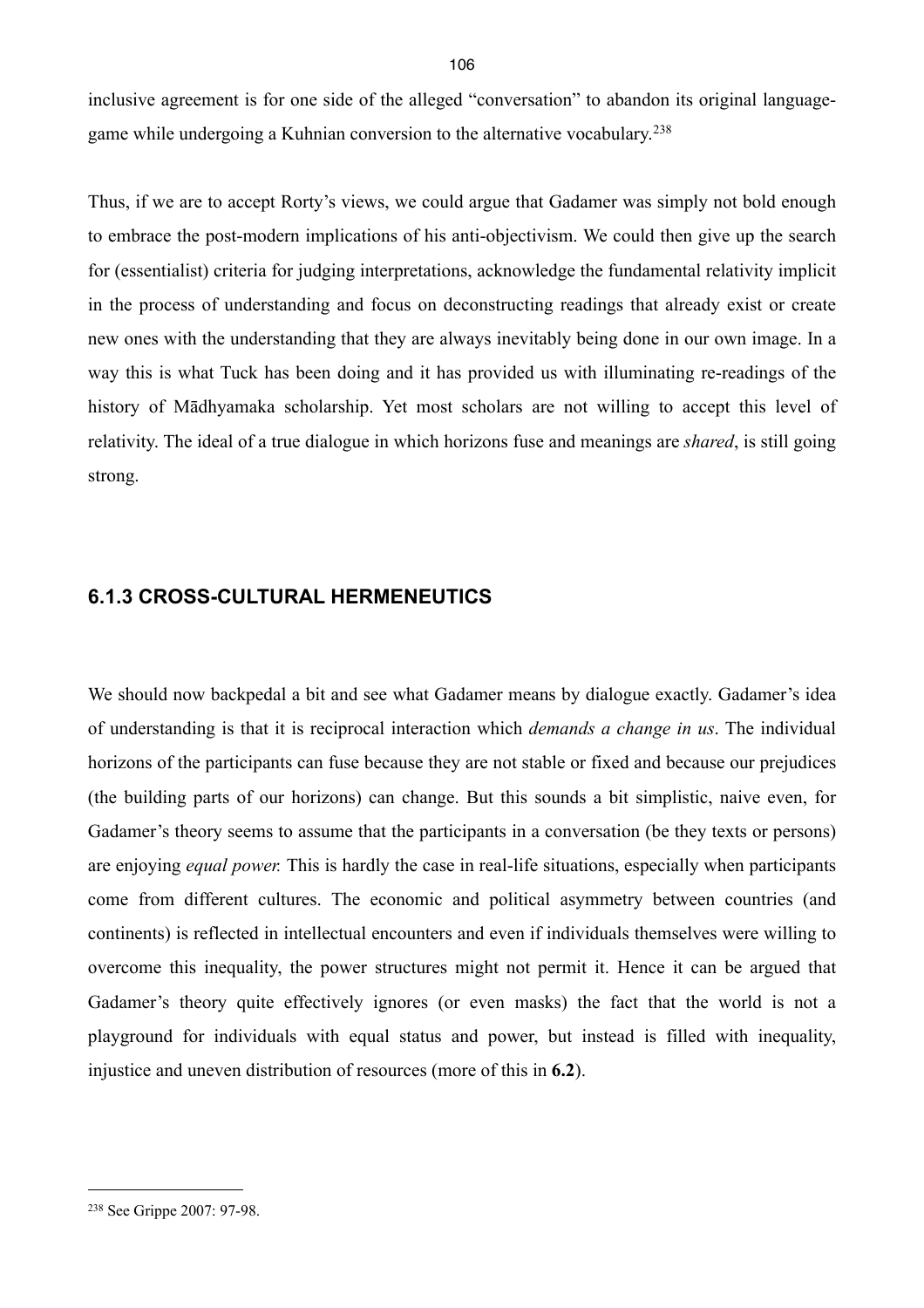Another problematic issue (from the point of view of cross-cultural philosophy) is Gadamer's insistence on commonality. For only to a degree that the interpreter shares a tradition with the object of understanding, will she be able to understand it. In other words: we can only understand what we can empathize with and we can only empathize with something with which we share a common background of meaningfulness (consisting of practices, linguistic structures, concepts, beliefs, values etc.). *Truth and Method* largely focuses on the temporal axis of interpretation. This also explains its preoccupation with tradition, because the tradition provides commonality, while temporal distance is seen as a productive possibility. But, as David Weberman (2000) notes, when it comes to distance and separation operative in cross-cultural (or even interpersonal) understanding, Gadamer has very little to say. Weberman himself suggests that this limitation is explained by the historicality of Gadamer's own interests and his cultural background. He was, after all, working from within a somewhat unified German (or European) high culture (more unified then than today) which was tradition-oriented and strongly backward-looking. Weberman however argues that Gadamer's theory can be seen as claiming legitimacy and a constitutive role for pre-commitments *in general*, whether owing to temporal or cultural (or even biographical) factors.<sup>239</sup> Therefore it is possible to modify Gadamer's views and reconstruct his hermeneutic to better suit the needs of cross-cultural philosophy (instead of completely dismissing it) and this is what has already been done by many cross-cultural philosophers.

We may now turn to the views of cross-cultural philosophers who are more explicit about the role of cultural distance. C. W. Huntington (1992), for one, agrees with Gadamer that hermeneutic activity "rests firmly on the preconscious forms of linguistic and cultural prejudices peculiar to our historical situation" so that when we encounter and attempt to interpret a foreign system of thought, there is simply no other choice than to use the conceptual equipment already at our disposal. The most vital challenge faced by scholars is to make their own (and their readers') prejudices entirely conscious. Scholars should furthermore convey through their work the sense of wonder and uncertainty of coming in terms with the original text.<sup>240</sup> This sounds like markedly Gadamerian jargon, but Huntington is far too post-modern to embrace some of Gadamer's goals. In fact, he sides with Rorty in stating that certitude and dialogue are ideals that cannot be realized and holds that we should focus on becoming aware of our own stand-points and then leave it at that.

<span id="page-110-0"></span><sup>239</sup> See Weberman 2000: 49-50, 56- 57.

<span id="page-110-1"></span> $240$  Huntington 1992: xiii, xiv.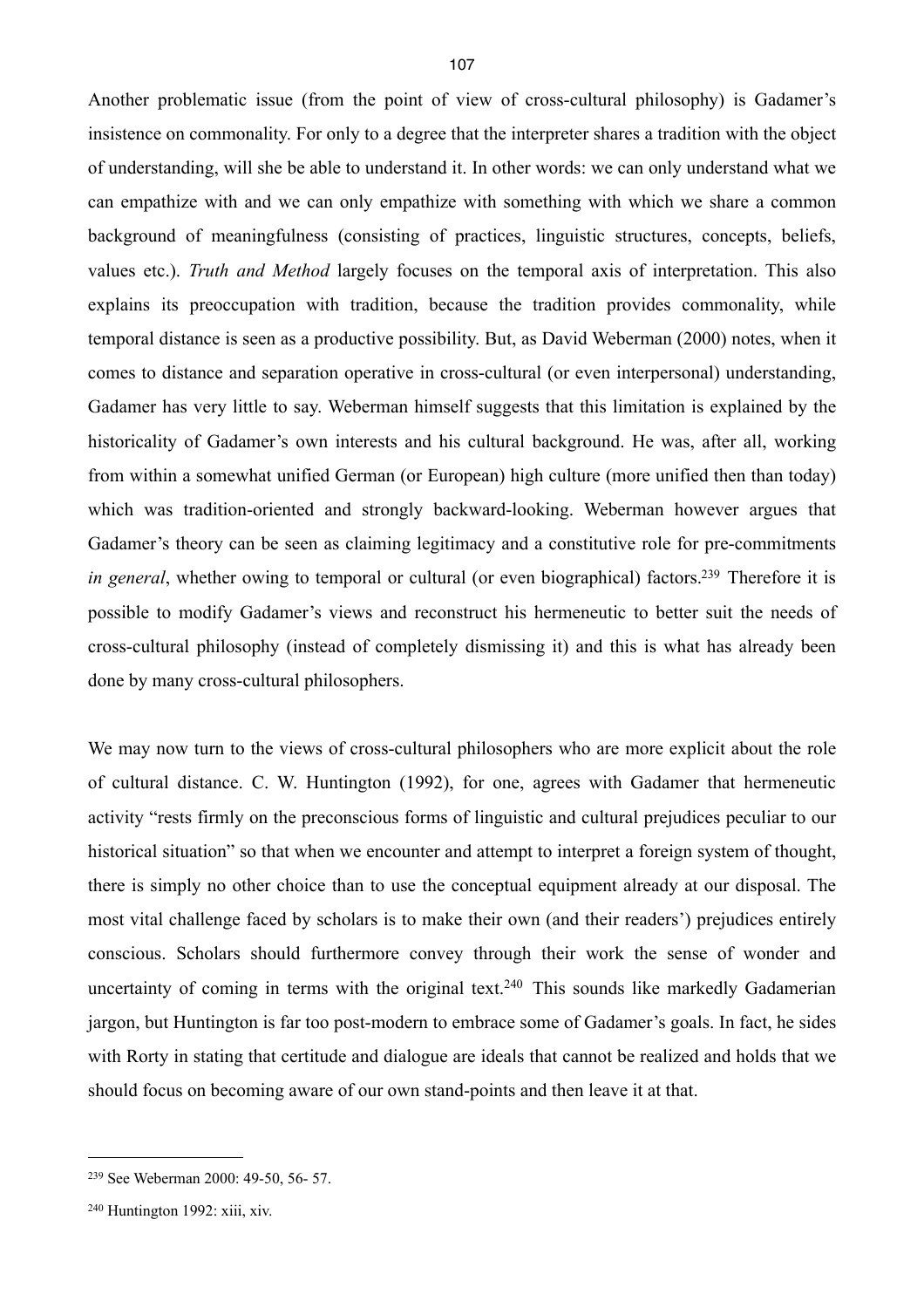On a slightly different note, Charles A. Moore (the founder of the journal *Philosophy East and West*) in the fourth East-West Philosopher's conference in 1964 explicated two important goals for the comparative studies in philosophy. First, he argued that we need to strive for *greater mutual understanding* of Asia and the West, and second, that we need to work to expand the horizons of the philosophers from both traditions toward *the total perspective* which is demanded of philosophy and philosophers everywhere.<sup>241</sup> In David Edward Shaner's (1986) understanding, this means that we must recognize that cultural boundaries are "meaningful only against the background of noticing differences between language, culture, and history" and that hermeneutic theories should not be of the kind to suggest that in order to understand others we need to "leave home and live in the desert of the between". One again the Gadamerian imperative is invoked: scholars must acknowledge their historicality and locate themselves in time and space. For, as Shaner writes, "it is only on the basis of one's keen awareness and sense of place (...) that one develops sensitivity to what is other".[242](#page-111-1) Shaner then quotes Ninian Smart's suggestion to systematize the ambiguities of one's conceptual framework and utilize them to one's advantage:

To acknowledge the ramifications of an institutionalized conceptual framework is the first step in freeing oneself from its encrusted habits. The task of the comparative philosopher, then, is to be aware of how presuppositions, working at the axiomatic level, influence entire cultures. The awareness itself encourages transplanting alternative ideas across boundaries as potential sources of stimulations, clarification, and creativity. In this way, philosophical problems East and West can borrow from one another in order to resolve, or, perhaps more accurately, dissolve, culturally engrained antinomies. (Smart ref. Shaner 1986: 147-148.)

Shaner's view is optimistic (some would say utopian). He argues for the possibility of a global perspective and a novel (partly) *shared* conceptual framework. He furthermore states that we must work to "deconstruct" our methods and procedures (he uses the term 'deconstruct' in the sense that we must become explicitly aware of the self-referential character of the hermeneutic method we employ). He openly embraces the variety of different hermeneutic approaches to comparative philosophy and suggests that we give up the search for unity and a single universally accepted hermeneutic theory and appreciate the richness of perspectives that results in a variety of studies.<sup>243</sup>

But once again the problem of relativism emerges. If we are to embrace conceptual tolerance, how can we keep it from becoming methodological nihilism? While many scholars would argue that

<span id="page-111-0"></span><sup>241</sup> ref. Shaner 1986: 144.

<span id="page-111-1"></span><sup>242</sup> See Shaner 1986: 144.

<span id="page-111-2"></span><sup>243</sup> Shaner 1986: 148-151.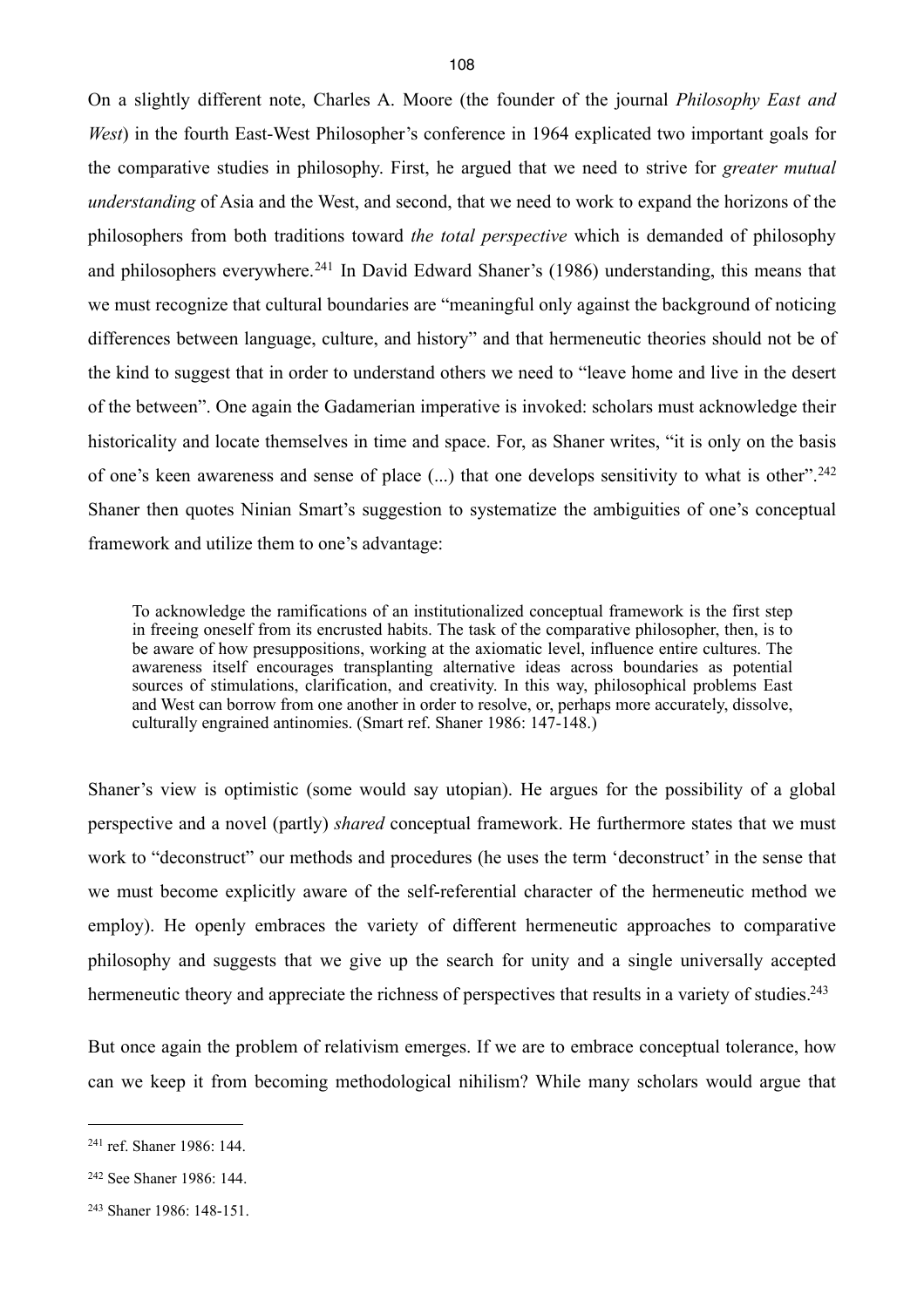some hermeneutic theories and some interpretations are better than others, very few have attempted to come up with specific criteria for evaluation and assessment. Based on the views of Rorty, Huntington, and Shaner, we might even conclude that such criteria are not needed in the first place. We must simply engage in conversation and "deconstruction" and with our growing awareness of the structures at work, we may then be able to produce more self-conscious readings. Even if our readings will not "improve", at least we may take the understanding of the hermeneutic activity itself from the theoretical level to the practical.

Following Tuck's example, we may argue that analyzing and reinterpreting earlier scholarly works is crucial to the hermeneutic pursuit. When it comes to Nāgārjuna scholarship, Tuck sees visible improvement in scholars' willingness and ability to reflect upon their own standpoints:

The philosophical era I am calling post-Wittgensteinian (which can just as easily be termed post-Heideggerian, post-modern, or simply, post-Second World War) is characterized by the idea that it is more self-conscious than earlier periods and by its suspicion of any and all theoretical commitments. (Tuck 1990: 89.)

Tuck readily admits that it is impossible to discard all professional, cultural, and psychological determinants, but (like most contemporary scholars) he swears allegiance to the ethos of selfawareness. Interpretation is always isogetical and while acknowledging this might do some harm to scholars' pride (because "moderation is never exciting" as Tuck sarcastically remarks), it neither invalidates work nor offers interpretative license.<sup>[244](#page-112-0)</sup>

Many aspects of Gadamer's philosophical hermeneutic now seem to belong to the "mainstream" hermeneutic theory (these include the "positive" conception of prejudice and the imperative to engage in critical introspection) and even the more radically relativist notions are often articulated with reference to Gadamer's views. Jargon concerning the power of the tradition, dialogical interaction, fusing horizons (and so on) is very common. In a way Gadamer's views have been incorporated into the prejudice bank of our time: they have come to enjoy general acceptance and they often constitute the starting point for hermeneutic theories. Yet the fact that Gadamer's notions operate on a very general level (and in this manner are somewhat vague) allows for different interpretations and modifications. Garfield's standpoint, too, springs from Gadamerian notions, as the choice of terminology in the following statement clearly demonstrates:

<span id="page-112-0"></span><sup>244</sup> Tuck, 1990: 96-98.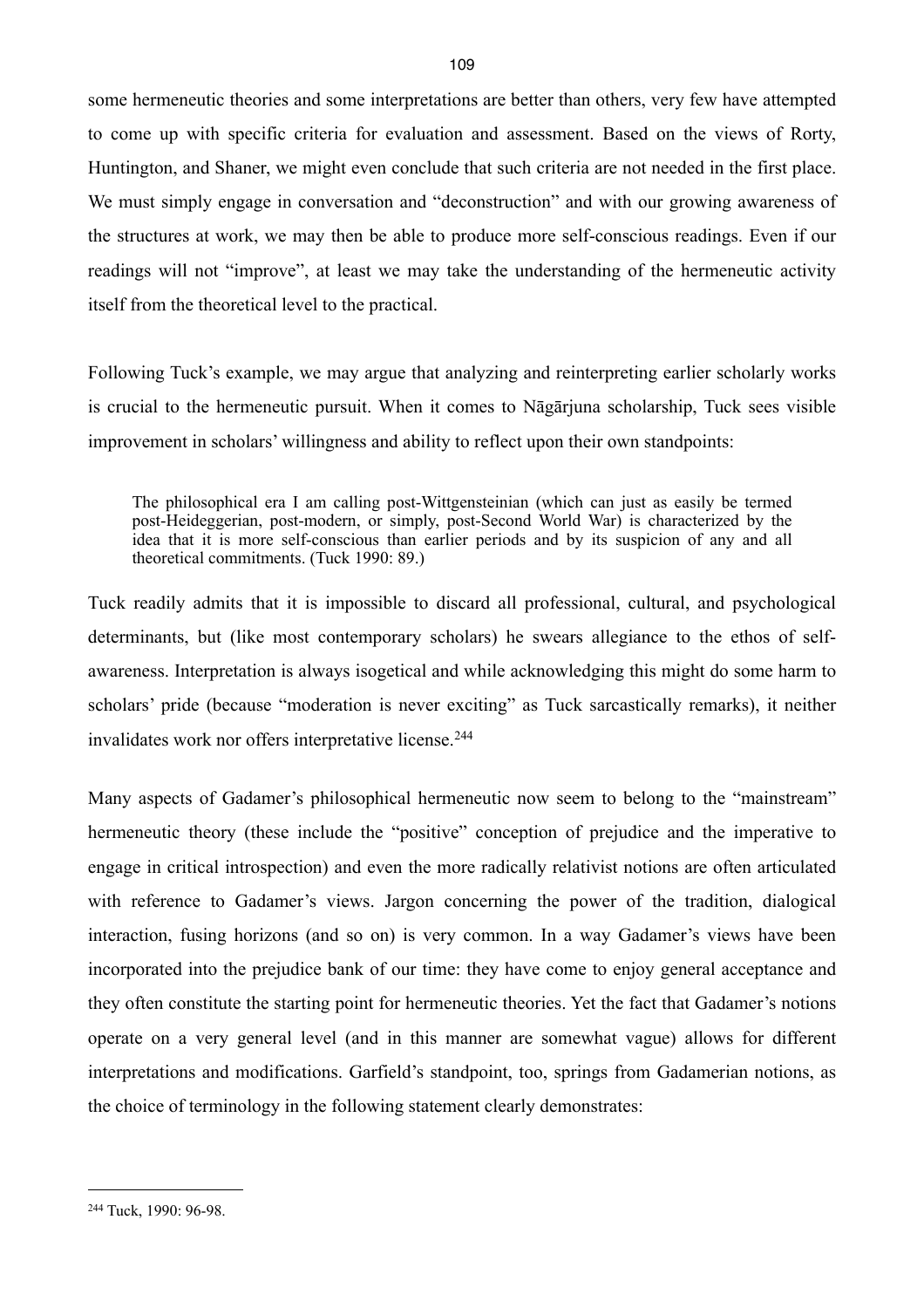A reader is a structure of prejudices, anticipations, and views: an occupant of a horizon whose interaction with that of the text constitutes the phenomenon of understanding. For a text to be understood is, however, for the horizon of the reader to be altered thereby, and for her attendant prejudices, questions, and sensibilities to change. (Garfield 2002: 237.)

Therefore, for Garfield, "interrogating a text is always interrogation with interest" and, in the process, some features are made salient while others are suppressed, certain intertextual relationships are privileged, and particular commentarial traditions are selected. It is therefore quite clear that Garfield does not succumb to objectivist views (even though he sometimes does speak of Nāgārjuna's *own* concerns etc.). In fact he argues that understanding always involves "blindness", because when we contextualize and foreground a text, we unavoidably select *against* something. [245](#page-113-0) This is all very Gadamerian, yet there are other features of Gadamer's theory that Garfield problematizes and criticizes.

For one (as mentioned earlier), Gadamer's conception of tradition as unilateral and radically distinct from other traditions is problematic because it cannot account for cross-cultural understanding. This is why Garfield argues that we need a more general hermeneutic approach for global scholarship and "a practical guide to talking across borders with the purpose of achieving some mutual understanding"[.246](#page-113-1) Garfield himself rejects the notion of the integrity and relative insularity of traditions (a notion that is presupposed by most contemporary hermeneutic theories, he argues). He futhermore holds that the view, according to which it is the (shared) tradition that provides the context that enables textual meaning and understanding, is far too simplistic. The possibility of crossing traditions becomes highly problematic, if our cross-cultural endeavors are seen as stepping outside of the circle<sup>247</sup> which makes understanding possible.<sup>[248](#page-113-3)</sup>

Garfield also suggests a *pragmatic turn* in our hermeneutic theory and argues that we should view the acts of interpretation and discussion as central constitutive components of traditions: texts should be seen as "texts-being-read" (and not as independent objects of study) and our interactions with our colleagues and students should be considered central to out intellectual life.<sup>[249](#page-113-4)</sup> Therefore,

<span id="page-113-0"></span><sup>245</sup> Garfield 2002: 238.

<span id="page-113-1"></span><sup>246</sup> Garfield 2002: 231-233.

<span id="page-113-2"></span><sup>&</sup>lt;sup>247</sup> Garfield refers here to the Heideggerian-Gadamerian hermeneutic theories and to the mutually implicative hermeneutic circles of (i) the meaning of the text as a whole and the meaning of its parts, (ii) the text as an answer to it predecessors and as seen through subsequent commentary and (iii) the relationship between the reader and the text. (See 2002: 236-237.)

<span id="page-113-3"></span><sup>248</sup> Garfield 2002: 234, 237-238, 244.

<span id="page-113-4"></span><sup>249</sup> Garfield 2002: 237.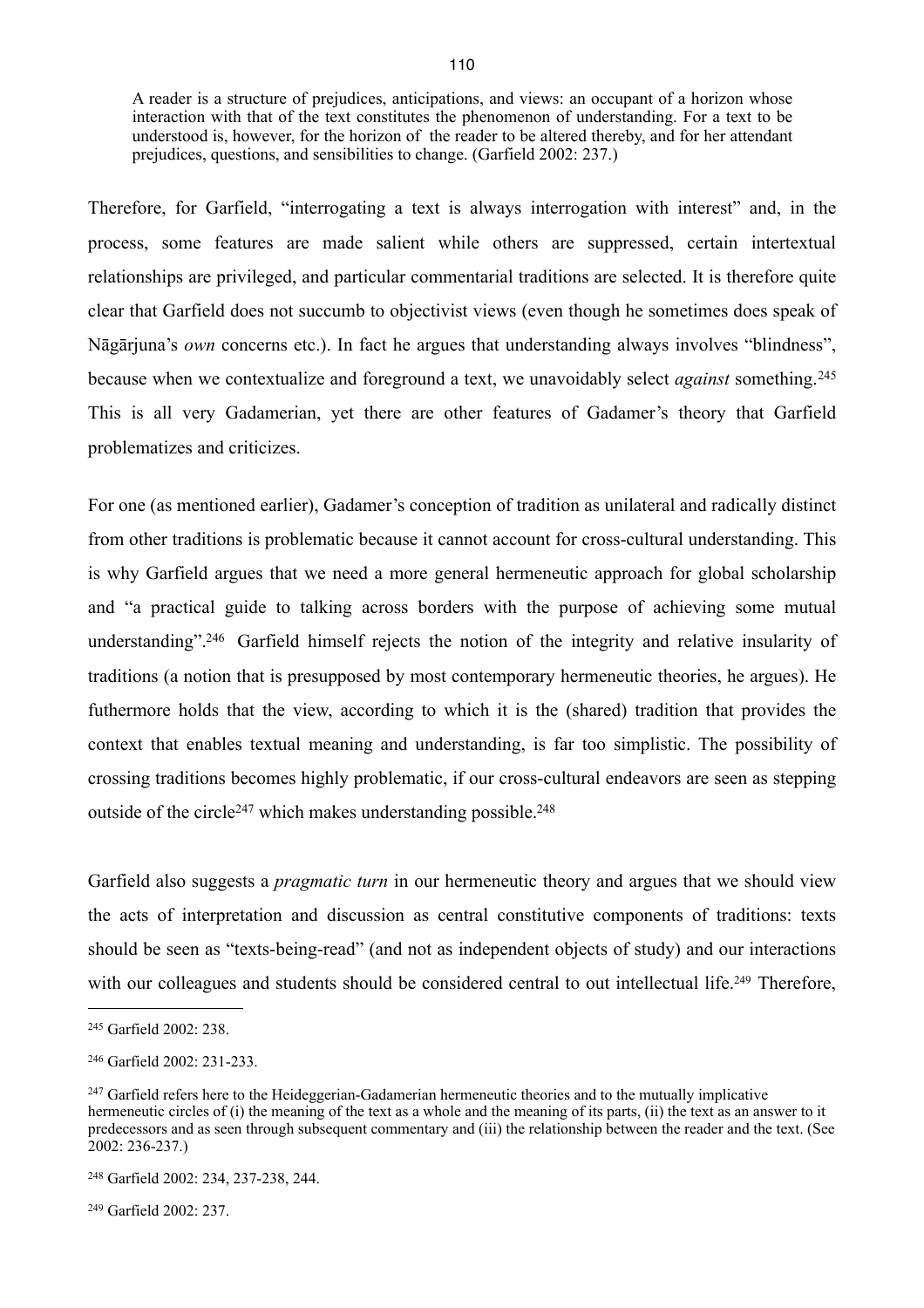while being clearly aware of the challenges faced in cross-cultural interpretation, Garfield's outlook is generally optimistic. He argues that cultural distance can also be useful, for it may reveal that which lies hidden to the denizen of a culture. This is because understanding is only possible when we are "far enough from our object to see it more completely and so to reveal that which it conceals from anyone in its neighborhood".[250](#page-114-0) Therefore, in Garfield's account, it is not only temporal distance which has a productive role in interpretation, but cultural distance as well.

When discussing Mādhyamaka, Garfield emphasizes that he is working with a living tradition and therefore finds is crucial to interact with its contemporary representatives. Garfield is thus actualizing the ideal that R. Panikkar articulated in 1971: the civilization of ancient India is still alive today and scholars would do themselves well to acknowledge the evolution of the features of Indian thought up to present day in order to avoid "arbitrary, lop-sided results". Therefore, when it comes to hermeneutics, Panikkar sees the articulation of the *homological principle* (i.e., that only from a homogenous context could a concept be properly understood) as a positive achievement, because the realization that there are no absolute categories which can serve as absolute criteria for judging all philosophical traditions of the world helps combat the colonialist tendencies in Indology and comparative philosophy. He however holds that "utterly rigorous and exclusive application" of this principle would "paralyze the critical faculties and prevent all progress".[251](#page-114-1) In short, this would mean that we could never say anything about culturally distant systems of thought and that, as a result, cross-cultural (or comparative) philosophy would not be possible.

Panikkar solves this tension by invoking a second principle: the *dialogical principle*. This refers to the person's awareness and understanding leading her to see inadequacies which she feels justified to criticize from her own perspective. The dialogical principle at work may lead to a much deeper self-understanding as well as to better understanding of the other. In order to balance between the two principles, scholars furthermore need a *co-ordinating method*. [252](#page-114-2)

What we can gather from this short exposition of cross-cultural hermeneutics, is that it is much indebted to Heideggerian-Gadamerian view of the process of understanding (with some postmodern developments), but that it is forced to problematize its conception of tradition. Therefore,

<span id="page-114-0"></span><sup>250</sup> Garfield 2002: 235.

<span id="page-114-1"></span><sup>251</sup> Panikkar 1971: 173-176.

<span id="page-114-2"></span><sup>252</sup> Panikkar 1971: 176-177.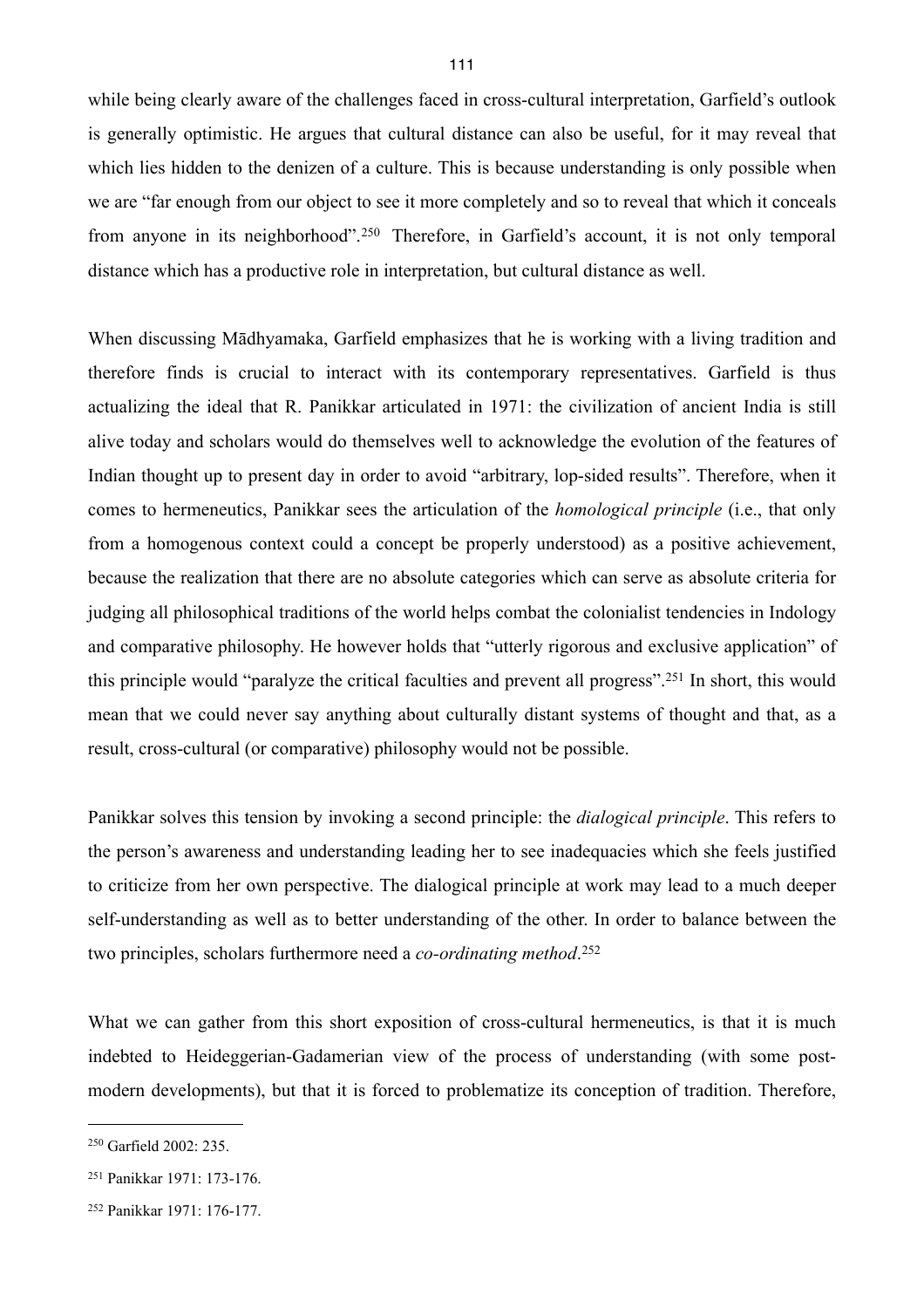while Gadamer was mainly concerned with the temporal axis of interpretation, it has been (and continues to be) the work of cross-cultural philosophers to account for the cultural axis. Many appear to hold that cultural distance does not only create a challenge (or a barrier) to interpretation, but has some positive, productive effects as well. To invoke the old analogy, if you are a traveler in a strange country, there are certain aspects of the culture that you do not see *but*, on the up-side, there are also some that you see far more clearly than the locals do. Distance is therefore neither all good nor all bad.

One method to minimize the weaknesses and maximize the strengths is the cross-cultural cooperation of scholars. Some contemporary Western scholars (eg. Huntington, Garfield and Thurman), have opted for this. Not only is it beneficial to have an informant and a teacher when approaching an alien culture, but such co-operation might result in new *cross-cultural* perspectives and notions. When it comes to Mādhyamaka philosophy, there are actual living representatives of the tradition and it does seem like a fruitful possibility to try and engage them in conversations and joint projects. But once again there are things that need to be considered beforehand, we cannot just go and interact.

This is where political and ethical considerations enter the stage. While these are questions that many cross-cultural scholars have chosen to ignore, I believe they must be acknowledged to take the ethos of awareness seriously. We are immersed in our traditions and our traditions come with views of and attitudes toward other traditions. It would be foolish to ignore this and believe that interaction between cultures can occur without presupposition and prejudice. Not only is this ethical question, but it may (and probably will! ) affect the outcome of such interaction. If we are to steer clear of the lop-sided results that Panikkar warned us about, we need to address these matters and work to find ways to enhance equality and create *mutual* understanding.

#### *6.2 BOUNDARIES AND POLITICS*

Interpretation and understanding across cultures arguably carries many problems. The question of whether or not these problems can be solved (or dissolved) seems to divide scholars roughly into two groups: the optimists and the pessimists: the optimists usually acknowledge the challenges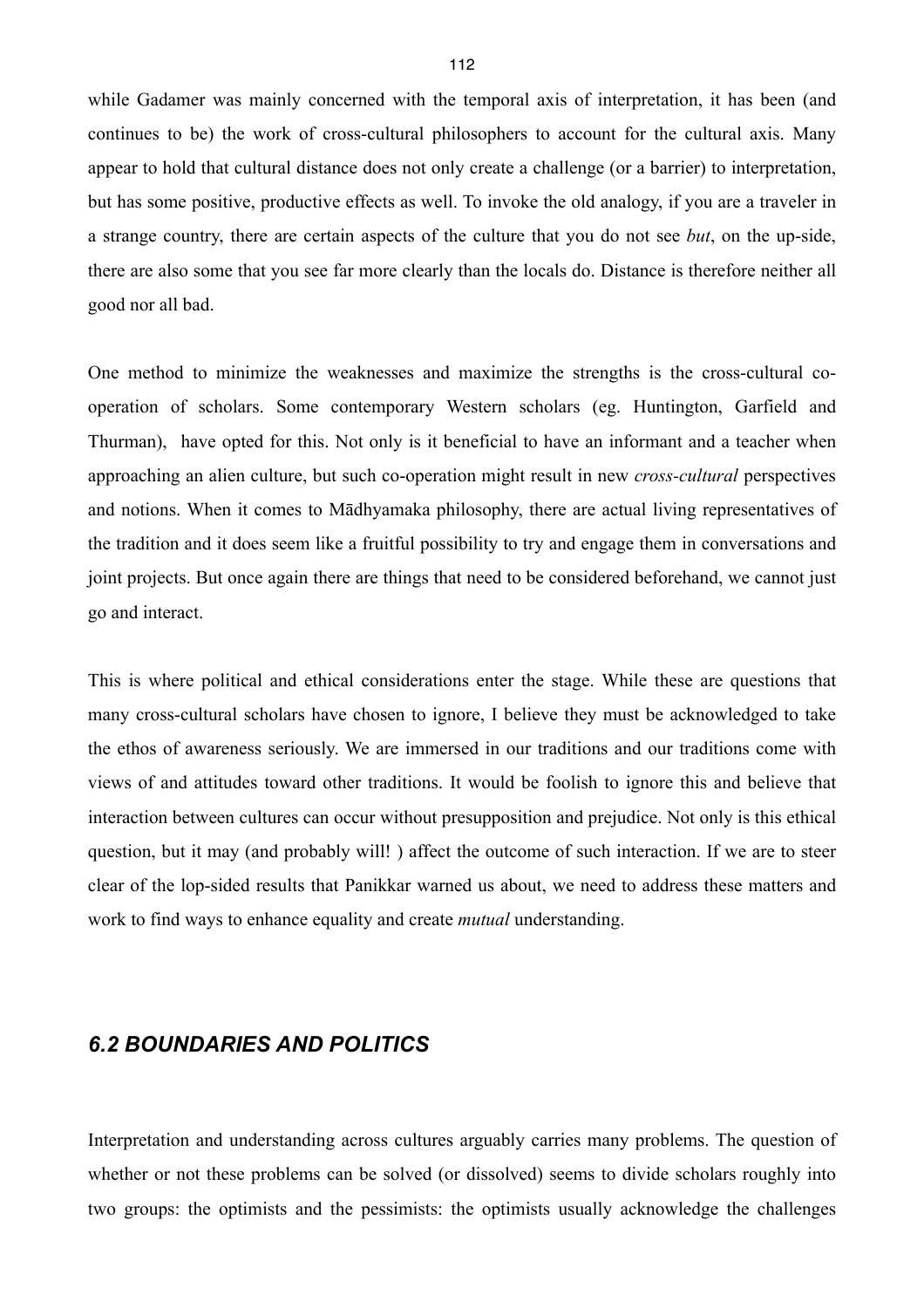posed by distance, but argue that with a right kind of sensitivity and caution these challenges can be overcome. They furthermore hold that cross-cultural endeavors of this nature are (or at least *can be*) illuminating rather than misleading.

When it comes to actual *comparisons* of systems of thought from different traditions, scholars are generally less optimistic. This is probably because comparisons of this sort tend to involve the process of assimilation in which one of the philosophies (usually the culturally distant one) is absorbed into the conceptual framework provided by the other. While in some cases this may actually enhance understanding, there is a risk of "superficial equations" as Della Santina (as one of the most fervent critics of comparative efforts) puts it. Furthermore, it should be noted that philosophical comparisons are sometimes undertaken with a goal of securing the respectability for one of the systems involved (again, usually the "alien" one), which is hardly a fruitful motivation, since it does no justice to the intrinsic value of the system and quite often leads to a situation where similarities are being exaggerated and differences neglected.<sup>253</sup> It does seem that some comparative endeavors have a certain apologetic undertone to them, causing them to secularize or "Westernize" the philosophies in question in order to make them appear more "philosophical". Seyyed Hossein Nasr (1971), critical of what he dubs "fantastic excesses" (i.e., absurd comparisons between philosophical traditions that have completely different levels of inspiration), notes the same tendency and writes:

The Western students of Oriental doctrines have usually tried to reduce these doctrines to "profane" philosophy; and modernized Orientals, often burdened by a half-hidden inferiority complex, have tried to give respectability to the same doctrines and to "elevate" them by giving them the honor of being in harmony with the thought of whichever Western philosopher was in vogue. (Nasr 1971: 53.)

While Nasr's view might be slightly exaggerated and polemical, there is definitely some truth to it. Nowadays scholars are perhaps a little less outrageous (and generally more cautious) in their comparisons, but Eastern philosophical systems certainly continue to be compared and contrasted to those Western ones that are currently enjoying popularity. All in all, there seems to be a fine line between rational reconstructions and violent assimilations and what counts as the first to some, is an example of the second to others.

<span id="page-116-0"></span><sup>253</sup> For Della Santina's critique see eg. 1986(b): 41.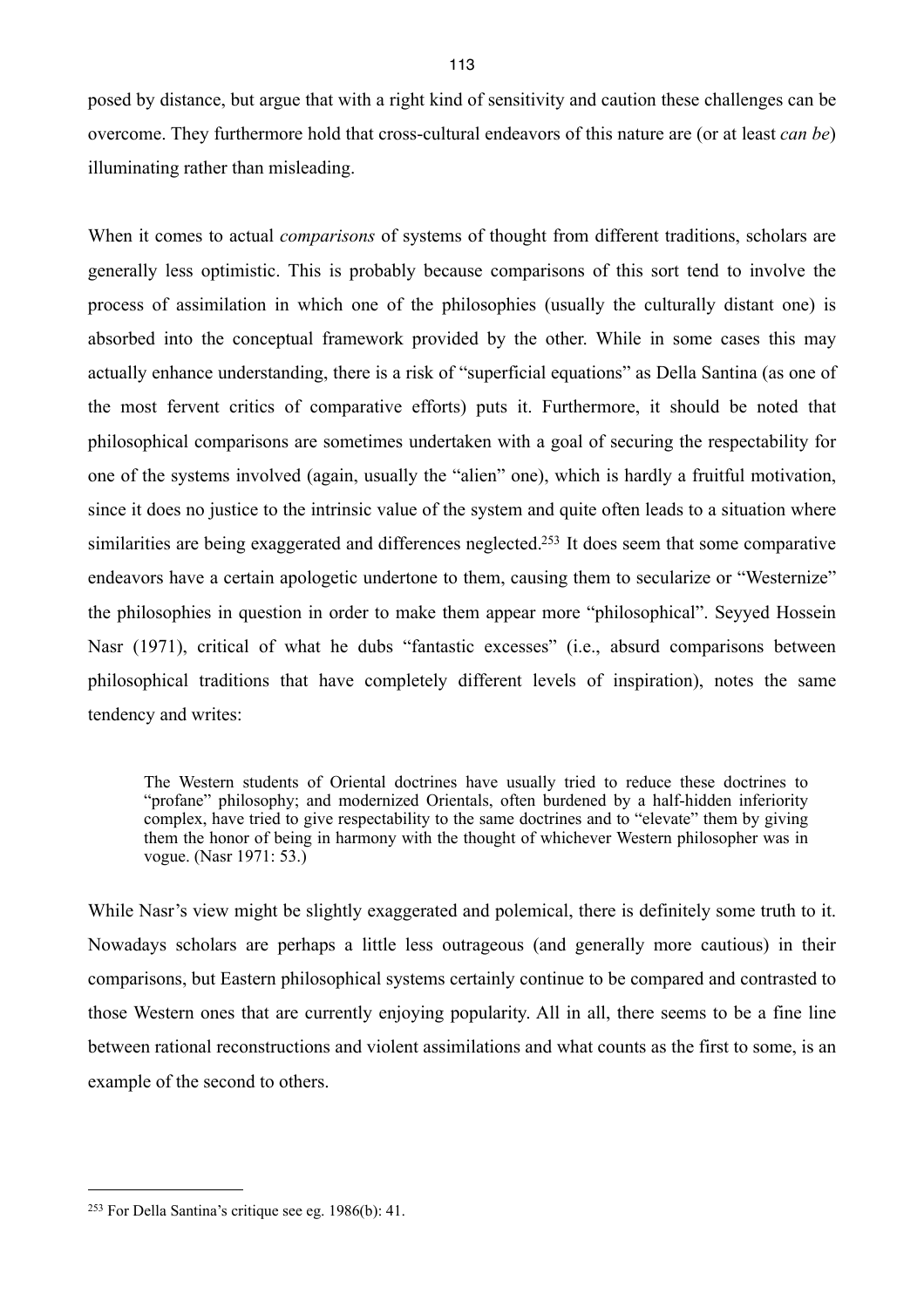To contextualize this phenomenon, we need a broader perspective, for it is perhaps the reluctance of the *majority* of Western philosophers to get acquainted with alien philosophical traditions that causes comparative and cross-cultural philosophers to sometimes exaggerate the similarities. Garfield, in his 'Philosophy, Religion, and the Hermeneutic Imperative (2002)' refers to this mainstream reluctance as "a late moment in postcolonial racism".[254](#page-117-0) In Garfield's view, such an exclusion is the failure of those in powerful or prestigious positions to take seriously other standpoints making the political issues involved more salient. Even on a much more general level Garfield wishes to challenge the contentment with a particular location in the cultural space:

It is hard to seriously entertain the thought that Western music is the tradition that interprets aural beauty correctly, or that Japanese Buddhist philosophy is the standpoint from which to investigate the fundamental nature of reality, or that German hermeneutic theory is the uniquely adequate framework for interpretation and criticism. Given the availability of distinct positions in this cultural space, it then becomes something of an epistemic imperative to view matters from several rather than from one of them, just as a survey of physical terrain requires triangulation. (Garfield 2002: 246.)

Garfield sees it as a *moral obligation* of Western academics to interact with alien traditions, but warns about the pitfalls of orientalism. Garfield understands 'orientalism' as the intellectual wing of colonialism and reminds that not only does the colonialist history condition the way we read literature and respond to the scholars of non-Western cultures, but also the way these scholars read our literature and respond to us. Our history furthermore conditions our conception of what a textual tradition is and what constitutes the boundary across which traditions confront one another[.255](#page-117-1)

Therefore, in order to steer clear of orientalism, scholars must be willing to encounter an *active* form of intellectual life, instead of simply viewing the tradition as a "fossilized sequence of texts". This further requires genuine interaction on terms of equality, instead of treating the living scholars of the foreign traditions as either "informants" or "oracles". In the beginning stages of a genuine dialogue, collegial relations must be *negotiated* and this involves examining, questioning and -

<span id="page-117-0"></span><sup>254</sup> Garfield 2002: 253.

<span id="page-117-1"></span><sup>255</sup> Garfield 2002: 231. The post-colonialist context of contemporary philosophizing has been, and continues to be, discussed and problematized by cross-cultural scholars. Antipathies experienced toward the hegemony of Western thought may cause some academics to defy the pressure to discuss Eastern philosophical systems in relation to Western ones. A person might argue that Eastern systems of thought *in themselves* must be worthy of academic attention and that the respectability of a tradition or a doctrine must not depend on its affinities (real or imagined) with Western philosophy. But can we, by simply abstaining from making cross-cultural comparisons, free ourselves from postcolonial mentality? If we side with Garfield, we must conclude that this mentality pervades our very being and is *already there* when we approach an alien tradition. Therefore, regardless of whether we are to make explicit comparisons or not, the power inequality remains and thus cannot (or at least *should* not) be ignored.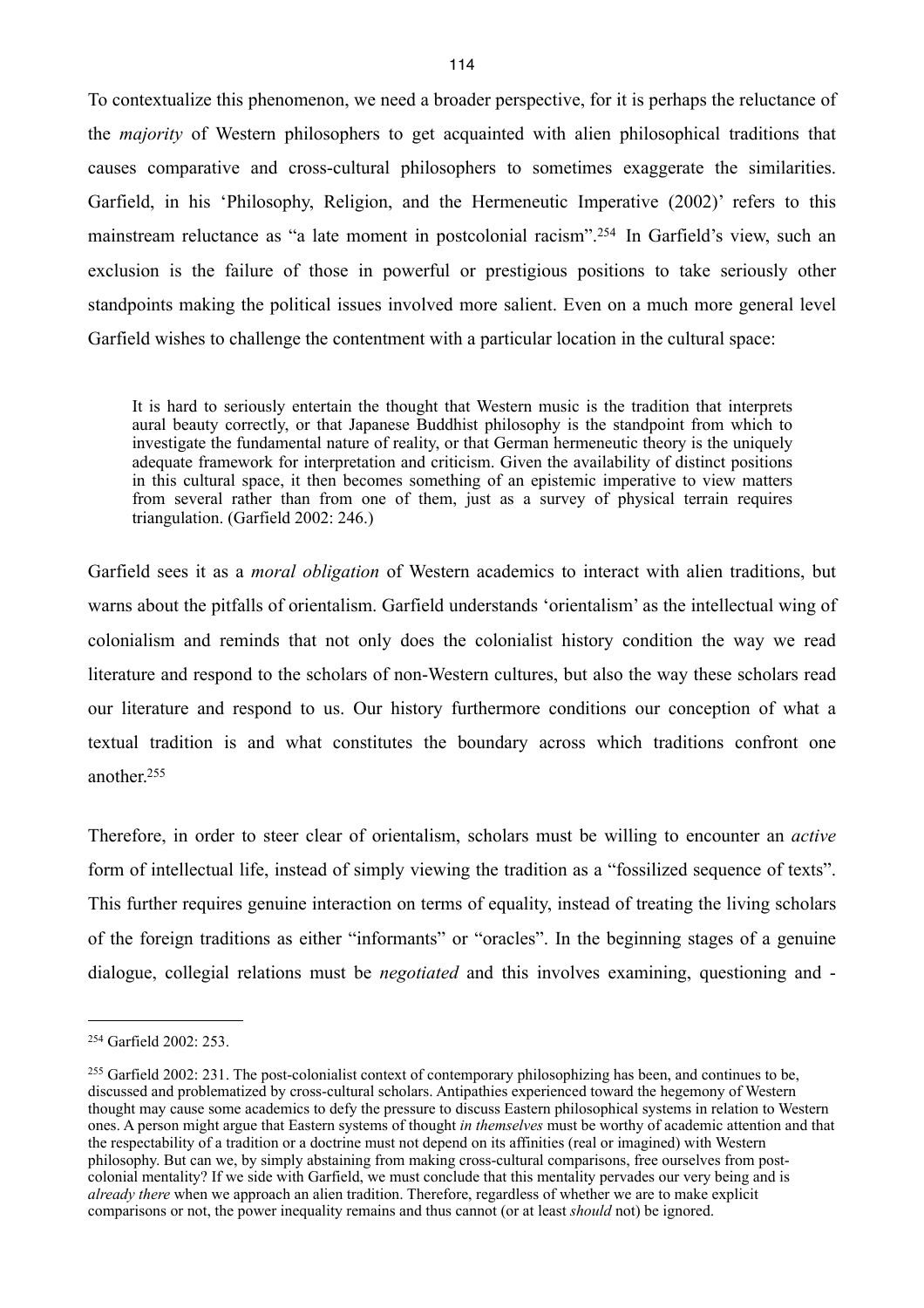when necessary - revising our views of each other. Garfield warns cross-cultural philosophers of the situation where the collegial relations are presupposed, the work of the subordinate tradition is assimilated as an object of study and the superordinate tradition can congratulate itself on having "broadened its horizons".[256](#page-118-0)

One way to enhance the equality of the situation and to bring about deeper understanding is to make one's own tradition available to one's interlocutors. Garfield argues that it is no enough to be a student, but one should teach one's own tradition as well (knowledge is power, after all).<sup>257</sup> As noted before, Gadamer's understanding of conversation and dialogue not only requires, but *assumes* this kind of symmetry. Garfield's account is more aware of the power structures at play. He acknowledges that "Euro-American academics meet Tibetan or Indian academics on terms of unequal power<sup>[258"](#page-118-2)</sup>, but holds that there are ways to correct this power differential.

At this point, one might argue that Garfield's account is naively optimistic if he believes that individuals have such power. For even if two scholars could find a way to enter a dialogue on equal power (and even this would be extremely difficult because it requires a great deal of conscious examination and modification of the prejudices at work), the global power structure would remain largely unaltered continuing to influence the interaction as well as its outcome. This is particularly the case when the results of such an interaction are being presented to the general public. If, for example, the Tibetan scholarly tradition is not recognized as producing respectable philosophy by the majority of Western philosophers, surely this will be reflected in the way the results of crosscultural research are presented and received. Naturally this is something that may change *in time* and the works of Western academics such as Garfield may provide the necessary motivation for such a shift. Even if we were to hold that Garfield's ideals are in part utopian, it may still be beneficial to *try* to actualize them anyway.

Garfield's insistence on reciprocity arguably may help *reduce* the power differential (even if it does not eliminate it completely). If we hold (*contra* Rorty) that Gadamerian dialogue is possible, it certainly helps if the interlocutor can act as a colleague instead of just a source of information. Furthermore, if dialogue is seen as requiring commonality, it is only fair that this commonality goes both ways. There is a difference between "my dialogue with you" (which is not true dialogue, but

<span id="page-118-0"></span><sup>256</sup> Garfield 2002: 246-247.

<span id="page-118-1"></span><sup>257</sup> Garfield 2002: 250.

<span id="page-118-2"></span><sup>258</sup> Garfield 2002: 231.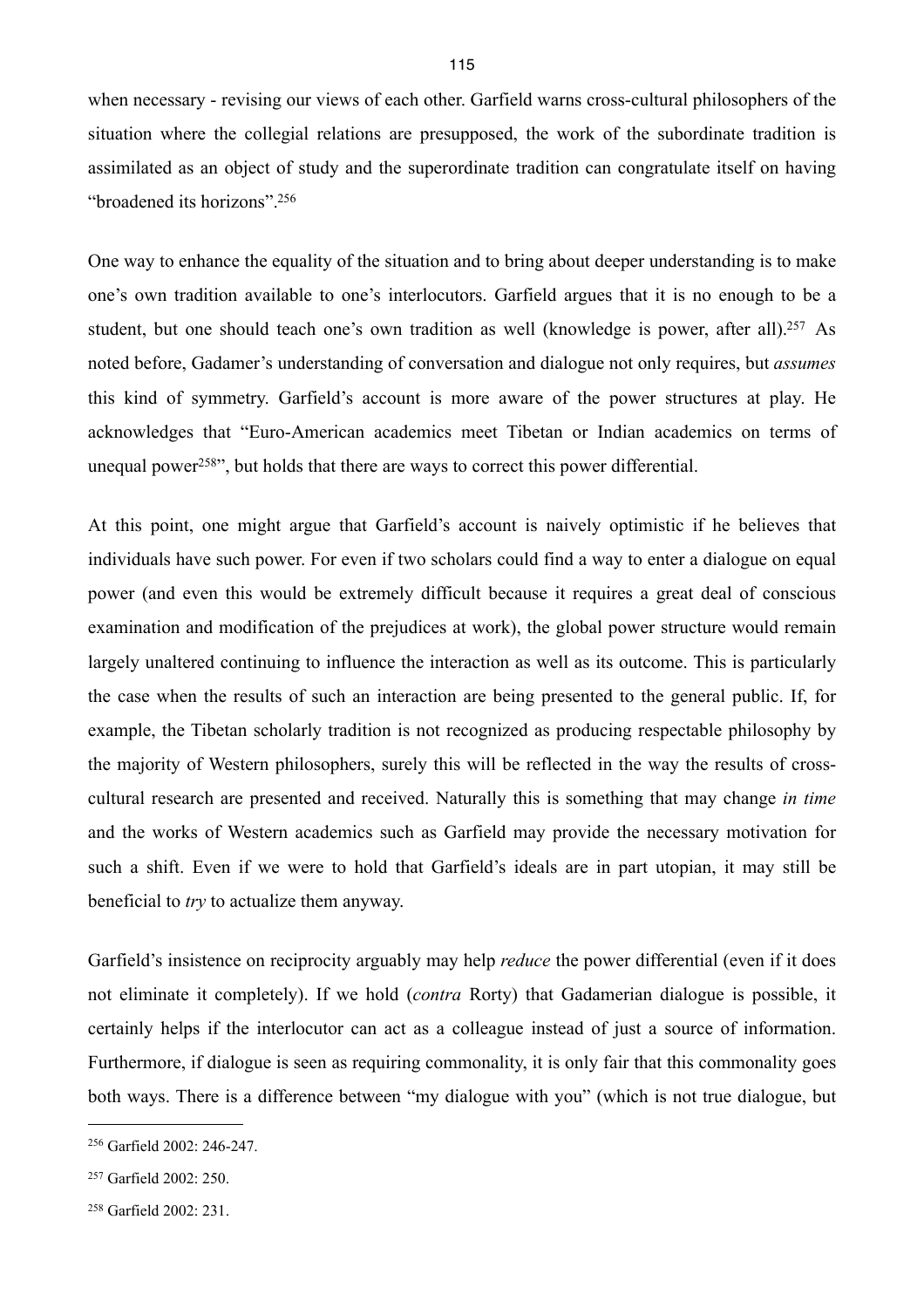an example of what Garfield calls 'orientalism') and "our dialogue". Naturally there are many ways to define 'dialogue' and these definitions largely determine the views on the possibility of true dialogue, but I argue that the concept is best understood here as a general openness towards one's interlocutor and a willingness to undergo change in one's views, opinions, and even frameworks. For example, if we adopt the ethnocentric view that Western philosophy is philosophy proper while Asian philosophy is tainted by soteriological concerns, there is arguably very little room for the serious and systematic study of neither the culturally distant philosophical system(s) nor our own. Therefore 'dialogue' may even be understood as a hermeneutical approach to cross-cultural philosophizing: an approach which is truly cross-cultural (and not just comparative) and truly critical (of one's own viewpoints as well). It is this hermeneutical ideal and starting point (in which the understanding of the inevitably prejudiced nature of interpretation is implicit) that distinguishes rational reconstructions from violent assimilations.

In cross-cultural philosophy, scholars are forced to look for middle paths between certain extremes and often find themselves in a crossfire of demands. For example, we should not render an alien tradition incommensurate to our own (for what would be cross-cultural in this?), but we should not simply re-create it in our image either. We should not be overtly eager to assess and evaluate (for understanding should come first), while *mere* understanding itself might not be desirable in the long run. And finally, we should not treat ancient philosophies as mere relics (especially if the tradition is still alive), but we should not uproot them from their historical context either. All in all, it seems much easier to state what we should not do than to explicate what should be done. The analogy of a middle path may succeed in describing the subtleties of the hermeneutical process, but it does not provide any clear instructions. In a similar vein, Garfield employs the tightrope metaphor and writes:

In commenting on Nāgārjuna's text, I am constantly aware of walking a philosophical and hermeneutical tightrope. On the one hand, one could provide a perfectly traditional commentary on the text - or better, a translation of one of the major Sanskrit or Tibetan commentaries - or a transcript of oral commentary by a recognized scholar of the tradition. Such a commentary would explain in great detail the way the text is seen from the perpective of its home tradition and the background of Buddhist controversies to which the text responds. (...) On the other hand, one could try to comment on the text by presenting a theory of what Nāgārjuna would have said had he been a twentieth-century Western philosopher. (Garfield 1995: 95-96.)

Finding the middle position between these two option is of particular importance to Garfield who is motivated by the prospect of the kind of cross-cultural philosophy that goes beyond both Buddhology (and Indology etc) and comparative philosophy. He is not interested in providing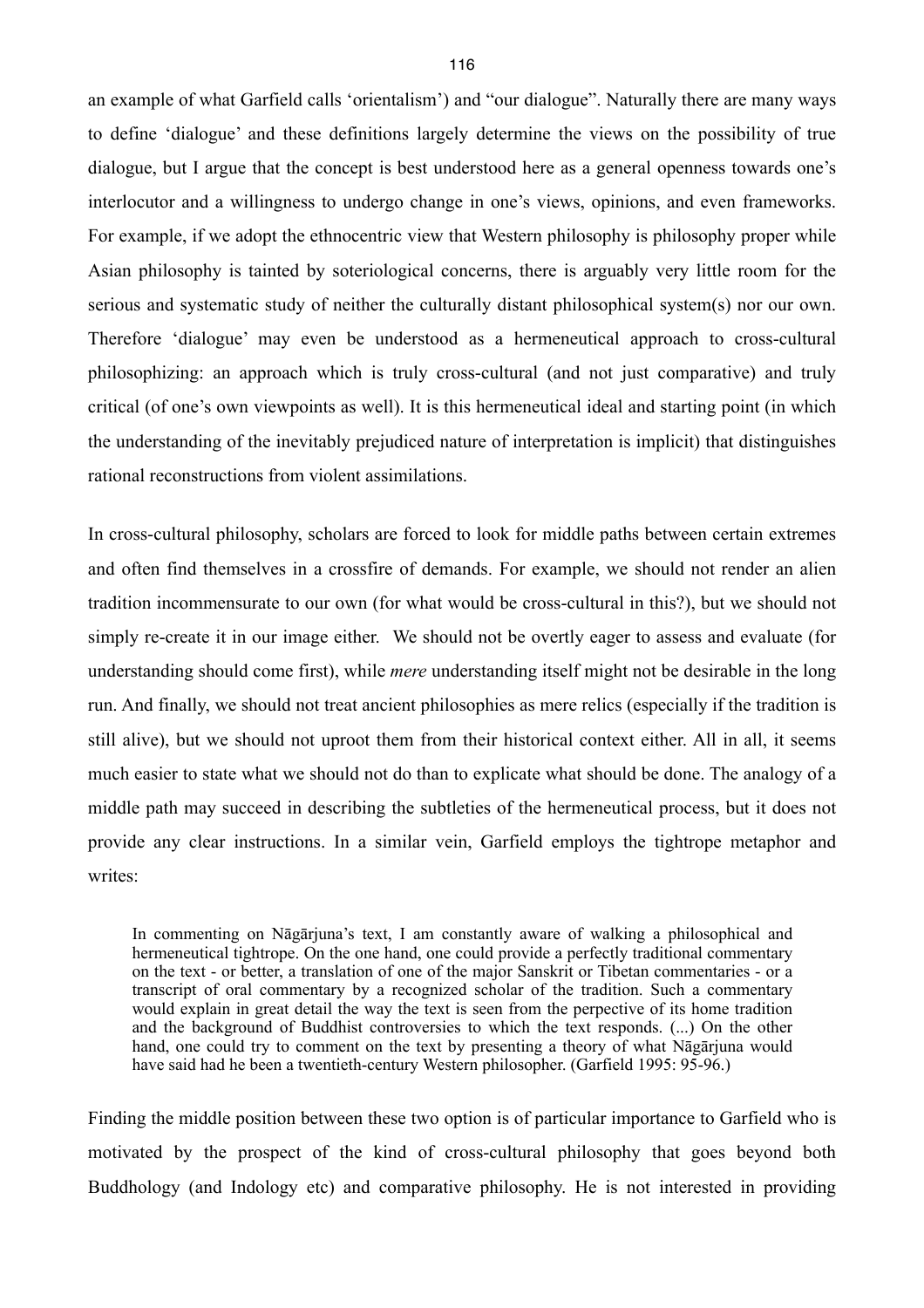historical accounts of Indian philosophies or pointing out similarities and differences between Buddhist and Western systems of thought. Unlike many Western philosophers working with alien traditions, Garfield is mainly interested in creating new philosophy. His investigations are therefore primarily philosophical and only secondarily philological and/or historical.

## *6.3 GARFIELD: FROM COMPARATIVE TO CROSS-CULTURAL*

Once more let us backpedal to Gadamer's views. One of the important aspects of his philosophical hermeneutic is that it criticizes the idea of a hermeneutic "method" which - for him - is a *predetermined systematic approach* to interpretation. His opposition stems from the view that such a fixed mode of investigation constricts the scope of inquiry by determining what kind of questions will be asked and what will be subjected to doubt while concealing and taking for granted its own standpoints. As DiCenso notes, this creates an impression that Gadamer is denouncing careful scientific inquiry in favor of a vague openness and as a result many scholars have rejected this "strained polemic" against all method. However, it would probably do us good to understand that Gadamer's characterizations and definitions of 'method' themselves are historical (and perhaps outdated). Arguably they are still relevant with reference to what can be called methodological objectivism (which does not retain reflexive openness), but many contemporary "methods" are clearly methods of a different kind, or in a different sense of the word.[259](#page-120-0)

For example, Garfield's methodological considerations are clearly designed to *enhance* reflexive openness and critical examination of one's prejudices. They are strongly rooted in pragmatic concerns and fundamentally opposed to utopian ideals of objectivity (although Garfield's approach does invoke above-mentioned *ethical* ideals that some may consider utopian). Garfield delivers his views and suggestions as a philosopher hoping to find a way to make true dialogue possible across traditions, because for him, this is a fundamental prerequisite of meaningful cross-cultural philosophy.

<span id="page-120-0"></span><sup>259</sup> See DiCenso 1990: 90-92.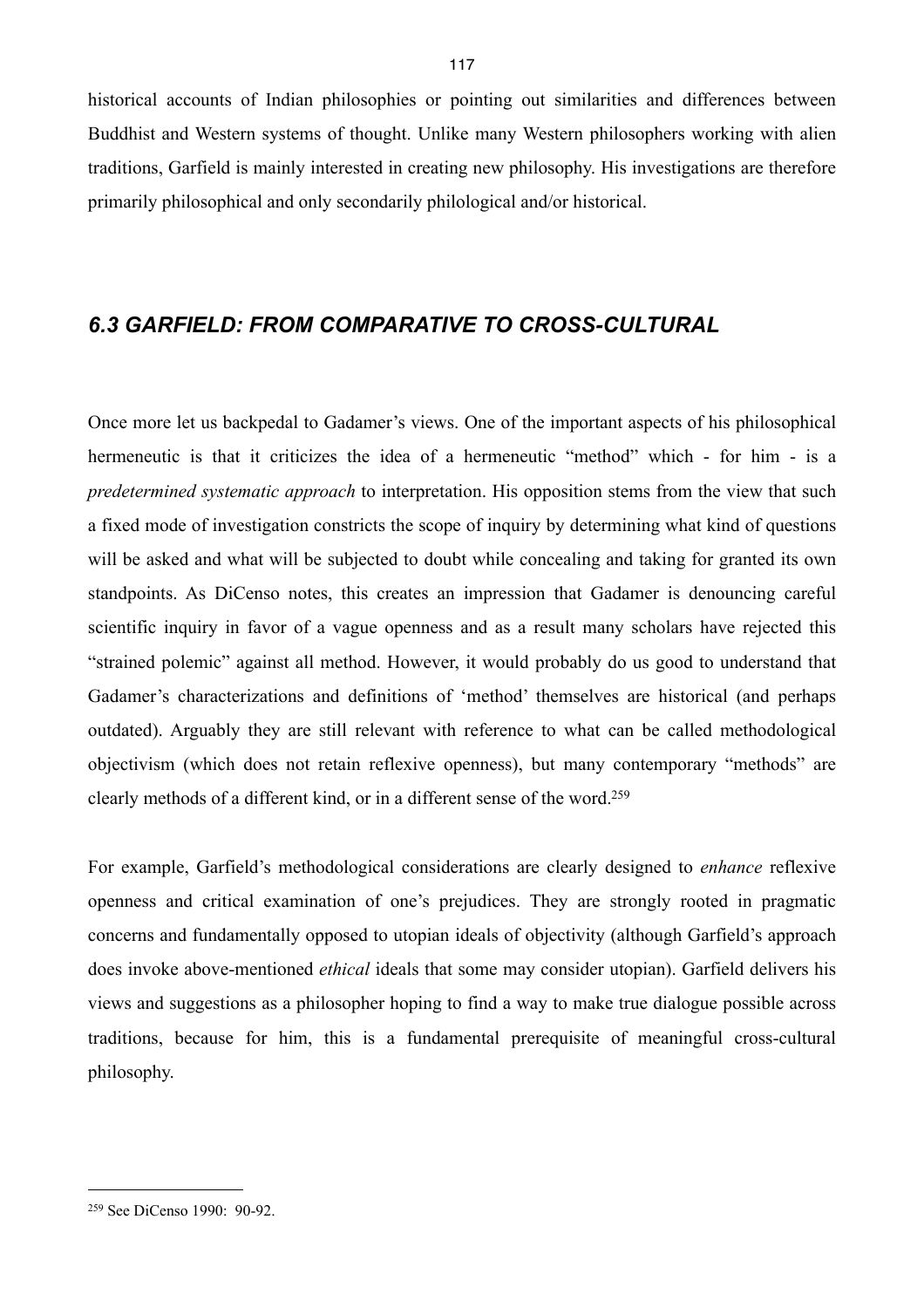Garfield knows what he talks about. Not only has he spend decades working with Asian scholars and philosophical systems, but he has put a considerable time and effort into specifying and critically evaluating the conditions for such cultural interchange. Above we saw that Garfield rejects Gadamer's definition of a tradition. He argues that we should think of our respective positions "not separated by walls but as distant in a continuous space". A level of shared background is required, but it is something that can be built together. After all, true interchange presupposes "enough proximity on certain dimensions to talk, and enough distance to see".[260](#page-121-0) In many ways this is the coming together of Panikkar's homological and dialogical principles discussed above and as we have seen, Garfield also has some suggestions when it come to the co-ordinating method required to find a balance between the two.

Garfield's ideas are practical, pragmatic and down-to-earth. In a way his hermeneutic is Gadamer's theory stripped of its black-and-white definitions and strict oppositions. As such it becomes much more universal and is more easily applied to changing conditions. On the other hand, one could claim that Garfield is not really saying much, but serving mostly empty rhetoric. The talk of creating dialogues and negotiating collegial relations is not really a systematic theory and perhaps not even a very systematic program for action. Therefore, when it comes to theoretical standpoints, Garfield does not seem to have much to offer. Then again, interpretation *is* a changing, multidimensional process and perhaps, in the end, the only thing we *can* really say about it is that both proximity and distance are required. In Garfield's view, nothing (traditions, textual meanings, individual standpoints, dialogical situations, interpersonal relationships etc.) is fixed and stable. This in itself can be seen as a strong theoretical statement (and a very Nāgārjunian one too).

All in all, Garfield's writings have a markedly pragmatic undertone to them: the theoretical is always conjoined with practical suggestions or examples, the hermeneutic theory is intertwined with discussions of the hermeneutical method. The positive side-effect of this is that the political, ethical, interpersonal (and so on) aspects of cross-cultural philosophizing ignored by some of the more abstract theories, are being reflected upon here. For example, when discussing the proximity that understanding demands, Garfield explains how he himself saw it fit to enter a Tibetan Buddhist transmission lineage:

<span id="page-121-0"></span><sup>260</sup> Garfield 2002: 240.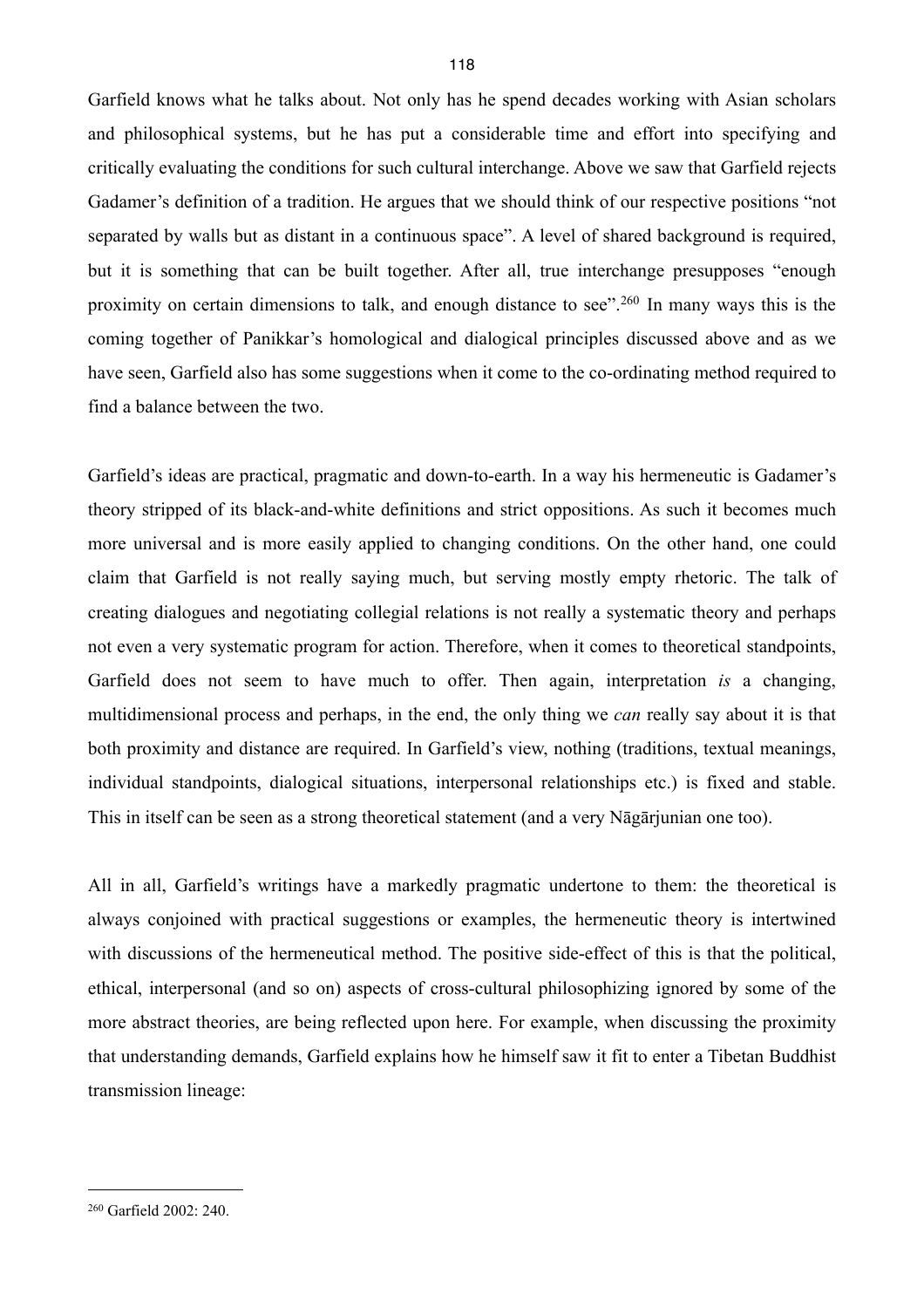No matter what the attitude is in the United States to lineage, my understanding of the Buddhist texts I read is enhanced by appreciating that role in the Buddhist tradition, and my willingness to enter into a transmission lineage gives me an access to interactions otherwise unavailable, as well as new perspectives. (Garfield 2002: 249-250.)

The approach Garfield advocates takes time and effort: he himself has learned a new language, spend time abroad building collegial relations, studying and teaching, entered a Buddhist lineage and become accustomed to Tibetan culture, translated Buddhist texts into English (once in collaboration with a Tibetan lama) and brought the things discovered and created back to the West, taught them at universities, wrote books about them and incorporated them into his own philosophical projects. But while Garfield's example shows that (this kind of) cross-cultural philosophy requires great commitment and perseverance, it can also be seen as proof of its possibility.

Garfield himself explicitly states that he is not interested in comparative philosophy in the sense of juxtaposing texts from different traditions. Instead he wants to create new perspectives with a multiplicity of texts, perspectives and hermeneutical traditions. His enterprise is that of a modern philosopher who uses culturally distant viewpoints as illuminating and inspiring resources in his own philosophical activities. Therefore his work claims contemporary relevance and is openly reconstructive and creative, self-conscious with regard to its starting points and willing to take a stand.

Garfield is not only working to produce cross-cultural perspectives, but to advance the cause of cross-cultural philosophy itself, to consolidate its position as an important and irreplaceable branch of philosophy and as a way out of institutional and intellectual racism. Garfield's tone might sometimes strike as polemic, but this might be needed to create discussion. As a cross-cultural philosopher, he automatically becomes the underdog (as the postcolonial academic context dictates) and therefore it is no surprise that his arguments, especially those directed against the deep-rooted ethnocentricity of the majority of Western philosophers, have a lot of fire to them. Then again, when *doing* cross-cultural philosophy and especially when interpreting culturally (and quite often also temporally) distant thinkers, Garfield's approach is rigorous and systematic, resulting in carefully articulated standpoints.

The step that Garfield takes from comparative to cross-cultural may provide the much-needed momentum for bringing Asian perspectives into mainstream philosophy. Comparative philosophy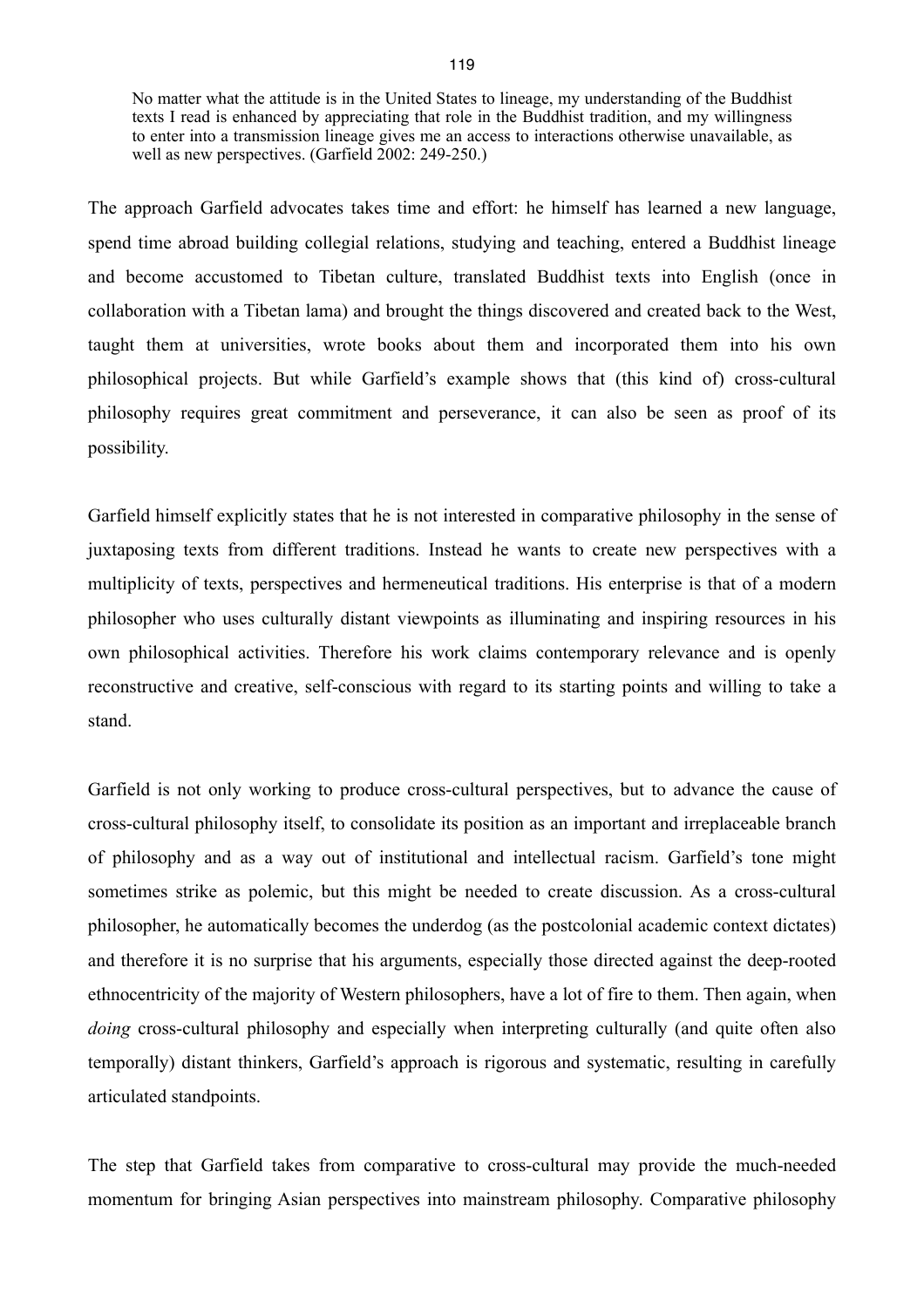with its emphasis on straightforward juxtapositions maintains and reifies the distinction between East and West and may therefore actually hamper the development of cross-cultural approaches to philosophy. This is not to say that we should simply ignore the differences between culturally distant perspectives, for it is certainly possible to acknowledge and appreciate these differences without invoking simplistic distinctions bordering on dichotomies. Such distinctions arguably possess some heuristic value, but are far too naive and misleading to guide serious philosophical investigation. Neither the Western nor the Eastern philosophical tradition is univocal or unidimensional enough to justify such a classification. As mentioned earlier, it would be more constructive to acknowledge that there exists a multitude of philosophical perspectives within both. The perspectives that are culturally distant from us can be radically different from or strikingly similar to our own, but most often are something in between. A thing to remember is that this is also the case *within* our own tradition. If we are willing to group together the ideas of such diverse thinkers as Plato, Sextus, Descartes, Nietsche, Hume, Heidegger, Schopenhauer, Wittgenstein, Derrida, Putnam, and Rorty (to name a few) and collectively call their work 'philosophy', surely we can also make room for philosophers from other parts of the world. And it is not post-colonial guilt that should guide our encounters (for Asian philosophies should not be our charity cases), but a realization that the perspectives and understanding (co-)created might be (mutually) beneficial to all participants.

Obviously I am not arguing that every philosopher needs to engage in cross-cultural endeavors, but I am suggesting that cross-cultural (and culturally distant) perspectives are accepted as relevant additions to our philosophical knowledge base, not because we are striving at political correctness, but because these perspectives not only *deserve* our recognition and respect but can be *useful* to us as well.

## *6.4 APPROACHES TO NĀGĀRJUNA RECONSIDERED*

After discussing cross-cultural interpretation and philosophy on a more general level, it is time to once more turn our gaze to our case study: Nāgārjuna scholarship. We know now that there are many choices that have to be made before interpretation can take place. As Garfield puts it, we must select from different aspects, interpretive traditions etc. and this selecting always involves selecting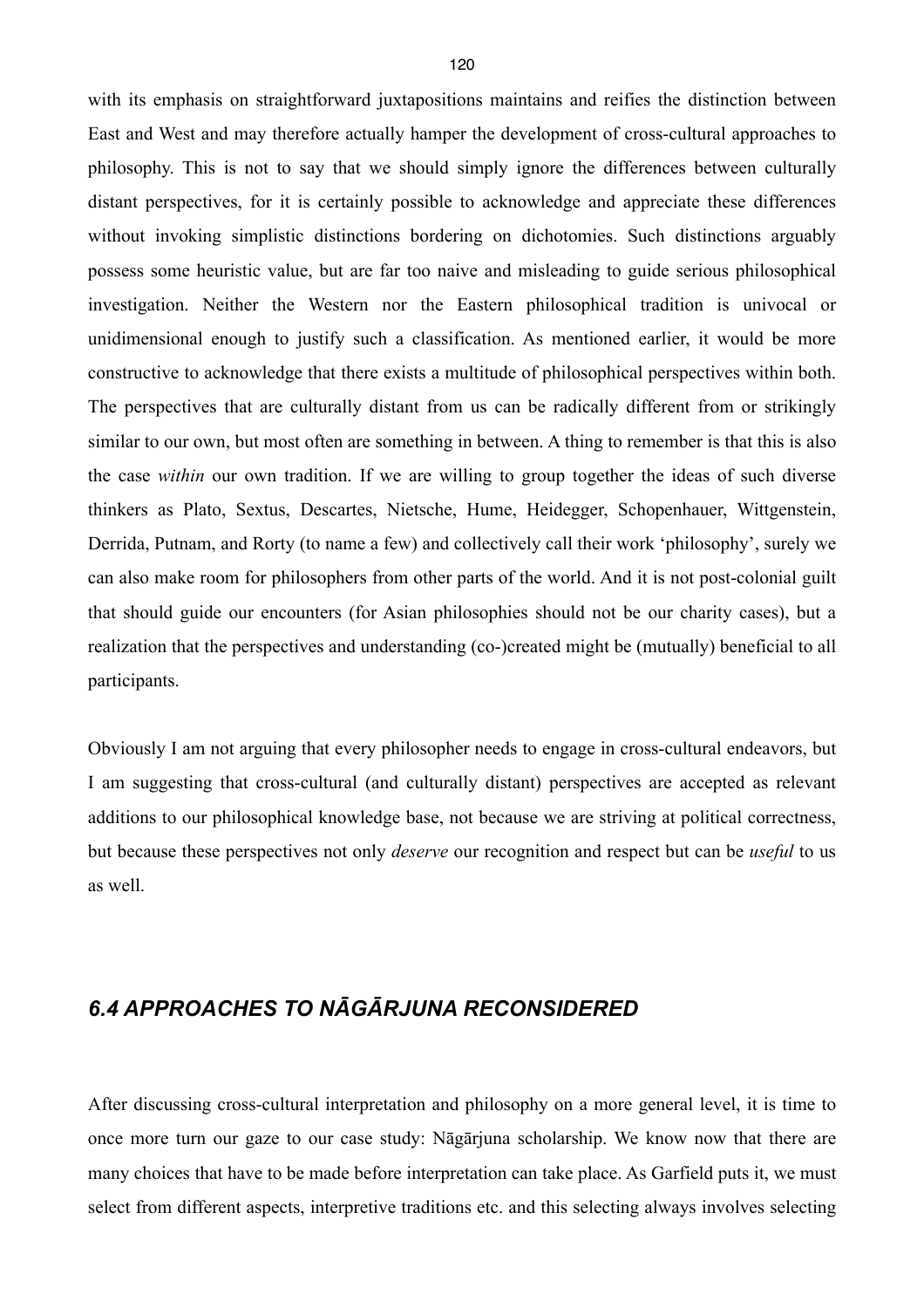*against*. I am not claiming that scholars make all these choices knowingly, or that it would even be possible for a scholar to approach Nāgārjuna's thought in an entirely self-conscious way. I am merely pointing out that choices are being made - either consciously or unconsciously – and that they account for the plurality of approaches we encounter. Earlier I argued that cross-cultural philosophy involves the search for various middle paths between extremes. These extremes are not mere theoretical possibilities, but often reflect the actual choices that some cross-cultural philosophers have made in the past (or continue to make today). Because we can learn from looking back, it may be useful to typologize the approached to Nāgārjuna once more. This is not a chronological exposition in the spirit of Tuck, but focuses more on methodological and hermeneutical choices.

To begin with, we can distinguish between attempts to describe and attempts to evaluate. In 1986, Della Santina argued that scholars and students "would do well to see themselves as explorers seeking to uncover new areas of knowledge, rather than as arbiters attempting to settle conclusively the philosophical problems which they study<sup>261</sup>. Even though our understanding of Nāgārjuna (and Mādhyamaka philosophy in general) has grown since Della Santina delivered this statement, there is arguably still some relevance to his words, for we are still in the process of charting an unknown territory, encountering a lot of "strangeness" in Nāgārjuna's thought. But the obvious downside of such a goal is that we will not be able to bring Nāgārjuna's philosophy to life, and therefore, as long as we are satisfied with our role of the explorer, we can never engage in a productive cross-cultural enterprise: we can neither seriously examine nor apply Nāgārjuna's arguments.

When we encounter foreign traditions and discourses, a certain level of humility is demanded of us. It would be naive and arrogant to assume from the start that non-Western philosophies are somehow inferior. However, we should not get tangled up in this humility and too attached to the idea of a fundamental difference and an unbridgeable gap between our home tradition and the one we are studying. If we do, any culturally distant philosophies will remain mere isolated curios without any contemporary relevance. As Daya Krishna noted in 1965, Indian Philosophy has been "more an antiquarian's interest, a study of something dead and gone, a preserve for the Indologist, something relevant only to the student of ancient India, its thought and its culture". As a result, Indian philosophy has not been understood as carrying any relevance to contemporary philosophical discussion (not even in India). Panikkar blames the scholars who have proposed that Indian

<span id="page-124-0"></span><sup>261</sup> Della Santina 1986(a): xv.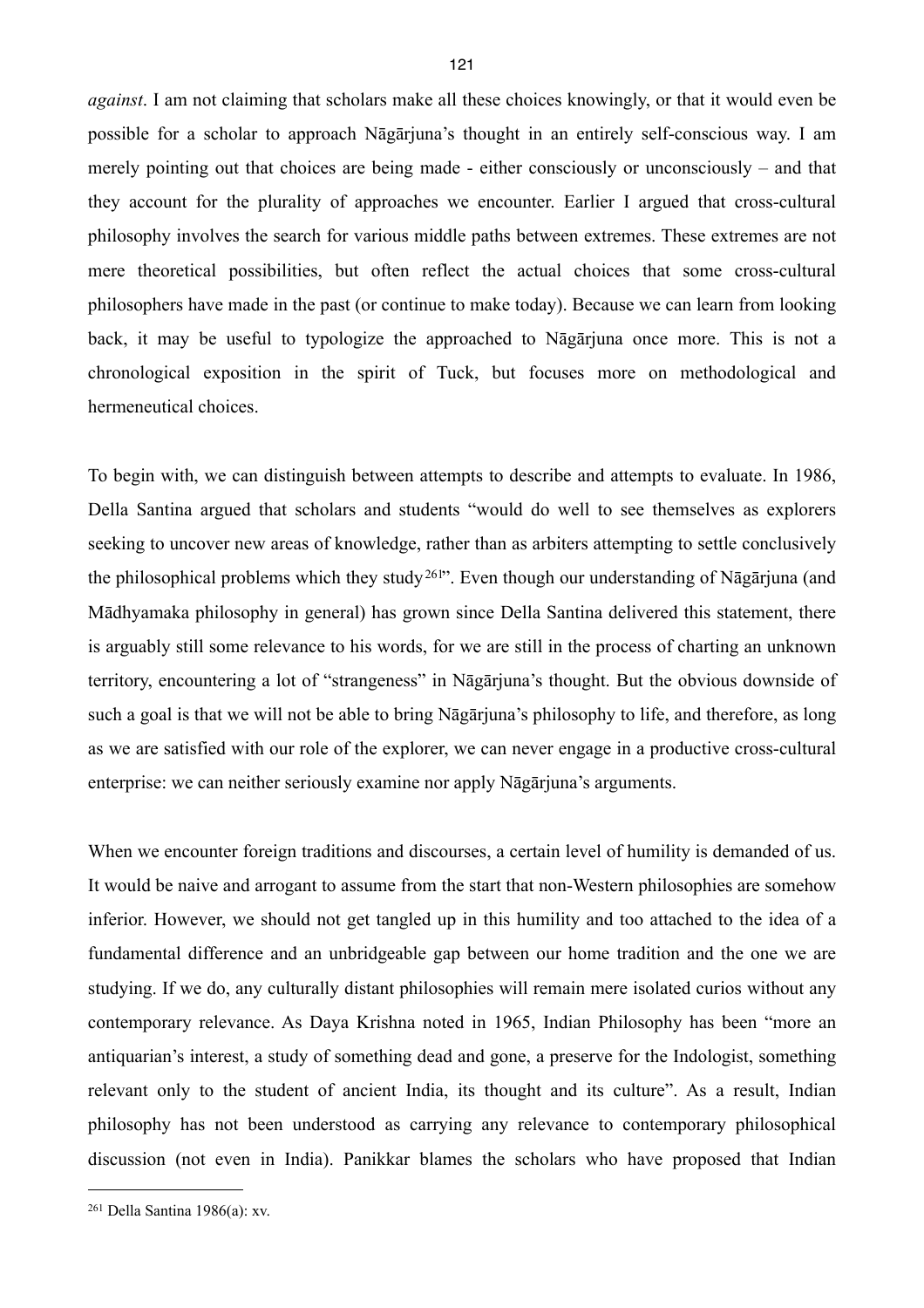philosophy is (perhaps) something profounder and deeper, but fundamentally different from what goes under the name of 'philosophy' today.[262](#page-125-0) The tendency to view Asian thought as something belonging to the past can be found in some of contemporary scholarship as well. While there is something to learn from this vision (for we should not overlook the fact that Nāgārjuna's thought did develop in 2nd century India), there is nothing that would unambiguously dictate that Nāgārjuna's philosophy could (or should) only make sense in that cultural and historical context.

The attempts to assess and evaluate obviously relate to the view that we can make sense of Nāgārjuna's philosophy despite of cultural and temporal distance. For example, Burton (2001) strives not only to ascertain the possible meanings of Nāgārjuna's philosophy, bot hopes to philosophically examine and critically appraise them. Burton feels it is a crucial step from simple exposition to place Nāgārjuna's thought under rational scrutiny.<sup>263</sup> There is some truth to this, for if we are to appreciate Nāgārjuna's thought as philosophy (proper), we must be able to critically discuss its perceived shortcomings and inconsistencies. The inclination toward critical evaluations probably reached its zenith in the hands of analytic philosophers, at least if we choose not to take seriously the 19th century emotional depictions of Mādhyamaka as an unworthy and fundamentally inferior system of philosophy (and I would suggest that we do not, for such naive displays of ethnocentric arrogance have no place in serious scholarship). The earlier interpreters, in their eagerness to save Nāgārjuna from charges of nihilism attempted to *understand* the Mādhyamaka as a coherent whole (even if their efforts were probably not as successful as they would have hoped), while the analytically trained philosophers held it necessary to attend to Nāgārjuna's argumentation. The paradigm shift (if we can even speak of one) was not this clear-cut, of course, for these two approaches existed - and in their modified forms still exist - side by side.

Another related dimension is whether we attempt to rationally reconstruct Nāgārjuna's thought using conceptual tools from our own tradition or to present his philosophy as it appears rooted in the Indian Buddhist conceptual framework. Garfield's approach is intentionally sympathetic and he attempts to reconstruct Nāgārjuna's philosophy in such a way that it *becomes cogent*. Scholars like Burton have employed a more text-critical approach wishing to, as Della Santina puts it, "settle conclusively the philosophical problems" involved. Both these approaches come with problems. In the case of rational reconstructions, we may ask how far can one go before the text's meanings in its

<span id="page-125-0"></span><sup>262</sup> Krishna 1965: 37.

<span id="page-125-1"></span><sup>263</sup> Burton 2001: ix-xii.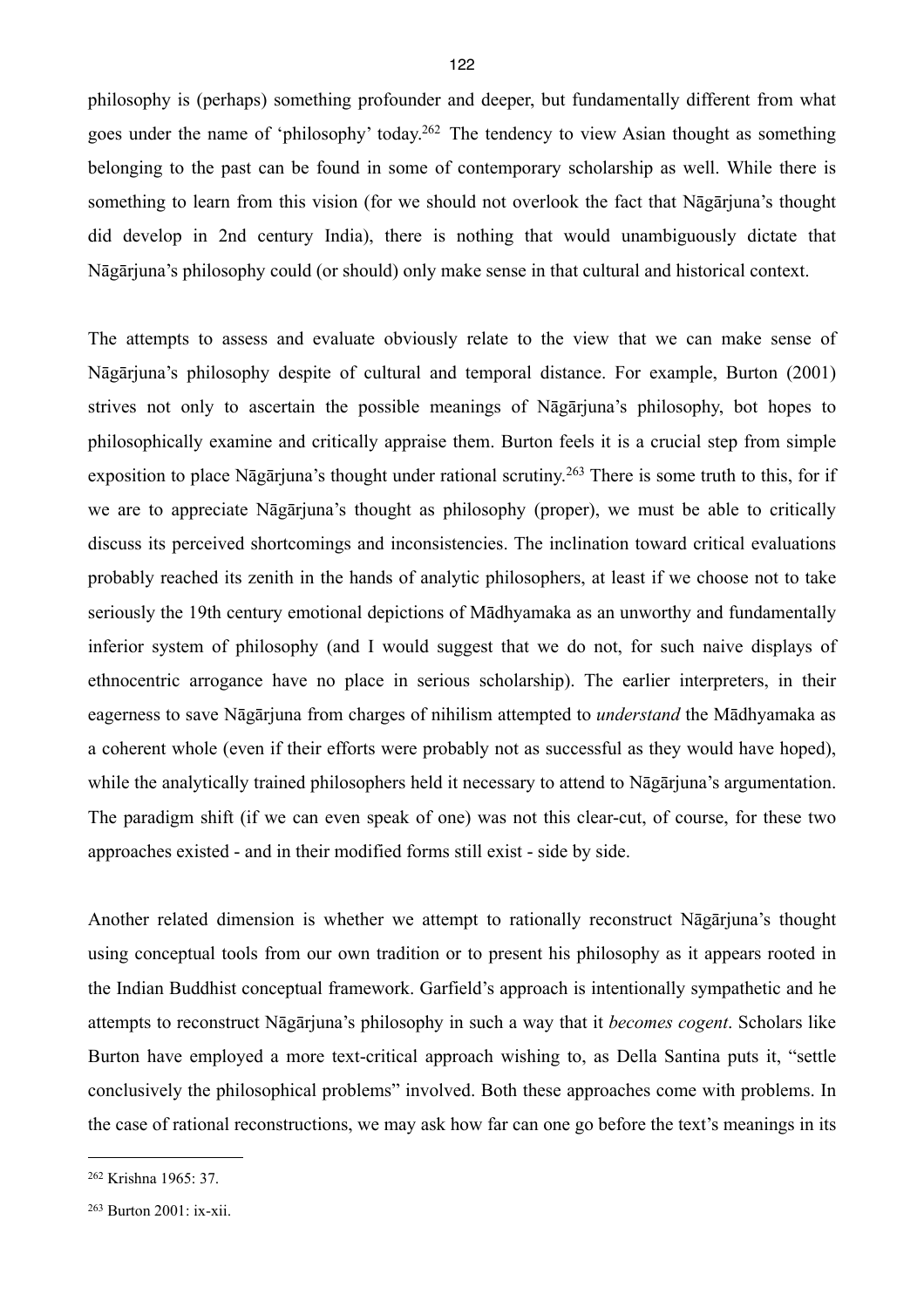home tradition are being violated (or, to use the previously employed analogy, how much baggage are we allowed to bring?). Garfield succeeds marvelously in making Nāgārjuna's philosophical notions stand on their own (as philosophy), but when he employs Nāgārjuna's (reconstructed) arguments in his discussion of contemporary Western philosophical problems, he may be crossing an invisible line. It is justified to ask whether a true fusion of horizons is taking place or whether it is just Garfield's horizon taking over Nāgārjuna's. Despite all his best efforts to take the middle way between traditions, Garfield's Nāgārjuna is still Nāgārjuna reconstructed to the core. Rortyan hermeneutics (of *re*-interpretation) would find no fault in this (in fact Rorty claims that our interpretations are always conducted in our own image and that we can merely assimilate the text to serve the purpose we have in mind), yet most scholars are not willing to embrace this more or less relativistic conclusion. For example, Conze and Della Santina might criticize Garfield's choice to reconstruct Mādhyamaka in the image of a secular philosophy, when it is clear that it is embedded in soteriological concerns. Others might go even further and claim that by reconstructing Mādhyamaka as a philosophy, Garfield has already missed the point. The question boils down to this: how much can we reconstruct before Nāgārjuna's philosophy ceases to be *Nāgārjuna's*  philosophy?

In Burton's case we encounter an implicit promise of objectivity, which is - needless to say - highly problematic. Even the most meticulously text-critical study always involves interpretation and choice. As Huntington declares, the final truth cannot be discovered within the pages of a text<sup>[264](#page-126-0)</sup>. In fact, Burton's hermeneutic strategy seems somewhat unreflected in this respect. However, his unwillingness to take Nāgārjuna's status as the greatest Buddhist philosopher of all time for granted is refreshing. It could almost be described as a general trend in Nāgārjuna scholarship to sweep the inconsistencies found under the carpet. Only a few scholars have been willing to entertain the possibility that Nāgārjuna's philosophy could be, in fact, bad philosophy.

At this point, we should distinguish between different kinds of "sympathetic" approaches. Some scholars have indeed been guilty of whitewashing Nāgārjuna's philosophy by ignoring some of its apparent problems or by invoking the mystical, irrational (etc.) interpretation. I am not suggesting that such interpretations (by philosophers) need automatically be labeled "whitewashing", but I am pointing out that they *may* have been inspired by the will to "save" Nāgārjuna from criticism. Furthermore, while they are cogent to an extent (and supported by some of Nāgārjuna's own

<span id="page-126-0"></span><sup>264</sup> Huntington 1992: 125-128.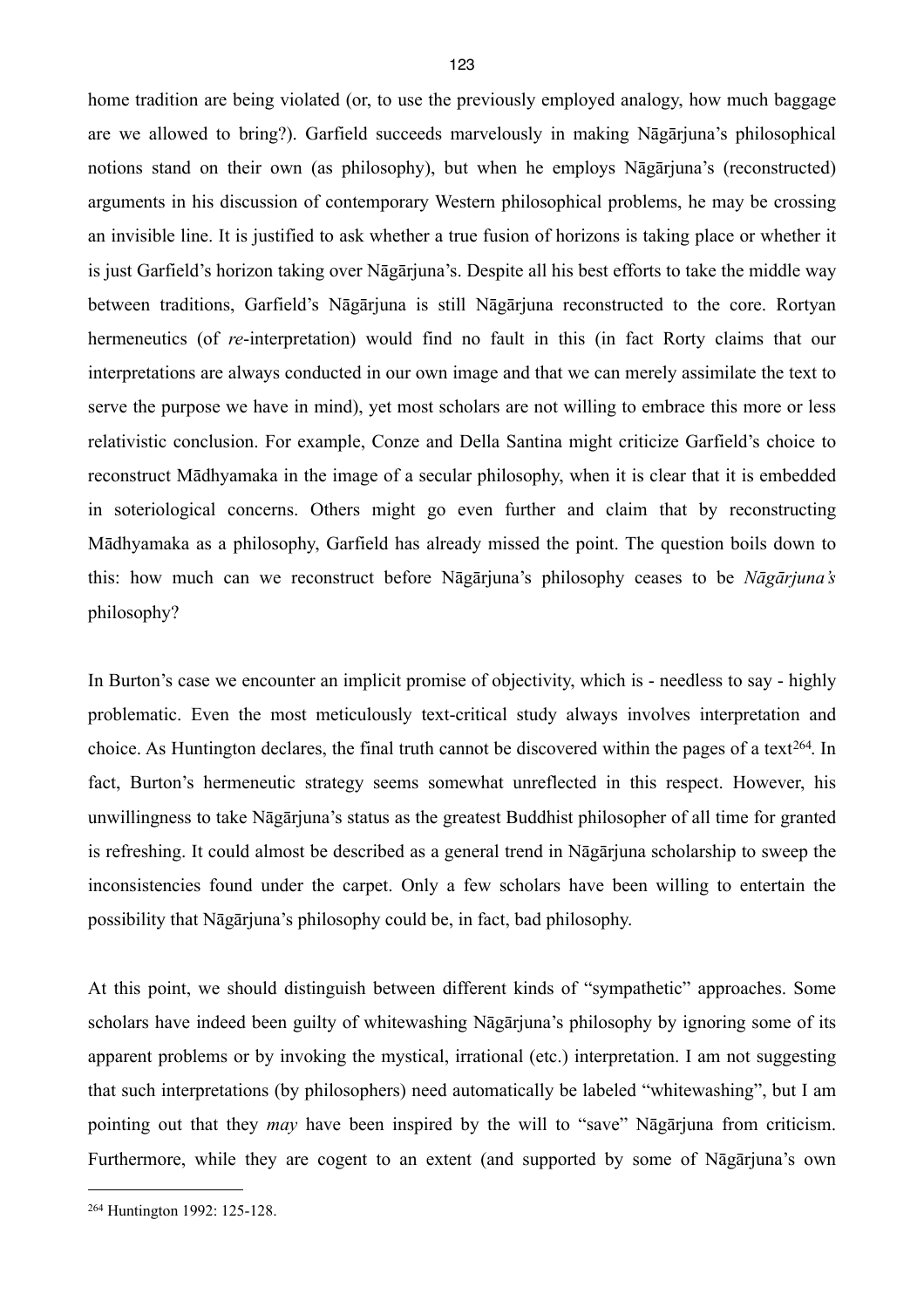assertions), they do have the downside of undermining Nāgārjuna's contributions as a *philosopher.*  Sometimes Nāgārjuna's arguments are defended by stating that their import is very subtle and that if there is a problem, it is probably a problem in our understanding and not in Nāgārjuna's argumentation. Again, this might very well be so, but at the same time such statements are precarious, because they are based on a vague intuition that somewhere hidden lies a key something that makes all the problems vanish. The reasoning behind this seems to be: Nāgārjuna is a great philosopher and therefore, if his philosophy appears inconsistent, it must be because of us. Luckily such naive hero-worship is not the only option. Garfield's approach is sympathetic on one hand, but rigorous, punctual and thorough on the other (the same applies to Huntington, for example). While Garfield does accept the vision of Nāgārjuna as a great philosopher, he goes to great lengths to demonstrate *why* and *how* this is. Naturally many scholars do not agree with Garfield's choices (eg. the employment of certain theoretical tools and the controversial, albeit justified, readings of some of central passages of Nāgārjuna's MMK), he does succeed in what he sets out to do: presenting a valid philosophical system to philosophers.

It is therefore possible to be sympathetic without being apologetic. While Garfield does talk a great deal about institutional racism propagating a global philosophical perspective, he does not need to explain the strangeness of Nāgārjuna's thought by invoking the view that there are fundamental differences between Eastern and Western philosophical traditions (to be clear, Garfield acknowledges that differences exist, but holds that they are not great enough to render our traditions incommensurate). Garfield's Nāgārjuna is a Buddhist philosopher, but a philosopher nevertheless.

Presenting Nāgārjuna's philosophy using conceptual tools from a different philosophical tradition is extremely dangerous but potentially rewarding (at this point we can bring into mind Garfield's tightrope metaphor). Let us now return to the question of soteriology. It is more than fair to ask whether Garfield may be charged with downplaying the primary motivation of Nāgārjuna's thought. Bear in mind Nāgārjuna's warning that to whomever emptiness becomes a view, she has missed its point. Garfield consistently interprets this as a rejection of the substantialist understanding of *śūnyatā* and as a warning not to enter distorted and ontologically confused philosophical discourse. This much is cogent, but we could now argue that Nāgārjuna, if he were here today, might have a thing or two to say about Garfield's philosophical activities as well. For, to Garfield, emptiness does not become an essentialist view, but a view nevertheless. He seems satisfied with the conventional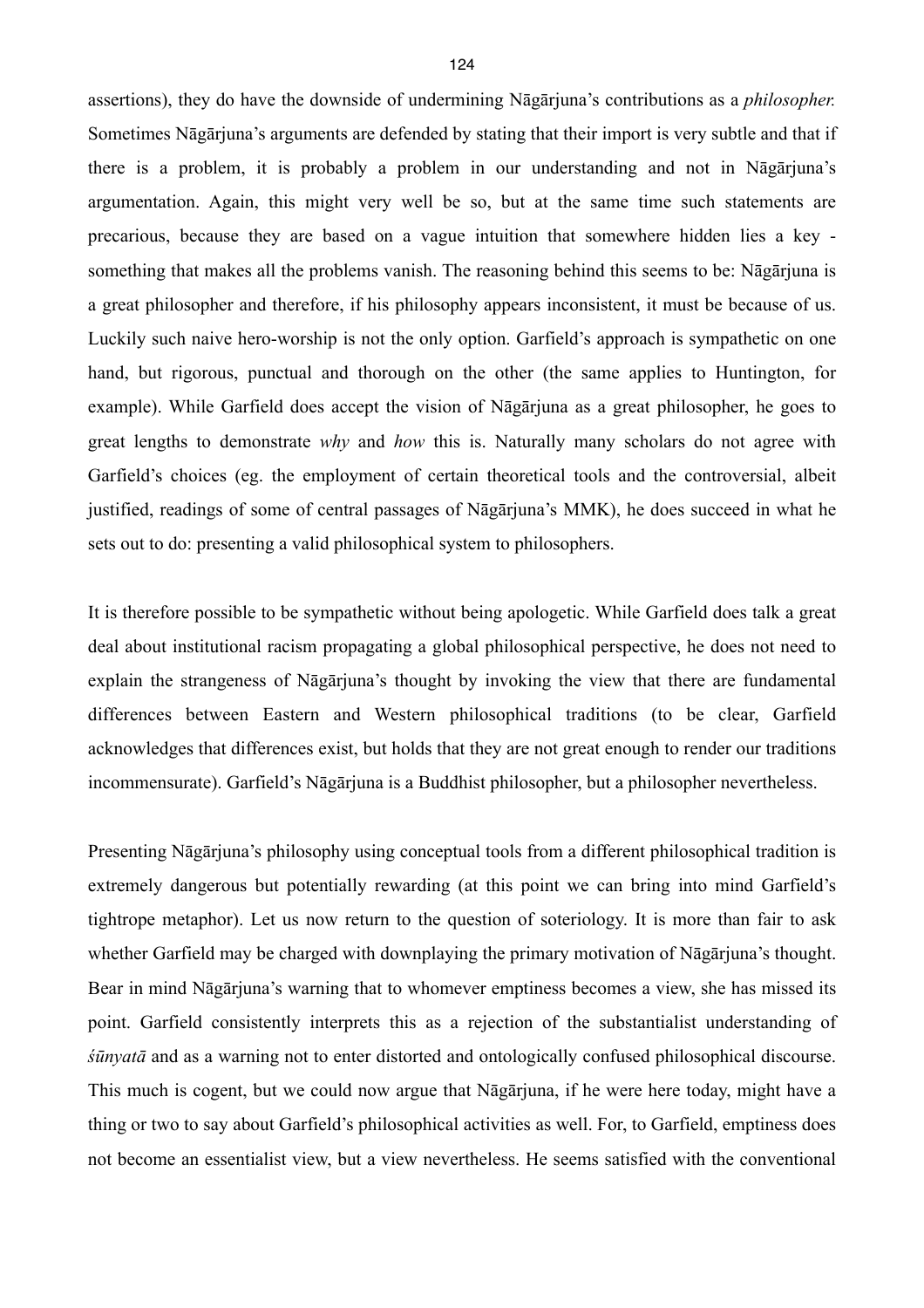level of things, while Nāgārjuna (as a Buddhist) might view this as an example of unhealthy attachment.

Most scholars (eg. Della Santina 1986(a): 220) acknowledge that Mādhyamaka is first and foremost a soteriological philosophy designed to produce an existential transformation in the individual. It is therefore more than just an intellectual exercise. But emphasizing the soteriological tends to come with a cost. We need only to look at Murti's work to see how the stress on religiosity (and in this case, Indian religiosity) may lead to grouping together of all Indian philosophies with an underlying claim that they share the same metaphysical commitments. Another possible outcome is to view Nāgārjuna as a mystic (eg. Betty 1983 & 1984 and Inada 1993). The reasoning behind this would be that because Nāgārjuna comes from a tradition that, to an extent at least, embraces mystical knowledge and mystical formulations and because his philosophy does contain some seemingly paradoxical statements, it must be, therefore, that Nāgārjuna too is a mystic. Once again, it is not that this kind of interpretation would be necessarily wrong. But it does seem a little suspicious that Nāgārjuna would go through all that trouble to provide philosophical arguments just to argue in the end that none of that matters, especially when some of the philosophical reconstructions (the one by Garfield being a model example) do not in any way go against any of the fundamental Buddhist teachings. In fact, Garfield's interpretation fits quite seamlessly in the Buddhist framework of impermanence and interconnectedness. Therefore, even though an interpretation holds relevance to contemporary Western philosophy, it does not necessarily have to be at odds with the Buddhist tradition. But how about attempting to prove that Nāgārjuna's philosophy has a counterpart in the West? After all, it is quite a different thing to claim that Nāgārjuna's philosophy might have some contemporary relevance than to claim that Nāgārjuna can be seen, for example, as a proto-Wittgensteinian or a photo-Derridean thinker.

In 1963, Edward Conze argued that while some philosophical parallels are incidental and fortuitous, others can be fruitful and significant. He then differentiated between "perennial" and "sciential" modes of philosophy and argued that Nāgārjuna's thought may be fruitfully compared to Western perennial philosophical traditions (i.e., those of Greek skeptics and gnostics of the Middle Age), but not to modern philosophies, because there is a fundamental opposition in interest and a "mutual hostility<sup>["265](#page-128-0)</sup>. It should be noted, however, that at this point certain post-modern developments that appear to have bridged the gap between Mādhyamaka and Western philosophy had not yet taken

<span id="page-128-0"></span><sup>265</sup> Conze 1963: 9.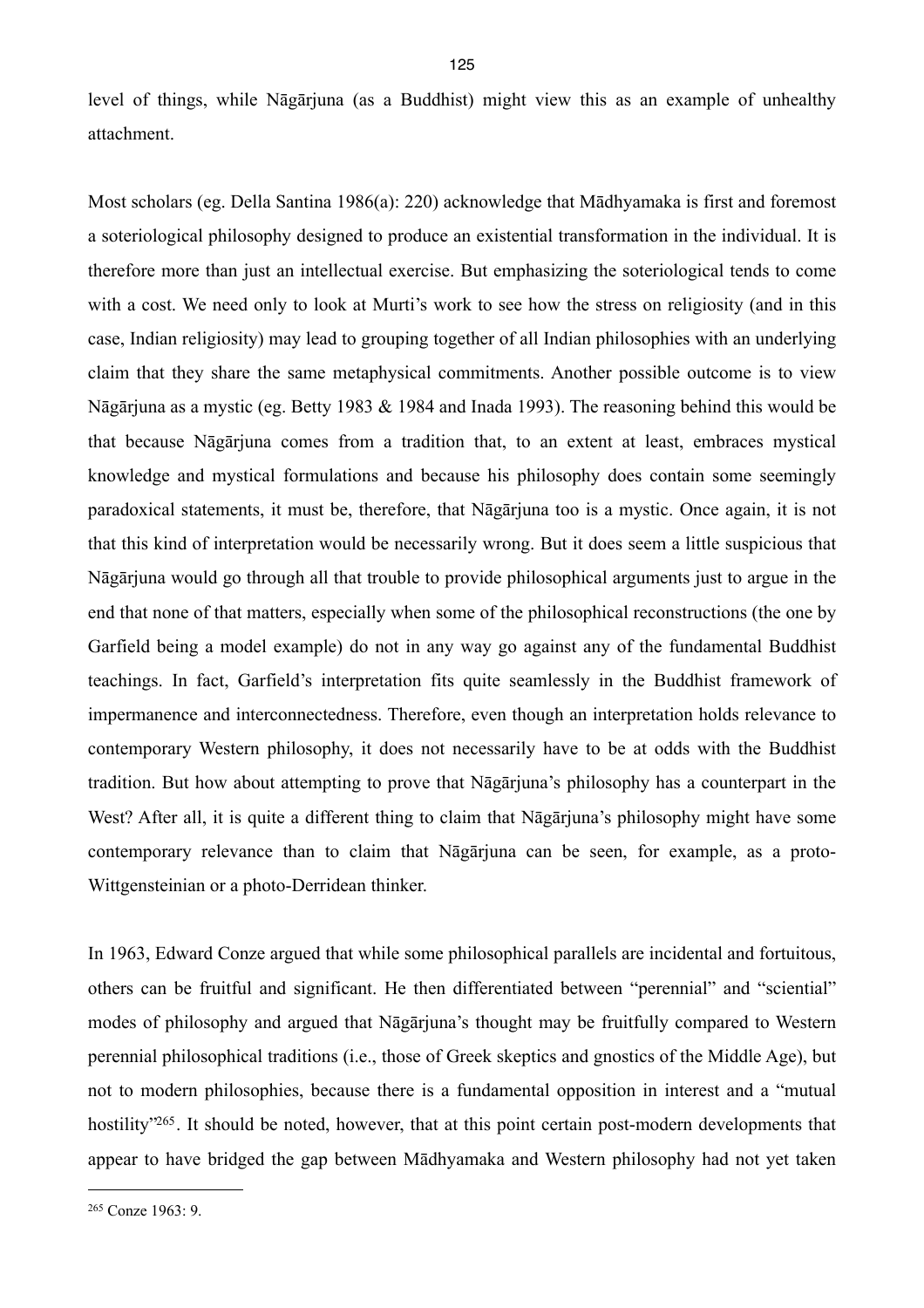place. While Nāgārjuna continues to be compared to Greek skeptics (very strongly in McEvilley and to an extent in Garfield), comparisons are also being drawn to language philosophy and deconstruction (eg. Mabbett 1995; Huntington 1992 and Garfield 1995 & 2002).

As we now know, Garfield's approach goes beyond the comparative enterprise. By describing Nāgārjuna's philosophy as a sort of skepticism, he is not just exposing the similarities and differences between Western schools of skepticism and Mādhyamaka, but is employing Nāgārjunian arguments in his discussion of modern-day philosophical problems and (what he sees as) biases. In this way he is attempting exactly what Moore prophecized the task of comparative philosophy to become, i.e., to use the different frameworks to undo some of the institutionalized frameworks and approaches to philosophy. In many ways this is what truly qualifies as philosophy across boundaries. Of course this is not to say that Garfield's approach is without problems. He is facing the same challenges as all other cross-cultural scholars and his choices also come with pros and cons. But if Garfield succeeds in what he has set out to do, i.e., in bringing forth a paradigm shift in cross-cultural philosophy, surely we will see more discussion on the subtleties of this enterprise in the future. Garfield carries the burden (and probably enjoys the excitement) of being a forerunner and a prophet of global philosophy and while some of his ideas and notions are arguably controversial, he is creating the kind of stir that is needed to critically examine and modify the prejudices of a discipline.

As a conclusion, the multitude of hermeneutic theories, hermeneutical methods and theoretical frameworks results in a variety of interpretations, perspectives and theories. All of them can find some level of support, and are also susceptible to criticism. If we accept the Gadamerian (or better yet, Rortyan) framework and conclude that interpretative pluralism should be tolerated because of the inescapable prejudicial dynamics of understanding, do we have to embrace the conclusion that everything can be said and, on the flip side, nothing conclusive can? I would argue (in the spirit of Gadamer) that it is not *all* relative. By re-interpreting earlier scholarly works, by revealing their biases, it will become clearer why certain interpretative choices have been made. Acceptance of interpretative plurality does not mean that we cannot discuss, examine, analyze and deconstruct the interpretations of others and our own. When it comes to Nāgārjuna's philosophy, there are many things that *can* be said about it, but this does not entail triviality. Even if we cannot find explicit criteria for judging interpretations (even if there is an intuitive component to the process), our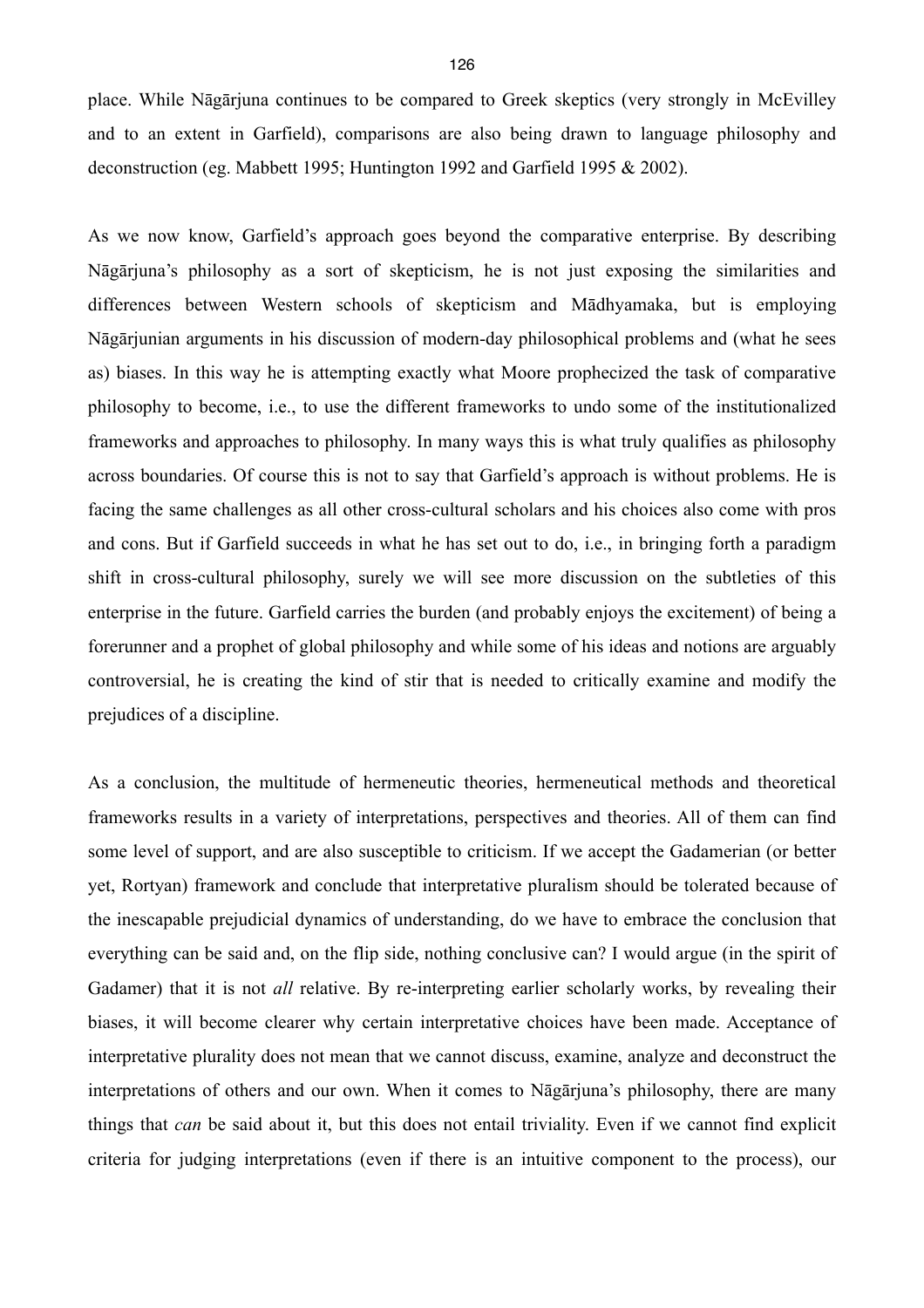deconstructive investigations can help us see more clearly. Every self-reflective scholar engages in this kind of activity from the very beginning.

The fact that there is plurality is a positive thing really. The existence of a single correct interpretation is not only a myth, but a somewhat useless myth. This is where my view approaches that of Rorty's. It is the conversation and discussion which *in itself* is the goal. Arriving at certainty would mark the end of the discussion, but if uncertainty is tolerated and conversation keeps going, we can continue to learn, continue to reconstruct and continue to deconstruct. It is not only about understanding an alien philosophical tradition, but understanding ourselves. After all, as the popular proverb dictates, the shortest way to yourself goes around the world.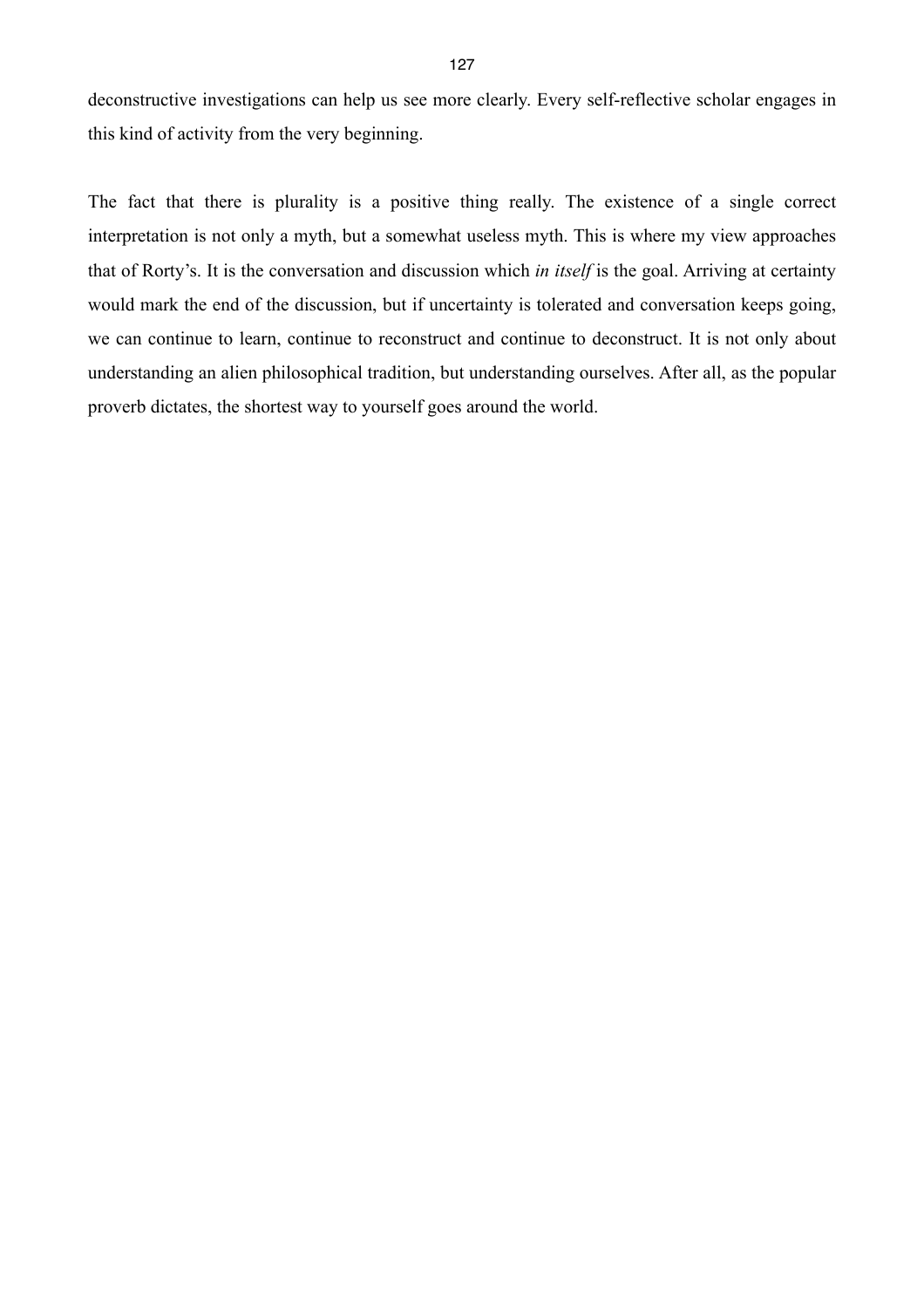## **PART 7: CONCLUSIONS**

I have followed Della Santina's suggestion to set out as an explorer seeking to uncover new areas of knowledge instead of an arbiter attempting to settle conclusively the problems I study. Even though Della Santina's suggestion was originally directed at comparative philosophers, I believe it applies even better to (meta)theoretical discussions of cross-cultural philosophy itself. While I actively participate in the ongoing discussion by arguing that some views are perhaps more fruitful than others, it is not in my interests to advance a rigid definition of cross-cultural philosophy. I echo the ethos of awareness (as the prejudices of my time dictate) and believe that the strength of rational reconstructions is that they are (or at least set out to be) philosophical, systematic and capable of building stronger bridges between the various traditions and viewpoints available to us today. I do not claim that philological approaches are pointless or inferior, but I argue that they are better suited to Indology (etc.) than to cross-cultural philosophy. Therefore I hope that this thesis has been read as an *exposition* of (or perhaps an *expedition* into) Garfield's work as an embodiment of crosscultural philosophy as *world philosophy:* the fusion of philosophical traditions giving rise to new perspectives, systems, and views.

### *7.1 NĀGĀRJUNA SCHOLARSHIP AND CROSS-CULTURAL INTERPRETATION*

Western Nāgārjuna scholarship illuminates beautifully the impact of our philosophical trends and of the various hermeneutical approaches to cross-cultural interpretation. I have hoped to engage in what Tuck calls 'philosophy of scholarship': the metatheoretical discussion of interpretative frameworks and approaches. Therefore I have been more interested in what Western interpreters have said *about* Nāgārjuna (and *why*) than in what Nāgārjuna himself has said. Part **3** is therefore not my thesis on how Nāgārjuna should be read, but a general presentation (albeit inevitably biased and prejudiced) of what the majority of contemporary Western scholars would agree to be the key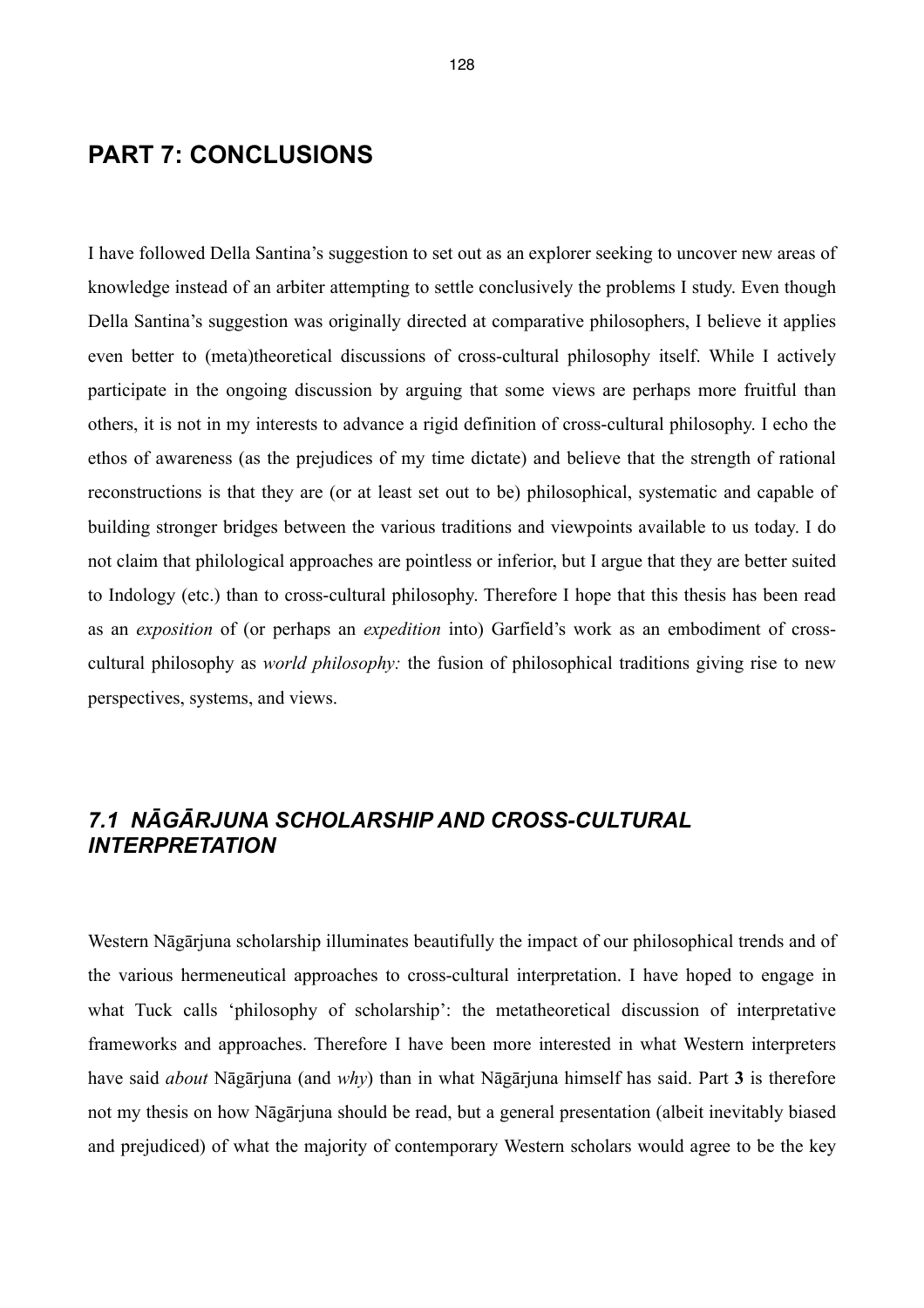aspects of Nāgārjuna's philosophy. As such it paints a picture of 'Nāgārjuna generalized' or 'Nāgārjuna stereotyped' and is only provided as background information for parts **4** and **5**.

The same applies to part **2**. I have not wished to advance a thesis on who Nāgārjuna was (and what his incentives and scholastic affiliations were), but to show that the mystery surrounding the historical figure gives interpreters a choice between various interpretative contexts. Even if we knew more about Nāgārjuna's life, this would be the case, albeit perhaps to a lesser extent. Buddhism is not a homogenous tradition, but encompasses a lot of diversity, numerous schools and sub-schools. Nāgārjuna can thus be read in the light of the teachings of the historical Buddha (for the Buddha-word provides the very general parameters for what Buddhist philosophy can be) or the Abhidharmic discussions of his time (when he can be seen as defying the whole of Abhidharma theorizing or entering the debate by siding with certain school(s) and attacking other(s)). Another option is to approach his thought in the light of what it gave rise to, i.e., the Mādhyamaka philosophical tradition. Here the choice is between two different Mādhyamaka sub-schools (if one is to accept the Tibetan formulation of the division into Prāsaṅgika and Svatantrika as an accurate portrayal). If Prāsaṅgika is chosen, yet another choice has to be made between the different interpretative lineages found in Tibetan scholasticism (and perhaps in certain Japanese, Chinese and Vietnamese buddhisms).

Roughly speaking, we can choose between Nāgārjuna the *commentator and preserver* of the original teaching of the Buddha, Nāgārjuna the *critic* of the Abhidharma and Nāgārjuna the *innovator and founder* of Mādhyamaka school of Mahayana Buddhist philosophy. Of course these options are not mutually exclusive and it is possible that the historical Nāgārjuna actually fulfilled all these roles. However, interpretations of his philosophy tend to stress one of the above.

Part **4** has been an exposition of the historical conditioning in Nāgārjuna scholarship. We all come with conceptual and theoretical baggage that we cannot completely ditch. Even though such expositions are always simplified (the paradigms are not as clear-cut in real life), the fact remains that the vogues in Western philosophy tend to become the vogues in cross-cultural interpretation. This is only natural because we need theoretical angles and conceptual frames of reference to organize and make sense of what we encounter. But this does not entail that our interpretations are necessarily determined by factors that lie outside our control. Our philosophical tradition (like the Buddhist one) is heterogenous and diverse enough to allow some freedom of choice. Furthermore,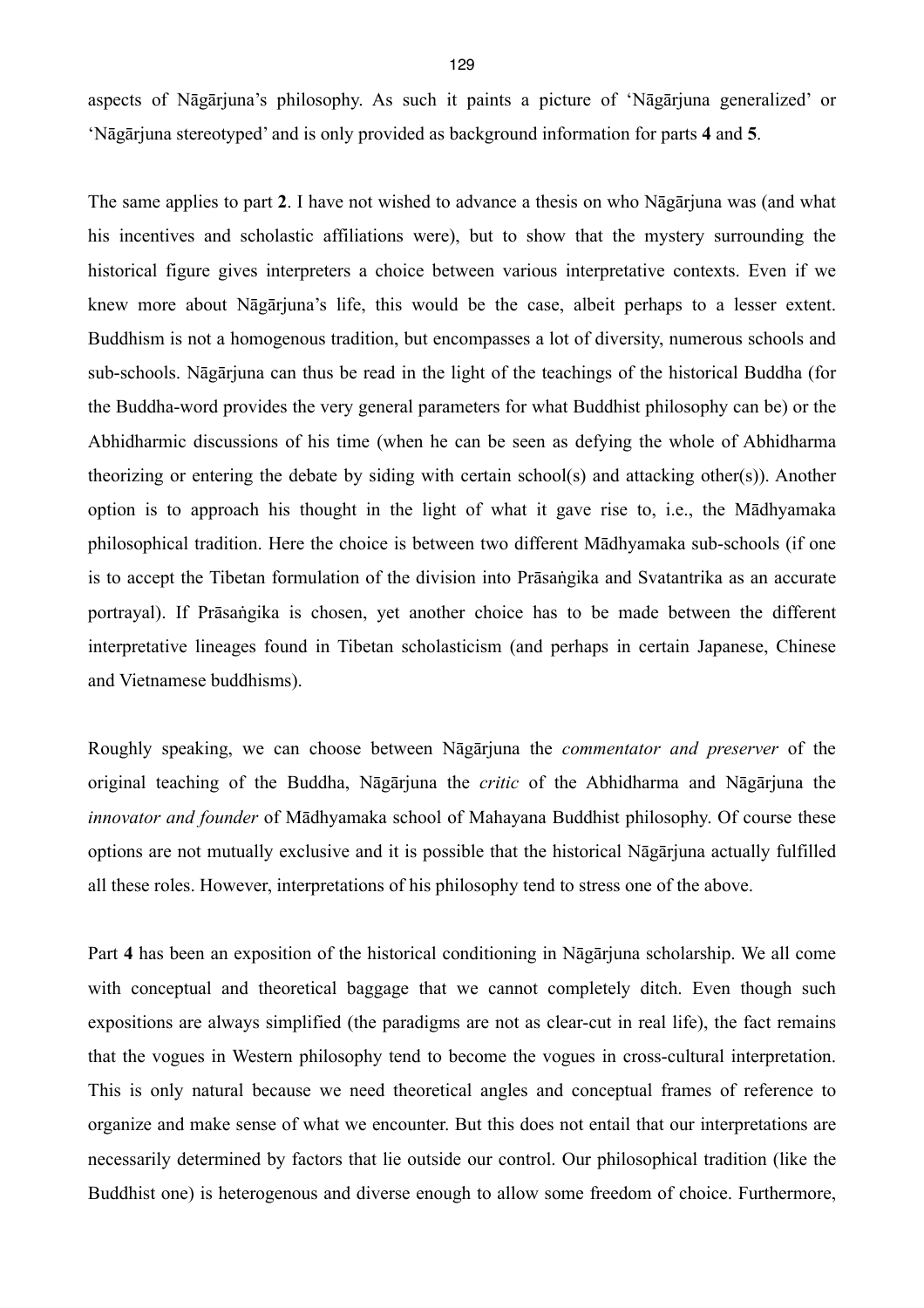if we work to retain reflexive openness, we are perhaps able to critically examine whether some theoretical frameworks (or hermeneutical approaches) actually fit better than others. And this may even help us gain new insights into those frameworks as Garfield's work with skepticism clearly demonstrates.

This brings us to cross-cultural hermeneutics and hermeneutical methods (part **6**). Scholars naturally have different takes on what is appropriate and what is not. Some are critical of the whole of cross-cultural philosophical enterprise, claiming that there are radical differences between culturally distant philosophical traditions (eg. Conze, Della Santina). This usually boils down to the discussion of the import and effect of the soteriological motivation often (but not always!) found in Eastern systems of thought. There are those who claim that not only do Western and Eastern philosophies speak different philosophical language, but that the observation that Western philosophies tend to be secular and Eastern philosophies tend to be inspired by soteriological goals renders them radically incommensurate. The opposite side of the debate holds that even though the context and role of philosophy might vary across cultures, the same critical, reflective and systematic approach can be found all over the world.

When it comes to philosophical hermeneutics, cross-cultural scholars need to account for the cultural axis of interpretation (that Gadamer etc. largely ignored). I side with Garfield, who views traditions as ambiguous, non-static and diverse. Not only do I find this to be an accurate description of traditions, but I argue that it is a necessary premise for cross-cultural philosophical activity. In order to work with philosophical streams across cultures, we need to defy dichotomies that render the boundaries of traditions absolute. It is therefore important to view traditions as linked in continuous space and to look for a common ground that enables genuine interaction. This common ground can be built as a joint venture of scholars across cultures. One simple method (advocated by Garfield) is to share traditions with our Asian (etc.) interlocutors: to become students and teachers.

Dealing with a multitude of very different interpretations, many cross-cultural interpretors have felt the push to find criteria for ranking them. I side with Rorty who argues that there can be no certainty, no single truth. This does not mean, however, that we cannot discuss and deconstruct. There may be no *absolute* criteria available, but we can still evaluate readings in terms of elegance, clarity, cogency, economy, utility and so on. Such conversation arguably enhances our selfreflection and affects the direction the enterprise is taking.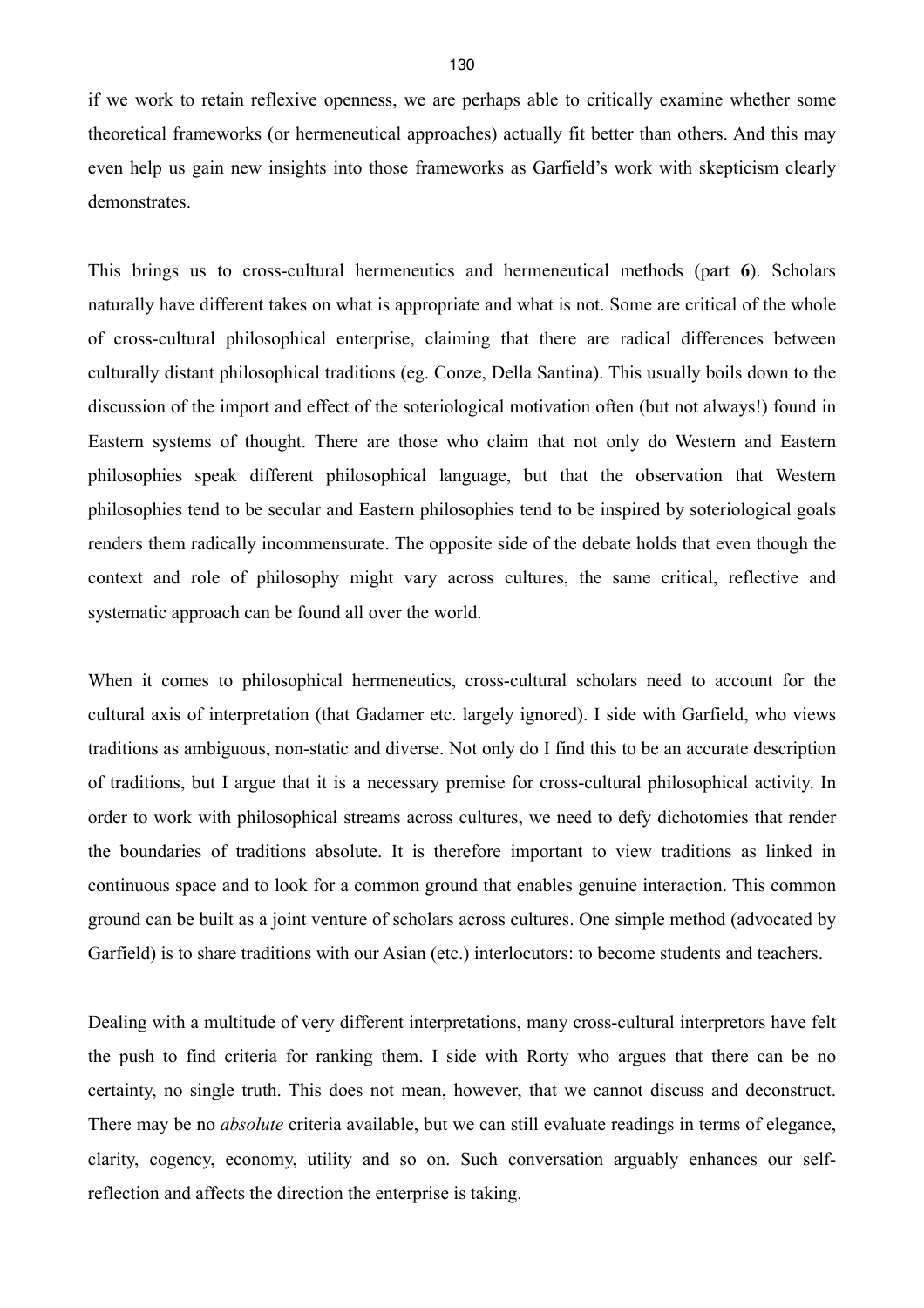The conversations of the past have led us to a phase of cross-cultural philosophizing that recognizes rational reconstructions as a valid hermeneutical approach. The opposition of text-critical and reconstructive approach is not as black-and-white as it seems. In fact, they form a continuum: readings are always text-critical (to an extent) and reconstructed (to an extent). However, the debate here is an interesting one. While both can offer advantages, I would argue that the hermeneutic theory often connected to the first is problematic. If we hold that the meaning can be found on the pages of the text and especially if we hold that there is only *one* correct meaning hidden there, we are dangerously undermining the effects of our own prejudices. In a way, all interpretations are reconstructions. I would propose, however, that the difference between the textual exegeses and rational reconstructions is that the latter attempt to be more cross-cultural, philosophical and of higher contemporary relevance than the former. This is especially true with Garfield's rational reconstructions, but similar ambitions can be found in the work of Huntington (eg. 1992), Mabbett (1995) and Garner (1977).

The fact that rational reconstructions tend to be philosophically rigorous and interesting helps build wider and stronger bridges between our respective traditions than Buddhologist, Indologist, Tibetologist (etc.) interpretations have been able to. If Asian (etc) philosophical perspectives are to enter mainstream Western philosophical discourses, it is probably through such endeavors. Because the prejudicial nature of interpretation is clearly acknowledged and even embraced in them, they tend to exhibit a lot of openness and reflexive quality. Furthermore, the aspects of interpretation that go ignored in traditional exegeses, are often explicitly discussed. I side with Garfield in arguing that political factors play an important role in how we approach alien philosophical traditions and their exponents, how we understand them and how we present our understanding to our colleagues in the West. Garfield's suggestions on how to negotiate collegial relations with the living representatives of traditions and how to actively create commonality can be seen as a first step in the direction of politically reflective and self-conscious scholarship. Instead of just presupposing equality (i.e., ignoring the issue), we should actively attempt to build and enhance it.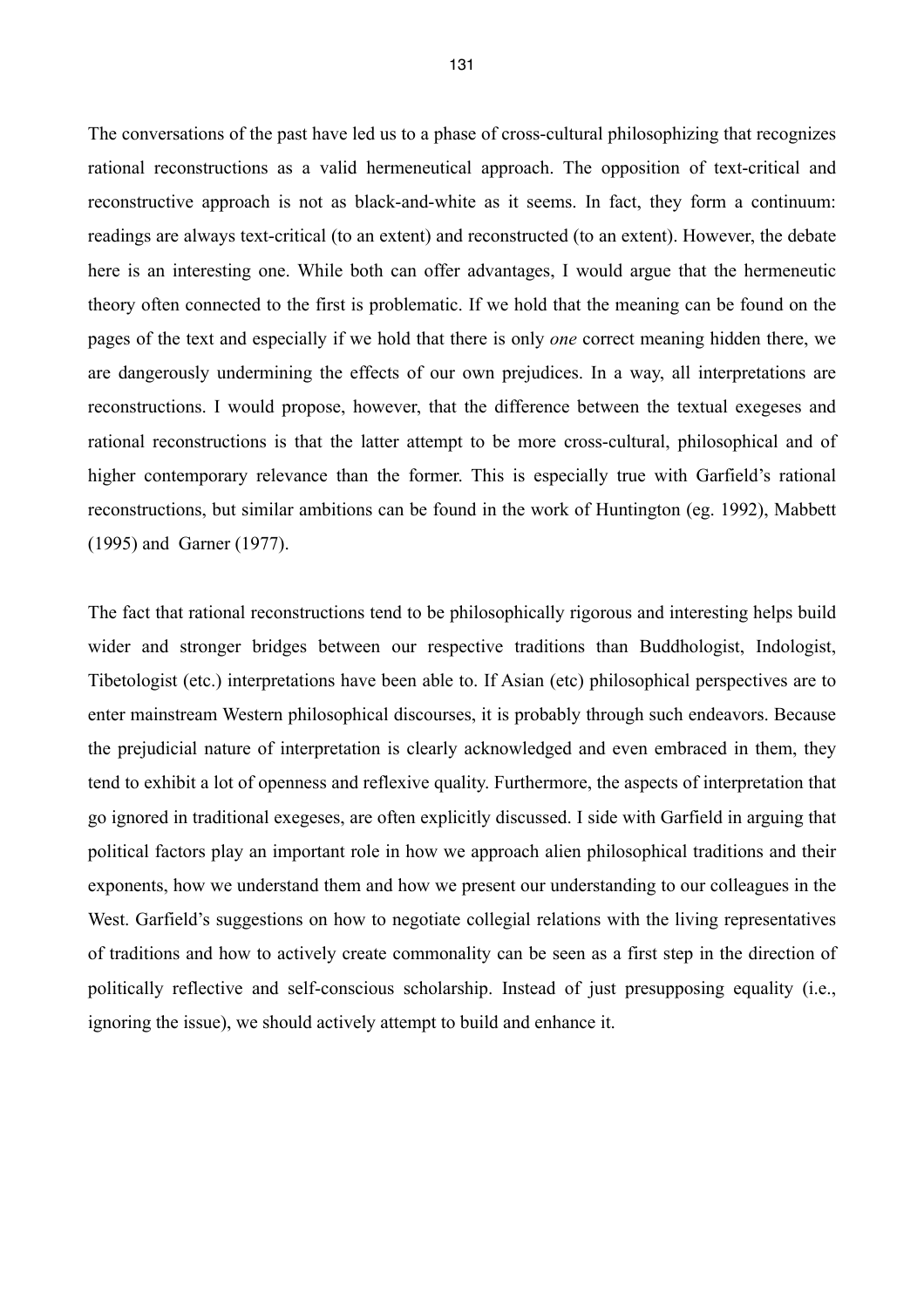## *7.2 GARFIELD'S PROJECT*

Garfield's cross-cultural program is serious, systematic, and avant-garde. By being both creative and rigorous, it carries within itself a lot of potential for change. Hopefully one day this change will manifest as mainstream recognition and acceptance of cross-cultural philosophy.

Garfield's interpretation of Nāgārjuna the Buddhist philosopher emphasizes the philosopher aspect. Interestingly enough, this emphasis (and the related demystification) is carried out in the Buddhist context of Nāgārjuna's thought, employing Buddhist interpretative lineages together with Western conceptual frameworks and theoretical tools. Some might see Garfield's approach as seriously undermining Nāgārjuna's so-called religiosity by confusing his incentives and goals with those of secular philosophers. In itself this is an accusation that should be taken seriously. In Garfield's defense, however, I would like to reply the following:

- (i) Garfield's interpretation has been influenced by Tibetan *Buddhist* interpretations and it even sides with them to some extent. Furthermore, the stereotypical understanding of Eastern "religiosity" is an oversimplication that needs to be questioned. There are different types of religiosity and different takes on the issue of the relationship between spiritual goals and practices and philosophical activity. Many Buddhist traditions value critical, rational reflection and even though it is usually employed in the context of soteriological framework, this does not necessarily mean that it could not have any relevance outside of it. In fact, there is nothing that dictates that Buddhist "religiosity" should be somehow fundamentally opposed to rationality. Buddhism, especially in its beginning stages, did not adhere to any markedly supernatural beliefs, but was generally opposed to such tendencies found in Brahmanistic tradition(s). In other words, even if Nāgārjuna himself was trying to combat the "essentialist" bias because it was seen as breeding attachment and suffering, it can still be the same essentialist bias that many Western philosophers are interested in today (albeit for different reasons).
- (ii) Garfield is trying to build bridges between philosophical traditions: he is looking for a common ground. He is also a philosopher who values rational, systematic and critical analysis. As a result, it is only natural that he focuses on this-wordly philosophical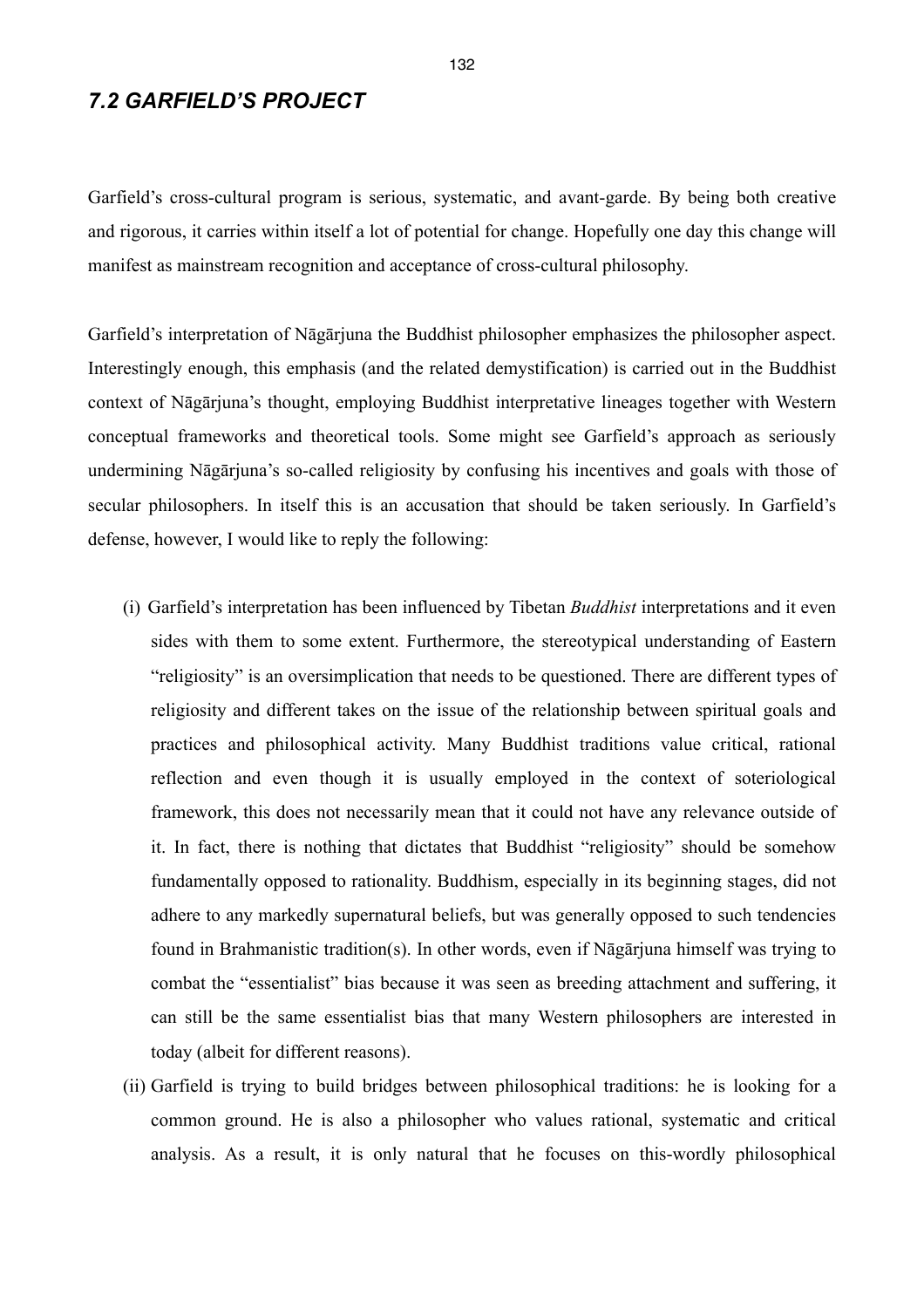problems. This does not mean, however, that his interpretations would somehow clash with the Buddhist goal of (spiritual) emancipation.

- (iii) Even though Garfield steers clear of much "buddhological jargon" (as described by Arnold 1999), he is not trying to hide Nāgārjuna's tolerance of "mystical" means of acquiring knowledge (even if he rejects the mystical, anti-rational interpretation of his philosophy). Garfield *also* gives a lot of consideration to those aspects of Nāgārjuna's thought that do not necessarily coincide with contemporary Western philosophical concerns. This speaks of a respect for the Buddhist context.
- (iv)Finally, it is Garfield's conclusion that Buddhist philosophy has a lot to offer to our philosophical discourses worldwide. Therefore criticizing his work by claiming that he is undermining the fact that Nāgārjuna was a Buddhist would seem beside the point. It would mean blindly accepting the East/West –dichotomy and perhaps confusing the philosophical approach with the text-critical one (or the buddhological approach with the philosophical one). In contemporary cross-cultural philosophy, Garfield's approach is perfectly legitimate approach, even if it is not the *only* one.

It is not uncommon that Nāgārjuna's philosophy is described in negative terms as *anti*-essentialist, *anti*-foundationalist, *anti*-metaphysical, or even *anti*-philosophical. Garfield, on the other hand, gives much thought to the positive aspects of Nāgārjuna's thought. Garfield's Nāgārjuna is not opposed to philosophy *per se*, but only to philosophy that embraces the "myth of the deep" and is obsessed with the search of ultimates. This Nāgārjuna himself advocates a conventionalist philosophical view which is neither world-denying mysticism nor irrationalism, but perfectly rational. Such a reading is arguably controversial, but in itself cogent and interesting.

Garfield's rational reconstructions are conducted with care. The way he is employing and bringing together the prejudices of the Tibetan commentarial tradition and of contemporary Western philosophy is truly cross-cultural. His reading is also holistic. Therefore it could perhaps be described as a synthesis of the incentives of the two previous eras or paradigms (*à la* Tuck) of Nāgārjuna scholarship: it adopts the sympathetic, holistic approach of Stcherbatsky and Murti as well as the rigorously analytical method of Russell, Jones etc.

The transition from the interpretation of Nāgārjuna's system to creation of cross-cultural perspectives is smooth: Garfield is approaching Nāgārjuna as a cross-cultural philosopher and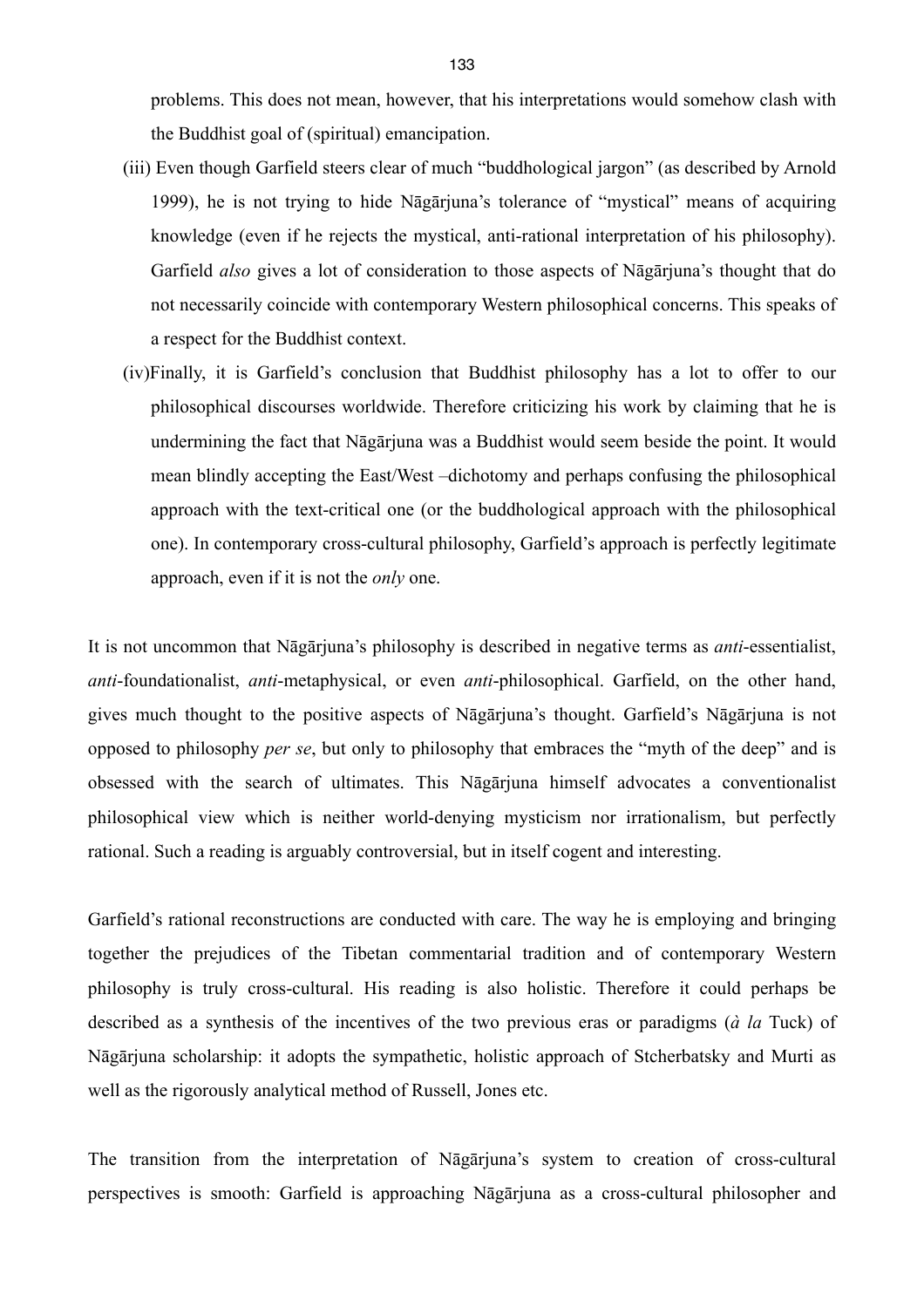Nāgārjuna's reconstructed insights are continuous with Garfield's own critique of essentialism. What Garfield has succeeded in showing is that cross-cultural philosophy can do more than simply celebrate diversity or produce futile comparisons. It may act as a catalyst for better selfunderstanding and offer clarification to contemporary problems. Garfield, with his analytic precision and thoroughness on one hand and his "postanalytic" willingness to discuss ethics, metaphysics, and other grand topics on the other, creates philosophy that is self-conscious, daring, interesting, and up-to-date. He carries this out rather relentlessly, in the spirit of Nāgārjuna

### *7.3 WHERE TO GO FROM HERE?*

Cross-cultural philosophy still has no clear identity. What is needed is more discussion, more deconstructions of earlier comparative and cross-cultural endeavors and clear program declarations such as that of Garfield's. I believe this is an important step before cross-cultural philosophy can seriously demand respect and recognition.

Today non-Western philosophies have not yet fully entered mainstream philosophical discourses in the West. Asian philosophy is still largely marginalized and the names of Nāgārjuna, Sankara, rJe Tsong khapa and Dogen remain unknown to most. The prevalent ethnocentricity appears to be often based on blind prejudice instead of active research. There is nothing reflective, systematic, or critical about this. Even if there were some fundamental differences between our respective philosophical traditions, to claim so should be a conclusion of serious investigation and not a presupposition.

If we are to believe Garfield, the inclusion of culturally distant philosophies might not only bring forth better understanding of those philosophies, but of our own as well. By considering what our Asian colleagues have said - and are saying - we are forced to consider how this relates to our own tradition. Garfield's work has shown how cross-cultural perspectives can challenge Western philosophical understanding. This is not a minor advantage –such projects should be welcomed and encouraged.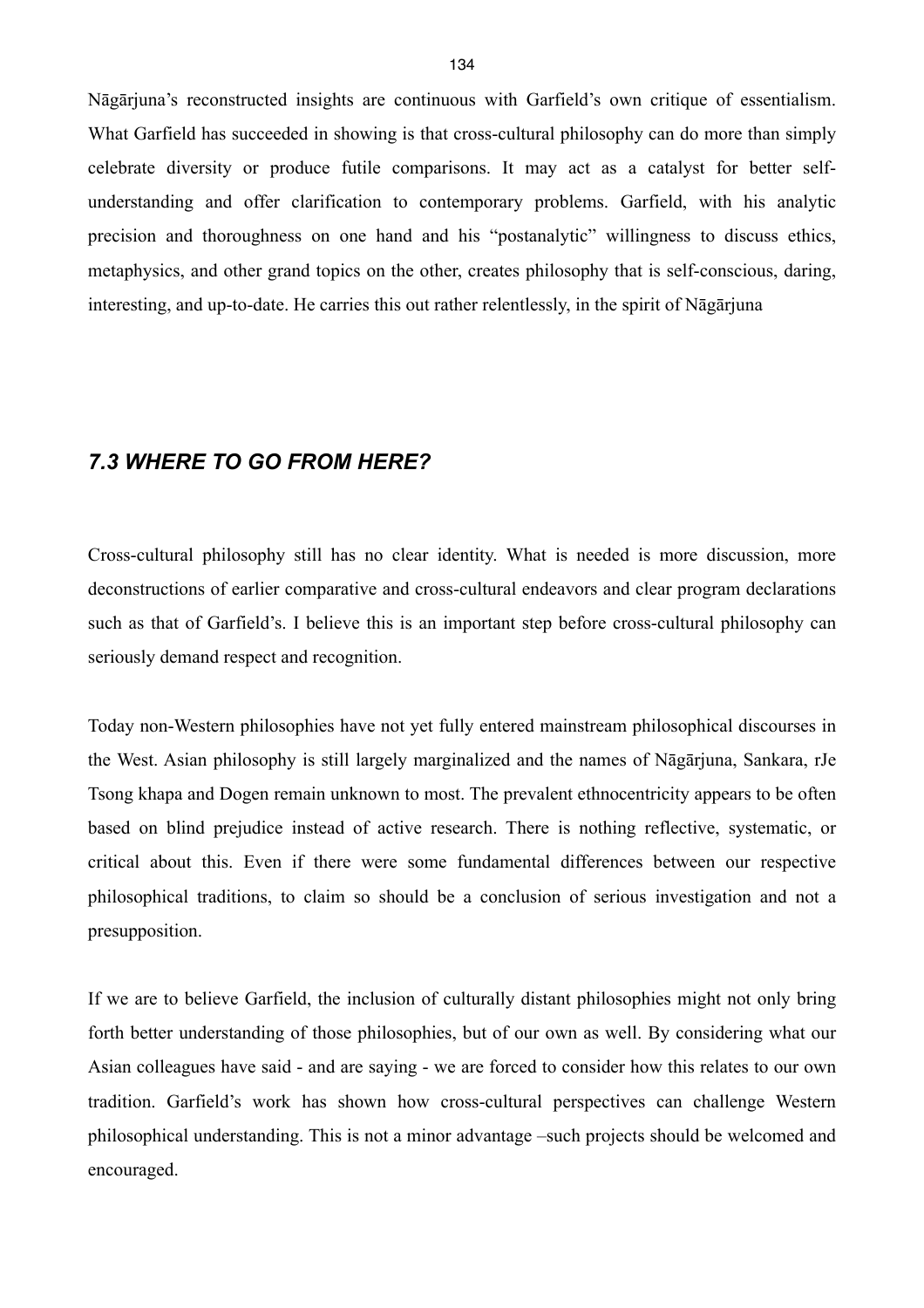# **REFERENCES**

Aberdein, Andrew & Read, Stephen (2009): 'The Philosophy of Alternative Logics' (pp. 613-723) in Haaparanta, Leila (ed.) *The Development of Modern Logic*. Oxford: Oxford University Press.

Akira, Hirakawa (1993): *A History of Indian Buddhism: From Sakyamuni to Early Mahāyāna*. Delhi: Motilal Banarsidass Publishers Private Limited. (Translated and edited by Paul Groner; First Published in 1990 by University of Hawaii Press.)

Arnold, Dan (1999). 'Review: The Fundamental Wisdom of the Middle Way: Nāgārjuna's MulaMādhyamakakarika by Jay L. Garfield' (pp. 88-92) in *Philosophy East and West*, Vol. 49, No. 1. Stable URL:<http://www.jstor.org/stable/1400123> (accessed Sep 29, 2009).

Betty, L. Stafford (1983). 'Nāgārjuna's Masterpiece: Logical, Mystical, Both, or Neither? (pp. 123-138)' in *Philosophy East and West*, Vol. 33, No. 2. Stable URL: [http://links.jstor.org/sici?](http://links.jstor.org/sici?sici=0031-8221%28198304%2933%4A2%3C123%3ANMLMBO%3E2.0.CO%3B2-K) [sici=0031-8221%28198304%2933%4A2%3C123%3ANMLMBO%3E2.0.CO%3B2-K](http://links.jstor.org/sici?sici=0031-8221%28198304%2933%4A2%3C123%3ANMLMBO%3E2.0.CO%3B2-K) (accessed Mar 8, 2007).

Betty, L. Stafford (1984). 'Is Nāgārjuna a Philosopher? Response to Professor Loy (pp. 447-450)' in *Philosophy East and West*, Vol. 34, No. 4. Stable URL: <http://www.jstor.org/stable/1399178>(accessed Oct 1, 2009).

Biderman, Shlomo (1989). 'Scepticism and religion: on the interpretation of Nāgārjuna' (pp. 61-74) in Roy W. Perrett (ed.). *Indian Philosophy of Religion. Studies in Philosophy and religion*, vol. 13. Dordrecht: Kluwer Academic Publishers.

Bouma-Prediger, Steve (1989). 'Rorty's Pragmatism and Gadamer's Hermeneutics' (pp. 313-324) in *Journal of the American Academy of Religion*, Vol. 57, No. 2. Stable URL: <http://www.jstor.org/stable/1464385> (accessed Jan 19, 2010).

Burton, David (2001). *Emptiness Appraised: A Critical Study of Nāgārjuna's Philosophy*. Delhi: Motilal Banarsidass Publishers Private Limited. (First Published in 1999 by Curzon Press.)

Chatterjee, Dipankar (1977). 'Skepticism and Indian Philosophy' (pp. 195-209) in *Philosophy East and West*, Vol. 27, No. 2. Stable URL: <http://www.jstor.org/stable/1397616> (accessed Aug 8, 2009).

Chinn, Ewing (2001). 'Nāgārjuna's Fundamental Doctrine of Pratityasamutpada' (pp. 54-72) in *Philosophy East and West*, Vol. 51, No. 1. Stable URL: http://links.jstor.org/sici? [sici=0031-8221%28200101%2951%3A1%3C54%3ANFDOP%3E2.0.CO%3B2-K](http://links.jstor.org/sici?sici=0031-8221%28200101%2951%3A1%3C54%3ANFDOP%3E2.0.CO%3B2-K) (accessed Oct 24, 2007).

Conze, Edward (1963). 'Buddhist Philosophy and Its European Parallels' (pp. 9-23) in *Philosophy East and West*, Vol. 13, No. 1.

Della Santina, Peter (1986(a)). *Mādhyamaka Schools in India: A Study of the Mādhyamaka Philosophy and of the Division into the Prāsaṅgika and Svātantrika Schools*. Delhi: Motilal Banarsidass Publishers Private Limited.

Della Santina, Peter (1986(b)). 'The Mādhyamaka and Modern Western Philosophy' (pp. 41-54) in *Philosophy East and West*, Vol. 36, No. 1. Stable URL: [http://links.jstor.org/sici?](http://links.jstor.org/sici?sici=0031=8221%28198601%2936%3A1%3C41%3ATMAMWP%3E2.0.CO%3B2-A)  $sici=0031=8221\%28198601\%2936\%3A1\%3C41\%3ATMAMWP\%3E2.0.CO\%3B2-A$  (accessed Oct 24, 2007).

DiCenso, James (1990). *Hermeneutics and the Disclosure of Truth: A Study in the Work of Heidegger, Gadamer, and Ricoeur*. Charlottesville: University Press of Virginia.

Dupré, Louis (1987). 'Mysticism' (pp. 245-161) in Eliade, Mircea (ed. in chief), *The Encyclopedia of Religion*, vol. 10. New York: Macmillan Publishing Company.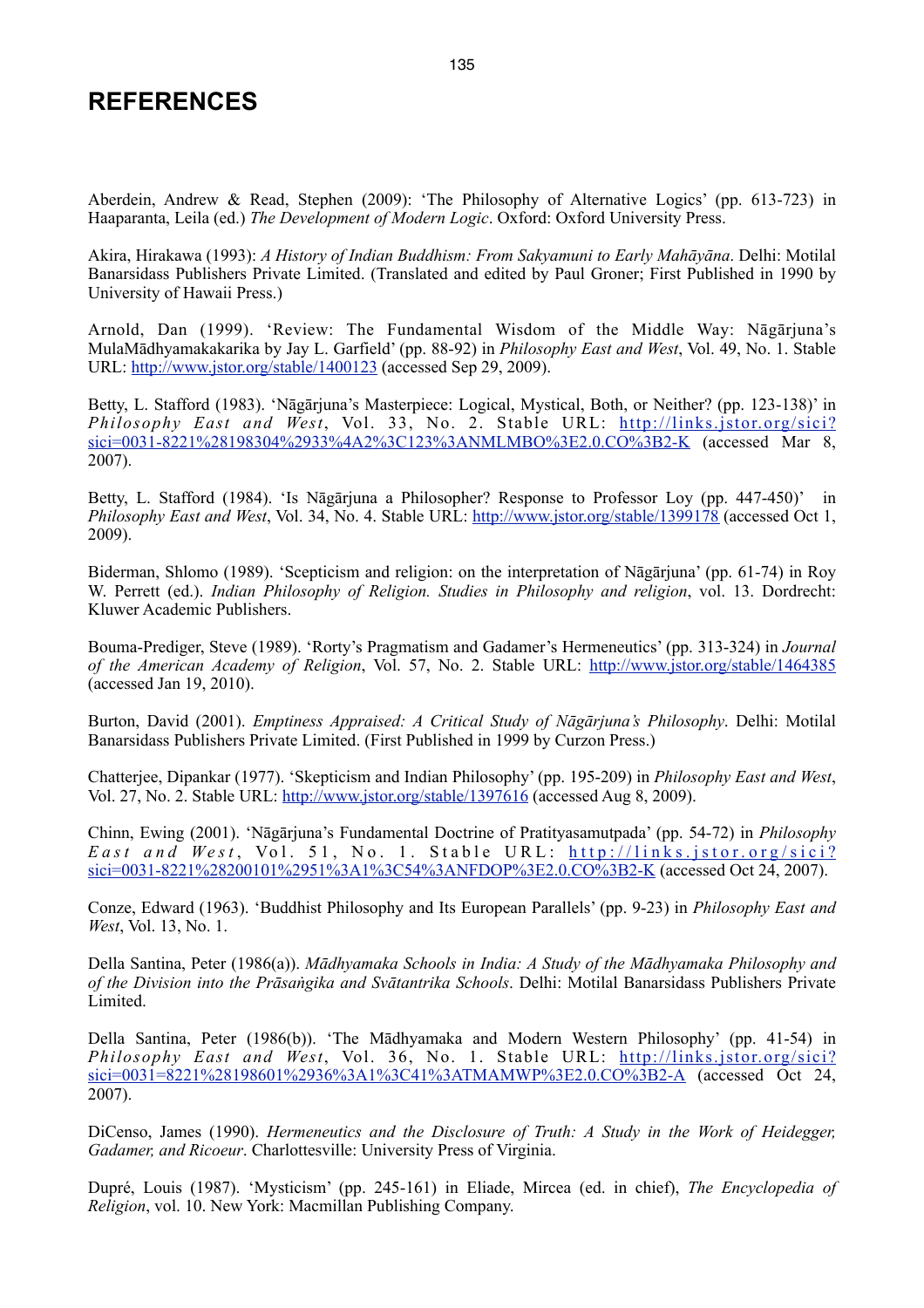Edelglass, William & Garfield, Jay L. (eds) (2009). *Buddhist Philosophy - Essential Readings*. New York: Oxford University Press.

Eliade, Mircea (ed. in chief) (1987). *The Encyclopedia of Religion*. New York: Macmillan Publishing Company.

Fogelin, Robert J. (2004). 'The Skeptics Are Coming! The Skeptics Are Coming!' (pp. 161-173) in Sinnot-Armstrong, Walter (ed.) *Pyrrhonian Skepticism*. Oxford: Oxford University Press.

Gadamer, Hans-Georg (1976). 'The Universality of the Hermeneutical Problem (1966)' (pp. 3-17) in *Philosophical Hermeneutics* (translated and edited by David E. Linge). Berkeley: University of California Press. (Berkeley & Los Angeles, London.)

Gadamer, Hans-Georg (1979). *Truth and Method*. 2nd Edition. Sheed & Ward Ltd., London. (Translated from German by Joel Weinsheimer, Originally published as *Wahrheit und Methode* in 1960 by J.C.B. Mohr)

Garfield, Jay L. (2002). *Empty Words. Buddhist Philosophy and Cross-Cultural Interpretation*. New York: Oxford University Press.

- Garfield, Jay L. (2002). 'Epoche and Śūnyatā. Skepticism East and West' (pp. 3-23) in *Empty Words. Buddhist Philosophy and Cross-Cultural Interpretation*. New York: Oxford University Press.
- Garfield, Jay L. (2002). 'Dependent Arising and the Emptiness of Emptiness: Why Did Nāgāriuna Start With Causation?' (pp. 24-45) in *Empty Words. Buddhist Philosophy and Cross-Cultural Interpretation*. New York: Oxford University Press.
- Garfield, Jay L. (2002). 'Emptiness and Positionlessness: Do the Mādhyamika Relinquish All Views?' (pp. 46-68) in *Empty Words. Buddhist Philosophy and Cross-Cultural Interpretation*. New York: Oxford University Press.
- Garfield, Jay L. (2002). 'Nāgārjuna's Theory of Causality: Implications Sacred and Profane' (pp. 69-85) in *Empty Words. Buddhist Philosophy and Cross-Cultural Interpretation*. New York: Oxford University Press.
- Garfield, Jay L. & Priest, Graham (2002). 'Nāgārjuna and the Limits of Thought' (pp. 86-?) in *Empty Words. Buddhist Philosophy and Cross-Cultural Interpretation*. New York: Oxford University Press.
- Garfield, Jay L. (2002). 'Temporality and Alterity Dimensions of Hermeneutic Distance' (pp. 229-250) in *Empty Words. Buddhist Philosophy and Cross-Cultural Interpretation*. New York: Oxford University Press.
- Garfield, Jay L. (2002). 'Philosophy, Religion, and the Hermeneutic Imperative' (pp. 251-260) in *Empty Words. Buddhist Philosophy and Cross-Cultural Interpretation*. New York: Oxford University Press.

Garfield, Jay L. (1995). *The Fundamental Wisdom of the Middle Way. Nāgārjuna's Mulamādhyamakakārikā*. New York: Oxford University Press.

Garfield, Jay L. (2009). 'Nāgārjuna's MulaMādhyamakakarika (Fundamental Verses of the Middle Way): Chapter 24: Examination of the Four Noble Truths' (pp. 26-38) in Edelglass, William & Garfield, Jay L. (eds) *Buddhist Philosophy - Essential Readings*. New York: Oxford University Press.

Garner, Dick (1977). 'Skepticism, Ordinary Language and Zen Buddhism' (pp. 165-181) in *Philosophy East and West*, Vol. 27, No. 2. Stable URL: <http://www.jstor.org/stable/1397614> (accessed Sep 23, 2009).

Gómez, Luis O. (1987). 'Buddhism in India' (pp. 351-385) in Eliade, Mircea (ed. in chief). *The Encyclopedia of Religion*, Vol.2. New York: Macmillan Publishing Company.

Gowans, Christopher W. (2003). *Philosophy of the Buddha*. London: Routledge.

Grippe, Edward J. (2007) *Richard Rorty's New Pragmatism: Neither Liberal Nor Free*. London: Continuum International Publishing Group (New York).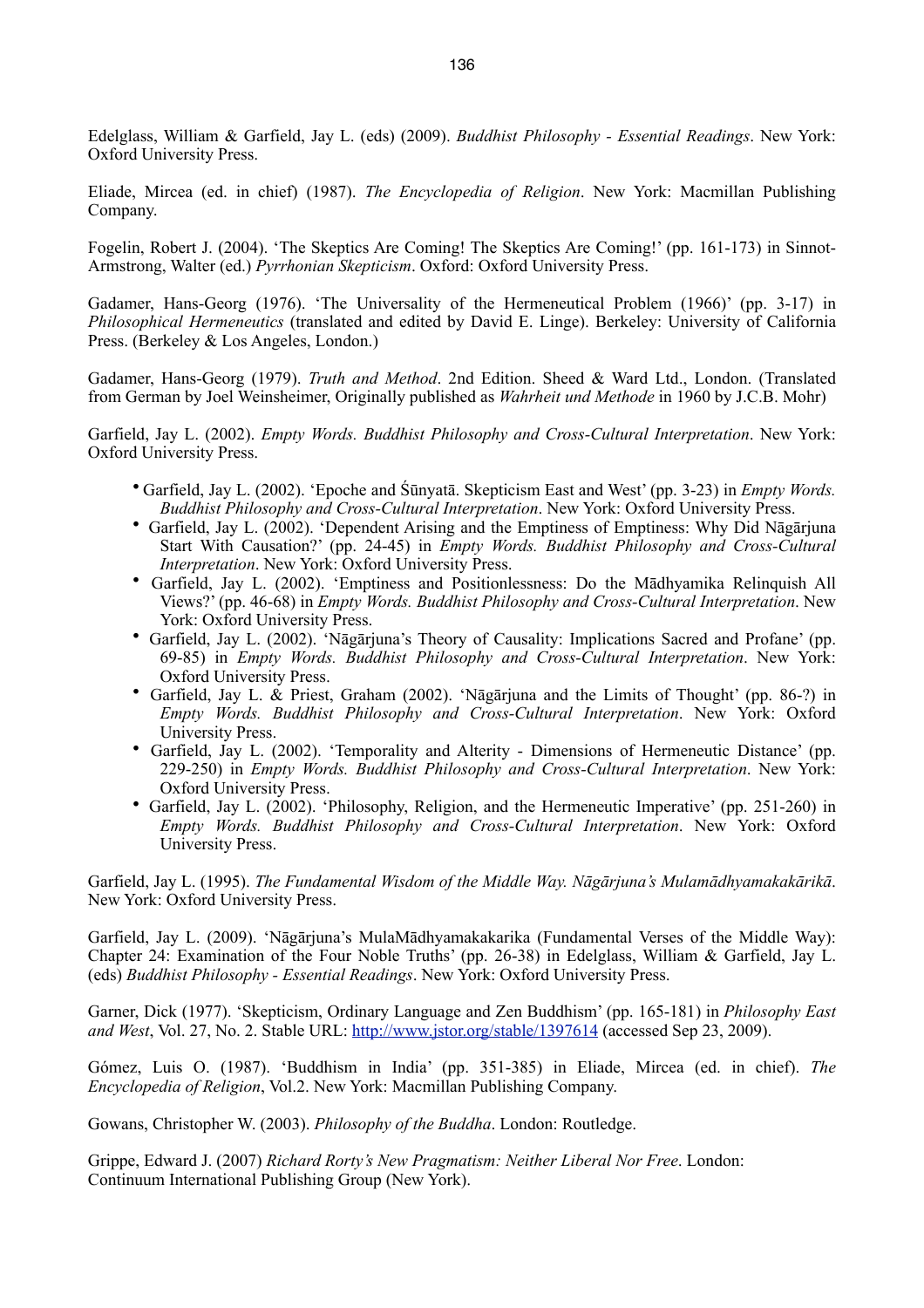Huntington, C. W. (1983). 'A "Nonreferential" View of Language and Conceptual Thought in the Work of Tson-kha-pa' (pp. 325-339) in *Philosophy East and West*, Vol. 33, No. 4. Stable URL: [http://www.jstor.org/](http://www.jstor.org/stable/1398592) [stable/1398592](http://www.jstor.org/stable/1398592) (accessed Jan 15, 2010).

Huntington, C.W. & Geshé Namgyal Wangchen (1992). *The Emptiness of Emptiness: An Introduction to Early Indian Mādhyamika.* Delhi: Motilal Banarsidass Private Limited. (First Published in 1989 by University of Hawaii Press.)

Inada, Kenneth K. (1993). *NĀGĀRJUNA. A Translation of his MulaMādhyamakakārika with an Introductory Essay*. Delhi: Sri Satguru Publications. (Bibliotheca Indo-Buddhica Series No. 127)

rJe Rje Tsong Khapa (translated by Geshe Ngawang Samten & Jay L. Garfield) (2006). *Ocean of Reasoning. A Great Commentary on Nāgārjuna's Mulamādhyamakakārikā.* New York: Oxford University Press.

Jones, Richard Hubert (1978). 'The Nature and Function of Nāgārjuna's Arguments' (pp. 485-502) in *Philosophy East and West*, Vol. 28, No. 4.

King, Richard (1999). *Indian Philosophy: An Introduction to Hindu and Buddhist Thought*. Edinburgh: Edinburgh University Press.

Kjellberg, Paul (1994). 'Skepticism, Truth, and the Good Life' (pp. 111-133) in *Philosophy East and West*, Vol. 44, No. 1. Stable URL: <http://www.jstor.org/stable/1399806> (accessed Sep 23, 2009).

Krishna, Daya (1965). 'Three Conceptions of Indian Philosophy' (pp. 37-51) in *Philosophy East and West*, Vol. 15, No. 1. Stable URL: <http://www.jstor.org/stable/1397407> (accessed Jan 15, 2010).

Kalupahana, David J. (1987). 'Pratītya-Samutpāda (pp. 484-488)' in Mircea Eliade (Ed. in chief). *The Encyclopedia of Religion*. Vol.11. New York: Macmillan Publishing Company.

Kalupahana, David J. (2006). *Mulamādhyamakakārikā of Nāgārjuna: The Philosophy of the Middle Way*. Delhi: Motilal Banarsidass Publishers Private Limited. (First published in 1986, First Indian edition published in 1991.)

Larson, Gerald James (1986). 'Interpreting Across Boundaries: Some Preliminary Reflections: Society for Asian and Comparative Philosophy Presidential Address' (pp. 131-142) in *Philosophy East and West*, Vol. 36, No. 2. Stable URL:<http://www.jstor.org/stable/1398452>(accessed Jan 19, 2010).

Lorenzen, David L. (1987). 'Sankara' (pp. 64-65) in Mircea Eliade (Ed. in chief). *The Encyclopedia of Religion*. Vol. 13, New York: Macmillan Publishing Company.

Loy, David (1984). 'How Not to Criticize Nāgārjuna: A Response to L. Stafford Betty (pp. 437-445)' in *Philosophy East and West*, Vol. 34, No. 4. Stable URL: [http://links.jstor.org/sici?](http://links.jstor.org/sici?sici=0031-8221%28198410%2934%3A4%3C437&3AHNTCNA%3E2.0.CO%3B2-X) [sici=0031-8221%28198410%2934%3A4%3C437&3AHNTCNA%3E2.0.CO%3B2-X](http://links.jstor.org/sici?sici=0031-8221%28198410%2934%3A4%3C437&3AHNTCNA%3E2.0.CO%3B2-X) (accessed Oct 24, 2007).

Mabbett, Ian W. (1995). 'Nāgārjuna and Deconstruction' (pp. 203-225) in *Philosophy East and West*, Vol. 45, No. 2.

McEvilley, Thomas (1982). 'Pyrrhonism and Mādhyamika' (pp. 3-35) in *Philosophy East and West, Vol*. 32, No. 1.

Matilal, Bimal Krishna (1985). 'Scepticism and Mysticism (pp. 479-484)' in *Journal of the American Oriental Society*, Vol. 105, No. 3. Stable URL:<http://www.jstor.org/stable/601523> (accessed Sep 23, 2009).

Nasr, Seyyed Hossein (1971). 'Conditions for meaningful comparative philosophy (pp. 53-61)' in *Philosophy East and West*, Vol. 22, No. I. Stable URL: <http://www.jstor.org/stable/1397957>(accessed Aug 12, 2009).

Nayak, G.C. (1987). 'The Mādhyamika Attack on Essentialism: A Critical Appraisal' (pp. 477-490) in *Philosophy East and West*, Vol. 29, No. 4. Stable URL: [http://links.](http://links)jstor.org/sici?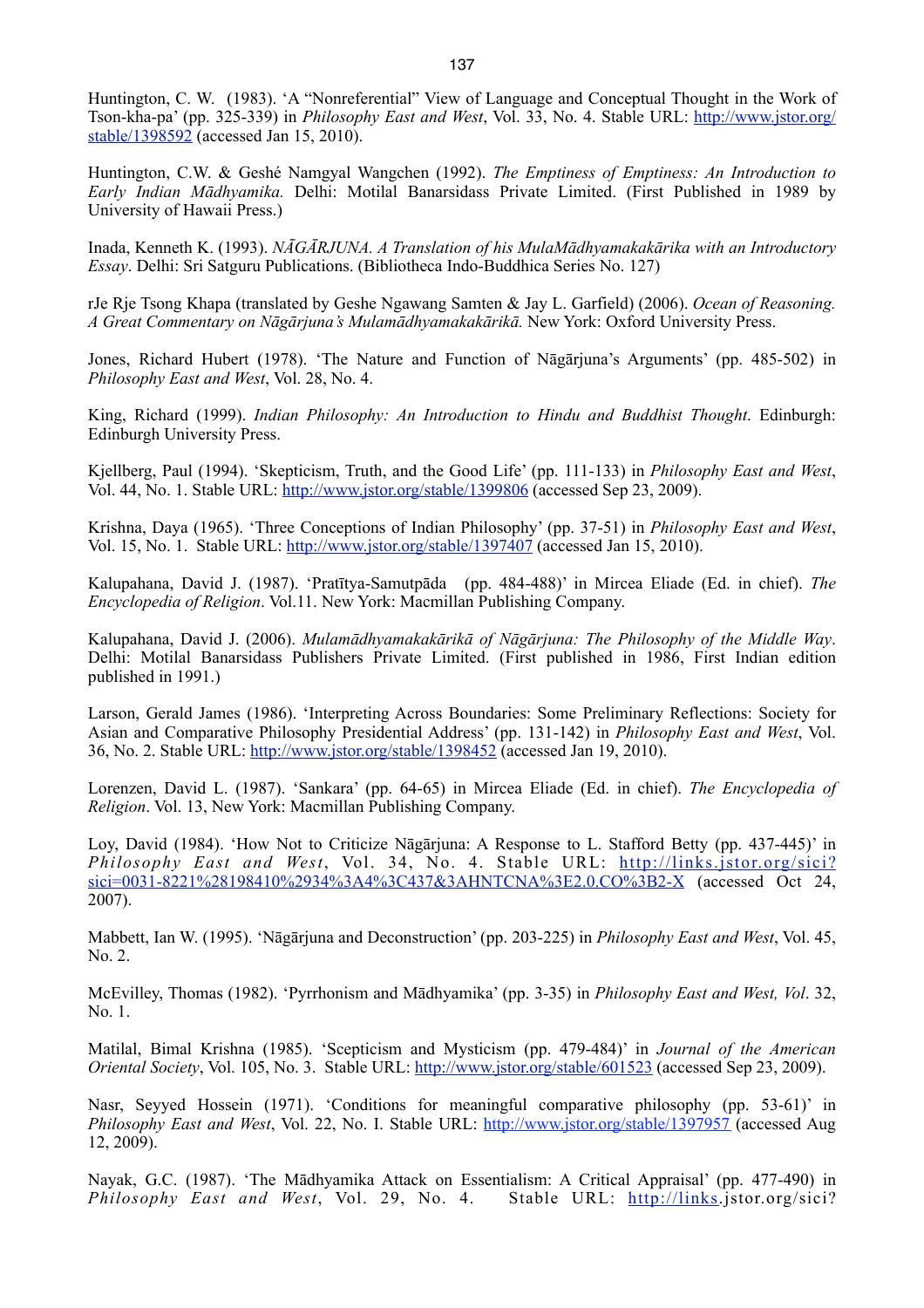sici=0031-8221%28197910%2929%3A4%3C477%3ATMAOEA%3E2.0.CO%3B2-P (accessed Mar 8, 2007).

Palmer, Richard E. (1969). *Hermeneutics*. Evanston: Northwestern University Press.

Panikkar, R. (1971). 'Indology as a Cross-Cultural Catalyst: A New task of Indological Studies: Cross-Cultural Fertilisation (pp. 173-179)' in *Numen*, Vol. 18, Fasc. 3. Stable URL: [http://www.jstor.org/stable/](http://www.jstor.org/stable/3269767) [3269767](http://www.jstor.org/stable/3269767) (accessed Jan 15, 2010).

Popkin, Richard H. (1987). 'Skeptics and Skepticism' (pp. 341-343) in Eliade, Mircea (Ed. in chief) *The Encyclopedia of Religion*, Vol. 13. New York: Macmillan Publishing Company.

Priest, Graham (2002). *Beyond the Limits of Thought*. New York: Oxford University Press.

Robinson, Richard H. (1957). 'Some Logical Aspects of Nāgārjuna's System' (pp. 291-308) in *Philosophy East and West*, Vol. 6.

Robinson, Richard H. (1972). 'Did Nāgārjuna Really Refure All Philosophical Views?' (pp. 325-331) in *Philosophy East and West*, Vol. 22, No. 3.

Shaner, David Edward (1986). 'Interpreting across Boundaries: A Conference of the Society for Asian and Comparative Philosophy' (pp. 143-154) in *Philosophy East and West*, Vol. 36, No. 2. Stable URL: <http:www.jstor.org/stable/1398453> (accessed Jan 15, 2010).

Sinnot-Armstrong, Walter (ed.) (2004). *Pyrrhonian Skepticism*. Oxford: Oxford University Press.

Sluga, Hans (2004). 'Wittgenstein and Pyrrhonism' (pp. 99-117) in Sinnot-Armstrong, Walter (ed.) *Pyrrhonian Skepticism*. Oxford: Oxford University Press.

Streng, Frederick J. (1987(a)). 'Nāgārjuna' (pp. 290-293) in Eliade, Mircea (ed. in chief). *The Encyclopedia of Religion*, Vol. 10. New York: Macmillan Publishing Company.

Streng, Frederick J. (1987(b)). 'Śūnyam and Śūnyatā' (pp.153-159) in Mircea Eliade (Ed. in chief). *The Encyclopedia of Religion*. Vol. 14, New York: Macmillan Publishing Company.

Striker, Gisela (1996). *Essays on Hellenistic Epistemology and Ethics.* New York: Cambridge University Press.

Swain, Charles W. (1968). 'Doubt in Defense of Faith' (pp. 109-117) in *Journal of American Academy of Religion,* Vol. 36, No. 2. Stable URL:<http://www.jstor.org/stable/1462011>(accessed Sep 23, 2009).

Thurman, Robert A. F. (1987). 'Tson-kha-pa' (pp. 72-74) in Eliade, Mircea (ed. in chief). *The Encyclopedia of Religion*, Vol. 15. New York: Macmillan Publishing Company.

Tuck, Andrew (1990*). Comparative Philosophy and the Philosophy of Scholarship: On the Western Interpretation of Nāgārjuna*. New York: Oxford University Press.

Walser, Joseph (2005). *Nāgārjuna in Context: Mahāyāna Buddhism and Early Indian Culture*. New York: Columbia University Press.

Warder, A.K. (2000). *Indian Buddhism*. Delhi: Motilal Banarsidass Publishers Private Limited. (First Edition published in 1970)

Weberman, David (2000). 'A New Defense of Gadamer's Hermeneutics' (pp. 45-65) in *Philosophy and Phenomenological Research*, Vol. 60, No. 1. Stable URL: <http://www.jstor.org/stable/2653427>(accessed Jan 19, 2010).

Wood, Thomas E. (1995). *Nāgārjunian Disputations: A Philosophical Journey through an Indian Looking-Glass*. Delhi: Sri Satguru Publications. (First published in 1994 by University of Hawaii Press).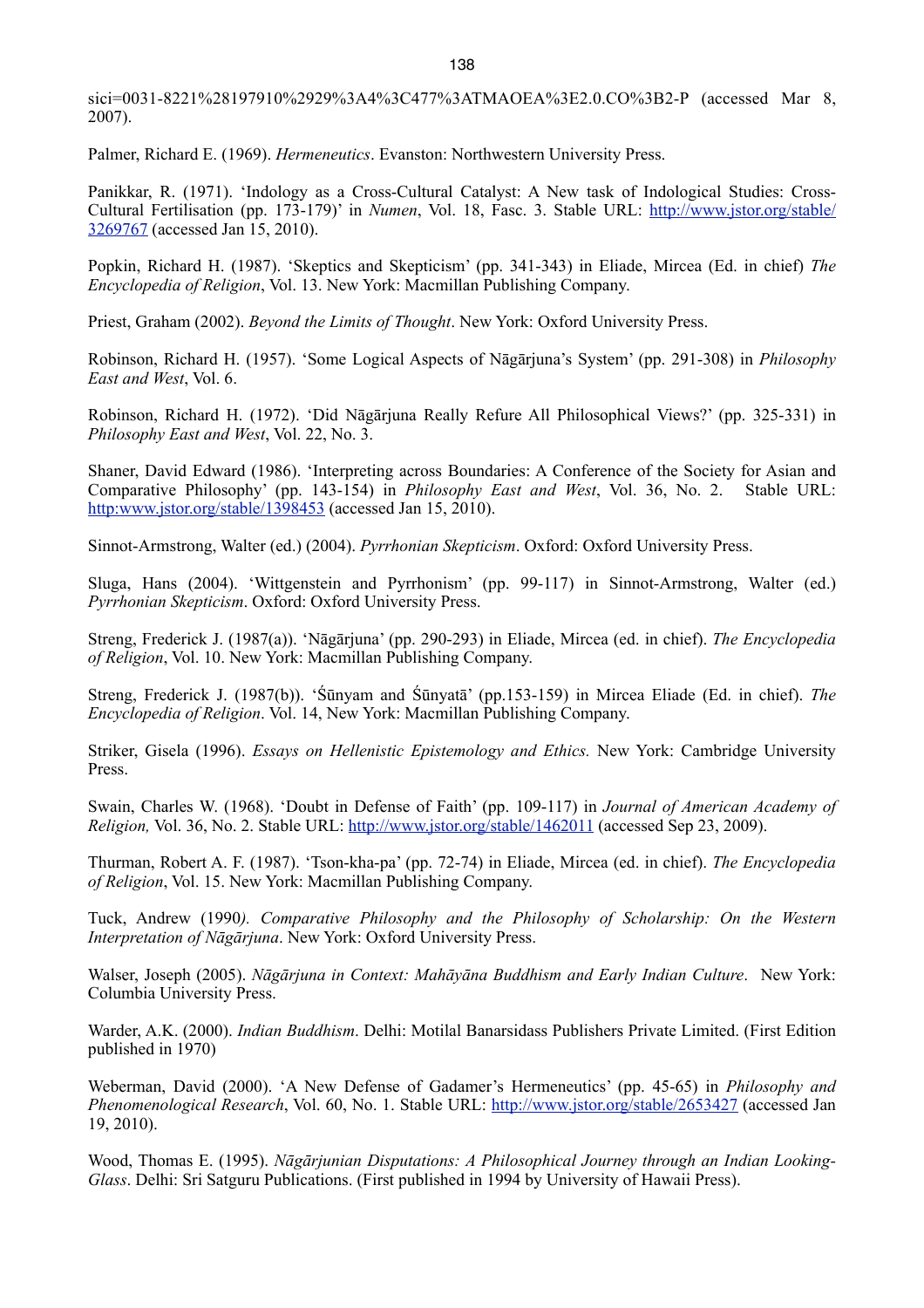Yüichi, Kajiyama (1987). 'Mādhyamika' (pp. 71-77) in Eliade, Mircea (ed. in chief). *The Encyclopedia of Religion*, Vol. 9. New York: Macmillan Publishing Company.

#### **ONLINE REFERENCES**

Littlejohn, Ronnie. 'Comparative Philosophy' (Originally published and last updated: July 23, 2005). Available from *Internet Encyclopedia of Philosophy* (**IEP**): <http://www.iep.utm.edu/comparat/>(accessed Dec 1, 2010).

Wong, David. 'Comparative Philosophy: Chinese and Western' (originally published: July 31, 2001 and substantively revised: Oct 1, 2009). Available from *Stanford Encyclopedia of Philosophy* (**SEP**): [http://](http://plato.stanford.edu/entries/comparphil-chiwes/) [plato.stanford.edu/entries/comparphil-chiwes/](http://plato.stanford.edu/entries/comparphil-chiwes/) (accessed Dec 1, 2010).

'Mysticism' (originally published: Nov 11, 2004 and substantively revised: Feb 9, 2010). Available fromStanford Encyclopedia of Philosophy (SEP): <http://plato.stanford.edu/entries/mysticism/>(accessed Dec 13, 2010).

Priest, Graham and Tanaka, Koji. 'Paraconsistent Logic' (originally published: Sep 24, 1996 and substantively revised: Mar 20, 2009). Available from *Stanford Encyclopedia of Philosophy* (**SEP**): [http://](http://plato.stanford.edu/entries/logic-paraconsistent/) [plato.stanford.edu/entries/logic-paraconsistent/](http://plato.stanford.edu/entries/logic-paraconsistent/) (accessed Dec 17, 2010).

Priest, Graham and Berto, Francesco. 'Dialetheism' (originally published Dec 4, 1998 and substantively revised: Oct 3, 2008). Available from *Stanford Encyclopedia of Philosophy* (**SEP**): [http://plato.stanford.edu/](http://plato.stanford.edu/entries/dialetheism/) [entries/dialetheism/](http://plato.stanford.edu/entries/dialetheism/) (accessed Dec 17, 2010).

#### **OTHER WORKS CONSULTED**

Anderson, Tyson (1985): 'Wittgenstein and Nāgārjuna's Paradox' (pp. 157-169) in *Philosophy East and West*, Vol. 35, No. 2. Stable URL:<http://www.jstor.org/stable/1399048>(accessed Jan 19, 2010).

Batchelor, Stephen (2000). *Verses from the Center: A Buddhist Vision of the Sublime.* New York: Riverhead Books.

Bharadwaja, V.K. (1984). 'Rationality, Argumentation and Embarrassment: A Study of Four Logical Alternatives (catuskoti) in Buddhist Logic' (pp. 303-319) in *Philosophy East and West*, Vol. 34, No.3. Stable URL: [http://links.jstor.org/sici?sici=0031-8221%28198407%2934%3A3%3C303%3ARAAEAS%3E2.0.CO](http://links.jstor.org/sici?sici=0031-8221%28198407%2934%3A3%3C303%3ARAAEAS%3E2.0.CO%3B2-T) [%3B2-T](http://links.jstor.org/sici?sici=0031-8221%28198407%2934%3A3%3C303%3ARAAEAS%3E2.0.CO%3B2-T) (accessed Oct 24, 2007).

Falls, Edward R. (2005). 'Review: Empty Words: Buddhist Philosophy and Cross-Cultural Interpretation. By Jay L. Garfield.' (pp. 196-200) in *Buddhist-Christian Studies,* Vol. 25. Stable URL: [http://www.jstor.org/](http://www.jstor.org/stable/4139171) [stable/4139171](http://www.jstor.org/stable/4139171) (accessed Sep 29, 2009).

Hajime, Nakamura (1987). 'Schools of Mahāyāna Buddhism' (pp. 457-472) in Eliade, Mircea (ed. in chief). *The Encyclopedia of Religion*. Vol.2, New York: Macmillan Publishing Company.

Hopkins, Jeffrey (1996). *Meditation on Emptiness*. Boston: Wisdom Publications. [First edition published in 1983]

Ikeda, Daisaku (1977). *Buddhism, the First Millennium*. Tokyo: Kodansha International Ltd. Translated by Burton Watson].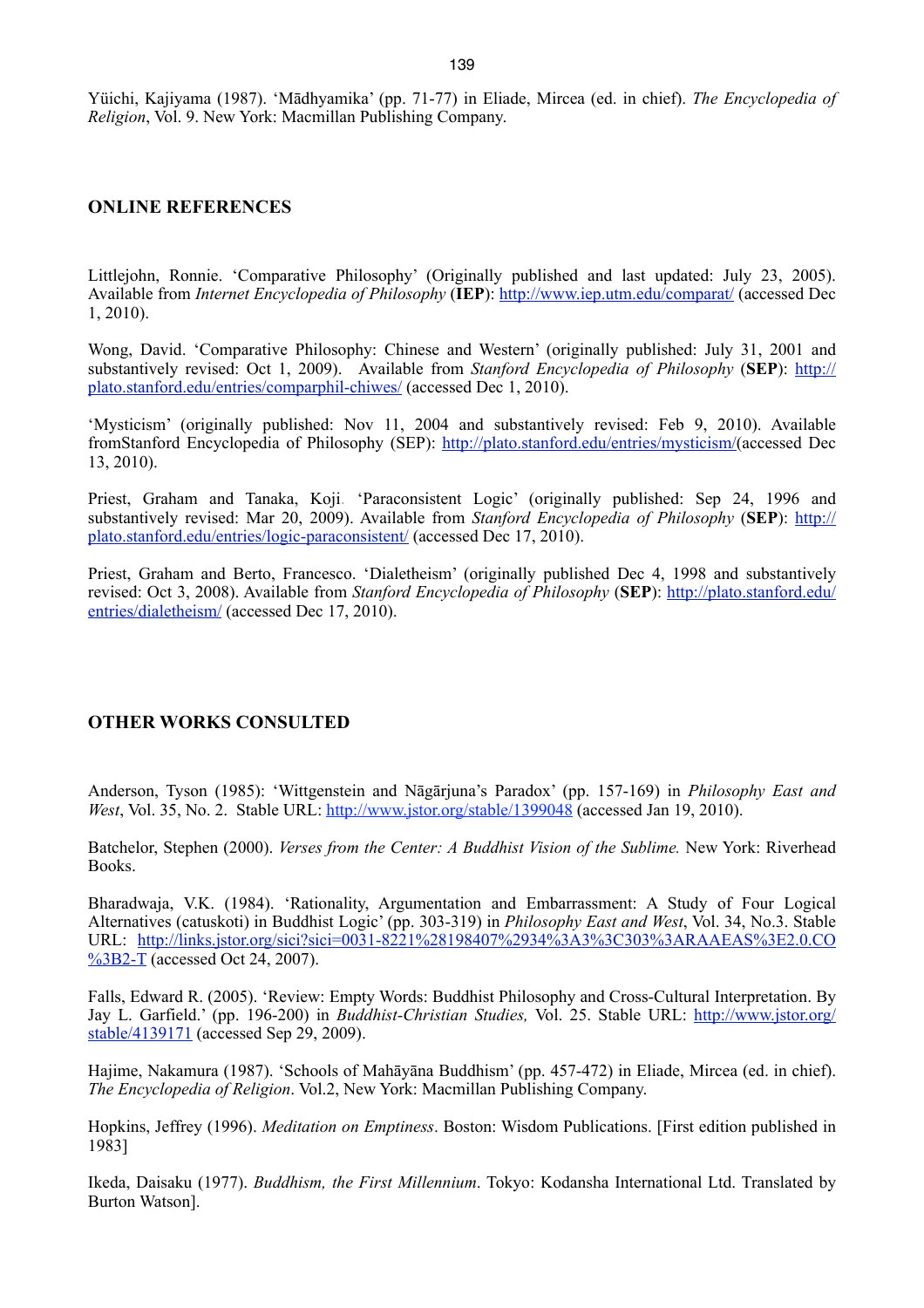Jamieson, R.C. (2001). *Nāgārjuna's Verses on the Great Vehicle and the Heart of Dependent Origination.*  Delhi: D.K. Printworld (P) Ltd. (Originally Published in 2000 by Peter Lang Publishing, New York.)

Johnston, E. H. & Kunst, Arnold (eds.) (2005). *The Dialectical Method of Nāgārjuna – Vigrahavyavartani*. Delhi: Motilal Banarsidass Publishers Private Limited. [*Vigrahavyavartani* translated from the original Sanskrit by Kamaleswar Bhattacharya]. [First Edition published in 1978].

Kalupahana, David (ed.) (2001). *Buddhist Thought and Ritual*. Delhi: Motilal Banarsidass Publishers Private Limited. (First published in 1991 by Paragon House Publishers.)

Kantz, Nathan (1987). 'Bhavaviveka' (pp. 134-135) in Eliade, Mircea (ed. in chief). *The Encyclopedia of religion*. Vol.2, New York: Macmillan Publishing Company.

Katsumi, Mimaki (1987). 'Buddhapalita' (pp. 333-334) in Eliade, Mircea (ed. in chief). *The Encyclopedia of Religion*. Vol.2, New York: Macmillan Publishing Company.

King, Richard (1994). 'Early Yogacāra and Its Relationship with the Mādhyamaka School' (pp. 659-683) in *Philosophy East and West*, Vol. 44, No. 4. Stable URL: <http://www.jstor.org/stable/1399757>(accessed Jan 19, 2010).

Luetchford, Michael Eido (2002). *Between Heaven and Earth: From Nāgārjuna to Dogen: a Translation and Interpretation of the MulaMādhyamakakārikā*. Bristol: Windbell Publications Ltd.

Lopez, Donald S. Jr. (1987). 'Buddhist Hermeneutics: A Conference Report' (pp. 71-83) in *Philosophy East and West*, Vol. 37, No. 1. Stable URL: <http://www.jstor.org/stable/1399084> (accessed Jan 19, 2010).

Meyers, Karin L. (2003). 'Review: Empty Words: Buddhist Philosophy and Cross-Cultural Interpretation by Jay L. Garfield' (pp. 656-658) in *The Journal of Religion*, Vol. 83, No. 4. Stable URL: [http://www.jstor.org/](http://www.jstor.org/stable/3172272) [stable/3172272](http://www.jstor.org/stable/3172272) (accessed Sep 29, 2009).

Michelfelder, Diane P. & Palmer, Richard E. (1989). *Dialogue and Deconstruction: The Gadamer-Derrida Encounter*. New York: State University of New York Press.

Murti, T.R.V. (1980). *The Central Philosophy of Buddhism*. London: Unwin Paperbacks. (First Published in 1955 by George Allen & Unwin.)

Padhye, A. M. (1988). *The Framework of Nāgārjuna's Philosophy*. Delhi: Sri Satguru Publications.

Ramanan, K. Venkata (2002). *Nāgārjuna's Philosophy as presented in the Maha-Prajñāpāramitā-Sastra.* Delhi: Motilal Banarsidass Publishers Private Limited. (First Published in 1966 by Charles E. Tuttle Company.)

Schroeder, John (2000). 'Nāgārjuna and the Doctrine of "Skillful Means"' (pp. 559-583) in *Philosophy East and West*, Vol. 50, No. 4.

Singh, Jaideva (1976). *An introduction to Mādhyamaka Philosophy*. Delhi: Motilal Banarsidas Publishers Private Limited.

Stcherbatsky, Th. (2003). *The Central Conception of Buddhism and the Meaning of the word "dharma"*. J. Jetley for Asian Educational Services. (First Published in London in 1923.)

Stroud, Barry (2004). 'Contemporary Pyrrhonism' (pp. 174-187) in Sinnot-Armstrong, Walter (ed.) *Pyrrhonian Skepticism*. Oxford: Oxford University Press.

Tachikawa, Musashi (1997). *An Introduction to the Philosophy of Nāgārjuna*. [Translated into English by Rolf W. Giebel]. Delhi: Motilal Banarsidass Publishers Private Limited.

Tola, Fernando & Dragonetti, Carmen (1995). *Nāgārjuna's Refutation of Logic (Nyaya): Vaidalyaprakarana*. Delhi: Motilal Banarsidass Private Limited.